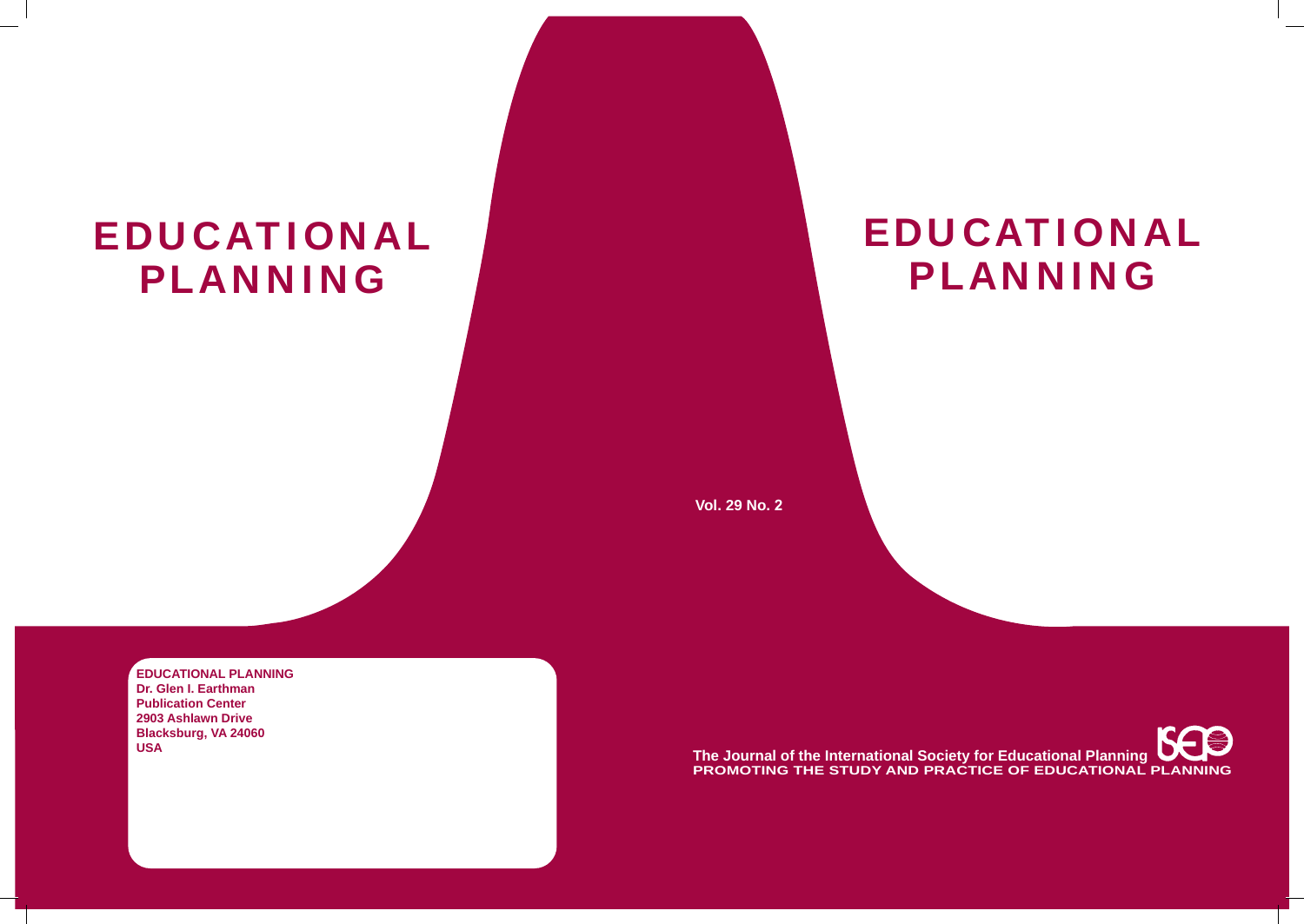# **SCE** International Society

# **Editorial Review Board**

Abdourahmane Barry, Taibah University, Saudi Arabia Robert Beach, Alabama State University, USA Jodie Brinkmann, Virginia Tech and State University, USA Carol Cash, Virginia Tech and State University, USA Kristine Clark, Niagara College, Canada Caroline Crawford, University of Houston-Clear Lake, USA Edward Duncanson, Western Connecticut State University, USA Angela Ford, Old Dominion University, USA Ori Eyal, Hebrew University of Jerusalem, Israel Ming Tak Hue, Hong Kong University of Education, China Arvin Johnson, Kennesaw State University, USA Ebru Karatas, Ghent University, Belgium Linda Lemasters, George Washington University, USA Sushma Marwaha, Niagara University, Toronto, Canada John A. McTavish, Niagara College, Canada Agostino Menna, Bishop's University, Canada Caitlin Riegel, Medaille College, USA C. Kenneth Tanner, University of Georgia, USA Abebayehu Tekleselassie, The George Washington University, USA Canute S. Thompson, The University of the West Indies, Jamaica Selahattin Turan, Bursa Uludag University, Turkey Maartje Eva Damiate Van den Bogaard, University of Michigan, USA Anissa Vega, Kennesaw State University, USA Ting Wang, Huzhou Normal University, China T. DeVere Wolsey, The American University at Cairo, Egypt

| <b>Editor:</b>               | Tak Cheung Chan, Kennesaw State University, USA                         |
|------------------------------|-------------------------------------------------------------------------|
| <b>Associate Editors:</b>    | Walter Polka, Niagara University, USA                                   |
|                              | Holly Catalfamo, Niagara College, Canada                                |
| <b>Assistant Editor:</b>     | Selahattin Turan, Bursa Uludag University, Turkey                       |
| <b>Publication Director:</b> | Glen Earthman, Virginia Polytechnic Institute and State University, USA |
| <b>Online Manager:</b>       | Angela Ford, Old Dominion University, USA                               |
|                              |                                                                         |

©2022 International Society for Educational Planning All Rights Reserved

Educational Planning is the peer-reviewed refereed journal of the International Society for Educational Planning (ISEP). Educational Planning is published quarterly by ISEP which maintains editorial office at 2903 Ashlawn Drive, Blacksburg, VA 24060-8101, U.S.A. The Journal is published in both paper copies and online on the ISEP website. The Journal is assigned ISSN 1537-873X by the National Serials Data Program of the Library of Congress. All materials in the Journal are the property of ISEP and are copyrighted. No part of this publication may be reproduced or transmitted in any form by any means electronically or mechanically including photocopy, recording, or any information storage or retrieval system without written permission from the publisher. Permission to use material generally will be made available by the editor to students and educational institutions upon written request. For manuscript submission and membership information please see submission of manuscripts. The Journal is indexed in the H. W. Wilson Education Index and the articles are part of the EBSCO Database and ERIC Database. The Journal is currently maintaining a 35% acceptance rate.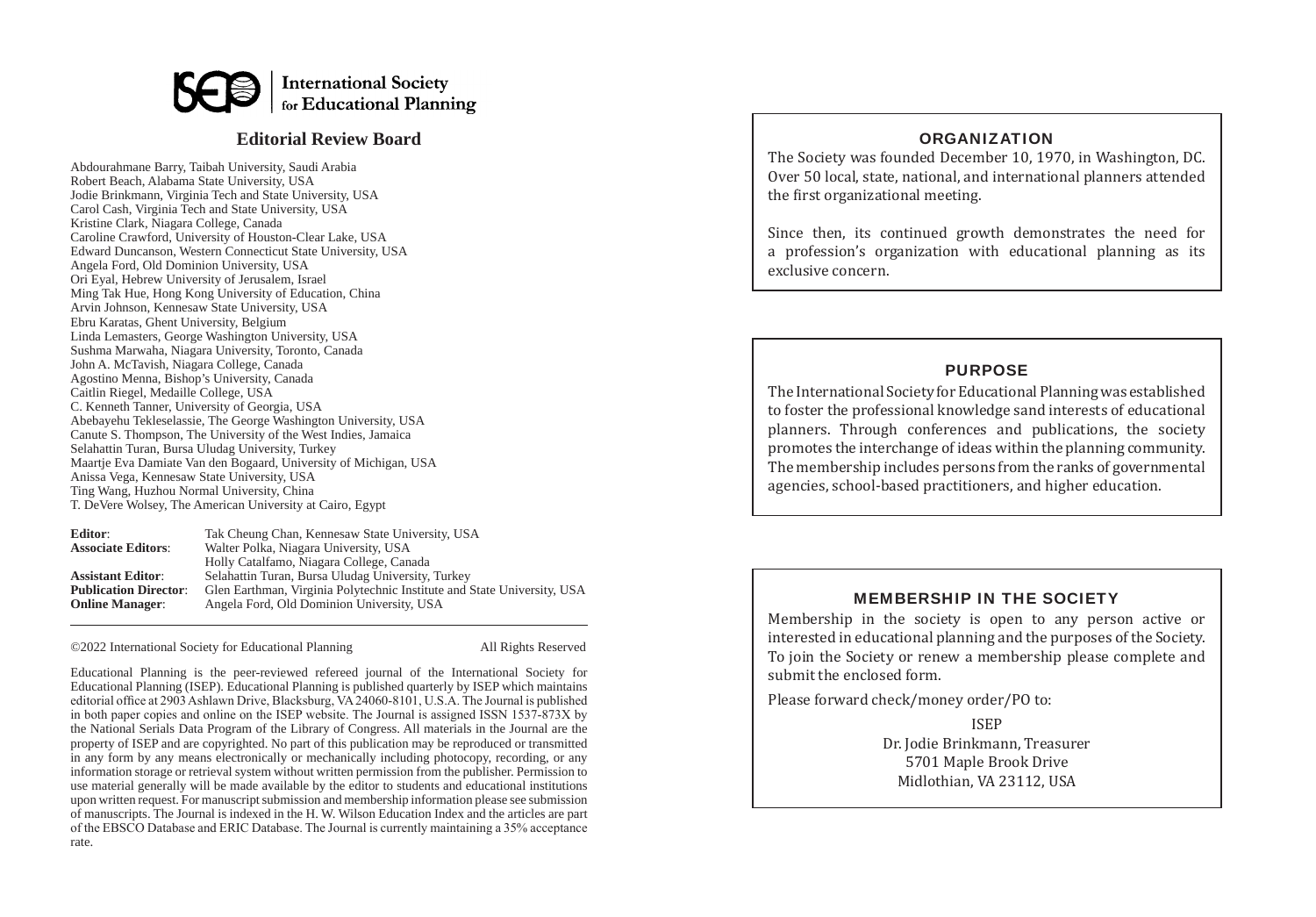

# **EDUCATIONAL PLANNING**

A JOURNAL DEDICATED TO PLANNING, CHANGE, REFORM, AND THE IMPROVEMENT OF EDUCATION

VOLUME 29 NUMBER 2

2022

| The Initial Engagement and Experiences of Caribbean Educators with the<br>Reality of COVID-19: Exploring the Educational Planning Implications<br>Canute Thompson, Therese Ferguson, Verna Knight, Dian Bailey,<br>Sharline Cole, Nadine Davis, Maxine Henry-Wilson, Viviene Johnson, |
|---------------------------------------------------------------------------------------------------------------------------------------------------------------------------------------------------------------------------------------------------------------------------------------|
| State-level Education Leaders' Role in Diversifying the Teacher Pipeline                                                                                                                                                                                                              |
| School Building Conditions' Influence on Student Behavior in a<br>Medium-sized Division in Virginia                                                                                                                                                                                   |
| Block Scheduling and Its Gift of Time: A Comprehensive Review                                                                                                                                                                                                                         |
|                                                                                                                                                                                                                                                                                       |
|                                                                                                                                                                                                                                                                                       |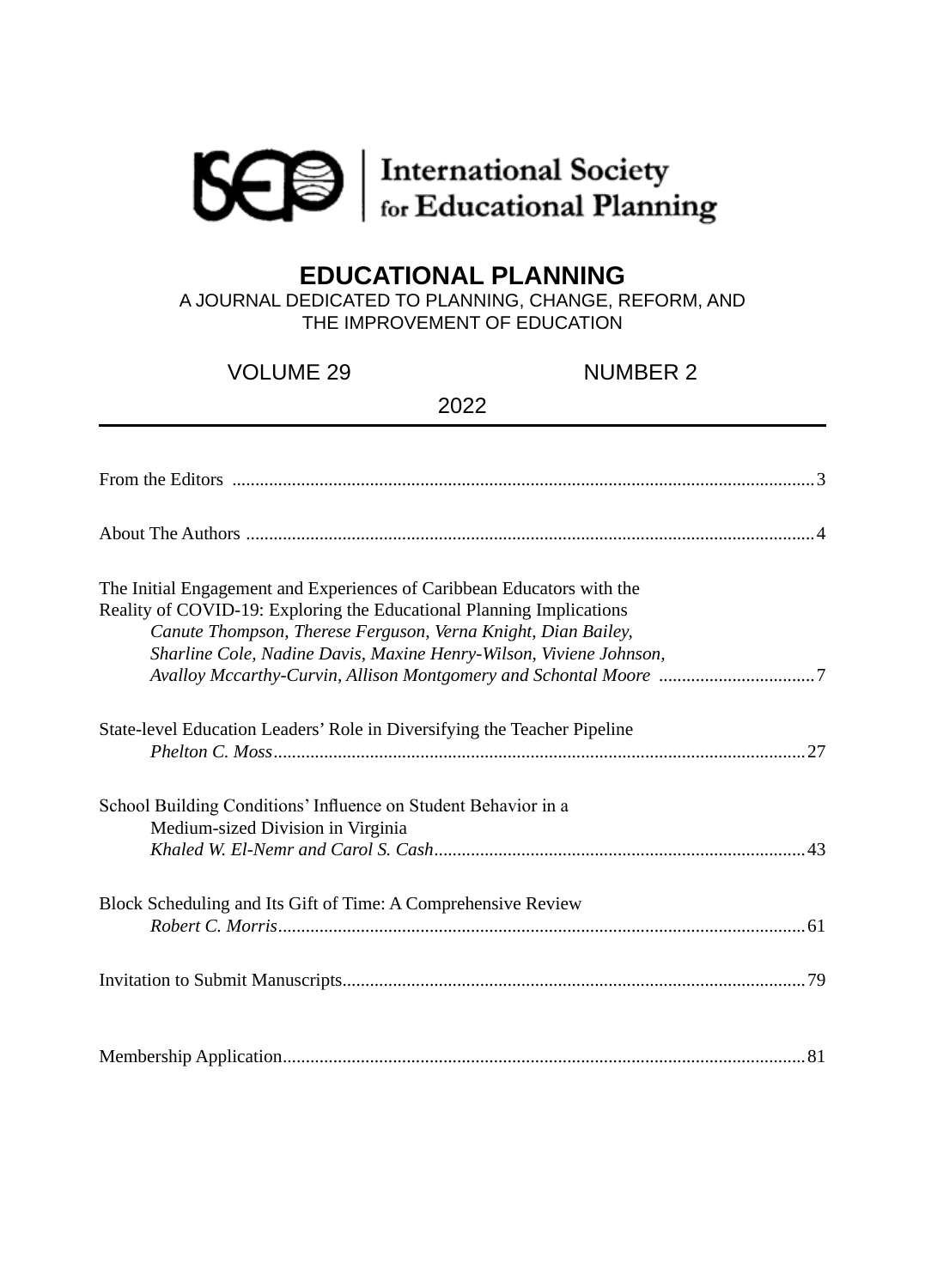# **FROM THE EDITORS**

This issue of Educational Planning is focused on planning issues of practical applications at K-12, state, and higher education levels. These issues cover a variety of planning interests. The first article highlights the initial efforts of the Caribbean educators in facing the COVID-19 challenges. The second article firmly defines the roles of the state government in diversifying the teacher workforce. The third article is a report on studying how school building quality could impact student behavior. The fourth article analyzes the different block scheduling models that could be effectively used in schools.

The research by Thompson and his colleagues captures the insights from three webinars sponsored by the Caribbean Centre for Educational Planning, which focused on the COVID-19 challenges faced by educational institutions at the primary, secondary and tertiary levels of the education system. The findings of the study reveal that most stakeholders of education were unprepared for the challenges occasioned by COVID-19.

Moss's article relates to state-level leaders' role in creating policy to build a diverse educator pipeline. The author stresses that state-level leaders will need to examine their current policies and practices to make sweeping, innovative policy changes that are critical to build a diverse pipeline of teachers. This article provides recommendations for state education agencies to diversify the teacher pipeline.

The study by El-Nemr and Cash examines the relationship between school building conditions and overall student behavior as well as the relationship between school building conditions and the behaviors of student subgroups that include Caucasian, African American, Hispanic, and Students with Disabilities (SWD). The study controlled for over-crowdedness, socioeconomic status, and attendance. The study identifies that lower numbers of Hispanic student and SWD disciplinary incidences were associated with improved school cosmetic facility conditions and lower numbers of SWD disciplinary incidences were associated with improved overall school facility conditions.

In his article about block scheduling, Morris identifies from his review of literature five different models of block scheduling that are currently used in schools. He describes the functions of each of these five models and highlights the unique advantages of each model as it applies to suit the best environment in achieving the highest effectiveness to improve teaching and learning.

The articles in this issue have aimed at a common theme to plan to improve a better quality education to serve the students. Educators at all levels and different fields could play significant roles to help planning by considering the recommendations offered by the authors in this issue.

Editor: Tak Cheung Chan Associate Editors: Walt Polka and Holly Catalfamo Assistant Editor: Selahattin Turan

May 2022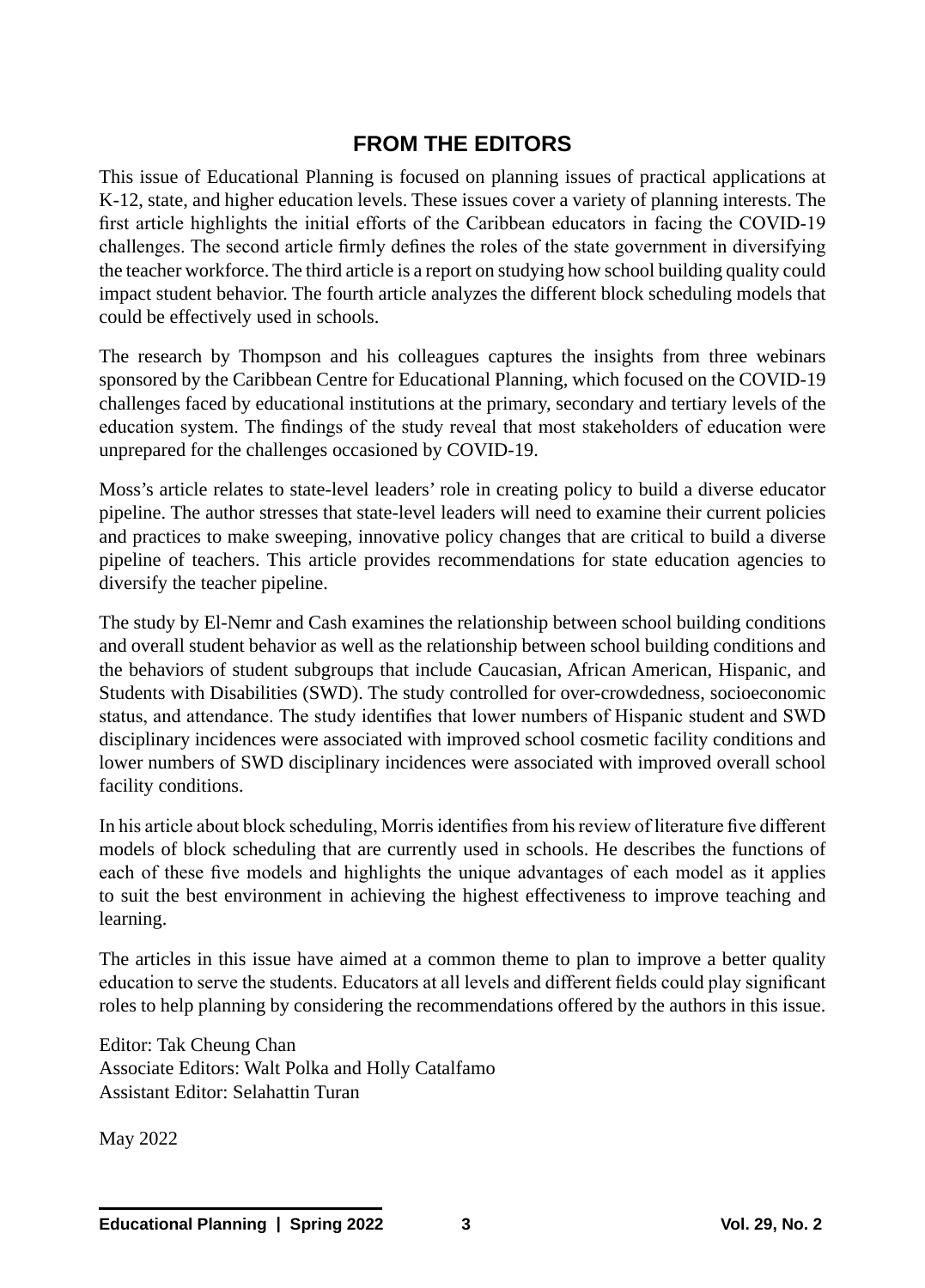# **ABOUT THE AUTHORS**

**Dian Bailey** is an MPhil / PhD student at the University of the West Indies and a Student Success Manager at the Western Jamaica Campus of the Mona Campus. Her research interests include social development challenges which inhibit access to higher education and policy-related solutions for same.

**Carol S. Cash** is a life-long educator who has served at all levels of public education, both within the United States and internationally. She has been recognized as Virginia's Secondary Principal of the Year and Zama's Teacher of the Year in Japan. She has degrees from the University of South Alabama, George Washington University, and Virginia Tech. As a Professor of Practice in Educational Leadership at Virginia Tech, she continues to pursue research on educational facilities.

**Sharline Cole** is a lecturer in Educational Psychology and Applied Research in the School of Education, The University of the West Indies, Mona. As a researcher, Cole focuses on parenting, parental involvement, family engagement, children with special needs, psycho-social, academic, and emotional well-being of students and educators, aggression and violence and teacher effectiveness.

**Nadine Davis** is a graduate student at the University of the West Indies who is pursuing a master's degree in governance and sustainability. She is also the Finance Manager of the Caribbean Centre for Educational Planning and the School of Education, Mona Campus. Her research interests include strengthening support policy systems for learning especially in the area of technical and vocational education and training.

**Khaled W. El-Nemr** is a life-long educator who has served as a middle school assistant principal and a teacher. He has been recognized as Culpeper County's teacher of the year. He has Bachelor of Science degrees in Mathematics and Physics with a minor in Computer Science from Roanoke College, a Master of Science degree in Materials Science from the University of Alabama in Huntsville, and a doctorate in Educational Leadership and Policy Studies from Virginia Tech.

**Therese Ferguson** is a Senior Lecturer in Education for Sustainable Development (ESD) in the School of Education (SOE) at The University of the West Indies (Mona Campus, Jamaica). Dr. Ferguson serves as the Programme Leader for Change from Within, a school-based initiative in Jamaica that addresses violence and indiscipline. She is also the Coordinator of the ESD Working Group within the SOE.

**Maxine Henry-Wilson** is a former Minister of Education in Jamaica, and former Head of the Jamaica Tertiary Education Commission. She currently serves as an Adjunct Lecturer in the School of Education, the University of the west Indies, where she lectures in the areas of educational policy and legislation.

**Viviene Johnson** is a Senior Director in the Planning and Development Division in Ministry of Education and Youth, in Jamaica. She is also the Ministry's representative of the Advisory Board on the Caribbean Centre for Educational Planning. Her research interests include ways to strengthen educational planning systems.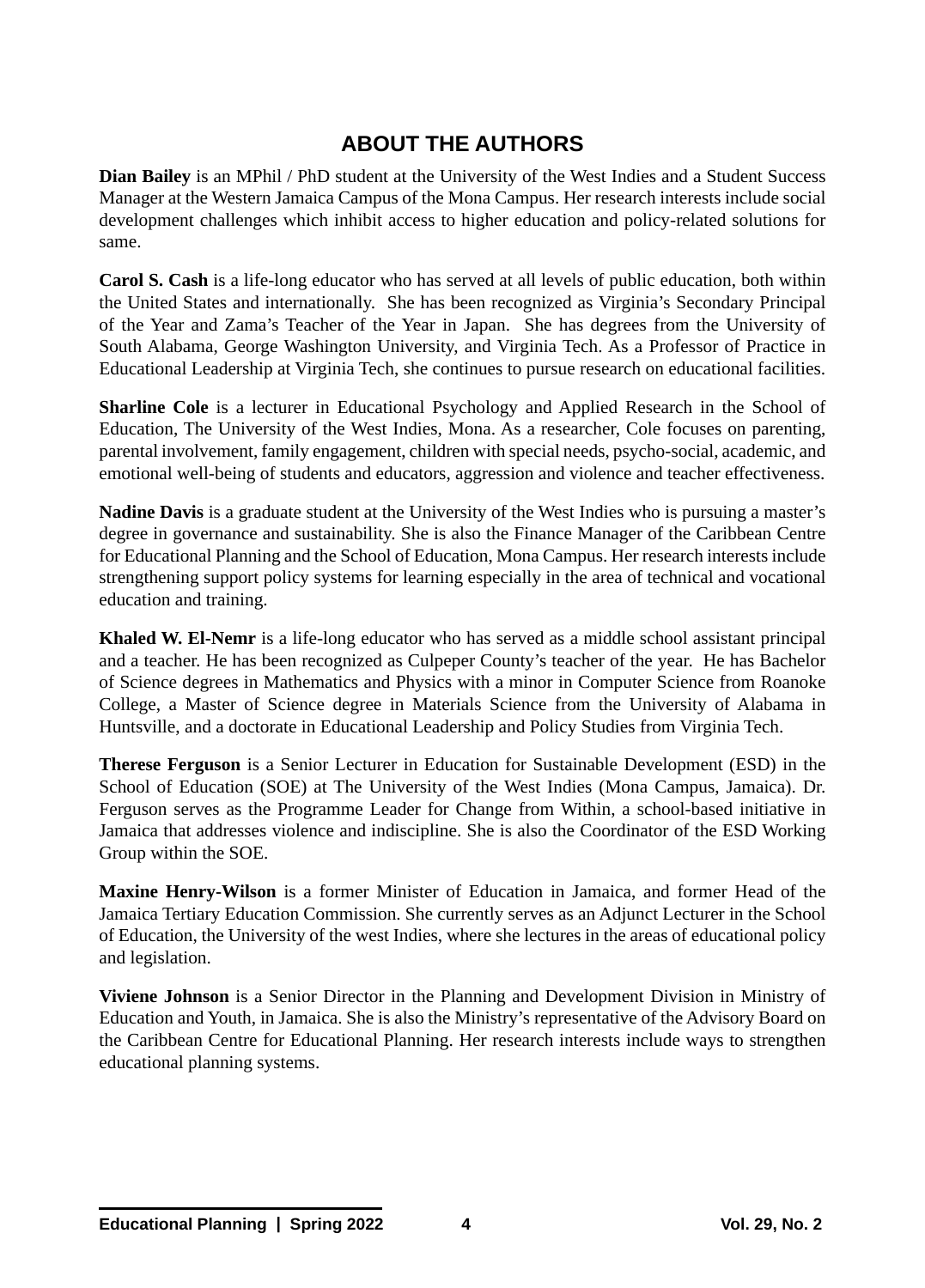**Verna Knight** is a full-time lecturer with the University of the West Indies, Cave Hill Campus. She possesses a doctoral degree in Education Policy and Planning with special emphasis on the Eastern Caribbean area. She has over 20 years of teaching experience. Her main research interests relate to issues impacting quality education for all, the development of education policies in the Caribbean, and social studies education.

**Avalloy McCarthy-Curvin** is a lecturer in Mathematics Education in the School of Education, at the University of the West Indies. Her research interests include strengthening critical thinking and promoting greater consciousness of the link between mathematical capability and national development.

**Allison Montgomery** is a MPhil / PhD student at the University of the West Indies and is conducting research in higher education sustainability in the Caribbean. She is also the chief administrator for the Caribbean Centre for Educational Planning and has been serving as a higher education administrator for over a decade.

**Schontal Moore** is a lecturer in Language and Literature for the School of Education, UWI, Mona, Jamaica. She is the Graduate Coordinator and Distance Education Standards Committee representative for the University Council of Jamaica. Her research interests include blended and online education, English Language teaching in Creole-influenced contexts, and teacher development in higher education. She was the Team Lead for the UNESCO / Blackboard / CCEP / UNICEF teacher training project in the Caribbean, "K-12 Blended Learning and Online Strategies"

**Robert C. Morris**, professor, holds a Ph.D. in Secondary Education, Curriculum & Instruction, and Administration from Indiana State University. Prior to his appointment at the University of West Georgia, Dr. Morris was Dean of the School of Education at the University of Indianapolis. Other positions include Department Chair and Professor of Educational Leadership, Research and Technology at Georgia Southern University. He has held professorships at the University of South Carolina, Northern Illinois University and Auburn University. His public school teaching was in Roanoke, VA. at both the middle grades and secondary levels. His main research interests are focused on curriculum development and innovative instructional programs. He has most recently been investigating youth at-risk, discipline issues, and school violence.

**Phelton Cortez Moss** is a Senior Professorial Lecturer of Education Policy & Leadership at American University. He served as the Bureau Director of Educator Effectiveness and Talent Acquisition at the Mississippi Department of Education, working on K-12 education policy issues, including teacher diversity. Dr. Moss began his career in education as a high school English teacher in Greenwood, Mississippi, through Teach for America. He then served as a school turnaround principal in the MS Delta. He holds a Ph.D. in Educational Leadership from the University of Mississippi and a BA in Public Policy Leadership and English from the University of Mississippi.

**Canute Thompson** is Senior Lecturer in Educational Policy, Planning, and Leadership and Head of the Caribbean Centre for Educational Planning at The University of the West Indies, Mona Campus. He is a leadership coach and certified management consultant.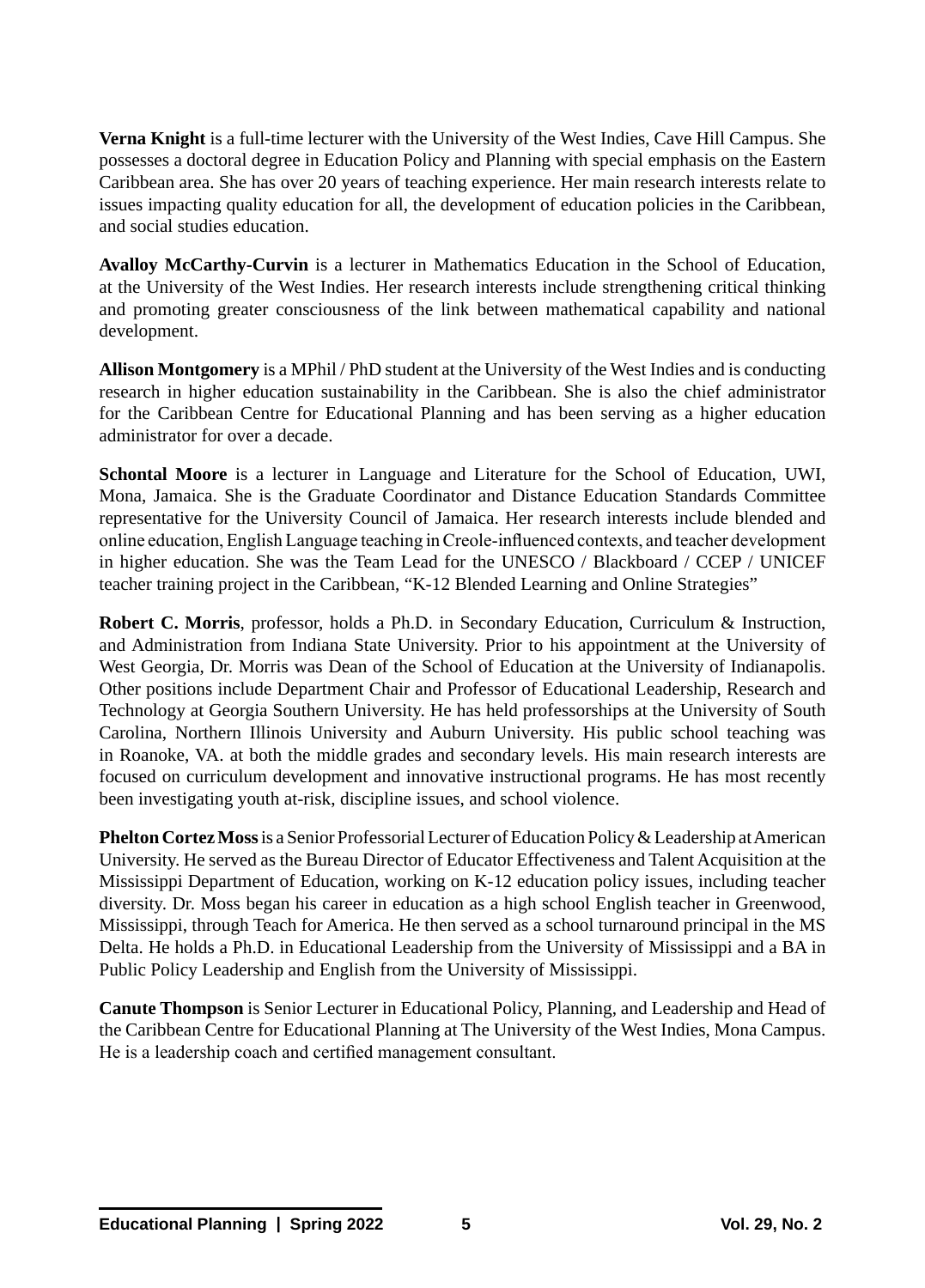# **THE INITIAL ENGAGEMENT AND EXPERIENCES OF CARIBBEAN EDUCATORS WITH THE REALITY OF COVID-19: EXPLORING THE EDUCATIONAL PLANNING IMPLICATIONS**

**CANUTE THOMPSON THERESE FERGUSON VERNA KNIGHT DIAN BAILEY SHARLINE COLE NADINE DAVIS MAXINE HENRY-WILSON VIVIENE JOHNSON AVALLOY MCCARTHY-CURVIN ALLISON MONTGOMERY SCHONTAL MOORE**

*The University of the West Indies, Jamaica*

#### **ABSTRACT**

*COVID-19 caught the world off-guard, bringing disruption and chaos to all sectors, including education. Within Caribbean Small Island Developing States (SIDS), the experiences were varied, as were the responses of educational stakeholders at all levels to the crisis of the pandemic. Stakeholders' experiences and responses should inform educational planning and policy, and it is against that backdrop that this research was conducted. This research captures the insights from three webinars sponsored by the Caribbean Centre for Educational Planning, which focused on challenges faced by educational institutions at the primary, secondary and tertiary levels of the education system. The transcripts from those webinars were used to construct this paper using a generic qualitative research design. The webinars pulled on the expertise of panellists from across the Caribbean and North America. The findings reveal that most stakeholders were unprepared for the challenges occasioned by COVID-19, which translated into further difficulties adapting to online/blended teaching/learning, psycho-social stresses, heightened economic challenges, and disruptions to examinations. In response to these challenges, among the stakeholders, training was implemented, open communication increased, technical and infrastructural resources were upgraded, health and safety protocols were enforced/reinforced, and domestic and international groups collaborated to bolster access for all students. Lessons learned included the need for collaboration, equity, access, and opportunities, and exercising the courage to radically rethink the region's 'educational futures' by incorporating the shared perspectives of key stakeholders in educational planning and policy making.*

# **INTRODUCTION AND BACKGROUND**

The COVID-19 pandemic presented the world with a major catastrophe resulting in school disruption for some 1.5 billion students worldwide, according to World Bank estimates (Saavedra & Kopp, 2020). An October 2020 report sponsored by the Organization for Economic Co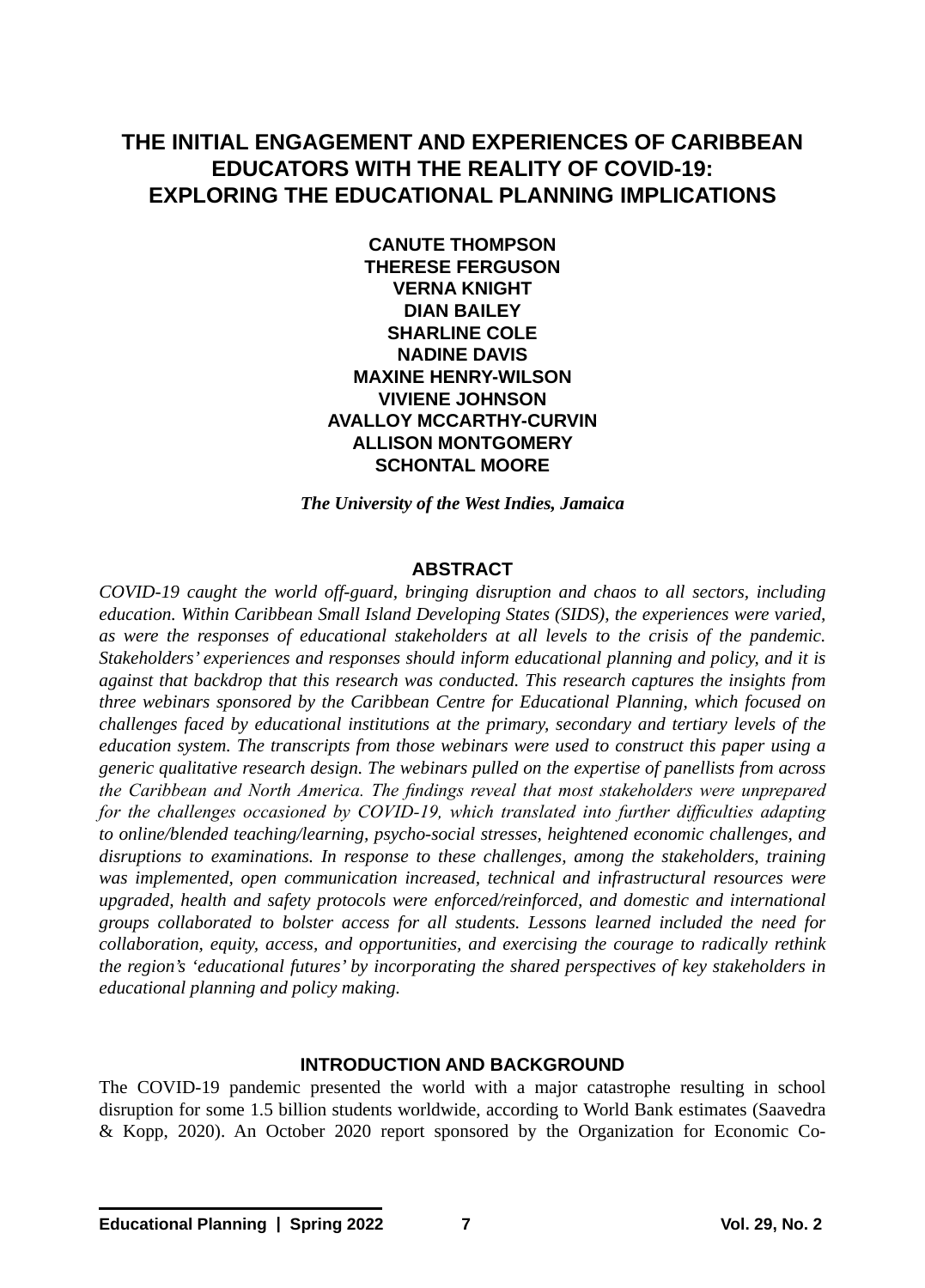operation and Development (OECD) notes that with the unprecedented disruptions in schooling caused by the COVID-19 pandemic, policymakers, educators, researchers and the general public have demonstrated increased interest in knowing how education stakeholders have responded and how students' learning experiences have changed. These are important subjects of study to guide policy-making and the operations of schools in the future (Bertling et al., 2020). In the Caribbean, the estimates are that some 7 million students and 90,000 teachers across 23 countries have been affected by school closures due to the pandemic (Asevedo et al., 2020). The scope and scale of this unprecedented problem have been the subject of study by countless organizations.

The Caribbean is a region with a history of colonialism and is characterized by a deep-seated legacy of asymmetries of power, exploitation, and inequality in the broader society and within the education system (Brissett, 2018). This has resulted in disparities in the quality of resources made available to schools and, thus, inequalities in student outcomes. Student population is estimated to be approximately 89,000 primary aged children in the Eastern Caribbean (Menefee & Bray, 2015) and over 200,000 in Jamaica.

While most Caribbean countries operate centralized education systems, the diverse realities within which schools operate require that school leaders take steps locally to address disparities and challenges that they face. The responsibility for responding to the peculiar impacts of externally driven realities does not mean that schools are left on their own. Rather, it suggests that the responses made to external challenges reflect a combination of local and central leadership, with the latter being driven by broad policy and allocation of already scarce resources. However, the most disadvantaged schools tend to be located in marginalized communities in rural areas (CARICOM, n.d.). In a 2017 report, Jamaica's Chief Inspector of the National Education Inspectorate highlights the initiatives grasped by many of the principals, but concludes that in terms of human and material resources to provide support for student learning, only 14% of the institutions inspected were classified as either exceptional or good, while 86% were ranked satisfactory or below (MOEYI, 2017).

# **STATEMENT OF THE PROBLEM**

 Unlike other regions of the world such as Europe, North America, and South-East Asia, the Caribbean, as a post-colonial society, is challenged by lack of adequate investment in education (Jules, 2008; Thompson, 2020). A United Nations International Children's Emergency Fund (UNICEF) study in Jamaica, for example, found that 45% of households were experiencing food shortages because of COVID-19 (CAPRI, 2021).

The combination of these factors means that conditions such as pandemics which result in school closures and lost learning time, will further erode the already precarious state in which vulnerable families find themselves. Azevedo et al. (2020) estimate that learning losses due to the pandemic could cost the global economy up to ten trillion dollars. This study seeks to explore various stakeholders' experiences with the pandemic, in the period after schools re-opened, subsequent to the immediate closure in mid-March to April 2020. The focus of this investigation is to uncover lessons which may guide planning and future policy making.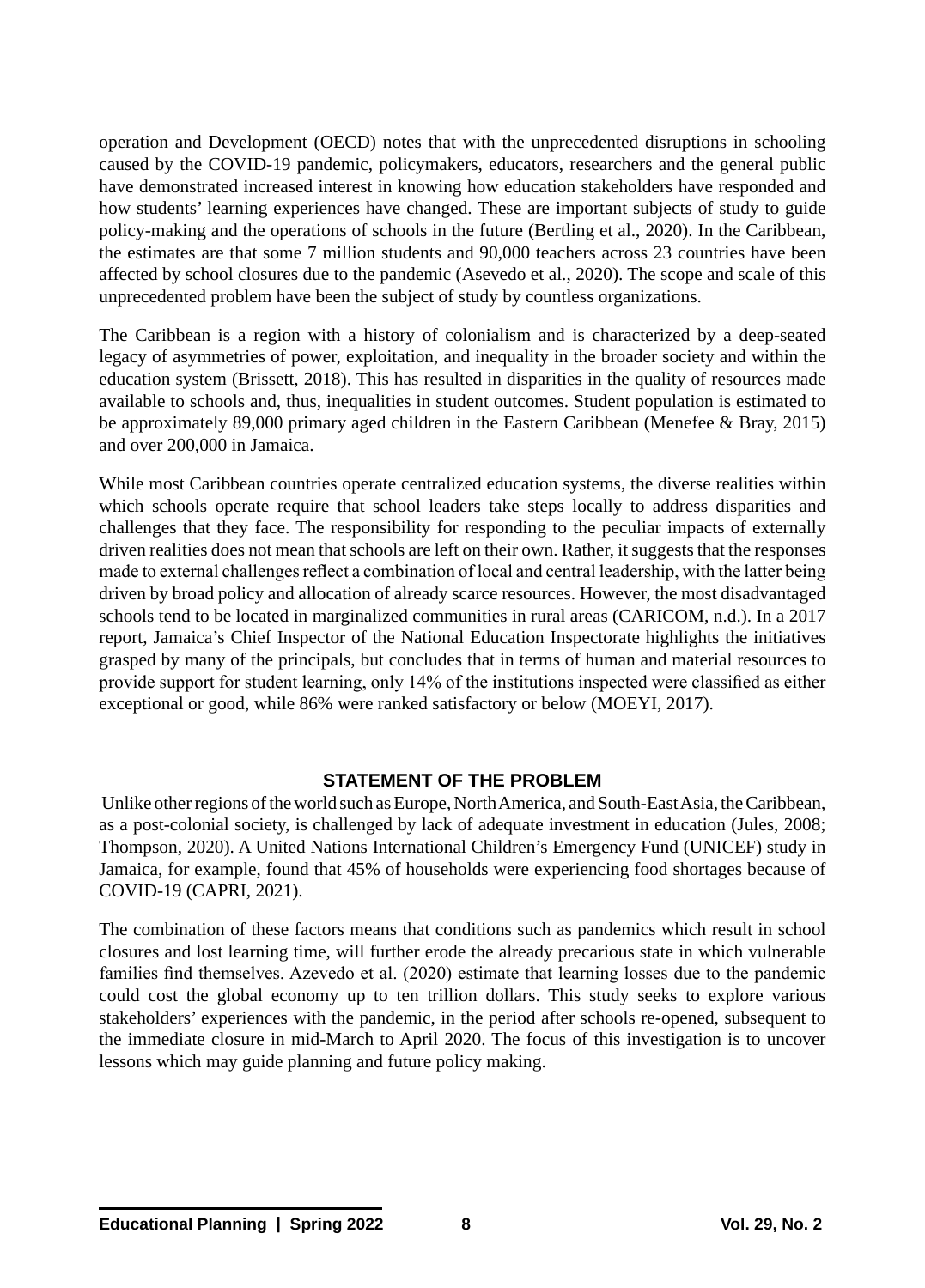# **PURPOSE OF THE STUDY AND RESEARCH QUESTIONS**

The purpose of this study is to outline how education policy makers, education practitioners, students, parents, and internet service providers in the Caribbean (generally referred to as stakeholders), responded to the challenges posed by the COVID-19 pandemic for pre-primary, primary, secondary and tertiary level education. The study is built around the following questions:

- a) What were Caribbean nations' educational experiences during the COVID-19 pandemic?
- b) How were the challenges experienced addressed by educational stakeholders at different levels?
- c) What are the lessons learned and how can these be used to create a resilient education system?

# **LITERATURE REVIEW**

The COVID-19 pandemic has highlighted many inadequacies and inequities in education systems, such as issues of access to broadband and computers needed for online education, the supportive environments needed to focus on learning, and the misalignment between resources and needs (Schleicher, 2020). There continues to be concerns about learning loss and disengagement as the pandemic forced schools across the globe to close their doors to limit further outbreaks. To ensure continuity, a variety of resources and technologies were applied to sustain online learning (Reimers, 2021). This is congruent across the literature with Pokhrel and Chhetri (2021), sharing that the global pandemic resulted in a paradigm shift from face-to-face to remote teaching and learning. It is therefore imperative to understand the actualities of education globally during the COVID-19 pandemic and how it has continued.

#### **Global Educational Experiences of the Covid-19 Pandemic**

According to Schleicher (2020), crises usually affect government budgets. The COVID-19 pandemic has resulted in a predicted down-turn. This prediction, in some instances, has caused cuts to educational budgets as funding is directed to health care and welfare needs. Despite the financial constraints, many countries have implemented financial measures to support education. Australia, Canada, Italy, New Zealand, England, and the United States of America have provided financial support that spans tuition financing, procurement of digital platforms and tools, payment of utilities, and meeting sanitation and other operational costs (Schleicher, 2020).

China was the first to close schools, with other countries following shortly thereafter. Sweden and Iceland remained open although with limitations. Countries such as Australia and Chile moved to reorganize their school year to minimize learning loss (Schleicher, 2020). Several online instructional resources were utilized, including radio and television education, instructional packages sent home to students, and online platforms. Other measures included a support system for students and parents such as the one implemented by the government in Luxembourg to facilitate home schooling (Reimers, 2021; Schleicher, 2020). Despite a variety of learning tools being available for education continuity, not much has been done to measure the effectiveness and reach of online modalities. Estimates indicate that coverage is less than 50% in low-income countries and is likely due to lack of access to electricity, inadequate technological devices, and low digital literacy among key partners (United Nations, 2020). In India, access to devices is low and therefore, the educational impact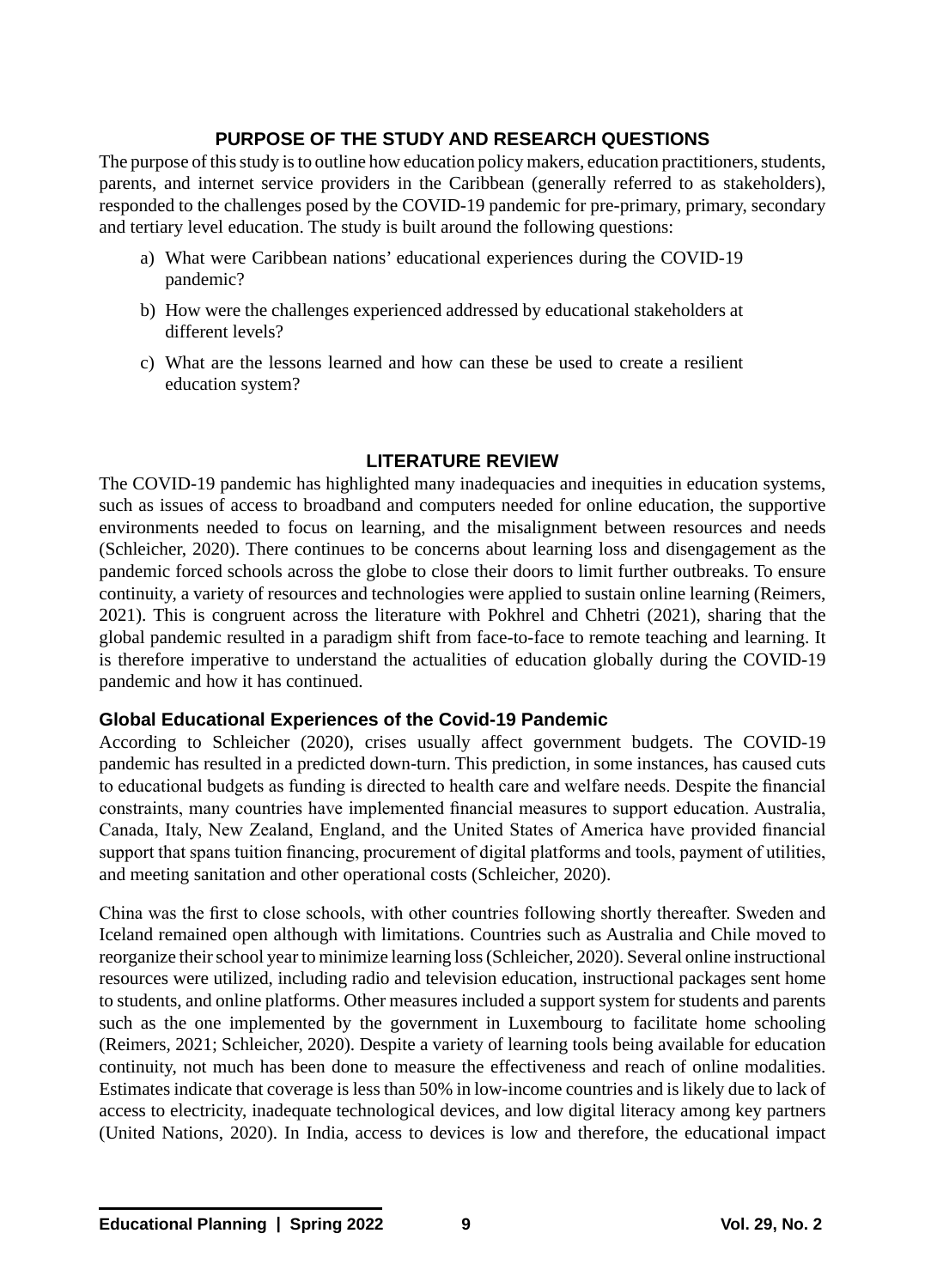recognizes that the poorest children are most hurt by the pandemic due to school closures (Kundu, 2020; Vegas, Lee, & Shrestha, 2021). Across the globe there are higher levels of non-participation in education, particularly where there is low human development. Further to that, fragile education systems have negatively impacted students' learning remotely. Their home environment provides limited opportunities for continuity, and this results in increased disparities.

Teachers were largely unprepared for the shift in teaching and learning and did not have basic information communication technology (ICT) skills. For teachers who were still required to engage students in face-to-face sessions, their health was at risk. Salaries and renewal of contracts were also an issue due to financial constraints experienced by institutions and will likely affect attrition rates and decrease the quality of education in the present and post COVID-19 pandemic (United Nations, 2020). According to EdTech Hub (2020), in Sub-Saharan Africa, teachers lack appropriate training to design and manage distance learning programs. This presents a significant impediment to virtual teaching and learning which is compounded by a lack of infrastructure: electricity, connectivity, devices and a lack of appropriate learning materials, books, television and Internet-enabled devices. However, many educators across the globe had to participate in online and in-person training with a few indicating the need for advanced level training (Schleicher, 2020).

Higher education institutions have been able to move some programs online while others continue to be delivered face-to-face. A decrease in international student mobility has affected learning continuity, safety, and the legal status of international students. The absence of international students on campuses has adversely impacted international students' exposure, their input in the foreign job market and their ability to benefit from networking. Having fewer international students has also affected the funding model of some institutions. International students are a significant source of income due to their payment of higher tuition fees compared to domestic students (Schleicher, 2020).

The Technical and Vocational Education and Training (TVET) sector continues to grapple with the lack of apprenticeship and the required work-based learning modes. There is also a lack of inclusivity for students with disabilities. Quality assessment in keeping with academic standards is also a cause for concern. In many cases assessments were cancelled, postponed or alternative modes were implemented (Pokhrel & Chhetri, 2021; Reimers, 2021; United Nations, 2020).

All members of the education community, inclusive of students, parents and teachers, have encountered challenges with their psychological, social and emotional well-being (ECLAC/ UNESCO, 2020). Cielo et al. (2021), Lizana et al., (2021) and Ozamiz-Etxebarria et al. (2021) have found that the pandemic has continued to affect young people globally with psychological impacts including anxiety, mental distress, depression, psychological well-being, and sleep habits.

# **Global Response**

The global response to COVID-19 started out as a 'automatic' reaction, but eventually morphed into definitive strategy and well-developed protocols, even amidst continued uncertainty. International watchdogs with responsibility for health, education, finance, as well as other key areas, created strategies for the management of the rapidly unfolding crisis.

According to Li and Lalani (2020), research indicates that online learning has been linked to an increase in the retention of information. Despite the challenges associated with online teaching and learning, this positive characteristic may lead to a shift in education provision. The authors question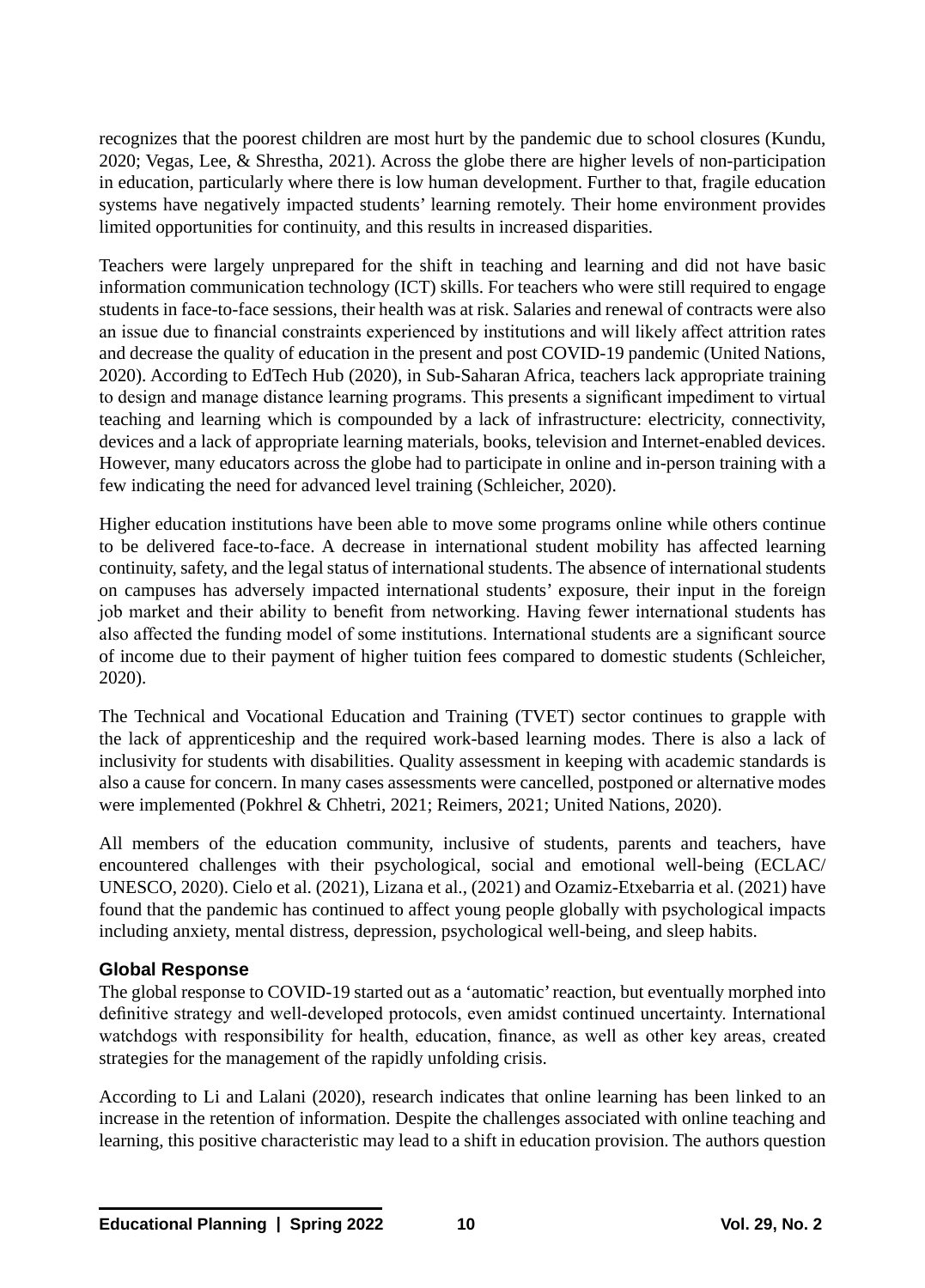whether this sudden and sustained move to online learning could serve as the catalyst to create a new, more effective method of educating students. Global patterns indicate that there is likely to be an emergence of a 'hybrid' kind of education system after the waning of the COVID-19 pandemic. The authors observe that significant world events often lead to rapid innovation. Improvements in online technology for teaching and learning may help to cement varied methods of education delivery in a remote context.

The gravity of the global crisis caused by COVID-19 will require sustainable long-term collaborative efforts from a multiplicity of stakeholders across the world to devise solutions, and it is within this context that the task of this paper is to be understood.

# **RESEARCH METHODOLOGY**

# **Research Design**

In exploring stakeholders' experiences with the pandemic, a generic qualitative research design was employed. Generic qualitative research designs employ elements from different designs that "blend established methodological approaches in order to create something new, or that claim no formal methodological framework at all" (Caelli et al. 2003, as cited in Kahlke, 2014, p. 39). The philosophical underpinning of generic qualitative research is based in social constructivism which focuses on how people interpret their experiences, construct their world and the meanings that they give to their experiences (Merriam, 2009). Uncovering the experiences of the different stakeholders, how they construct or make meaning from their experiences and knowledge, provides more depth and understanding of the different contexts, and the impact of the Coronavirus on educators, industries (public and private sectors) and on existing policies.

# **Webinars**

Three webinars were held in the early moments of the pandemic, in June 2020, December 2020 and March 2021. These seminars were organized by the Caribbean Centre for Educational Planning (CCEP) located at a regional university in the Caribbean. The objectives of each webinar, which drove the key issues examined, are detailed in Appendix 1. The webinars were structured around two or three panel presentations facilitated by a moderator. The panellists would present opening comments ranging from 3 to 5 minutes in response to issues related to the objectives, relative to the work of the organizations they represent or their personal experience. A list of the expert panellists is presented in Appendix 2. These panellists are, at times, generally referred to as stakeholders.

 The first webinar was titled: Learning from the COVID-19 Pandemic: Imperatives and Opportunities for Building Resilient Education Systems in the Caribbean. This webinar sought to explore how the education sector in the Caribbean was coping with the onset of the challenges posed by the pandemic. The second webinar, designed to explore the experiences of leaders in the education sector, at the policy and practitioner levels, in their efforts to rethink the design of their respective country education systems, was held under the theme: Reimagining Education: Present and Post COVID-19 Considerations.

The final webinar was entitled: The Last Mile with Infrastructure Support and Creativity in Delivery: Ensuring Every Child has Access to Quality Education*.* It sought to articulate some concrete actions countries needed to take to address the pre-pandemic and pandemic-driven challenges in the structure and delivery of education in the Caribbean.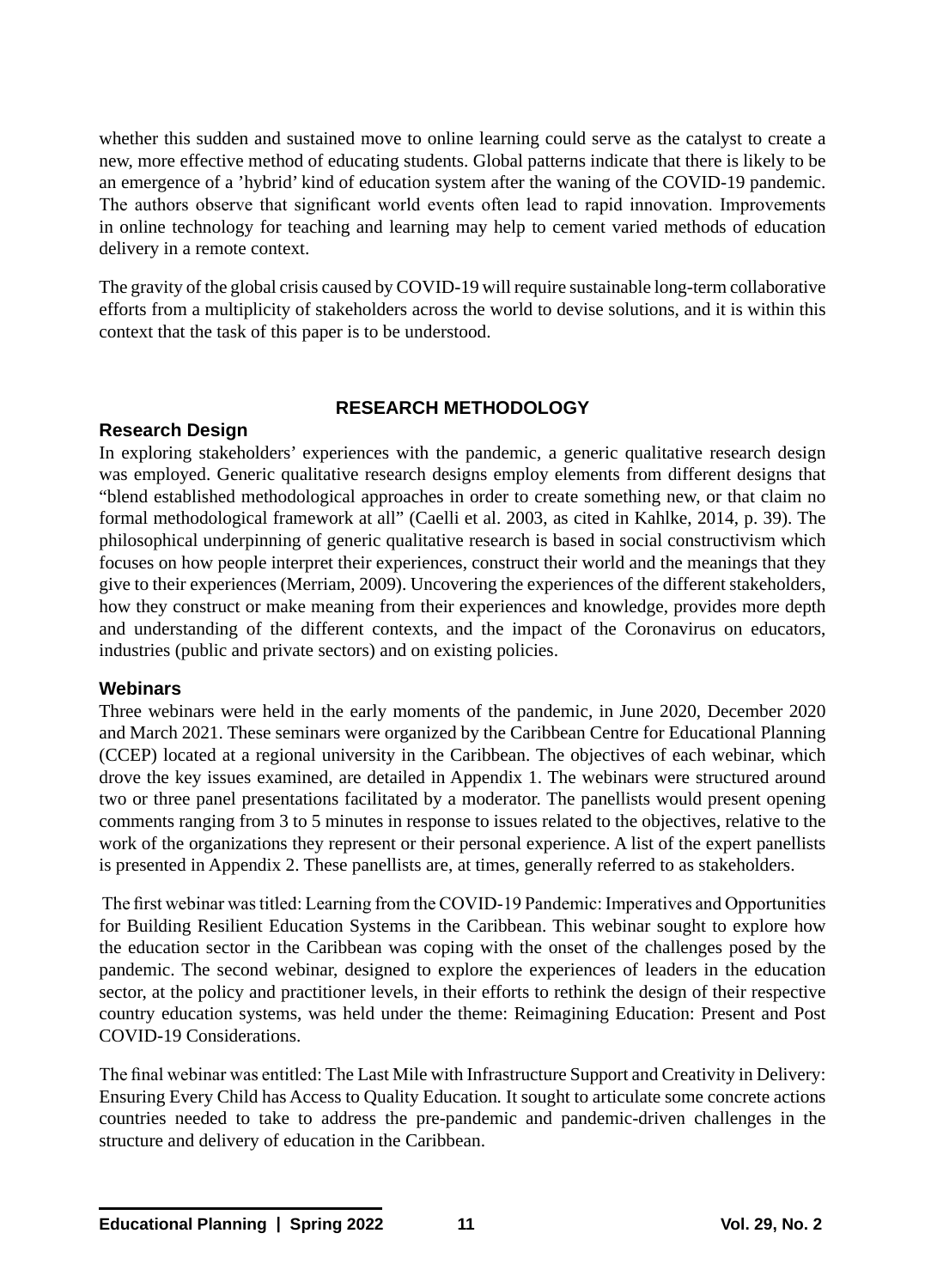Twenty-seven (27) panellists participated in the webinars from various Caribbean and North American nations, including, Barbados, St. Lucia, Trinidad and Tobago, Jamaica, Guyana, Turks and Caicos, Dominica, and America.

These experts were recruited to provide insights into the different circumstances that exist throughout the Caribbean. Thus, these experts were identified based on their extensive educational and/or occupational knowledge in their relevant spheres, and their ability to represent different stakeholder groups. They included heads of educational institutions at all levels, educational practitioners (e.g. teachers, university lecturers), educational policy-makers, students, parents, organisations involved in funding education, and the telecommunications industry.

Moderators for the panels and the Question and Answer segments were drawn from the CCEP Operations Team, specifically lecturers from different specialization areas in education at the regional university. These individuals summed up key points emanating from discussions and posed questions from the audience to the panellists.

# **Data Collection**

Data were collected via the three webinars, each of which lasted approximately two hours. Also, stakeholders who attended the webinars were able to post their questions in ZOOM chat and one of the moderators would feed questions to the panellists for answers. The contents of the Question and Answer segments of the webinars were recorded and later transcribed for analysis. The chat sessions were not included in this verbatim transcription.

# **Data Analysis**

Rich and thick descriptions are the hallmark of qualitative research as researchers seek to collect, analyze, and interpret the data. The team analyzing the data ensured that they familiarized themselves with the data by reading and re-reading. Then, coding was done with information that had similar meaning being placed into categories. From the categories, thematic analysis was done, utilizing assertions according to the research questions. The codes and themes generated were reported in assertions that were presented with supporting data from the transcripts.

# **Ethical Considerations**

The experts who participated in the webinars gave consent to their presentations and answers to questions posed to be used and published. Anonymity was maintained by the use of pseudonyms to represent each expert, and that there was minimal risk involved in publishing their viewpoints that would provide readers the opportunity to understand what has been happening in different countries, sectors of society and how the education system is navigating the impact of COVID-19.

# **FINDINGS**

The key findings of the study, guided by the research questions (RQ) are outlined below. These findings will highlight a few key elements common to all educational levels (pre-primary, primary, secondary, tertiary), including, the struggle of regional educational systems to transition to online mechanisms of teaching and learning during the first months of the pandemic; the psychosocial stresses associated with the transition to this new modality for teachers, students and parents as key stakeholders in the process; and the exacerbation of educational disparities and gaps.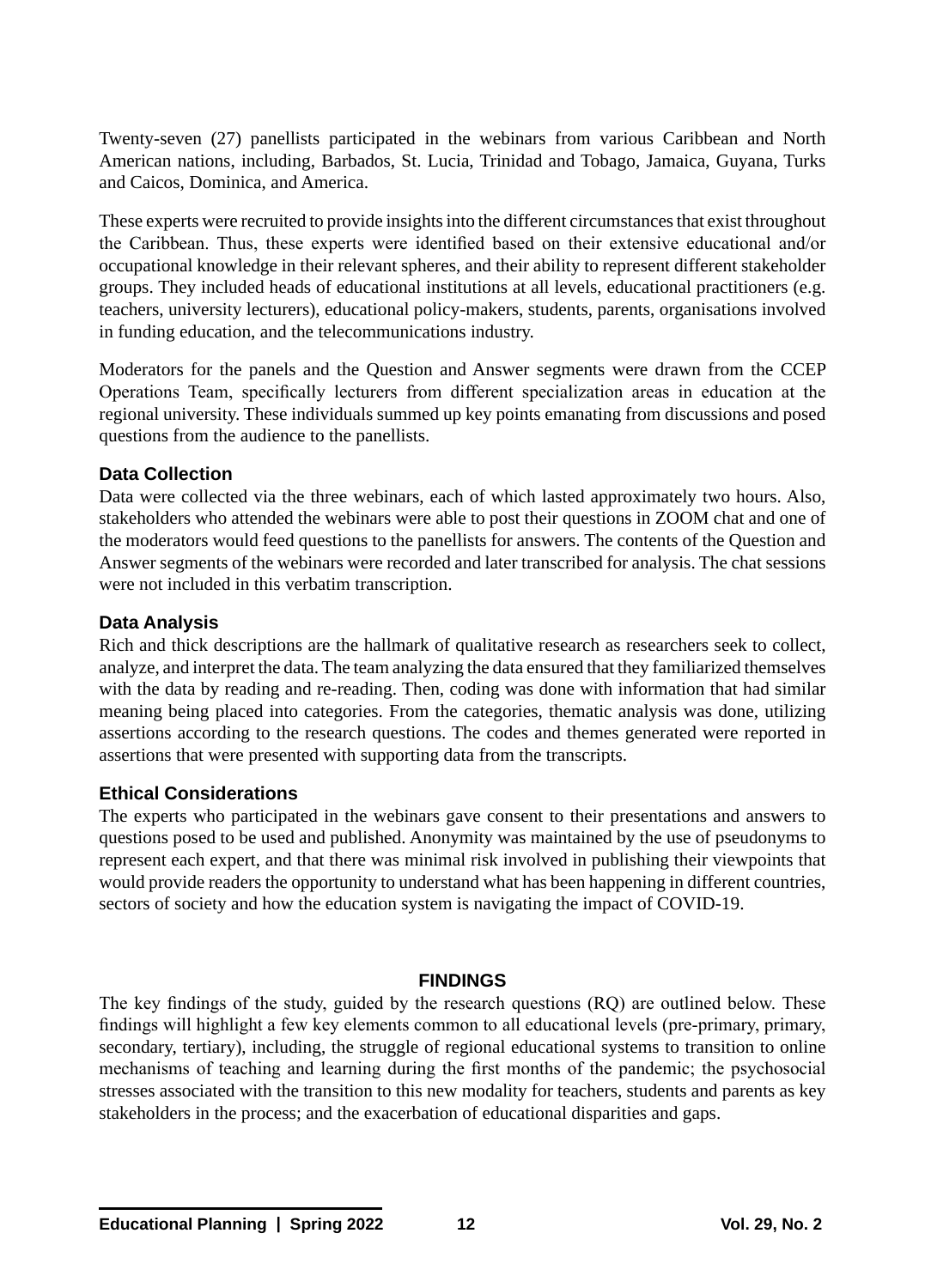#### **RQ1: What were Caribbean nations' educational experiences during the COVID-19 pandemic?**

**Assertion 1**: Many stakeholders were unprepared to deal with the challenges brought on by COVID-19 and that led to difficulties making the transition to the virtual education space.

The COVID-19 pandemic presented immediate challenges for education systems across the region. The abrupt closure of schools meant that school leaders and administrators were forced into the rapid implementation of online and remote teaching and learning modalities, which proved a difficult transition.

When the Prime Minister announced the suspension of schools to mitigate the spread of the disease, this led to another round of adjustments as we sought to address continuing education for students recognizing that some amount of educational opportunities would need to be provided while our students are out of school…We realize that they needed to be familiarized with the use of online methods which we did not have the time for actual preparation. [Senior Ministry of Education official - Jamaica]

Moving classes online with just a few days to prepare was very difficult and stressful for teachers. Partly because the vast majority had not previously taught online and there was little time to get trained in online teaching. [Teachers' Representative, St. Lucia]

Students were not able to come and study in the library, so we had to find resources for them to access through a digital library database, subscription to online academic support software. [Management Official Tertiary Institution - Jamaica]

This assertion was echoed at all school levels. With very limited time for adequate preparation, schools used the initial closure to put urgent measures in place to prepare for the transition to online learning. This included a predominant focus on training for teachers, with some training made available as well to parents and students. Some digital devices were also sourced and distributed.

As soon as we were given advice that every educational institution in Turks & Caicos would have been closed on March 20, 2020, the Ministry of Education (MOE) ramped up capacity building for teachers, and overtime we built it out to include students and parents to some extent as well… At the time of closing schools, we started delivering laptops, the MOE purchased laptops for a number of our public schools, and we delivered those. [Education Official – Turks and Caicos ]

**Assertion 2**: COVID-19 caused an exacerbation in the gaps that already existed in the education system.

It was noted that the pandemic worsened existing gaps in the education system; most specifically, gaps in access to education, and gaps in terms of student learning. The gaps in access to education resulted directly from the lack of digital devices and/or Internet connectivity by some teachers and students at all educational levels.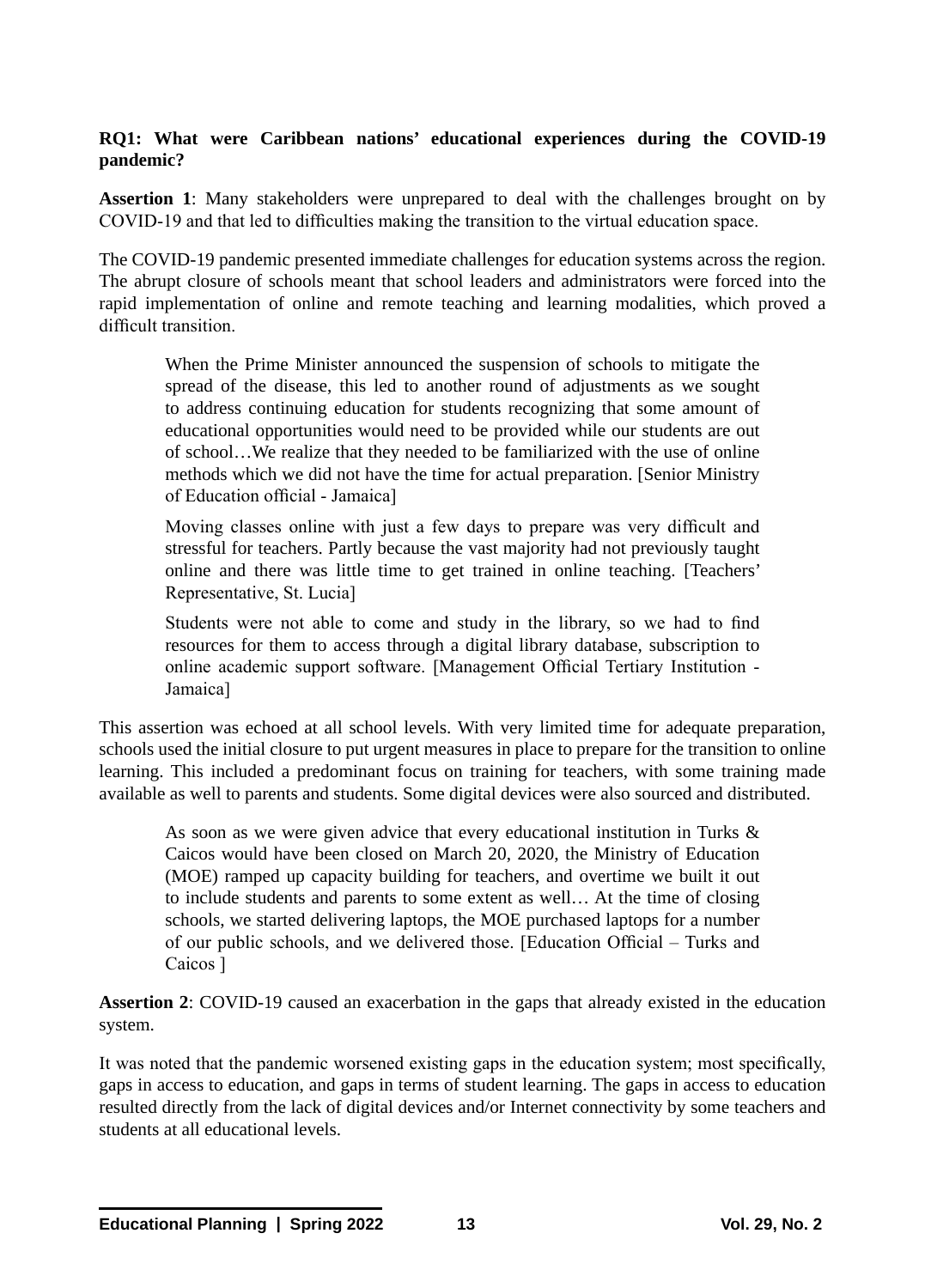Another challenge that confronted us was access to technology for students and teachers to a lesser extent. This was one of the glaring realities with which we were faced. We recognized that there were several students who did not own technological devices and while there were parents who used their mobile devices online occasionally, we also recognized that these were not ideal for the online teaching. As the country began to reopen in the past weeks, some parents returned to work so several students no longer had access. [Principals' Representative - Barbados]

Only 60% of teachers and instructors were estimated to have the digital tools necessary for distance and online teaching. [Education Specialist - Regional Organisation]

We are not even sure how many students we are reaching and how we are reaching them. We are not even sure if they are on screen and watching and going through online platforms, answering questions, are they learning and retaining that information. [University Lecturer - Jamaica]

In the issue of connectivity, parents just could not access Internet; they did not have any device, and those who did have connectivity had problems because they were not tech savvy or computer literate. [Primary School Principal - Dominica]

**Assertion 3**: Students, parents, teachers, and school leaders all experienced grave pyscho-social stresses as a result of COVID-19.

Another key experience highlighted by participants related to observations of symptoms of psychosocial stress among school leaders, teachers, parents, and students. The stress for school leaders was related specifically to the planning and management of the overall emergency response in education as schools struggled to determine how access to education could be alternatively provided for students. As described earlier, this included determining what platforms should be used for facilitating learning, providing basic training for teachers (and other stakeholders as needed or available), sourcing devices, and dealing with a myriad of challenges presented by the pandemic.

Parents and teachers have experienced great stress because of the pandemic. These stresses were generally associated with difficulties in assisting their students or children with online or remote learning.

Parents at that time began expressing their confusion, their anger and their hopelessness and helplessness in helping their children with the material they received from their teachers online… At that moment what should be an educational activity became a thing of resentment for both parties – parent and child … Teachers become frustrated, and they feel that they come to school to teach and they ought not to be dealing with all these issues, and parents should address these issues at home… [Primary School Principal - Dominica]

**Assertion 4**: COVID-19 heightened the economic challenges faced by teachers, parents, schools, and governments.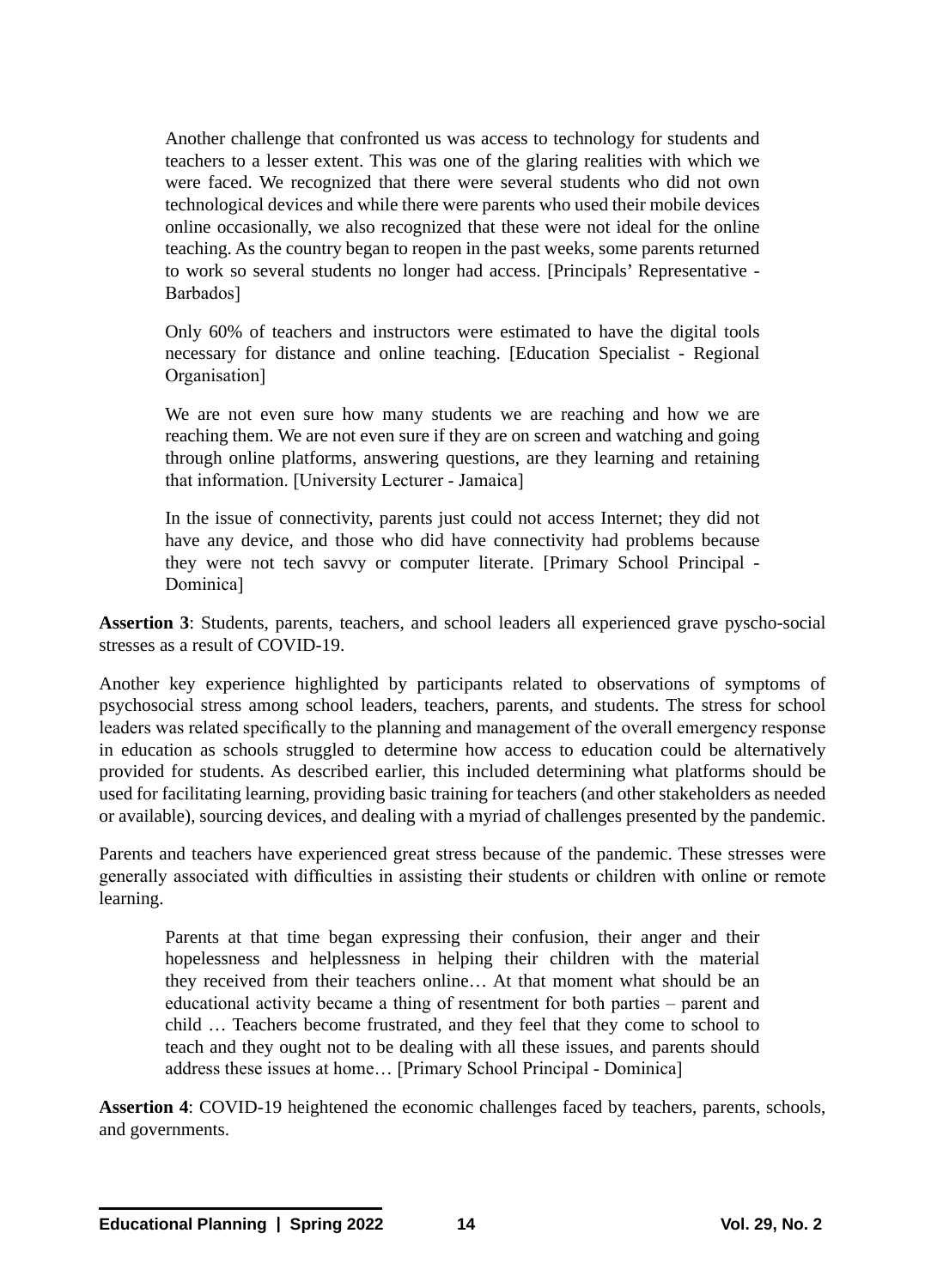There were also reported financial challenges created by the pandemic which impacted equity. Lack of financial resources not only prevented the purchase of digital devices and access to internet connectivity, but also led to the closure of schools. Some Early Childhood centres, and government school feeding programs were also affected. It has had negative impact on some children from lower socio-economic home/background.

We are seeing that in terms of the teachers, the educational practitioners have been digging deep into their pockets to subsidize or even to maintain the whole virtual teaching and learning process. [Principals' Representative -Barbados]

To access education on the coast they do so at great sacrifice… Some persons, because of their income and finance, did not have the resources to acquire data. [Tertiary Level Educator - Guyana]

**Assertion 5**: COVID-19 caused disruptions in the normal monitoring and execution of examinations.

The pandemic also presented significant challenges for children sitting national and regional standardized examinations, and necessitated deferral policies to allow children an additional year to sufficiently prepare. For instance, the principals' representative from Barbados highlighted how the abrupt closure meant the transition to online teaching had affected the thorough preparation needed for the Barbados secondary school entrance examination. The Ministry of Education official from Jamaica shared those examinations entities such as CXC allowed students to defer their exams without penalty to the students in the following year.

# **RQ2: How were the challenges experienced addressed by educational stakeholders at different levels?**

The challenges experienced in the immediacy of the pandemic were addressed in various ways by the different educational stakeholders at the different levels. Based on the regional and local experiences shared by these individuals and entities (above), the following could be surmised.

**Assertion 1**: Training was conducted for students, parents and staff to manage some challenges that arose as a result of the pandemic.

In the immediate and more sustained response to the pandemic, the various stakeholders had to design, organize, and deliver various training initiatives for staff, students and parents to facilitate the transition from face-to-face to online learning. Entities with an education mandate in the region spoke to offering new training courses that would help the education systems build resilience in the face of this, and subsequent similar crises. Other participants spoke of primary school principals arranging internal training for staff, while, at the tertiary level, such as at The University of the West Indies, wide-scale training was arranged for faculty, students and parents. A Senior Education representative from the Turks and Caicos Islands shared that the Ministry of Education in that territory "ramped up capacity building for teachers and over time we built it out to include students and parents to some extent as well." Another individual from a community college in Jamaica shared the following: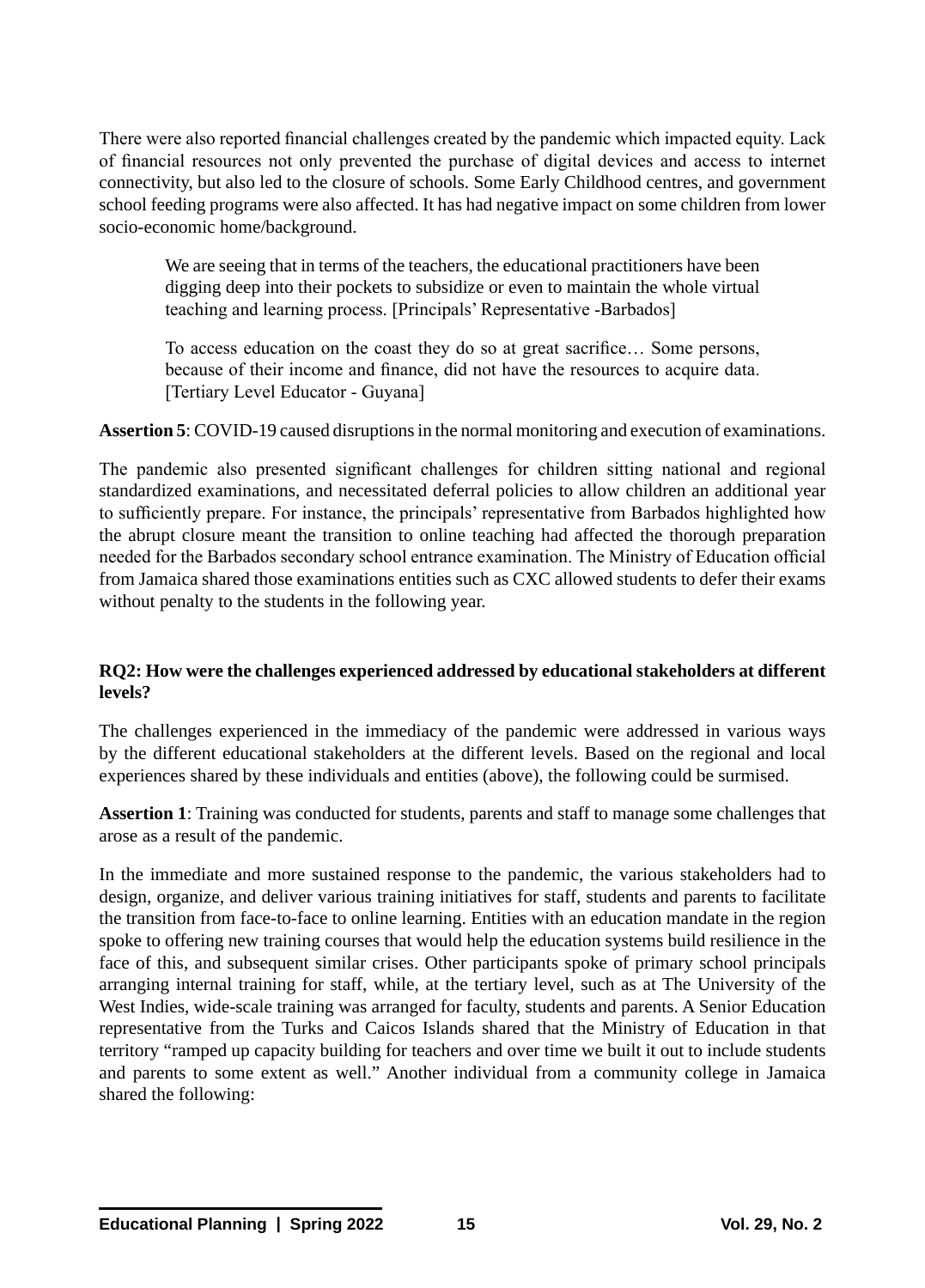For our Faculty members we looked at learning to use the LMS (learning management system) to create activities and how to engage the students when they are online. We looked at using various tools such as social media that students access more readily for assignments or sharing information. We created a certificate course for lecturers to get certified in LMS to really get them versed in what they are doing, teaching them to use ZOOM tools, Google Docs etc. Similarly, we have been doing sensitization sessions for our students.

**Assertion 2**: The stakeholders at all levels of the education system engaged in more frequent and proactive communication.

To help navigate the pandemic, communication was critical to ensure readiness and fluidity given the changing circumstances. A teachers' representative in St. Lucia shared that communication had to be increased during the pandemic and, further, that new channels for communication had to be devised. The representative also stated that "The Union ensured regular and timely information was given to members and this was aimed at minimizing uncertainty, stress and anxiety. Due to the crisis and challenges faced, the Union increased dialogue with other actors in the educational system." A tertiary level educator from Guyana spoke to the need to ensure that this communication was constant and ongoing, sharing, "I think the hallmark of what is happening now is we must keep talking. We must keep communicating. We must find ways of continuing to support our student population and to supporting our colleagues in the education sector."

**Assertion 3**: Domestic and international groups collaborated to bolster access for all students.

As with education in general, collaboration amongst various stakeholders is critical to ensure student success. This was likewise the case for the pandemic, as domestic and international collaboration were critical to ensure access and success for all students. Partnerships included a wide range of entities such as regional organizations, the private sector, telecommunications providers, churches, universities, and others. As an example, the Ministry of Education official from the Bahamas shared:

We also with our corporate partners launched a donor program and so within a few months we were able to provide some 40,000 students with devices and solar power. And I must say that our corporate sponsors came on board very quickly and they provided us the backup plan to make sure these students had devices. (Ministry of Education official - the Bahamas)

#### **RQ3: What are the lessons learned and how can these be used to create a resilient education system?**

From the regional experiences shared during the webinar series, various lessons learned were garnered and shared. Drawing upon these are critical with respect to ensuring regional (and global) education systems that are prepared and resilient for any further emergencies or crises that may emerge in the future. Below are some of the main insights shared.

**Assertion 1**: Collaboration among all stakeholders will be vital to ensure that the education system is strengthened and repaired, where necessary*.*

There is a clear consensus amongst the perspectives shared that collaboration at the international, regional and national levels will be critical to engender a resilient education system in the region. Additionally, this collaboration must be cross-cutting and multi-faceted involving various entities at all levels, including government, civil society and the private sector, as shared by a tertiary-level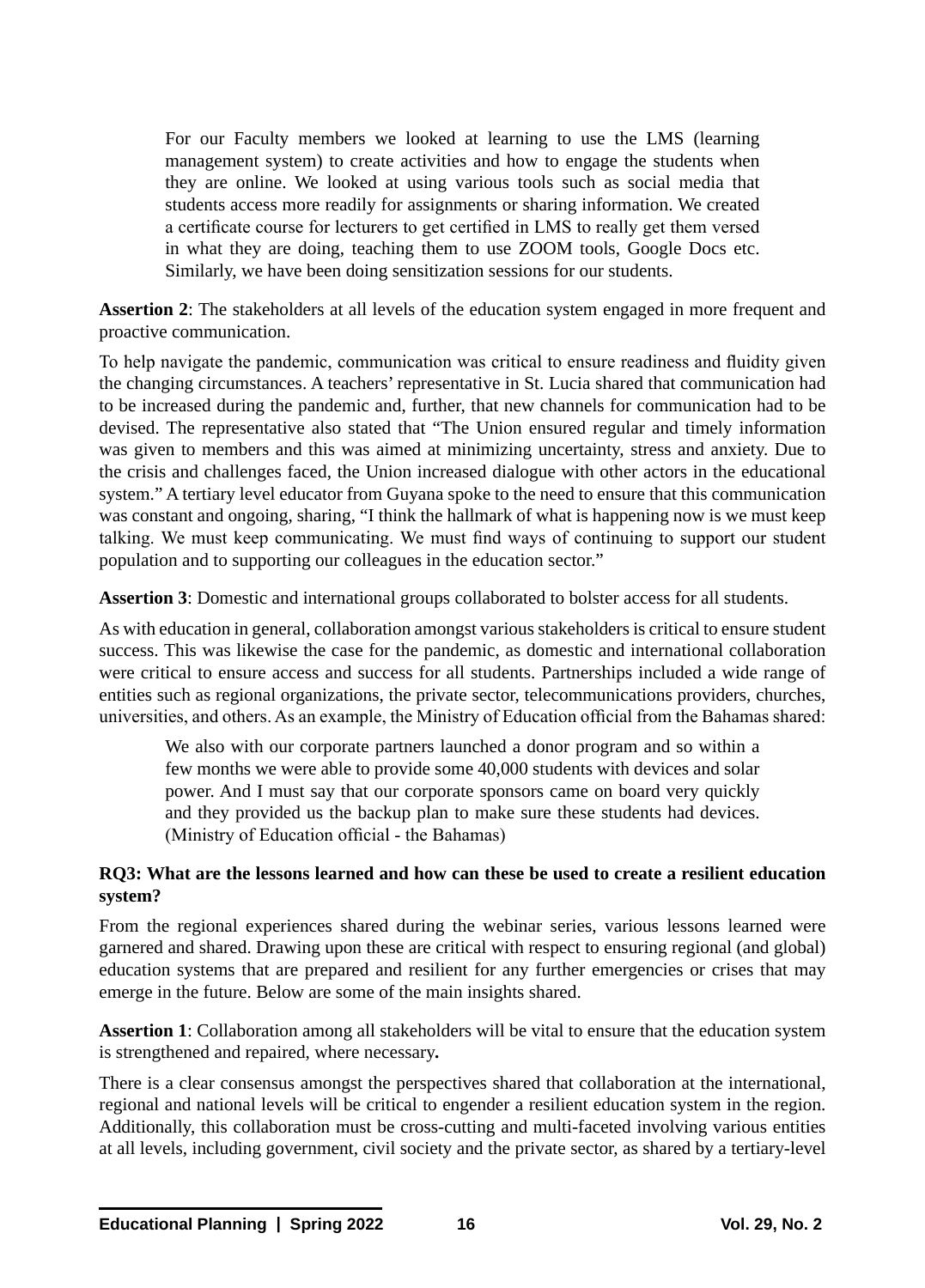educator in the United States. Further, this collaboration must start within the education system itself. As the teachers' representative from St. Lucia stated, "As a first step, there is a need to encourage our teachers and schools to share best practices, and there should be a system-wide documentation and sharing of these ideas." Thus, those most impacted by the pandemic to the extent that they have generated internal-based mechanisms and solutions, are those at the forefront and ideally positioned to share their best practices with others.

The need for international collaboration was voiced by the tertiary level educator from Guyana: "We will definitely have to aggressively seek international collaboration where possible to support our children and even in terms of higher education we will definitely need more financing."

**Assertion 2**: The inequalities and disparities will need to be addressed to ensure that all students have equal opportunities to a quality education.

One of the issues that the pandemic highlighted and amplified was the already existing inequalities within regional education systems. To ensure resilience in the event of future emergency and crisis situations, these inequalities and disparities need to be addressed. A speaker from a Caribbean regional office of a United Nations entity posited: "Emergencies and school closures have longer term consequences, especially for the most vulnerable and marginalized, magnifying existing disparities within education systems." To address these, he further explained that:

First, we need to tackle the digital divide…Education planners need to consider issues related to access, teacher preparedness and school-family communication. Secondly, we also need to plan for inclusive learning solutions. Education authorities must take special care in planning for the diverse needs of all learners during the school closures. This is paramount for students with learning disabilities who may struggle to work autonomously and at a distance.

Thus, addressing disparities with respect to the urban/rural divide, digital divide, and access for students with disabilities, is paramount.

**Assertion 3**: There needs to be a radical rethinking in the way education is conceptualized.

For decades, those promulgating the need for Education for Sustainable Development have called for a different type of education that can truly facilitate a sustainable way of life for all on the planet. Similarly, the COVID-19 pandemic has forced the global and regional communities to consider what education is and what it can be to ensure that no child is left behind in times of normalcy or emergency. An education specialist from a regional organization pointed out that strategies are needed to help students who may need to 'catch up' with their peers, for instance, special tutoring or accelerated learning programs. The specialist also spoke to the need for more individualized student placements that moved beyond simply matching ages to particular grade levels. A university lecturer from Jamaica highlighted that the pandemic "provides an opportunity for teachers to transform pedagogical approaches and for schools to capitalize on creative and unique ways of delivering education."

**Assertion 4**: Parents need to be empowered to assist in the different facets of their children's educational journey.

Parental involvement has always been seen to be pivotal to the success of students' academic journeys. This was proven even more during the pandemic. The teachers' representative from St.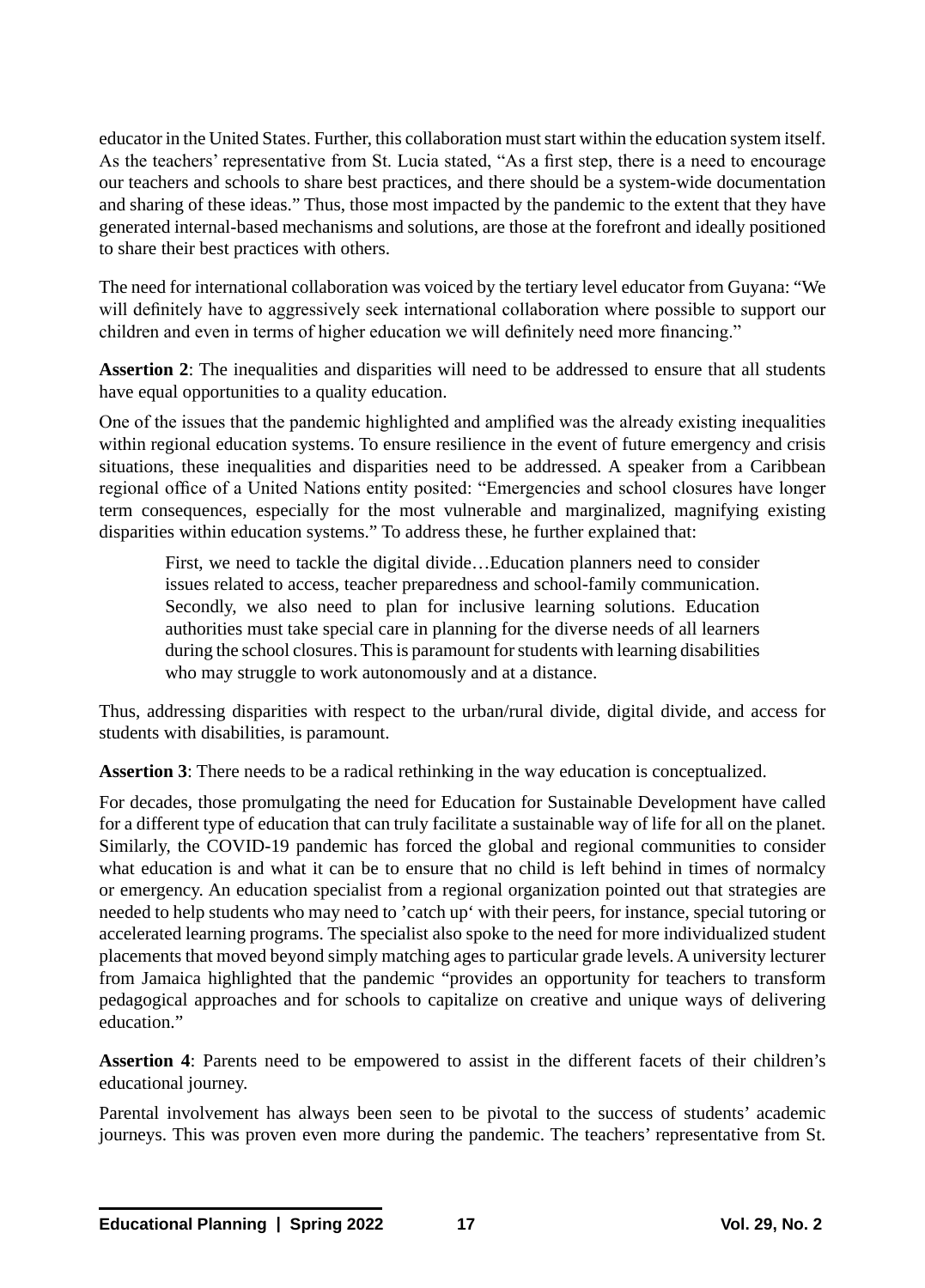Lucia stated that it would be important to "develop a program that will assist parents in supporting students' learning, generally, but particularly in times of crisis; and also, to create a system of community support for education to provide for support in times of crises." For those who are the youngest and at critical stages of development, a university lecturer from Jamaica advised,

We have to look at how prepared are the parents to be able to teach them, to support them, to work with them, to support their socio development (or psychosocial development) at this point in time.

And sharing from a psychological perspective, a psychologist stated,

Also partnering with parents, I think we will have to strengthen our resolve to reach even those parents who seem unreachable and harness the power of technology and the media to do so. I think many students will be returning with issues that we might not be able to fathom yet. To address them we are going to need the input of caregivers, knowing exactly what they need to do at home, and also international integration, teaching teachers how to integrate.

**Assertion 5**: Governments and other stakeholders need to be proactive in planning for education.

A resilient education system must be one that is proactive and not merely reactive; one that has policies, plans and mechanisms in place to address any major or minor disruptions that might occur in 'normal' schooling due to crises and emergencies. This was underscored by a tertiary level student services representative from Jamaica who said, "Another important thing is effective planning needs to be done and policies developed that will support the purpose of education for administrators, teachers and facilitators that provide learning inside and outside the classroom." The principals' representative from Barbados similarly stated, "The policy-makers at the level of the MOE, as well as school administrators, must always be proactive, must observe the trends in education in global community as well as in our local communities so that we can prepare for any eventuality, and we can learn from experiences of individuals who have passed through this so far and have reopened."

# **DISCUSSION**

The findings clearly indicate that education systems across the region struggled to establish alternative education access through a variety of means (most predominantly online mechanisms) in the immediate months following the onset of the COVID-19 pandemic. This move to establish alternative means of accessing education is not unlike the experience of many countries across the world as emerging research reflects similar actions globally (Pokhrel & Chhetri, 2021; Reimers, 2021). As the findings indicate, school leaders, teachers, students and parents experienced significant stress as they struggled to make adjustments to facilitate alternative means of accessing quality education. The struggle and stress for education leaders was generally centred on putting necessary structures in place to allow for a transition to online or remote teaching and learning. Within a very short time, they were expected to determine the alternative means by which their schools could continue to provide education for their students, and source digital devices for teachers (and students where available). They were engaged in planning and providing immediate training for teachers who needed support to be prepared for teaching students online. They also need to deal with a myriad of issues related to facilitating alternative education delivery during the pandemic.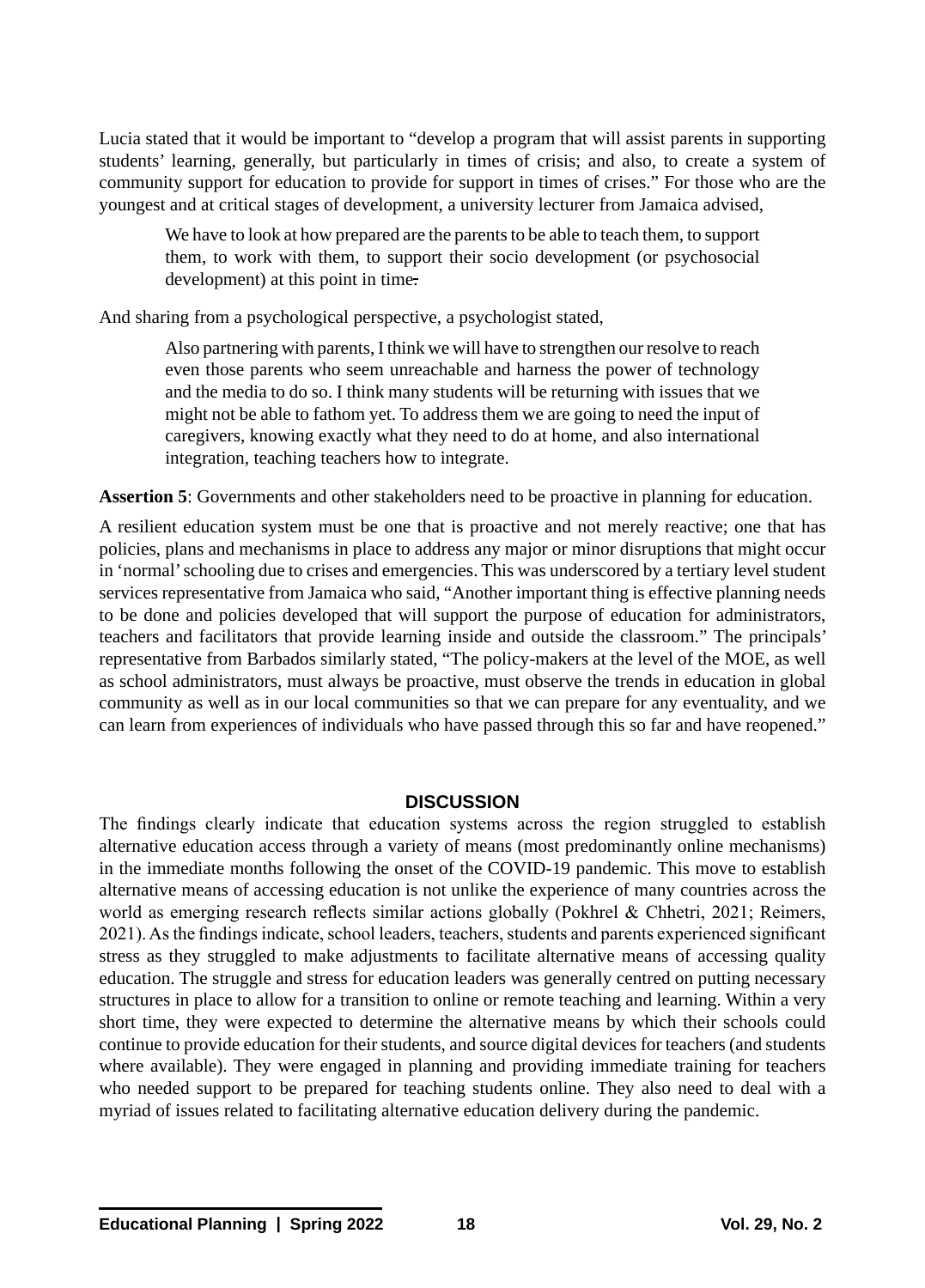For teachers and parents, the struggles and stresses were generally related to difficulties in supporting student learning online or remotely. Although some basic training in use of technology for online teaching and learning was provided for teachers, generally, these were considered insufficient as many Caribbean teachers had little or no previous experience with delivering instruction effectively within an online space. According to Schleicher (2020), while many other global educators offered some extent of training in the period of school closure at the onset of the pandemic, few indicated the need for advanced level training.

Many parents who were able to provide devices and Internet to access online instruction found that their children still had difficulties using these to engage within the online learning space created by schools and/or teachers. The findings also indicated that part of parents' frustration stemmed from the difficulties they experienced while trying to help their children understand the materials received from their teachers. Interestingly, an equal source of stress for teachers was having to deal with student issues in the online space that they felt should be handled by parents at home. Thus, rather than providing an appropriate opportunity for the strengthening of the parent-teacher collaboration to provide a supportive environment for student learning (Schleicher, 2020), we see evidence of further unravelling of the school-home partnership.

The findings in relation to students' experiences especially indicated that younger children, children from rural areas, and children from low socioeconomic status family backgrounds (or possessing a combination of all three factors) were most at risk to not access education altogether, and to being most impacted by learning loss. An additional concern facing students from low-income family backgrounds was the cessation of the school meals program across many countries due to the physical closure of schools. The absence of this program presented an increased risk to some children's health and nutritional needs. The indication that these children sub-groups are at greater risk of experiencing inequities suggests a need for instituting additional support measures for children, both during and post pandemic. Emerging research findings from developing countries such as India, Haiti, Nepal, Jordan, and Pakistan also support these initial findings (CAPRI, 2021; Kundu, 2020; Vegas, Lee & Shrestha, 2021; United Nations, 2020).

The stressful nature of the initial experiences of Caribbean educational stakeholders has implications for their psychological, social, and emotional wellbeing (Cielo et al., 2021; ECLAC & UNESCO, 2020; Lizana et al., 2021). Additionally, indications suggest that teachers at the Early Childhood level faced an additional concern, that of threats of job loss. The findings reveal that job losses have occurred among teachers within this education sector, specifically due to the closure of early childhood centres and preschools, as this education level had the most difficulty transitioning to effective online instruction. The research of Ozamir-Etxebarria et al. (2021) supports these findings and indicates that some categories of staff in the education system have suffered from job ambiguity more so than other groups.

These initial experiences are valuable for two main reasons. First, as researchers such as Brissett (2018) and Jules (2008) have noted, the Caribbean region has historically been plagued by systemic inequalities in the broader society which have resulted in disparities within the education system. The findings suggest that the pandemic has indeed aggravated inadequacies and inequities in the education systems within the region and has the potential to significantly threaten or undermine regional progress in relation to educational access and the provision of quality education for all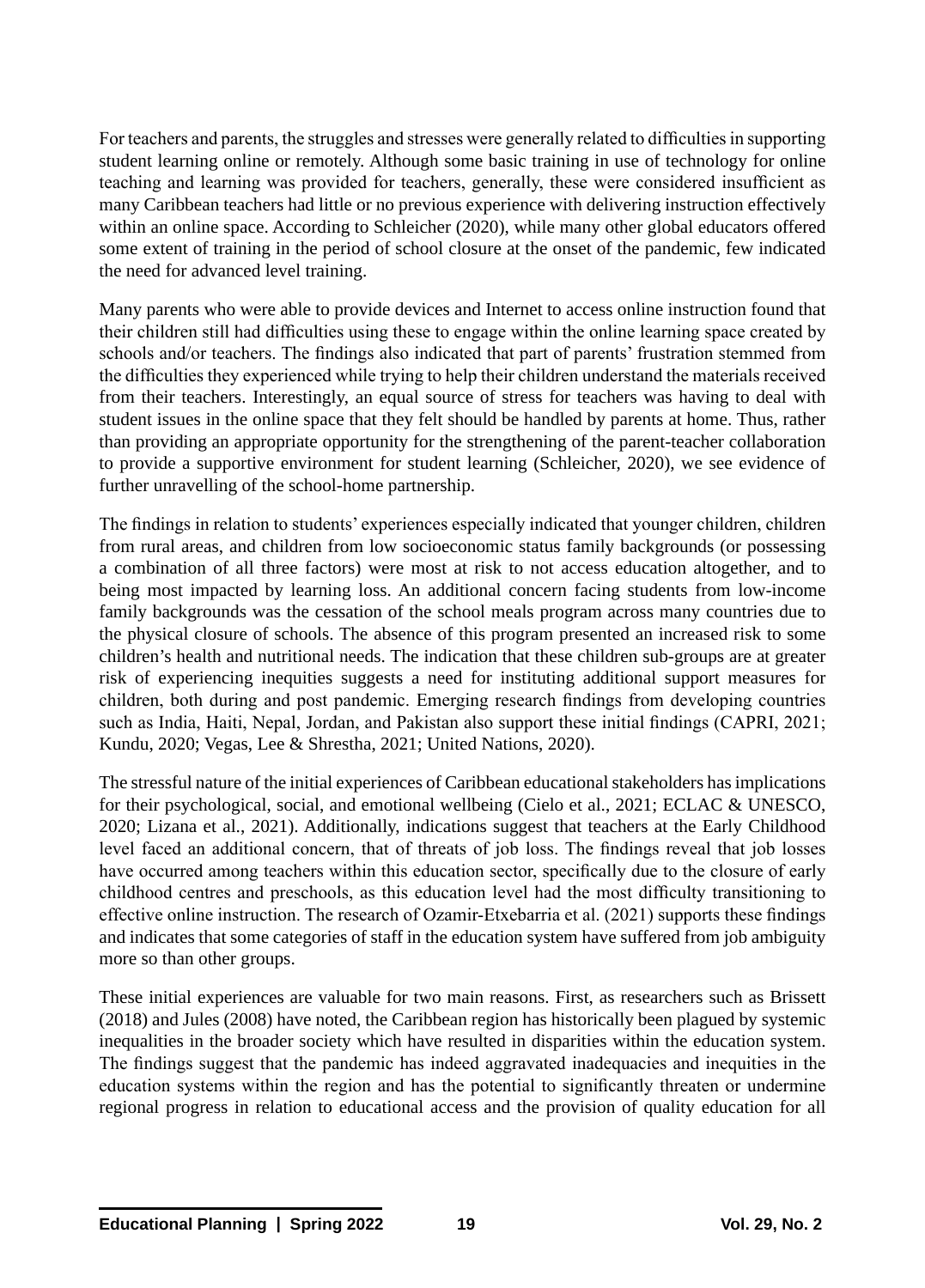children. Such findings provide important insights into key areas of immediate focus for educators, education leaders and education policymakers in their attempts to mitigate potential learning loss, as well as designing current initiatives to address some of the challenges being faced within the education system.

Second, while these initial experiences noted from the findings in this paper are insufficient to fully understand the magnitude of the impact of these various concerns within education, they do support the need and provide some directions for future research into the impact of the COVID-19 pandemic on teaching and learning across the schools in the region. This was a need supported by Bertling et al. (2020) and OECD (2020).

As was the case with the education sector globally, the education system in the Caribbean was beset with various challenges because of the pandemic. These challenges, however, were addressed in various ways. Similar to other countries worldwide (Reimers, 2021), several e-learning platforms, technologies and resources were utilized to ensure access and agility in the sectorial response to the pandemic. Additionally, to support capacity and versatility with respect to the use of the various technologies and resources, the Caribbean, like counterparts across the world, sought to address impediments and losses which could be caused by lack of training and ensure that educators participated in various training efforts that were mounted (EdTech Hub, 2020; Schleicher, 2020). Other substantive measures included increasing communication and collaboration amongst various stakeholders, ensuring the institution of guidelines, monitoring of educational quality, and ensuring that the needs of students with disabilities are met.

Based on lessons learned from experience to date, ensuring resilience in the sector is an urgent need. First and foremost, perhaps, is that current inequalities which were highlighted and augmented by the pandemic must be addressed. Additionally, empowering parents to ensure continuity of learning and adequate parental support of the process is also a given. Across the globe, the pandemic resulted in psychological impacts on young people, including anxiety, depression and mental stress (Cielo et al. 2021) and negative impacts on teachers' mental and physical health as well (Lizana et al. 2021). Consequently, ensuring that psychological support and coping mechanisms are in place for school staff, students and parents will be critical with respect to building a resilient education system. Other measures, such as collaborative efforts among all stakeholders and incorporating technology into education, must be instituted. Additionally, in alignment with Li and Lalani's (2020) research which suggests that the transition to online learning could be the catalyst for newer, relevant, more effective ways of schooling and education, the pandemic has forced educators in the region to consider the current modes and emphasis of schooling and to ponder the possibilities for a paradigmatic shift in education, a point raised by several webinar panellists.

# **CONCLUSIONS AND RECOMMENDATIONS**

This study has highlighted that, like in most regions of the world, the education systems of the Caribbean were, and continue to be, severely challenged by the impact of the COVID-19 pandemic. This study has found that most countries were unprepared for the challenges of the pandemic which deepened pre-existing inequities in the education systems, and placed parents, students, and teachers under great psychological stress. These challenges created wide-scale disruptions in schooling, with some students having not had face-to-face schooling for over eighteen months or more, a reality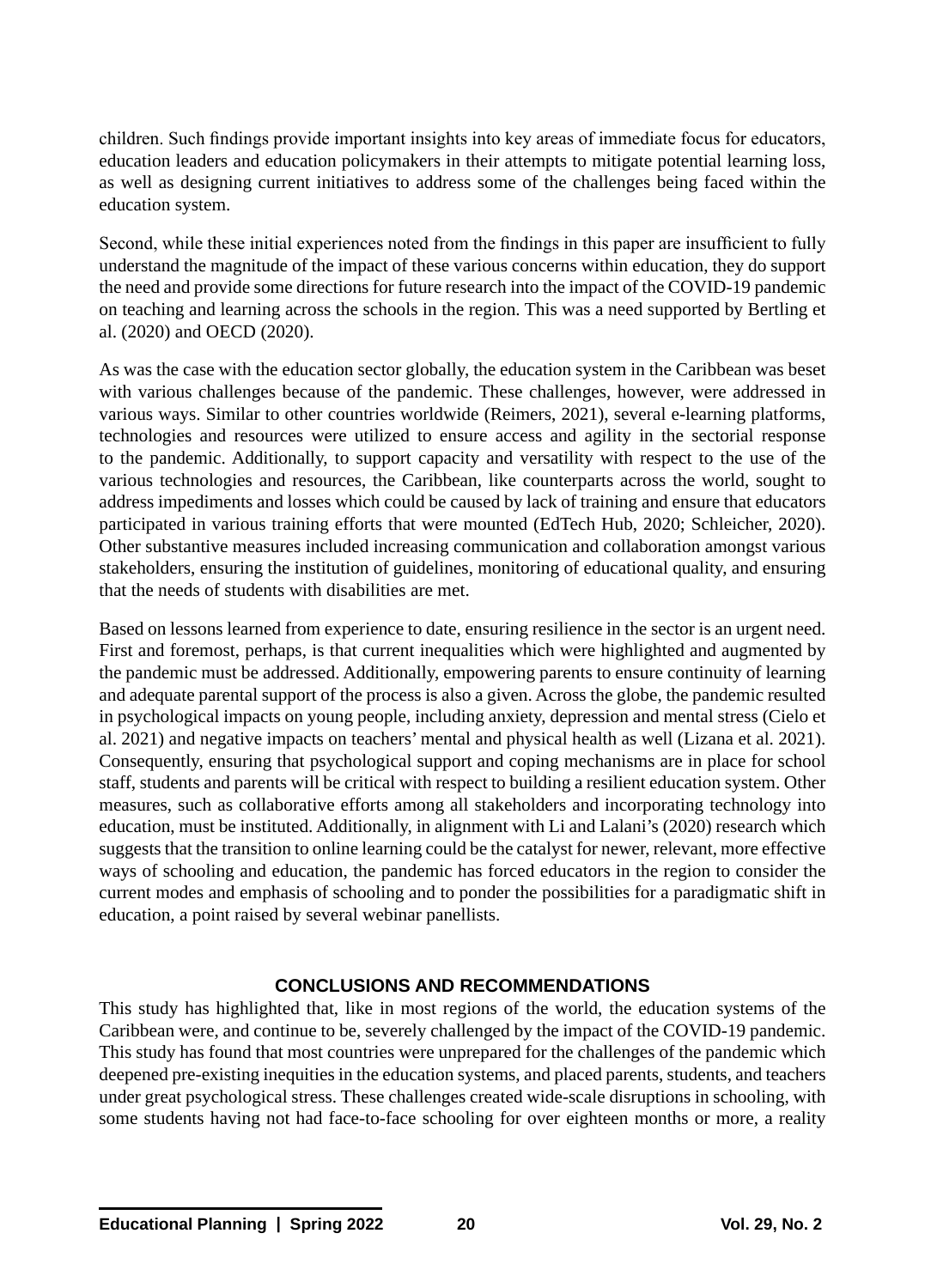which will worsen the prospects of socio-economic well-being and increase the financial challenges of families and economies well into the future.

The responses of Caribbean countries to the pandemic include training of staff, strengthening of communication modalities, development of ICT systems and increased collaboration among various arms of the State. While these efforts are being made, educational stakeholders in the countries of the Caribbean recognize that far more needs to be done both in terms of strengthening existing efforts and exploring other strategies.

The study has also affirmed that educational leaders and policymakers have identified five key lessons that the pandemic has taught. These are:

- 1) The importance of preparation and pre-crisis/contingency planning;
- 2) The centrality of collaboration as a strategy;
- 3) The urgent need to address inequities in society and in educational systems;
- 4) The obligation to re-think how the education systems operate and re-fashion these systems for greater responsiveness and agility;
- 5) The valuable roles parents play in the education process and recognizing the challenges many face in the execution of those roles, the need to empower and enable them to be more effective in their roles.

The findings and conclusions of this study suggest four urgent actions which must be taken by Caribbean governments to achieve and maintain resilience of their countries' education systems. These are:

- 1) The establishment of national education sector crisis management mechanisms similar in scope and powers to offices of Disaster and Risk Management;
- 2) The revamping of the education systems to make them capable of operating in 'hybrid' modes (face-to-face and online) on an ongoing basis, with in-built capability for adaptation to either use synchronous or asynchronous modality, fully, or a combination of both, simultaneously;
- 3) Public investments in telecommunications infrastructure to ensure accessibility for learners, especially in rural areas when online modes of delivery are being used; and
- 4) Continuing educational/lifelong learning opportunities for parents which will provide exposure to the curricula being used in schools and the training of proxy parents (drawn from the education sector) who would serve as local/district school resource officers (or Community Education Aides).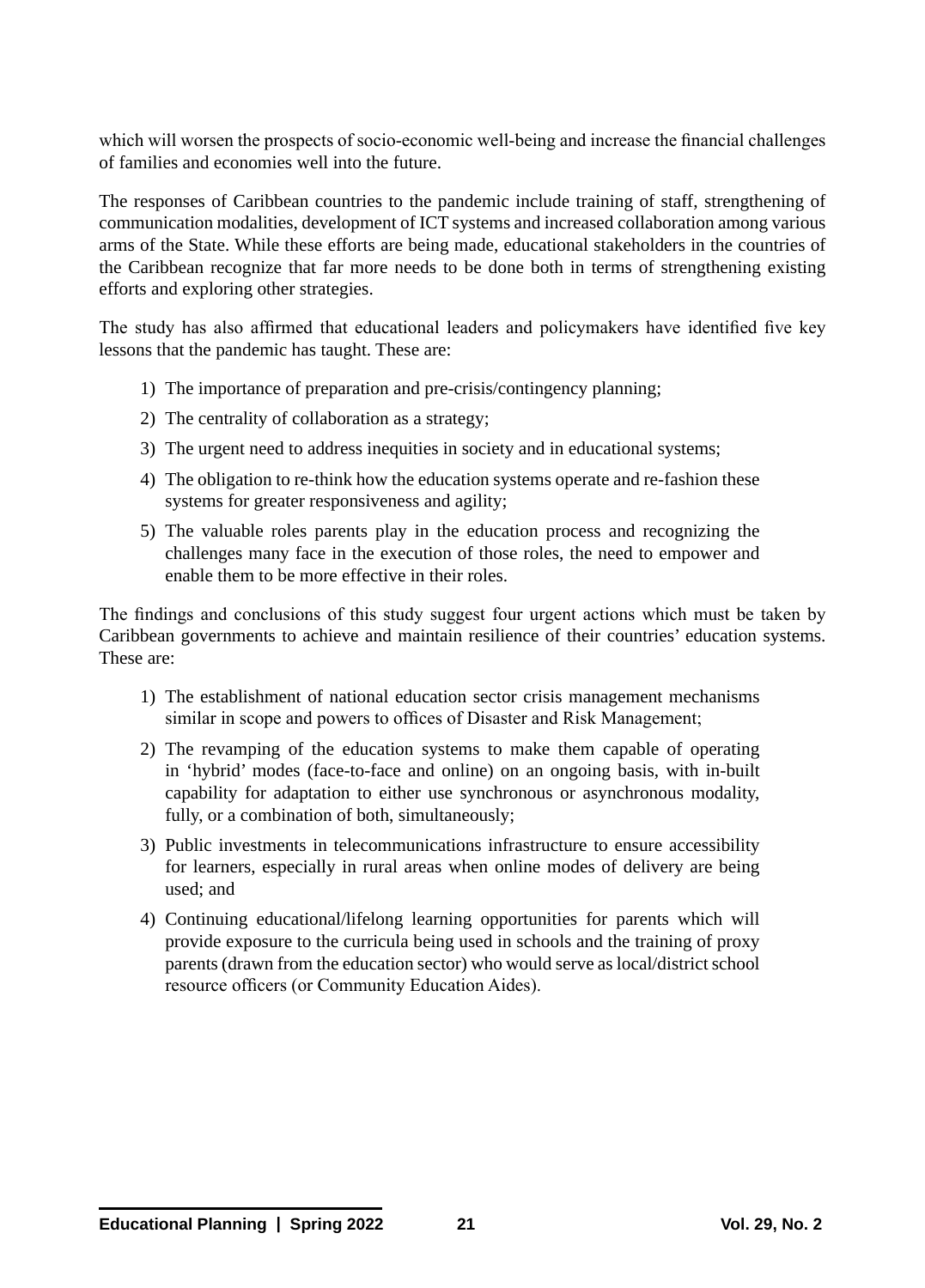#### **REFERENCES**

- Azevedo, J., Hasan, A., Geven, K., Goldemberg, D., & Iqbal, S. (2020, September 10). Learning losses due to COVID19 could add up to \$10 trillion. *World Bank Blogs*. https://blogs. worldbank.org/education/learning-losses-due-covid19-could-add-10-trillion
- Bertling, J., Rojas, N., Alegre, J., & Faherty. K. (2020). A tool to capture learning experiences during COVID-19: The PISA global crises questionnaire module. *OECD Education Working Papers, No. 232*. OECD Publishing. https://doi.org/10.1787/9988df4e-en.
- Brissett, N. (2018). Education for social transformation (EST) in the Caribbean: A postcolonial perspective. *Education Sciences*, *8*(4), 197. https://doi.org/10.3390/educsci8040197
- Caribbean Centre for Educational Planning (CCEP). (2020). *Learning from the COVID-19 pandemic: Imperatives and opportunities for building resilient education systems in the Caribbean* [Webinar].
- The Caribbean Community (CARICOM). (n.d.). *CARICOM human resource development 2030 strategy: Unlocking Caribbean human potential.* CARICOM.
- Caribbean Policy Research Institute (CAPRI). (2021). *Time out: The impact of COVID-19 on education*. CAPRI. https://www.capricaribbean.org/sites/default/files/public/documents/ report/time\_out\_the\_impact\_of\_covid\_on\_education.pdf
- Cielo, F., Ulberg, R., & Di Giacomo, D. (2021). Psychological impact of the COVID-19 outbreak on mental health outcomes among youth: A rapid narrative review. *International Journal of Environmental Research and Public Health, 18*(11)*,* 6067. doi:10.3390/ijerph18116067
- ECLAC/UNESCO (Economic Commission for Latin America and the Caribbean/United Nations Educational, Scientific and Cultural Organization). (2020). Education in the time of COVID-19. *COVID-19 Report*. https://repositorio.cepal.org/bitstream/ handle/11362/45905/1/S2000509\_en.pdf
- EdTech Hub. (2020). *The effect of COVID-19 on education in Africa and its implications for the use of technology: A survey of the experience and opinions of educators and technology specialists.* DOI 10.5281/zenodo.4018774
- Jules, D. (2008). Rethinking education for the Caribbean: A radical approach. *Comparative Education*, *44*(2), 203-214.
- Kahlke. R. M. (2014). Generic qualitative approaches: Pitfalls and benefits of methodological mixology. *International Journal of Qualitative Methods*, *13*, 37-52. https://doi. org/10.1177/160940691401300119
- Kundu, P. (2020, August 17). Schooling during the pandemic: The Indian experience*. Southern Voice*: http://southernvoice.org/schooling-during-the-pandemic-the-indian-experience/
- Li, C., & Lalani, F. (2020, April 29). *The COVID-19 pandemic has changed education forever. This is how*. https://www.weforum.org/agenda/2020/04/coronavirus-education-global-covid19 online-digital-learning/
- Lizana, P. A., Vega-Fernadez, G., Gomez-Bruton, A., Leyton, B., & Lera, L. (2021). Impact of the COVID-19 pandemic on teacher quality of life: A longitudinal study from before and during the health crisis. *International Journal of Environmental Research and Public Health*, *18*(7), 3764.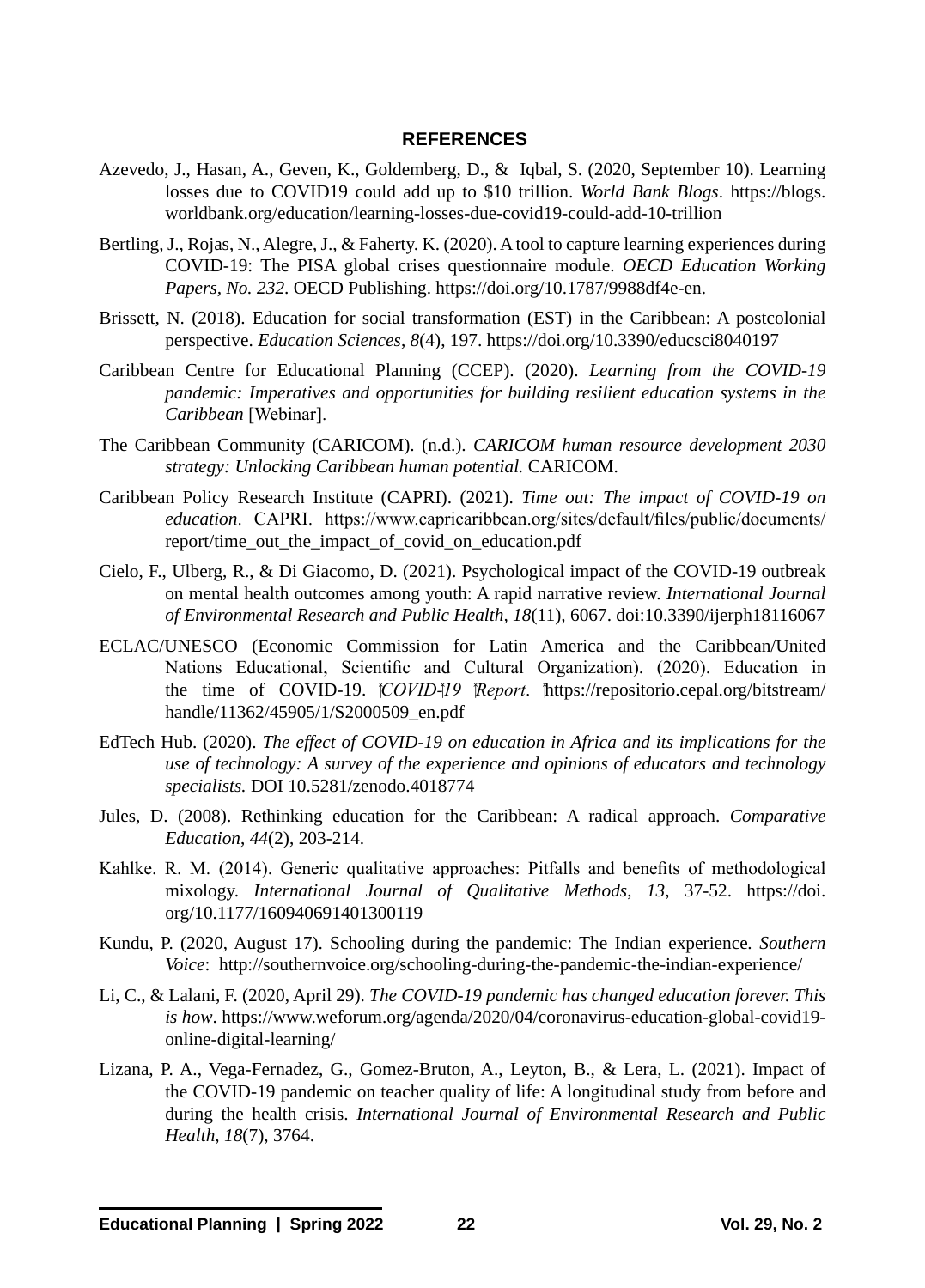- Menefee, T., & Bray, T. M. (2015). *Education in the commonwealth: Education for equitable development.* Commonwealth Secretariat.
- Merriam, S. B. (2009). *Qualitative research: A guide to design and implementation*. Jossey-Bass.
- Ministry of Education, Youth and Information (MOEYI). (2017). *Chief inspector's report 2017.*  MOEYI.
- Organisation of Eastern Caribbean States (OECS). (2012). *OECS education sector strategy 2012- 2021: Every learner succeeds*. OECS. https://www.oecs.org/en/our-work/knowledge/ library/education/oecs-education-sector-strategy-2012-2021-may-2012
- Ozamiz-Etxebarria, N., Santxo, N., Mondragon, N., & Santamaría, M. (2021) The psychological state of teachers during the COVID-19 crisis: The challenge of returning to face-to-face teaching. *Frontiers in Psychology, 11*, 1-10. https://doi.org/10.3389/fpsyg.2020.620718
- Pokhrel, S., & Chhetri, R. (2021). A literature review on impact of COVID-19 pandemic on teaching and learning*. Higher Education for the Future, 8*(1), 133–141.
- Reimers, F. M. (Ed.). (2021). *Implementing deeper learning and 21st century education reforms: Building an education renaissance after a global pandemic*. Springer. https://link.springer. com/content/pdf/10.1007%2F978-3-030-57039-2.pdf
- Saavedra, J., & Kopp, W. (2020, October 15). To rebuild our education systems, we must focus first on leadership. *World Bank Blogs*. https://blogs.worldbank.org/education/rebuild-oureducation-systems-we-must-focus-first-leadership
- Schleicher, A. (2020). *The impact of COVID-19 on education. Insights from Education at a Glance 2020.* Organization for Economic Co-operation and Development.
- Thompson, C. S. (2020). *Education and development: Policy imperatives for Jamaica and the Caribbean.* Kingston: The University of the West Indies Press.
- United Nations (2020). *Education during COVID-19 and beyond* [Policy brief]. https://www.un.org/ development/desa/dspd/wpcontent/uploads/sites/22/2020/08/sg\_policy\_brief\_covid-19\_ and\_education\_august\_2020.pdf
- Vegas, E., Lee, S., & Shrestha, U. (2021, August 23). How has education technology impacted student learning in India during COVID-19. *Brookings.* https://www.brookings.edu/ blog/education-plus-development/2021/08/23/how-has-education-technology-impactedstudent-learning-in-india-during-covid-19/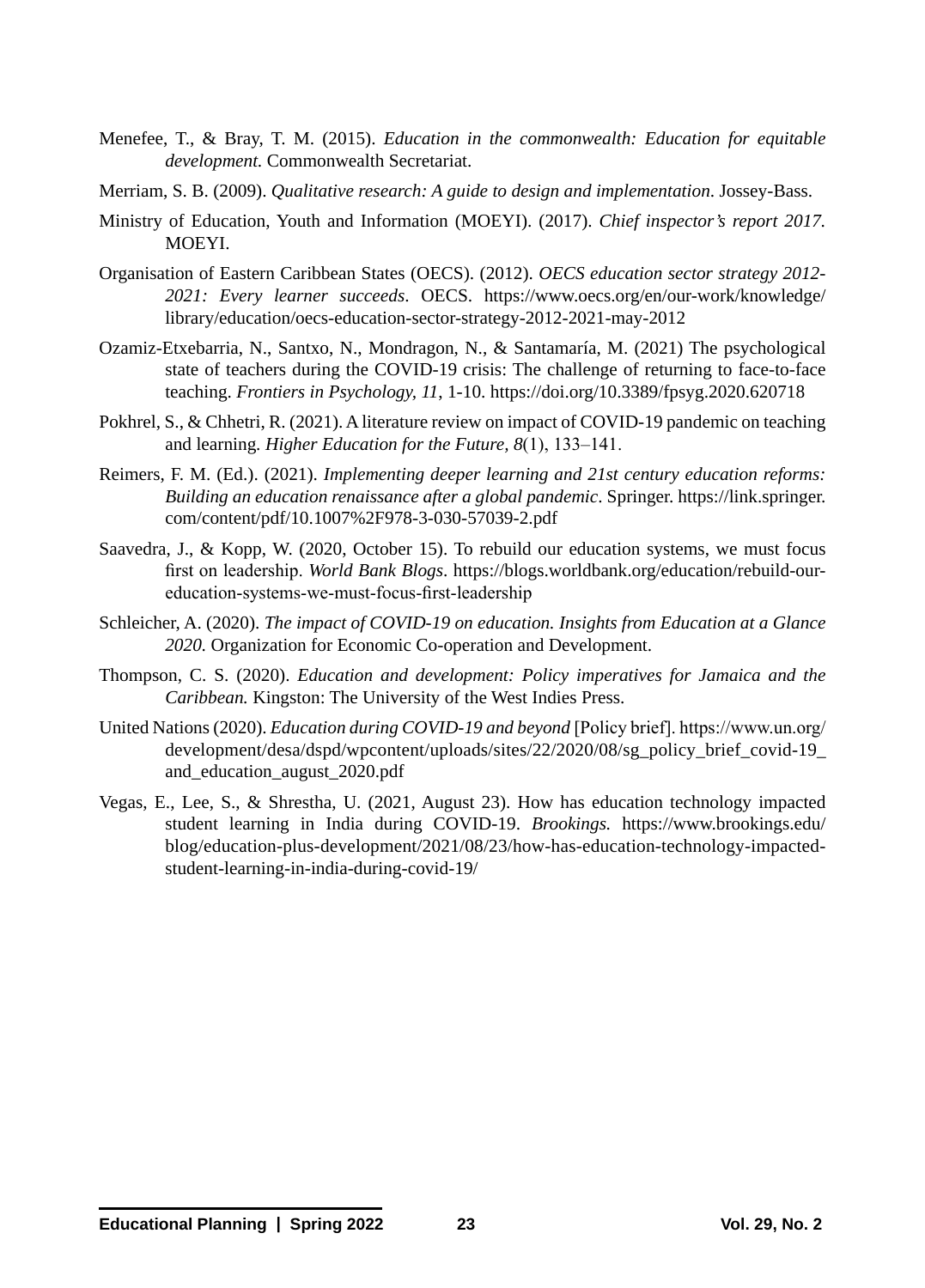# **APPENDIX 1: OBJECTIVES OF WEBINARS**

#### **First Webinar**

- (1) To provide a platform for educational stakeholders to share their experiences in responding to the challenges posed by COVID-19 and its impact on the education sectors of the Caribbean region
- (2) To facilitate an assessment of how educational institutions have progressed relative to their core mandate since the crisis of COVID-19
- (3) To identify emerging lessons for assisting in strengthening regional, national, and institutional responses of all stakeholders
- (4) To uncover initial insights which must inform the redesign of the education systems of the Caribbean region in order to create more resilient and inclusive societies and economies

#### **Second Webinar**

- (1) To examine some of the key factors which shape the deficits in the educational landscape of developing countries pre and post COVID-19
- (2) To explore approaches being used by a sample of countries to overcome the challenges they have faced in delivering quality education pre and post COVID
- (3) To discuss lessons and insights that Caribbean educational policy makers, practitioners, strategists, and other stakeholders may learn, and implement to strengthen the response of Caribbean countries in dealing with the pre-existing challenges facing the education sector as well as those created and exacerbated by the COVID-19 pandemic.

#### **Third Webinar**

- (1) To examine the state of access to teaching and learning via online
- (2) To evaluate the teaching and learning experiences of teachers and students since the onset of COVID-19 and remote teaching and learning
- (3) To discuss plans developed or being developed by relevant ministries of government and telecoms providers to improve connectivity, reliability, and access
- (4) To explore various strategies for effective and sustained delivery of learning using non-face-to-face modalities as well as safer uses of face-to-face modalities
- (5) To agree principles, reflecting the diverse expectations and needs of stakeholders, to guide the build out and development plans for achieving last mile connectivity and creative learning options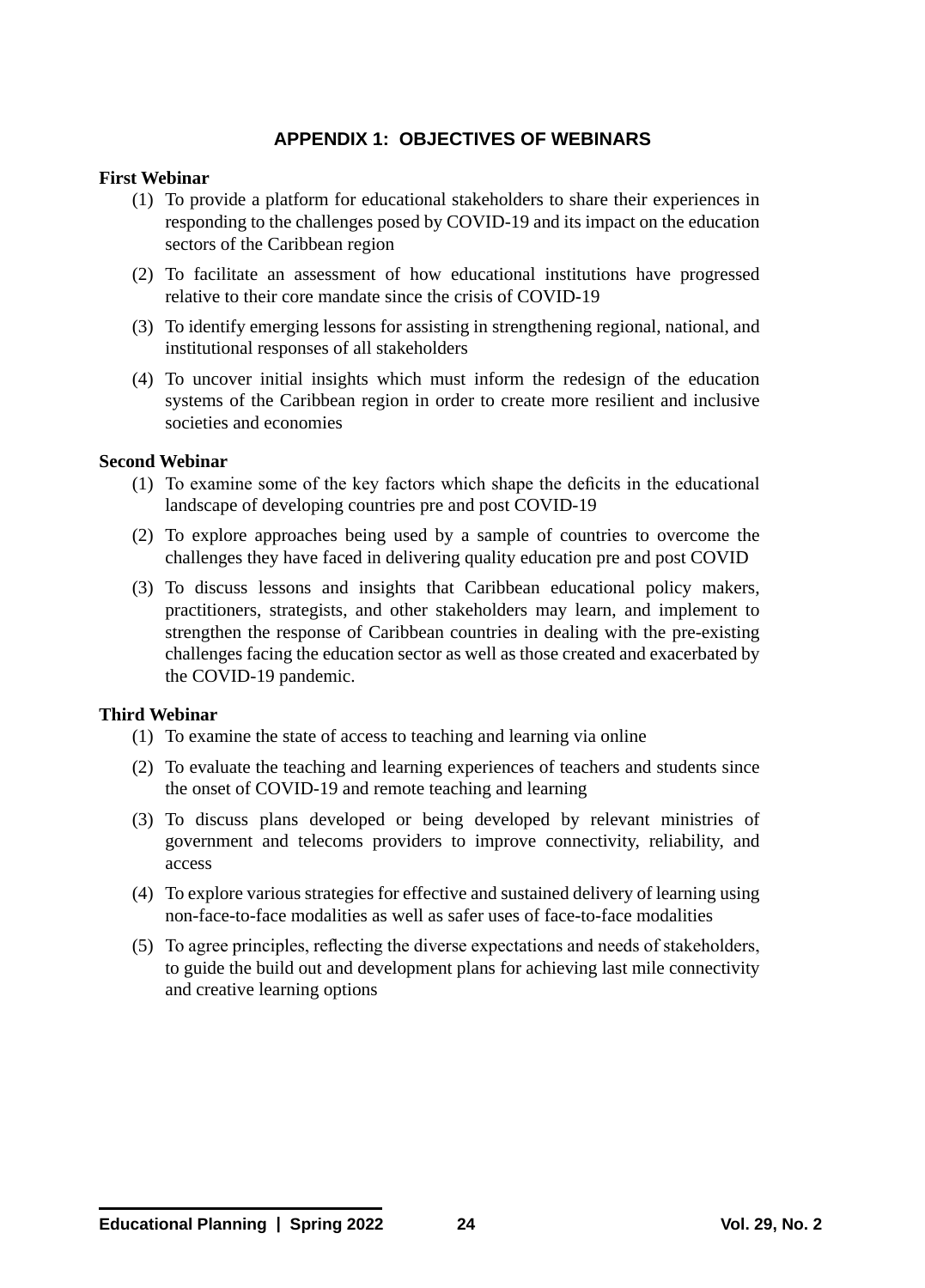# **APPENDIX 2: PANELISTS**

Panelists included representatives from:

- Ministries of Education
- • Regional Examination organizations
- Teachers and Teachers' unions
- School Principals' Associations
- • University student guilds
- University lecturers
- • Tertiary-level institutions managerial staff
- Telecommunications entities
- **Parents**
- • International and regional entities such as the United Nations Educational, Scientific and Cultural Organization and the Inter-American Development Bank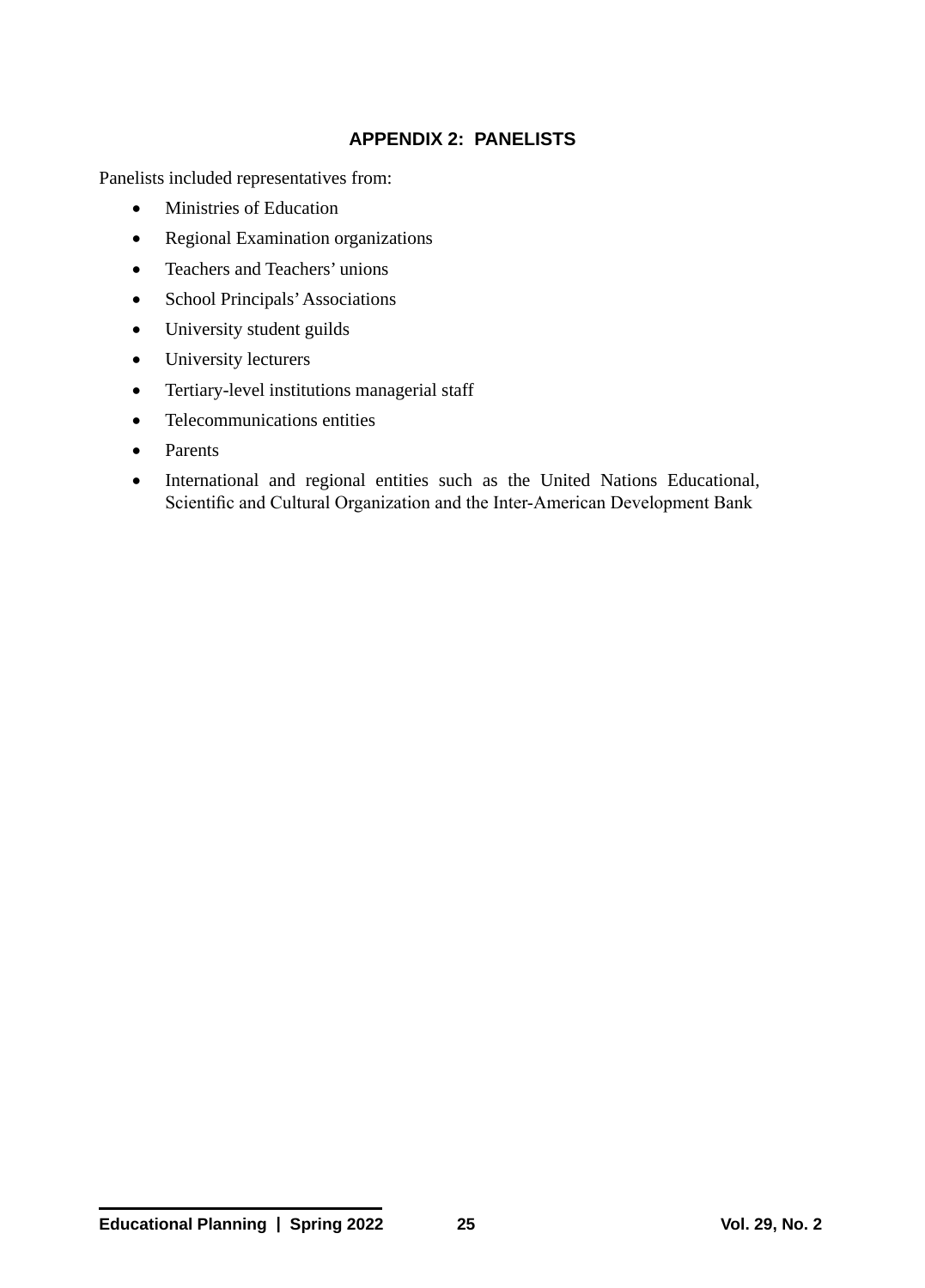# **STATE-LEVEL EDUCATION LEADERS' ROLE IN DIVERSIFYING THE TEACHER PIPELINE**

# **PHELTON C. MOSS**

*American University, USA*

# **ABSTRACT**

*Far too often, conversations about diversifying the teacher pipeline are left to district and school leaders. Conversely, too little conversation is grounded in the kinds of policy changes at the state level that are foundational to giving local and district leaders the tools to attract, recruit, and retain a diverse teacher workforce. This article aims to fill gaps in the literature concerning state-level leaders' role in creating policy to build a diverse educator pipeline. If school and district leaders are going to diversify the teacher pipeline, state-level leaders will need to examine their current policies and practices to make sweeping, innovative policy changes that are critical to build a diverse pipeline of teachers. Recognizing the critical role state education agencies play in shaping policy to inform school and district leaders' behavior, this paper provides recommendations for state education agencies to diversify the teacher pipeline. First, this paper highlights the literature around barriers to diversify the teacher pipeline. Second, this paper examines the role state education agency leaders play in diversifying the teacher pipeline. Finally, this paper provides five recommendations for state-level leaders to advance policies to grow the pipeline of diverse teachers.*

#### **INTRODUCTION**

State education agency leaders serve as the policymakers for schools within their respective states. As such, state education agency leaders are postured to make dramatic changes to schools within their states. One such opportunity is diversifying the teacher workforce. A growing body of literature has pointed to the long-running impact of same-race teachers on several student outcomes. More specifically, Gershenson et al. (2018) found when Black students are randomly assigned to classrooms and have a Black teacher, the students are significantly more likely to complete high school and aspire to enroll in college. Since the 1954 *Brown vs. Board of Education* decision, Black students have seen fewer Black teachers in the classroom. Moreover, when schools are staffed with teachers of color, they are more likely to have the highest turnover rates (Evans & Leonard, 2018). Though many states have made increases in their share of teachers of color, the percentage is disproportionately low in comparison to the percentage of students of color (Schaeffer, 2021). As we consider practices and policy changes to increase access to strong and diverse teachers, state education agencies are positioned to strengthen the diversity of the educator workforce.

A North Carolina study concluded that Black students who were assigned to a Black teacher at least once between  $3<sup>rd</sup>$  and  $5<sup>th</sup>$  grade were least likely to drop out of school and more likely to attend college. A similar study in Tennessee found that Black elementary students with a Black teacher experienced greater than a 3 to 6 percentile increase in performance as compared to Black students without a Black teacher (Gershenson et al., 2018).

If we want to support the dignity and success of students from all demographics, then we must ensure students of color have access to more teachers of color. Far too often, school district and school leaders cite a lack of access to diverse educators to explain why few school faculty match the diversity of the students they serve (Schaeffer, 2021). More recently, school district and school leaders have launched calls for policymakers to enact new policies and practices to create more on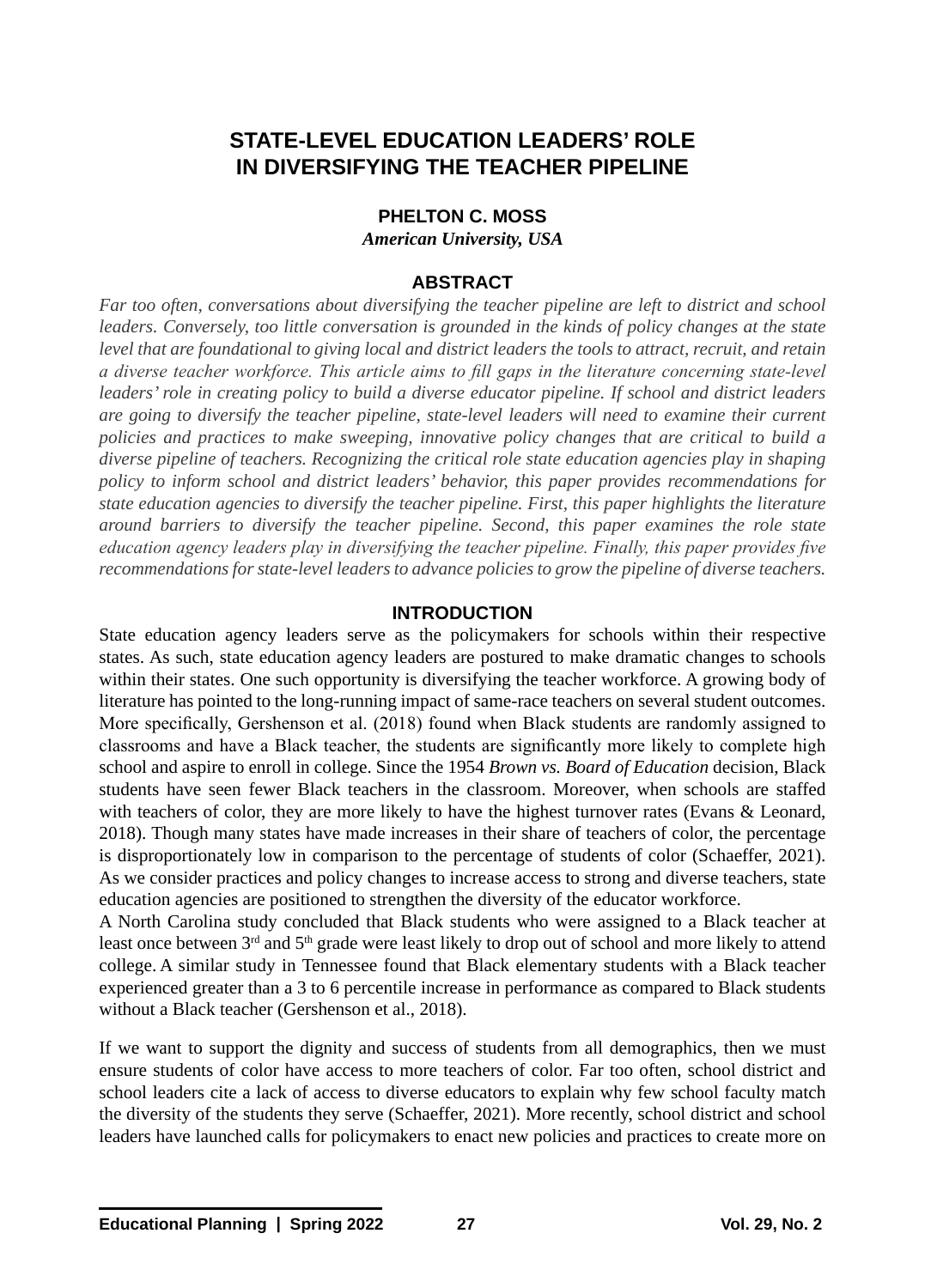and off-ramps for individuals to become teachers. These efforts are aimed at increasing the diversity of the educator workforce. To that end, state-level advocates and policymakers have a unique opportunity to create conditions to increase access to strong and diverse educators exponentially.

To improve outcomes for students of color and their White counterparts, state education agency leaders could implement policies and innovative approaches to diversify the teacher workforce. Given the growing literature around the impact of same race teachers on students, the true opportunity rests in transforming state systems (including preparation and licensure) to increase access to strong and diverse educators to ensure students have mirrors, not windows. The greatest equity lever for transforming schools and systems is developing policies and practices that yield a racially diverse teacher workforce. Policies and practices must not only go beyond simply recruiting teachers of color, but also they must work to build a system to support the retention of teachers of color. Now, more than ever, as states are grappling with the effects of unfinished teaching and learning, teachers exiting classrooms every day, and a leaky pipeline, states must provide leadership to curb what appears to be a never-ending crisis---many students of color with no teachers of color. This paper builds on the work of Goings et. al. (2018) who explored district level leaders' role in diversifying the teacher pipeline. As such, this paper will begin by highlighting opportunities from the literature for state education agency leaders to diversify the teacher pipeline. Then, this paper will look at the role and factors influencing the role of state education agency leaders. Finally, this paper will provide high-leverage recommendations for state education agency leaders to begin making both the structural and policy changes necessary to diversity the teacher pipeline.

# **TEACHERS OF COLOR CHOICES IN TEACHER PREPARATION PROGRAMS**

One of the three pillars critical to the diversification of education is teacher preparation programs (TPPs). TPPs are the beginning of the pipeline for individuals, followed by the actual job market process and workplace retention (Leggett, 2020). First, one must understand which TPPs are producing high numbers of educators from different racial, ethnic, and cultural backgrounds. Overall, traditional TPPs are 74% White, 11% Hispanic, 9% Black, 3% Asian or Pacific Islander, 2% multiracial, and 1% Indigenous (U.S. Department of Education, 2016, p. 18). While there is limited literature descriptively studying top TPP producers for other racial and gender groups, some research highlights one of the smallest intersections: Black men. The top five institutions that produced Black male education majors as of 2018 are: Alabama State University, South Carolina State University, Grand Canyon University, Western Governors University, and Jackson State University (Goings & Lewis, 2020). Of the top ten institutions, nine of them were "a historically Black college or university (HBCU), for-profit institution, or an institution with a strong online education presence" (Goings & Lewis, 2020).

There are several approaches to recruitment by teacher preparation programs including alternative pathway programs for certification, identity-based affinity programs, and early intervention recruitment through partnerships with K-12 districts. First, alternative pathway programs contribute the most racial and ethnic diversity compared to traditional TPPs. According to a Department of Education report on racial diversity in the educational workforce, traditional TPPs had on average 11% Hispanic and 9% Black enrollment compared to 18% enrollment of Black and Hispanic teacher candidates in alternative teacher education programs outside of universities (U.S. Department of Education, 2016).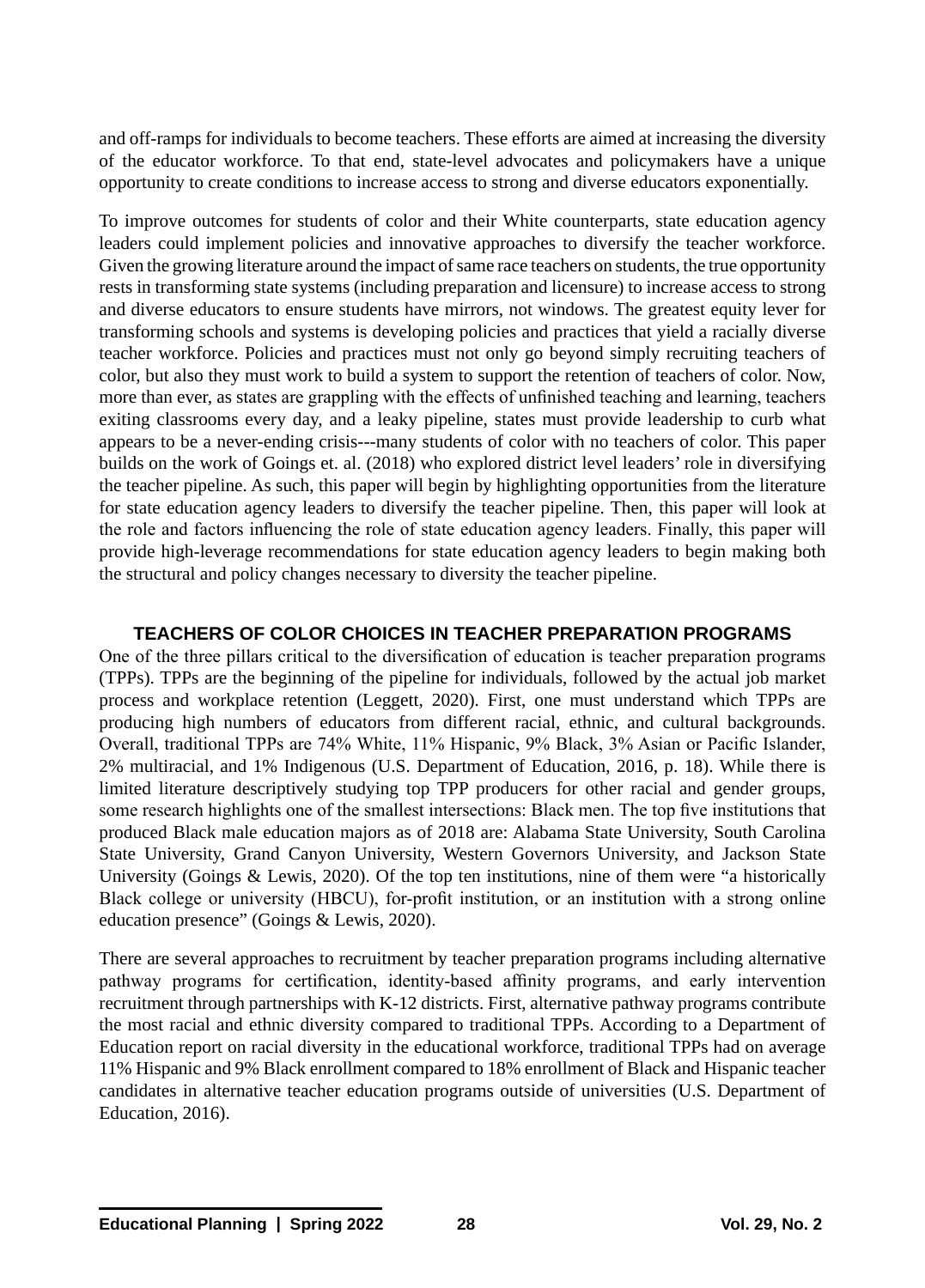Some examples of programs chosen by teachers of color include Teach Tomorrow in Oakland (U.S. Department of Education, 2016) and EDUCamp in Southwest Florida (Carothers, Aydin, & Houdyshell, 2019). Teach Tomorrow in Oakland recruits community members, paraprofessionals, career changers, alumni, and high school students in the Oakland area to pursue teaching careers within the Oakland Unified School District and includes support for a six-week pre-service training, alternative certification classes during an internship year, and financial support (U.S. Department of Education, 2016).

EDUCamp in Southwest Florida is a summer camp initiative between five local school districts and one university partner. This camp enrolled 27 K-12 students in 2017 and 36 students in 2018, and it produced strong outcomes qualitatively. By the end of the program, students reported a 41% increase in feeling prepared or very prepared or feeling that they could teach others how to enroll in college from the start to the end of program. Their responses represented a 56% increase in those who felt prepared or very prepared, or they felt they could teach others how to teach a lesson from start to end. Moreover, their response represented a 9% increase in the likelihood that they would enroll at university to become a teacher (likely, very likely, university #1 choice to study to be a teacher) (Carothers, Aydin, Houdyshell, 2019). Even scaled-down efforts such as collaborations with high school organizations like Future Business Leaders of America) could be a successful strategy for districts attempting to implement low-cost or soft-rollouts of "grow your own" programs (Wallace & Gagen, 2020). One important caveat of these types of programs is that they do need earlier interventions even as early as elementary school. Research has shown that waiting until high school to begin initiatives like this may be too late to introduce or change the minds of students particularly young Black girls (Farinde-Wu et al., 2020).

# **LACK OF FUNDING SUPPORT FOR HBCU TEACHER PREPARATION PROGRAMS**

Research focusing on the challenges of growing teacher education programs at HBCUs revealed a myriad of fiduciary constraints including: a decline in state and federal funding allocations for operating budgets, cuts to financial aid, economic downturn at state levels, state merges of HBCUs, decreased financial support from the public and alumni, and a lack of financial investment in HBCUs from state boards of higher education (Toldson & Lewis, 2017). Despite such challenges, HBCUs disproportionately produce higher numbers of teachers of color though HBCUs only have access to a fraction of the state, federal, and private grant money. For example, while PWIs like Columbia can hire PhD or graduate-level students to be graduate assistants to assist with timeconsuming and complicated performance-based assessment processes like edTPA, many HBCUs do not have the equivalent resources at their disposal (Petchauer et al., 2018). Furthermore, HBCUs often lack financial resources to hire full-time staff to plan and implement training, provide resource materials, or other give students supportive measures that are necessary and correlated with success on certification benchmarks like edTPA (Petchauer et al., 2018). While support for edTPA preparation at many North Carolina HBCUs starts and ends with links to some generic handbooks created by SCALE (the body that created edTPA), the larger state schools have extensive edTPA resources including lesson plan templates, extensive literature, half-credit courses, and web resources (Petchauer et al., 2018). Additionally, the larger PWIs in the state have the resources to be able to send faculty to conferences and train them more in-depth on the edTPA requirements and process (Petchauer et al., 2018).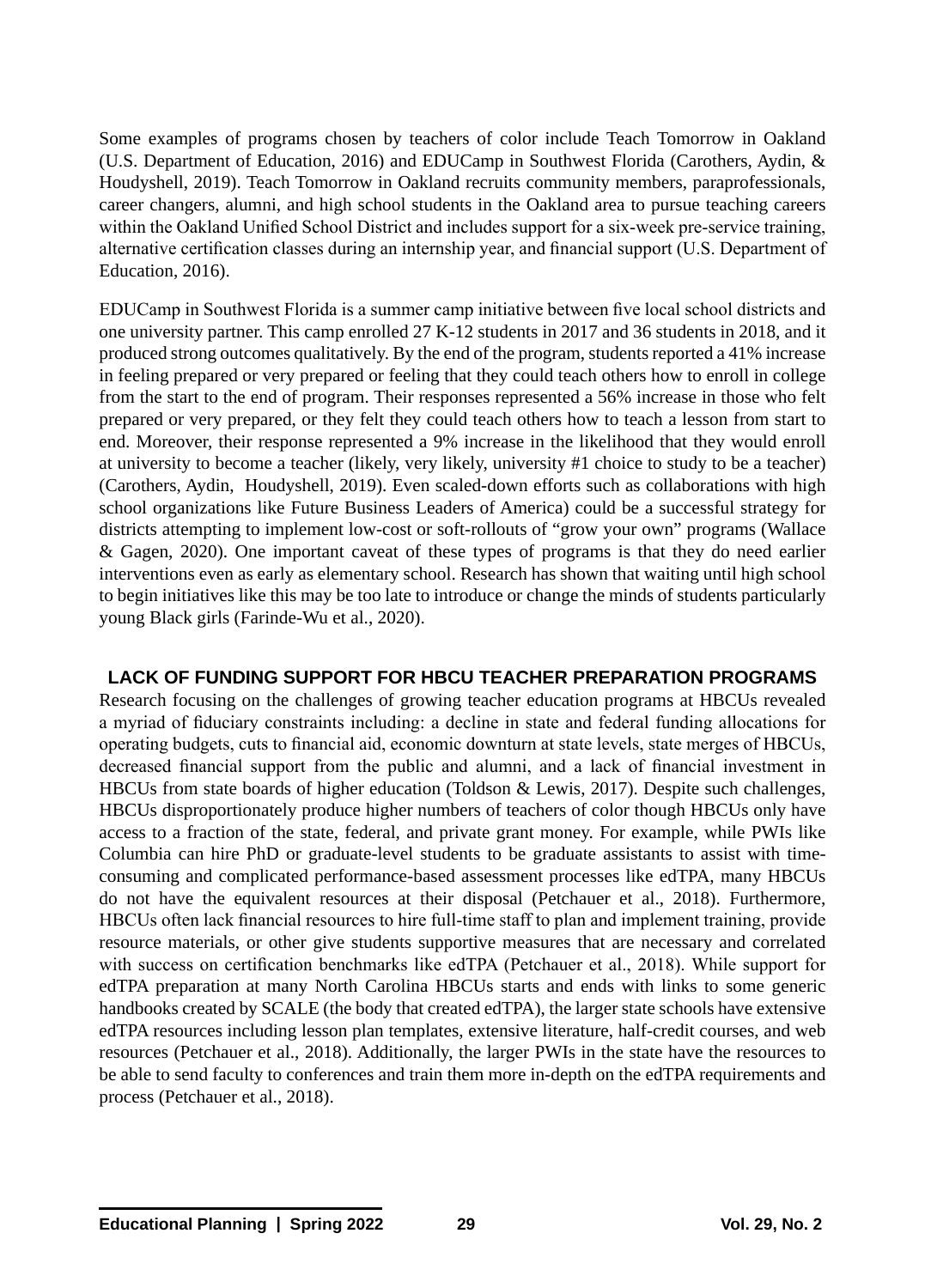# **ASSESSMENTS SERVE AS BARRIERS FOR CANDIDATES OF COLOR**

The introduction of assessments for teacher certification also has introduced barriers for diversifying education. Traditional assessment models such as the Praxis exam administered by Educational Testing Services (ETS) and portfolio models such as edTPA negatively impact teachers of color. Not only are these tests prohibitive and in some cases racist, but they also show little quality in terms of their ability to predict success as a teacher. First, there is substantial evidence of bias on traditional exams for educators. Teacher preparation exams have been studied and found to exhibit labeling, selection system, and cultural bias (Bennett et al., 2006; Jencks & Phillips, 1998; Nicklos & Brown, 1989). At a 2006 HBCU-ETS meeting, the assessment director of ETS at the time confirmed the regular practice of removing test questions on which White males scored poorly but other racial and ethnic subgroups excelled and retaining questions on which White males scored well and other racial and ethnic subgroups scored poorly (Graham, 2013). There is also the challenge of students receiving strategic test preparation opportunities like what is offered in enrichment programs or test preparation courses (Ginsberg et al., 2020; Graham, 2013).

HBCUs such as Jackson State University are trying to head off the preparation and anxiety barrier for Black teachers by providing a Praxis lab which offers ongoing workshops on reading, writing, mathematics, and extra test taking practice. The institution is designating and assigning targeted mentors and academic coaches to help students plan and study for the exam, and it is building a transparent culture around the Praxis test (Ginsberg et al., 2020). Many students have spoken positively about the specific help they have been able to receive from these interventions, including being able to comprehend passages better and receiving specific test taking strategies like limiting time on questions to two minutes per question and eliminating unnecessary information (Ginsberg et al., 2020). Furthermore, professors in the program make space for former students to share their experiences with preparing for and taking the Praxis exam and speak with current students to share successful strategies and help them process their anxiety centered around the exam (Ginsberg et al., 2020). Strategies like this are recommended explicitly as interventions to support historically minoritized teacher candidates mentally and academically to overcome these structural barriers in assessments (Petchauer, 2014).

Portfolio assessments like edTPA have been understudied for their racial bias and impacts on candidates of color. The edTPA assessment is now being used in 19 states as of 2020 (The Council of State Governments, 2020). The edTPA program has shown bias against both Black and Latinx teaching candidates (Petchauer et al., 2018). Using the 2014 and 2015 scores, edTPA results showed a "statistically significant difference between edTPA score means for Black and White candidates each year" (Petchauer et al., 2018, p. 329). When studying one of the five pilot states, Washington, there were statistically significant differences between the performance of Latinx candidates and White candidates. Latinx candidates were "3-times as likely to fail the exam compared to White candidates'' (Petchauer et al., 2018, p. 330). The organization that created the edTPA assessment process, the Stanford Center for Assessment, Learning, and Equity (SCALE), has not engaged in comprehensive testing to ensure that there is "measurement equivalency for different racial groups'' (Petchauer et al., 2018, p. 330). Given the growing popularity of assessments like edTPA and the potential for wider adoption, testing and mitigation of racial bias in these assessments must be implemented. Moreover, the cost of performance-based assessments may be a significant barrier. For example, the cost of the edTPA test is \$300 per assessment. There are some full or partial vouchers available by purchase from TPPs, but the vouchers are unable to be applied retroactively (Pearson Education, Inc, 2021). This is a prohibitive cost considering the cost of college education.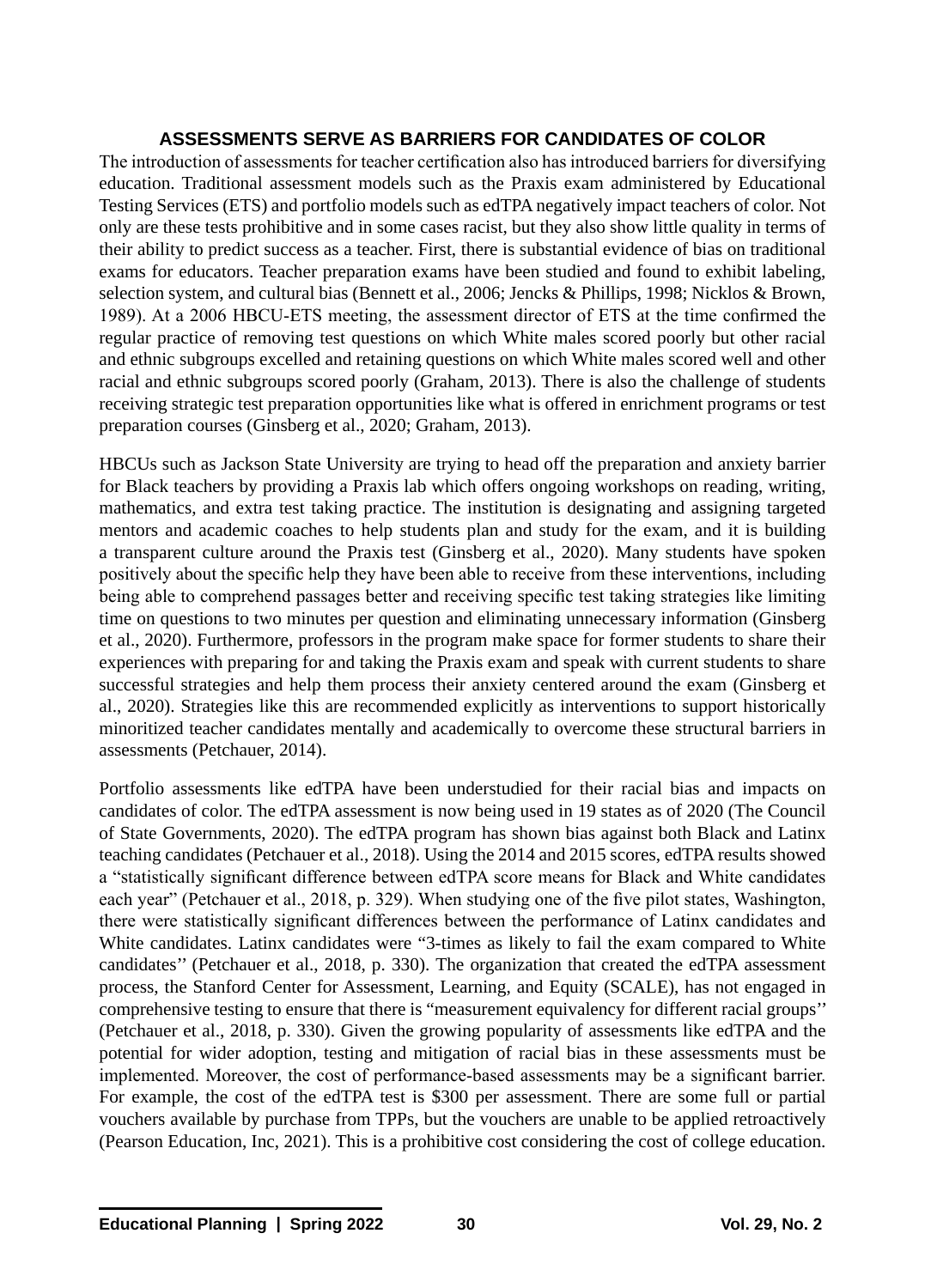Additionally, paraprofessionals and emergency certified and/or substitute teachers may be attempting to gain full certification through processes like edTPA. However, the cost is generally one of the most prohibitive factors for candidates of color. Individuals in one of those employment positions may only be earning \$1,200 per month before taxes in a state like Mississippi, which means that the edTPA exam is equivalent to almost a week of pay (Van Cleve, 2020).

Ultimately, assessments required for teacher accreditation are edging teachers of color from the profession with little to no benefit to student outcomes. In a study of middle school math, high school algebra and geometry, and high school biology student outcomes, basic skill assessments were only "modestly predictive" of student outcomes and only had significant student achievement correlated with the subject-specific licensure exam for biology (Goldhaber et al., 2017). While under qualification of teachers can be an issue in some cases, the larger issue is that teachers are forced into subject and/or grade assignments that match neither their education nor training (Ingersoll, 2007). The combination of teacher shortages and internal school administrative management issues exacerbate this issue (Ingersoll, 2007).

# **LACK OF SUPPORT FOR TEACHERS OF COLOR THROUGHOUT THE PIPELINE Teacher Compensations Structures Decrease Attractiveness**

An incentive factor that significantly contributes to a decrease in attractiveness for teachers, especially teachers of color, of joining the profession is compensation. It is estimated that teachers enter the profession having anywhere from \$20,000-\$50,000 of debt from schooling (Fiddiman et al., 2019). This large amount of debt has resulted in many teachers feeling apprehensive from entering the field of education. In programs like Texas's UTeach Program, both students who intended to go into teaching as well as students who did not intend to go into teaching felt that financial incentives were critical to being able to both enter and complete the UTeach certification (Cade et al., 2019). In addition to the cost of education, teacher candidates also face substantial costs associated with certification and testing. For example, the Praxis exam is \$130 per test administration, and teachers, depending on their area of certification, may need to take between 2-6 of these exams. Jackson State University has addressed this issue by providing scholarship money to cover Praxis test costs. When interviewing students at Jackson State University, "The participants collectively noted that \$130 could be the difference between graduating with an education degree or the need to change majors" (Ginsberg et al., 2020).

# **Working Environment**

Finally, recruitment means very little if it is not matched by retention efforts. While recruitment of educators from diverse ethnic, cultural, and racial backgrounds has been largely successful over the past four decades, the same teachers are being driven from the classroom due to a failure to develop and manage teaching adequately upon hiring (Ingersoll et al., 2019). For example, if teachers are not placed in the subject areas in which they are qualified and prepared to teach, this has negative outcomes for the teacher and students (Ingersoll, 2007). Furthermore, the working conditions of schools has been a significant driver in the turnover of Black, indigenous, Latinx, Asian, Native Hawaiian, Pacific Islander, and multiracial teachers (Ingersoll et al., 2019). The combination of personal reasons (ex: pregnancy, medical reasons, relocation), dissatisfaction with teaching, and a desire to improve career opportunities account for the vast majority of historically marginalized teachers exiting the profession (Ingersoll et al., 2020). During the COVID-19 pandemic, teachers who left the profession were twice as likely to indicate stress as their reason for departure over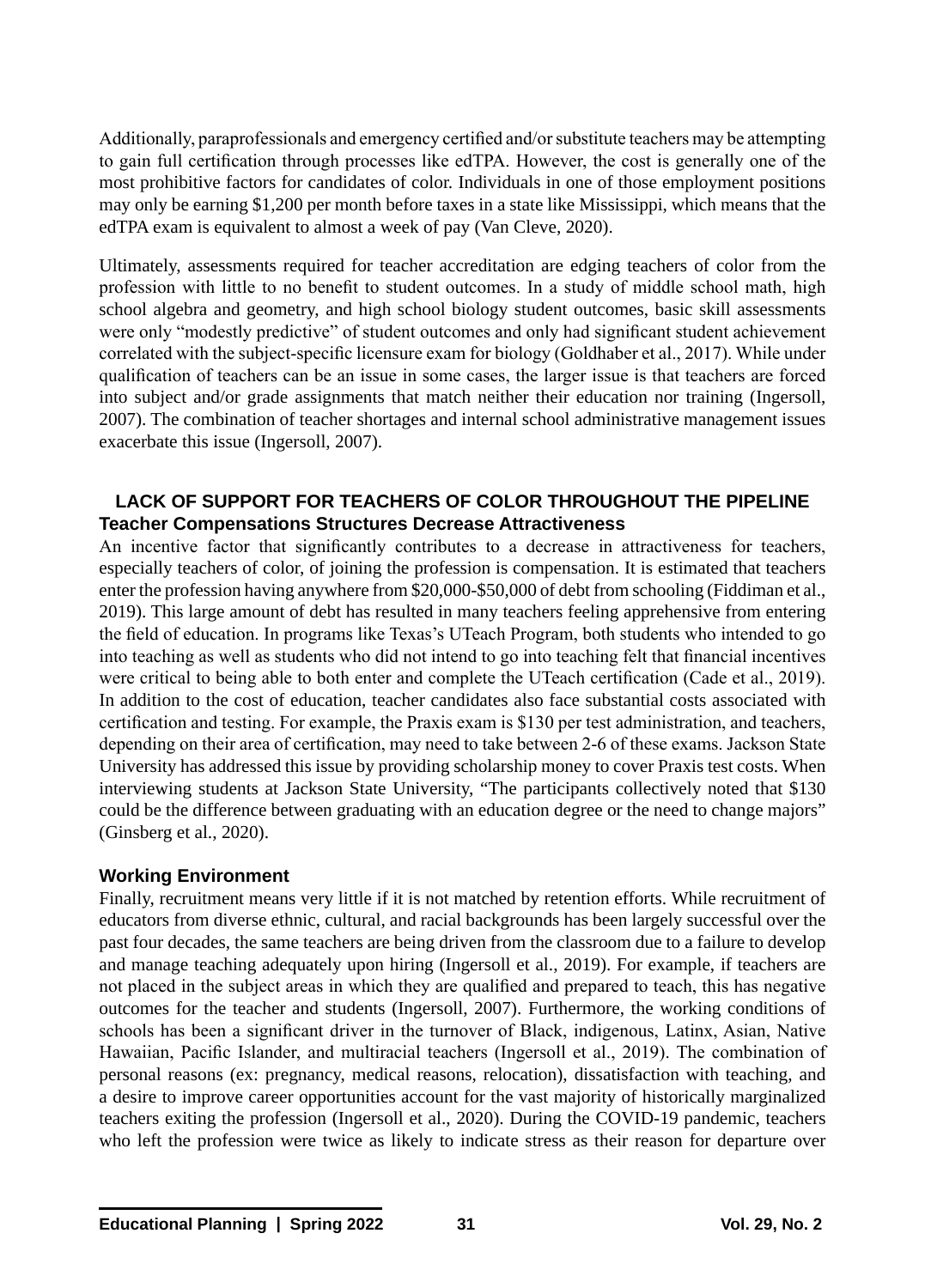pay (Diliberti et al., 2021). Teachers who returned after leaving during the pandemic reported that flexibility in their new job was the core reason they returned to a classroom (Diliberti et al., 2021).

# **Mentoring and Induction**

The retention of teachers from diverse ethnic, cultural, and racial groups also provides students with more opportunities for consistent, stable, and culturally responsive learning opportunities (Lee, 2018). Initiatives like the Chicago Teacher Education Pipeline (CTEP) have been able to bridge the learning that teaching candidates experience in their TPP at Illinois State University. Within their first two years of teaching service, students are provided with ongoing mentoring support within their schools based on their grade level and content area. (Lee, 2018). The outcomes of this program have been impressive. Teachers who participated in this program have a 95% retention rate after three years and an 83% retention rate after five years. This represents a 53% improvement over Chicago Public Schools average five-year retention rate (Lee, 2018).

Some researchers also present evidence that more time in the classroom during TPPs can have a positive outcome on teacher retention. Ladson-Billings discusses the need for field experiences as another essential component of preparing educators to educate Black students properly (Ladson-Billings, 2000). One such example of this type of field experience in action is found at Jackson State University's "Call Me Mister" program, which gives teaching candidates extensive opportunities to experience classrooms in predominantly Black schools (Ginsberg et al., 2020). The researchers found in interviews with faculty and students in the program that this experience component reduces "practice shock" (p.11). The classroom experience with students of color was "particularly poignant for teachers of color who are not prepared for the systemic racism they are about to encounter." (Kohli 2018, pp.118)

# **ROLE STATE LEVEL EDUCATION AGENCIES PLAY IN DIVERSIFYING THE EDUCATOR PIPELINE**

State level agencies play three principal functions: coordination, financing, and benchmarking/ accountability. First, state agencies can help coordinate collaboration between K-12 and higher education entities. While these partnerships can emerge organically, state agencies can provide a strong foundation and help facilitate aligned partnerships. One of the most successful types of collaboration that state agencies can facilitate is related to Grow Your Own (GYO) initiatives. Recently, the teacher shortage crisis nationwide has led many states to convene task forces to investigate and make recommendations regarding teacher shortages and diversify statewide teacher pipelines. These task forces are often formed by state governors or state legislatures and include multiple state agencies including, but not limited to the K-12 regulating agency and higher education regulation agency. One such example of this is in Nevada. The multilevel coordination between the Nevada Department of Education (NDOE) and the Nevada System of Higher Education (NSHE) will occur through the NSHE Teacher Pipeline Task Force and will research, scale-up, and build new teacher pipeline initiatives through replicating successful initiatives at TPPs in the state and aligning those initiatives with the needs and progress of the 17 districts throughout the state (State of Nevada Department of Education, 2021). State agency coordination increases the efficiency of identifying challenges and implementing solutions across the entire state instead of relying on school districts and TPPs to figure out solutions organically.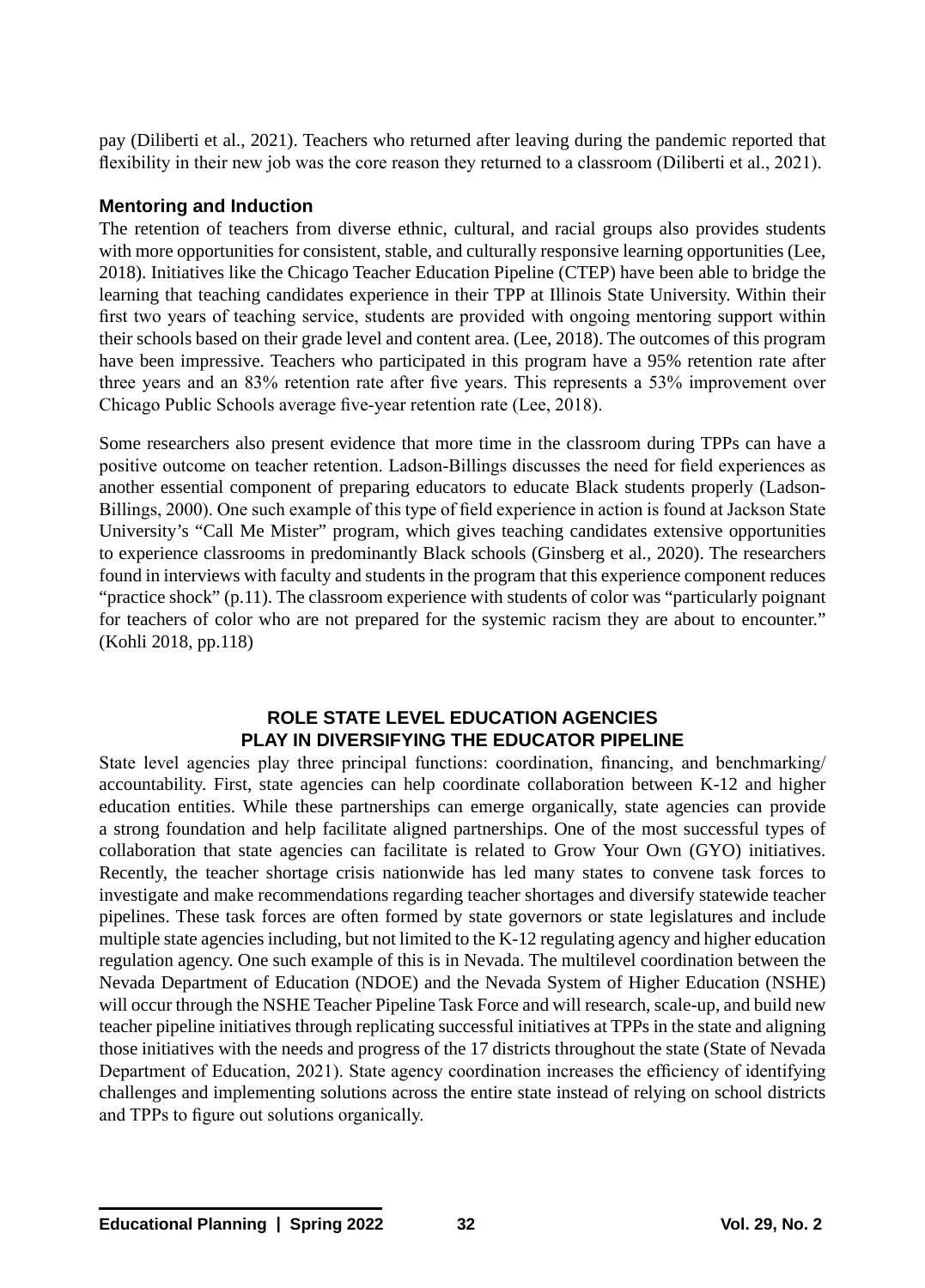Second, many school districts and TPPs lack the independent funding to bankroll teacher pipeline programs and substantive diversity initiatives. State agencies can provide both technical and financial assistance to secure funds for these types of initiatives. For example, in the state of Mississippi, the Mississippi Department of Education was able to use its staff capacity to secure a \$4.1 million grant in 2019 from the W.K. Kellogg Foundation to fund a diversity pipeline program entitled, the Mississippi Teacher Residency (Mississippi Department of Education, 2019). This program is run through the Mississippi Department of Education (MDE) and works with Mississippi TPPs as well as Mississippi K-12 school districts to recruit and train diverse educators through a coursework and on-the-job training approach (Mississippi Department of Education, 2021). The MDE plays an important role with this program by managing the application process for teachers in residency, selecting partners, ensuring that partner districts and universities are aligned to the outcomes of the program, and continually securing funds to ensure the continuation of the program. After the Kellogg funds were exhausted, the MDE was able to apply for and receive funds through the American Rescue Plan Elementary and Secondary School Emergency Relief (ESSER) which has helped sustain the program (Mississippi Department of Education, 2021). States are also able to use Title II, Part A funds through the Every Student Succeeds Act (ESSA) that they receive to support initiatives for diversification of teacher pipelines. A 2018 report by the Center for American Progress highlights at least 15 state teacher pipeline and diversity initiatives that are funded through Title II, Part A ESSA plans (Johnson, 2018).

Finally, state agencies provide an important role in holding districts and schools accountable for diversifying their teaching staff. Unfortunately, those who work in diversity, equity, and justice spaces know that organizations and individuals often make large claims about diversity initiatives, yet they fail to deliver results. State agencies force districts to prioritize diversification as a priority through mandates. One state that has implemented this is Tennessee. As of the 2021-2022 school year, districts are required to submit annual goals, plans, and progress towards increasing the number of teachers of color in their district to the Tennessee State Board of Education (Aldrich, 2021). Tennessee is one of the first states to implement a mandate of this nature, and it may yield promising results for the state, which has one of the Whitest teaching forces in the nation (Aldrich, 2021). The Tennessee Department of Education also will be doing vital work by publishing human capital data reports (Johnson, 2018). Many districts, especially in high-need and underserved districts, lack the technical capacity and staffing to hire data experts who can maintain, analyze, and publish data on issues like this. Therefore, state agencies providing this type of technical support in tracking data and measuring progress serve an important infrastructure role that may assist districts and schools in diversifying their teaching force. The District of Columbia (D.C.) Office of the State Superintendent (OSSE) has also been leveraging funds to partner with third-party data consultants, and 90% of the schools in the D.C. district collect and monitor data, which allows the district to tailor solutions more closely to match data related to teacher outcomes and school needs (Johnson, 2018).

#### **STATE LEVEL LICENSURE GUIDELINES SERVE AS GATEKEEPERS OF QUALITY**

One area state education agency that leaders control which may hinder progress in the diversification of the teacher pipeline is state licensure guidelines. At best, many licensure requirements lack alignment to meaningful teacher and student outcomes; at worst, licensure programs can be excessively vague, unclear, and rigid. While some states have a state policy that dictates the license requirements for teachers, other states have more autonomy to set licensure criteria and processes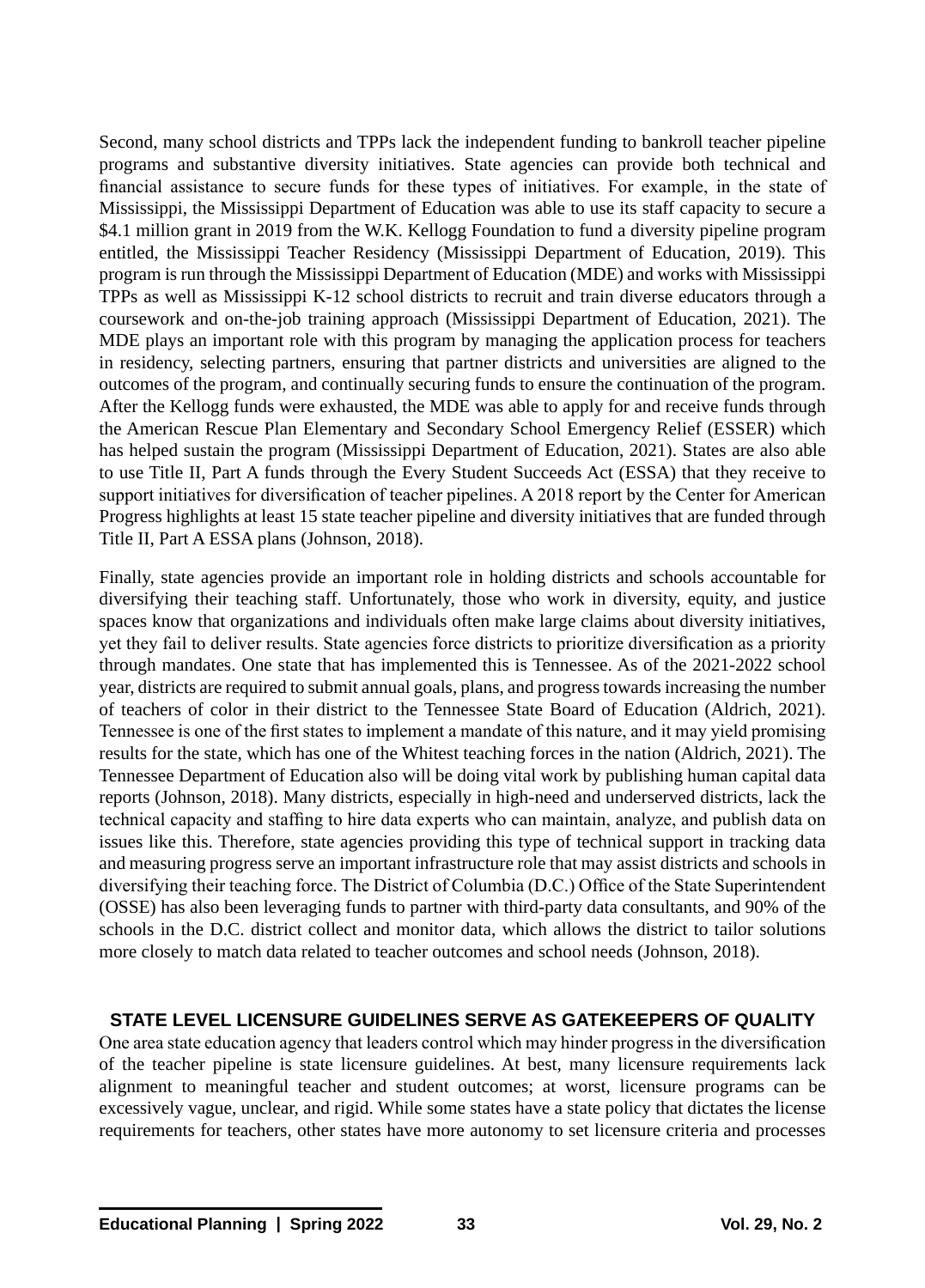within state agencies themselves. There are two areas in which state agencies can impact diversity in the teaching profession: certification pathways with a higher barrier of entry to the profession and a lack of consistency in policy practices.

First, state education agency leaders have a litany of requirements for teaching candidates to enable them to earn licenses. These include a combination of the following areas: content knowledge exams, performance assessments, state specific coursework, and measures of protection such as "good moral character" (The Council of State Governments, 2020). State agencies are the core source of communication to teacher candidates about these requirements and the process needed to complete them. When this information is vague or unclear, it becomes a deterrent for candidates who are considering the career pathway of teaching. In particular, this lack of clarity discourages teachers of color from considering these careers. Furthermore, state licensing agencies can reject applications that they think violate "good moral character" provisions (The Council of State Governments, 2020). While some states only consider criminal activity that could have a direct harm on children, other states define these criteria more broadly and can include things like defaulting on a loan, having any arrest (even if not convicted), or failing to pay taxes. This means that teachers who may be activists or have financial hardship may be barred from teaching in some states. Further, a lack of regard for these inequities can exacerbate the retention problem further by limiting opportunities for those who are unfairly targeted.

Additionally, while some states are working to add additional pathways to licensure for teachers who did not complete TPPs, other states like Minnesota have considered restricting these license pathways. In 2021, Minnesota's legislature heard a bill, Governor's Policy Bill (SF788), that would eliminate their Tier 3 (permanent) license option without going through a TPP or doing a performance assessment (Eischens, 2021). It would have also eliminated a Tier 2 (renewable up to three times) pathway that would have allowed teachers to be eligible for that license tier with "two of the following: upper division credits in the subject area, method training, two years of teaching, and certain exams or a teacher preparation program" (Eischens, 2021).

State education agency leaders also can act as gatekeepers to diversity in K-12 education by failing to apply policies consistently in their practice of granting teacher licensure. For example, states may have vague policies when it comes to coursework that is accepted for meeting licensure requirements. As a result, the types of courses allowed and approved by licensure boards may change as staff members and board members rotate out of their positions. In these cases, one candidate may have a course count in one year, and that same course may be rejected by the licensing board just a few years later. Similarly, criteria like "cut-scores" (minimal scores necessary to pass licensing exams) can change annually, which literally shifts the goalposts for teacher candidates who are working to obtain teaching certification.

# **FACTORS IMPACTING STATE LEVEL AGENCIES AND POLICY CHANGES TO DIVERSITY THE EDUCATOR PIPELINE OVERTIME**

There are several contemporary simultaneous events occurring that may accelerate or impede the ability of states to change their policies to improve diversity in the educator pipeline. These catalyst conditions include: the structure of ESSA, public saliency of diversity in education and industries, and COVID-19 era policy changes (Diliberti et al., 2021; Johnson, 2018).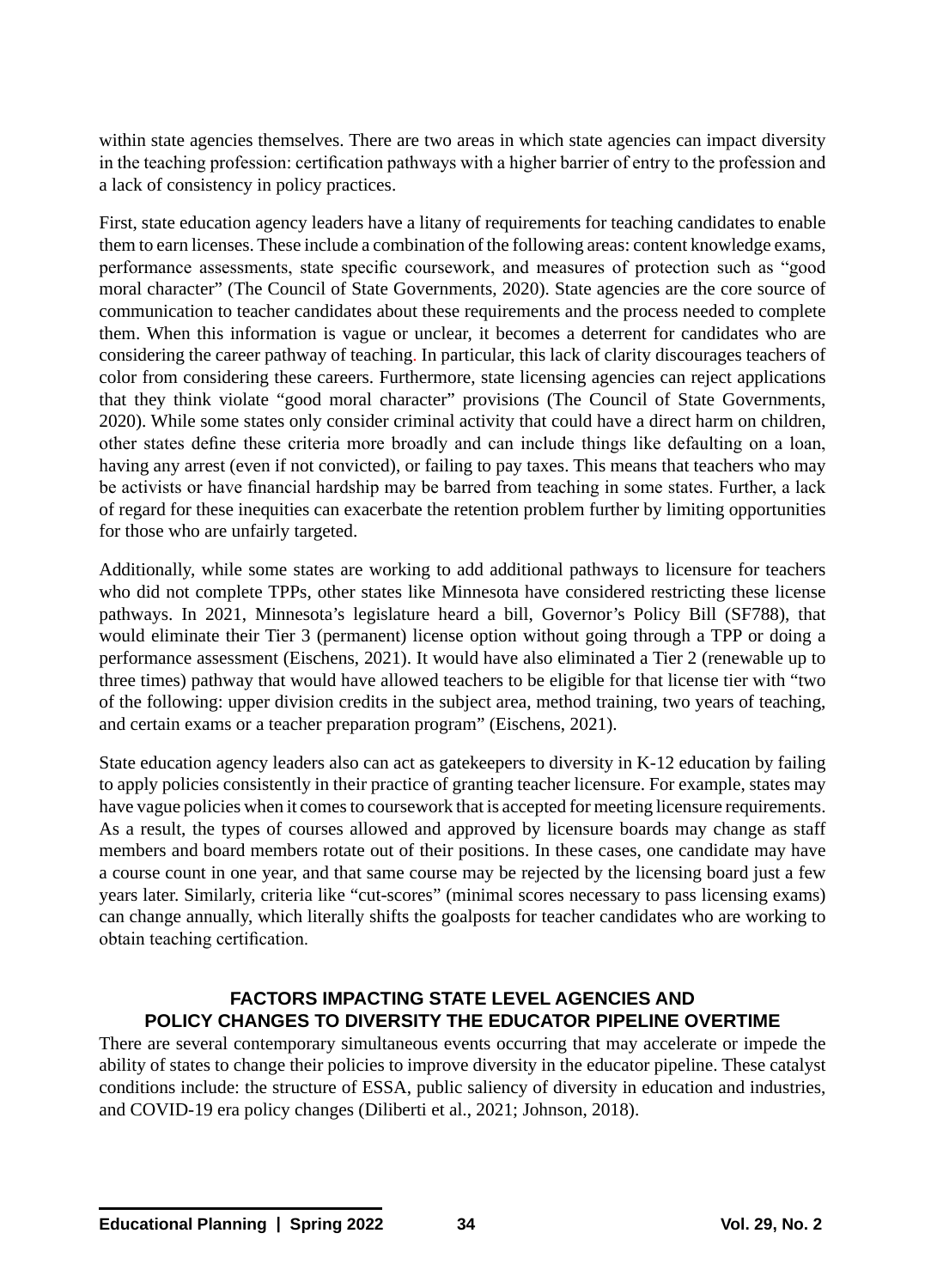The ESSA has provided states with both the incentives and the funds necessary to concentrate efforts on diversifying their educational workforce. In terms of incentives, ESSA and the Department of Education have created space in state plans to prompt state agencies to discuss innovative plans to recruit and retain diverse teachers in their state. Additionally, under Title II, Part A, states can receive and disburse funds to focus on these efforts. This encourages states to consider diversity in their calculus for federal accountability. For states which rank low in overall academic performance but are working to improve growth metrics rapidly, pursuing a more diverse workforce may improve the overall quality of education for students in the state while helping the state perform better in ESSA accountability. In short, the federal government has reframed diversification to be an exciting benefit for states to consider and pursue instead of view as a potential liability. Moreover, the federal government has named the diversification of the teacher pipeline as a priority.

Finally, COVID-19 has presented substantial challenges to recruiting and retaining educators, and it has provided opportunities financially for diversifying the pipeline. Many states have been able to obtain as well as grant waivers for several policies including student assessments and teacher certification requirements. Furthermore, the availability of federal recovery funds through the American Rescue Plan Elementary and Secondary School Emergency Relief (ESSER) has allowed states to divert funds to new, innovative programs and policies to support the diversification of teacher workforces. At the time of this article, the U.S. is experiencing a wave of the omicron COVID-19 variant, which is creating similar policy and operational circumstances to the initial March 2020 wave of the pandemic. The COVID-19 pandemic has changed almost every aspect of teaching and may push states to continue revising their policies and provide financial investment for the recruitment and retention of teachers as many schools and districts face down massive waves of resignations and challenges.

# **SUGGESTIONS FOR STATE LEVEL EDUCATION LEADERS ON PLANNING TO DIVERSIFY THE EDUCATOR PIPELINE**

Here are six high-leverage opportunities developed from evidence-based practices in the recruitment and retention of teachers of color and experience and connected to state-level efforts to diversify the educator pipeline. State leaders now have an opportunity to support district and school leaders to increase students' access to highly qualified and diverse teachers through strong policy and practice.

# **1. Make diversifying the educator pipeline explicit in the state's strategic plan and goals.**

First is to track and publicly report progress around the established goals. The strategic plan of an organization drives what gets done day-to-day in an organization. Additionally, resources are made available to drive the desired results of the strategic plan. State education agency leaders must ensure the work of diversifying the educator pipeline is a priority in what gets done through licensure policies, educator preparation program review and approval, and professional learning opportunities. To remain accountable to the work of diversifying the educator pipeline, state education agency leaders could monitor and publicly track progress around state level actions to diversify the educator pipeline. Given that the state's strategic plan drives what happens, state's education agency leaders must leverage such systems to ensure the work of diversifying the educator workforce is a priority of all work streams. For example, Mississippi has embedded in in state's strategic plan their desire to have "diverse learner- ready teachers"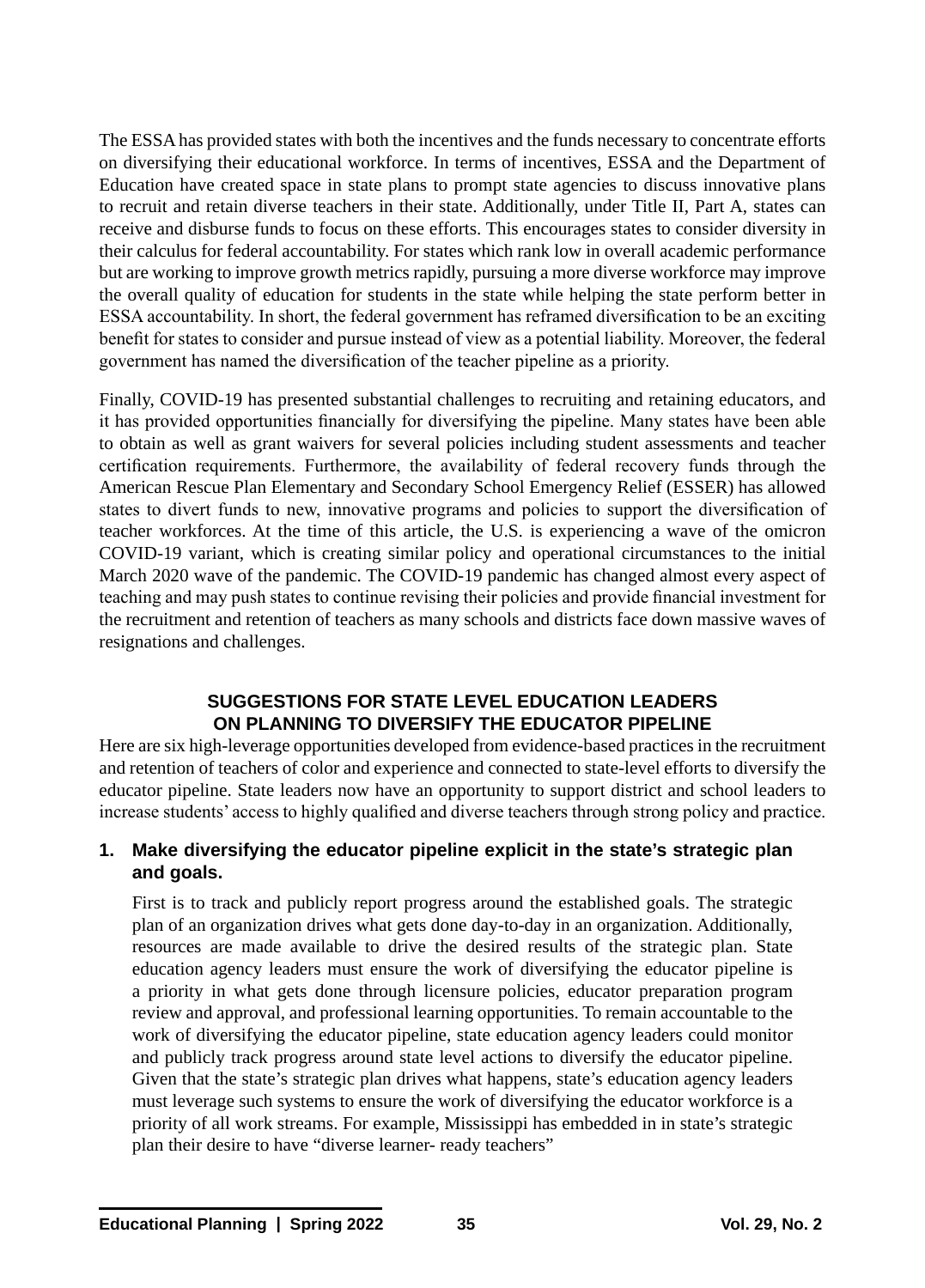# **2. Prioritize departmental budgets and staffing to ensure state education agency leaders have the human capital and resources needed to diversify the pipeline.**

State level education agencies overwhelmingly assign the work of diversifying the educator pipeline to existing teams that already are strapped for staff and resources. If states are serious about diversifying the educator pipeline, they must devote money and human capital strictly to work on diversifying the educator pipeline. State chiefs and boards of education must ask their state legislatures in their budget requests to provide specific funding for diversifying the educator pipeline. Critical to the work of diversifying the educator pipeline is having funding to not only support the recruitment of new teachers but also to support the retention of current teachers. Subsequently, funding is critically important to efforts to diversify the educator pipeline. For example, in Maryland, state education agency staff members are assigned solely to work on addressing issues relative to diversifying the educator pipeline.

# **3. Retool state-level licensure guidelines, policies, and practices.**

Prospective teachers of color often struggle with passing high-stakes licensure exams. Studies have concluded Black and Latinx teachers disproportionately fail standardized assessments. States should implement competency-based and student outcomes-based approaches for licensing teacher candidates. For example, Mississippi most recently launched a performance-based licensure pilot with 70 teachers of color. Each participant has at least three years of teaching experience, has produced exceptional results with students, and has struggled with passing required licensure exams. The state awarded the teachers a three-year, special non-renewable license to alleviate any anxiety teachers may face in meeting licensure requirements. Rather, the state asked educators to focus on the performance of students as a metric for determining the issuance of a license. The state looks to make a recommendation in the next three years including the option in the state's licensure guidelines as a permanent option for teacher licensure.

# **4. Invest in early intervention programs to prepare teachers.**

Early intervention programs or "grow your own" programs have data alluding to their success (Rogers-Ard et al., 2019). These programs work on recruiting students early in their K-12 education trajectory into the field of education. These programs often use university-district partnerships to build and maintain recruitment pipelines (Carothers et al., 2019). This partnership has been emphasized by many researchers as a critical strategy for recruiting more teaching candidates from historically marginalized and excluded backgrounds into the classroom, including Black women and men (Farinde-Wu et al., 2020; Wallace & Gagen, 2020; U.S. Department of Education, 2016). With teachers of color exiting schools at higher rates than their counterparts, states should consider strategies in the preparation of teachers of color including strong mentoring and induction (Ingersoll et al., 2020). Teacher residences, much like medical residences, provide a strong model for supporting teachers of color in a cohort. Often, residences are alternative route programs and provide extensive, context-relevant professional learning for the teachers they train. Nationally, about 49% of individuals trained in teacher residency programs are teachers of color. In many cases, residency programs are born out of the idea of training diverse teachers. The Boston Teacher Residency, much like other residency programs, has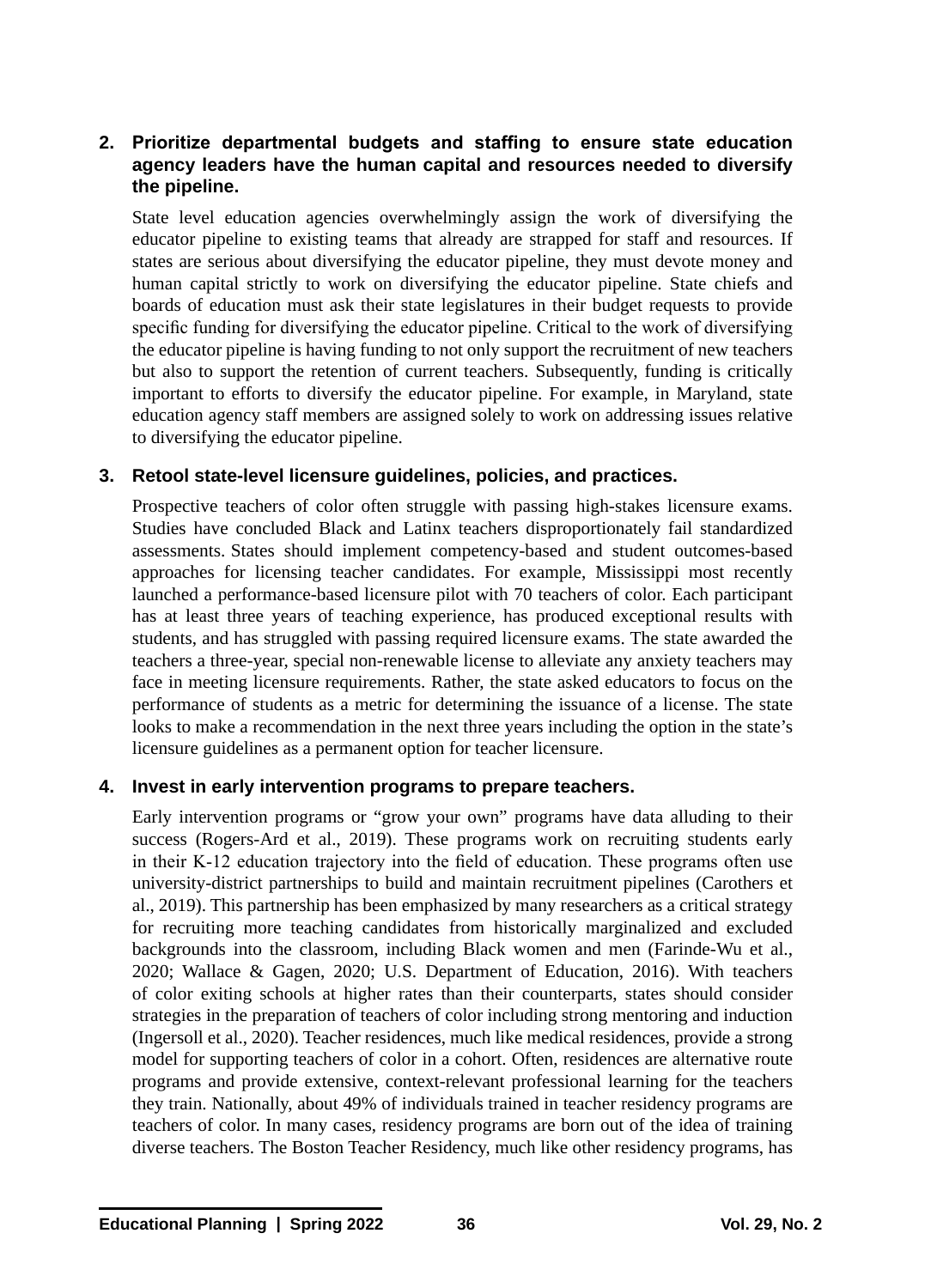committed to ensuring that each cohort has at least 50% of the participants be educators of color. Since its launch, the Boston Teacher Residency has exceeded its goal. Even more striking, a 2014 study concluded that graduates of the program were twice as likely to be rated "Exemplary" than other Massachusetts teachers (Massachusetts Department of Elementary and Secondary Education, 2016).

# **5. Invest in funding for scholarships at historically Black colleges and universities.**

While there are some federal grant sources available to HBCUs to help support these programmatic efforts, only about 10% of the funds like the NSF Noyce Program, which works to recruit 100,000 new STEM teachers to middle schools and high schools, go to Minority Serving Institutions (MSIs) like HBCUs or Hispanic Serving Institutions (HSIs) (Toldson & Lewis, 2017). There is some evidence to suggest that when there are targeted support measures such as workshops and other technical assistance programs for MSIs, there is high payoff. For example, 59% of MSIs that received Noyce grants as of 2016 participated in one of the workshops or technical assistance programs through the Quality Education for Minorities network (Toldson & Lewis, 2017). In addition to these types of grants, community partnerships and alumni bases should be mobilized to establish and maintain endowments to recruit diverse educators (Wallace & Gagen, 2020).

# **6. Use district or state-based loan forgiveness programs, compensation structures, and scholarships as a recruitment tool, particularly in recruiting candidates from historically Black colleges and universities (HBCUs).**

The Center for American Progress recently wrote that Black and Latinx students who prepared to be teacher were more likely to borrow federal student loans compared to their White peers: 91% of Black students, 82% of Latinx students compared with 76% of White students. (Fiddiman et al., 2019) The same study concluded that for teachers who borrowed the most federal student loan money in their cohort, figures show that Black and Latinx teachers borrowed significantly more money compared to White teachers (Fiddiman et al., 2019). Additionally, 50% of the current Black teacher workforce attended an HBCU. There is no question that looking to HBCU's to prepare more teachers of color is the way forward. Other studies have predicted the probability that students who take out large amounts of loans will not take on public service roles like teaching, particularly because of the low salary they can expect to make. States should invest and strengthen state-level loan forgiveness programs and make more sense of how much debt prospective and current teachers of color are facing in their effort to become teachers. Aside from the cost of education in relation to loan forgiveness programs, several states are pursuing more aggressive pay-additive measures to recruit and retain teachers. In the state of California, recent legislation allows for districts to provide housing subsidies and grants to teachers (Lambert & Willis, 2019). Although there is no research to show if this initiative will be effective in retaining teachers, 40,000 teachers left the state over the four year period between 2013-2017 as housing costs continued to skyrocket (Lambert & Willis, 2019). Other states like Maine are also pursuing longevity bonuses, which would provide additional compensation for teachers who live in high-need districts such as those that are in rural areas or serve predominantly minoritized and/or low-income students (Johnson, 2018). Additionally, the Indiana Department of Education is advising districts how to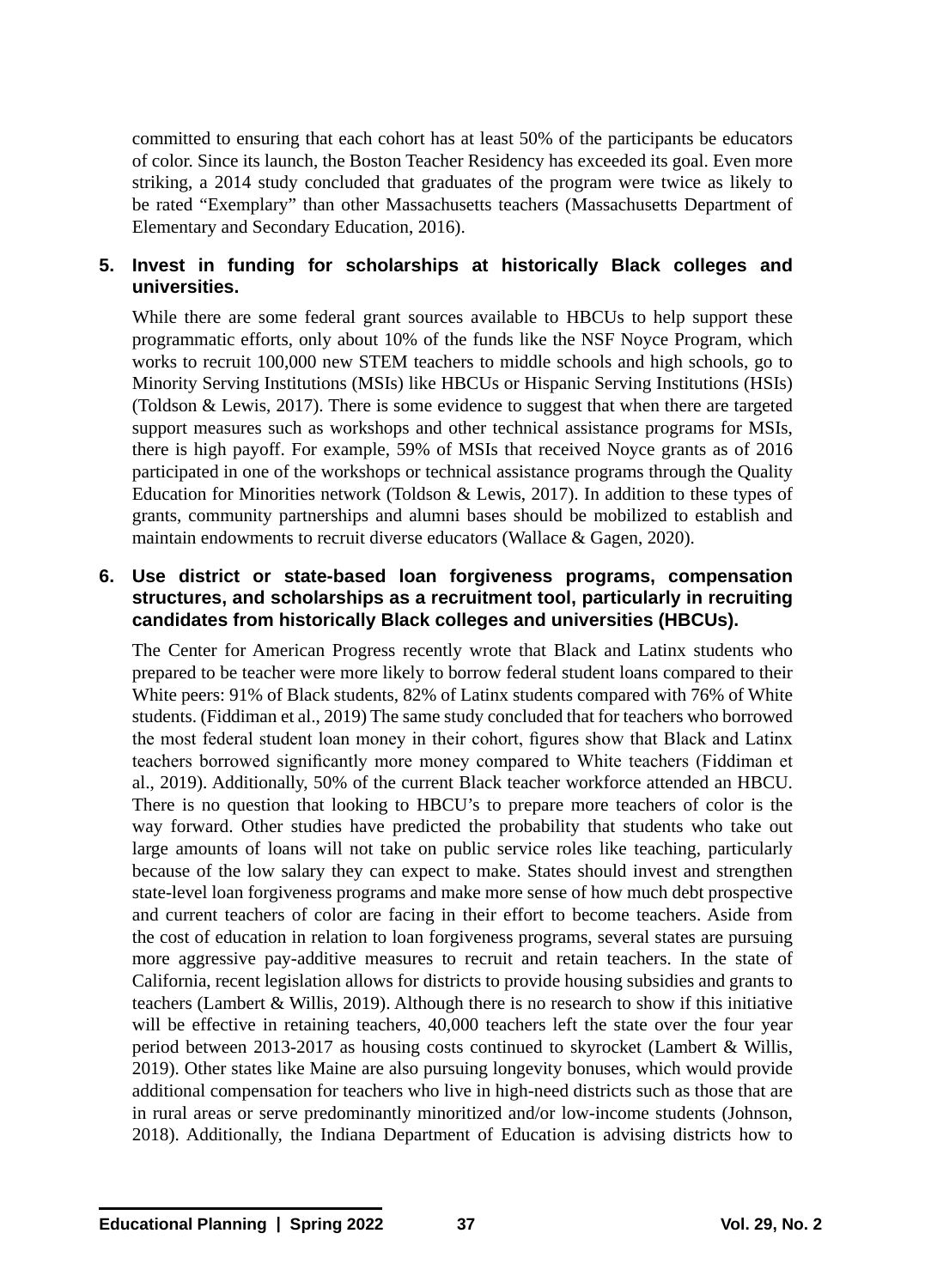adjust compensation for teachers who take on additional leadership roles or duties outside their normal contracts (Johnson, 2018).

State education agency leaders must prioritize the building of a strong teacher pipeline to diversify the educator workforce. For all children to benefit from a diverse educator workforce, states must enact multiple, cross cutting solutions that address leaks in the pipeline. Given that state education agency leaders serve as the policymakers for schools within their respective states, state education agency leaders are best positioned to enact bold solutions to support principals in closing the opportunity gap by focusing on the diversification of the educator workforce. These recommendation for systems change are only the beginning.

# **REFERENCES**

- Aldrich, M. W. (2021, February 5). Tennessee school districts must set educator diversity goals under new policy. *Chalkbeat Tennessee*. https://tn.chalkbeat.org/2021/2/5/22269094/ tennessee-school-districts-must-set-educator-diversity-goals-under-new-policy
- Bennett, C. I., McWhorter, L. M., & Kuykendall, J. A. (2006). Will I ever teach? Latino and African American students' perspectives on PRAXIS I. *American Educational Research Journal*, *43*(3), 531–575. https://doi.org/10.3102/00028312043003531
- Berry, B. (2021). *Five Lessons on Teacher Recruitment and Retention June 2021*.
- Cade, W., Liu, F., Vaden-Kiernan, M., & Dodson, M. (2019). *An examination of recruitment and retention of UTeach Program candidates*. American Institutes for Research. https:// institute.uteach.utexas.edu/sites/default/files/Cade-et-all-examination-of-recruitment.pdf
- Carothers, D., Aydin, H., & Houdyshell, M. (2019). Teacher shortages and cultural mismatch: District and university collaboration for recruiting. *Journal of Social Studies Education Research*, *10*(3), 39–63.
- Curammeng, E. R. (2020). Advancing teacher preparation through ethnic studies: Portraits of Filipino American self-identified male teachers. *Race Ethnicity and Education*, *23*(3), 454–472.
- Diliberti, M. K., Schwartz, H. L., & Grant, D. (2021). *Stress topped the reasons why public school teachers quit, even before COVID-19*. RAND Corporation. https://doi.org/10.7249/ RRA1121-2
- Education First. (2020, September 24). *Condition setting to catalyzing action: The state's role in accelerating teacher diversity*. *Education First.* https://education-first.com/conditionsetting-to-catalyzing-action-the-states-role-in-accelerating-teacher-diversity/
- Eischens, R. (2021, March 16). Legislators hear debate over teacher licensing bill. *Minnesota Reformer*. https://minnesotareformer.com/briefs/legislators-hear-debate-over-teacherlicensing-bill/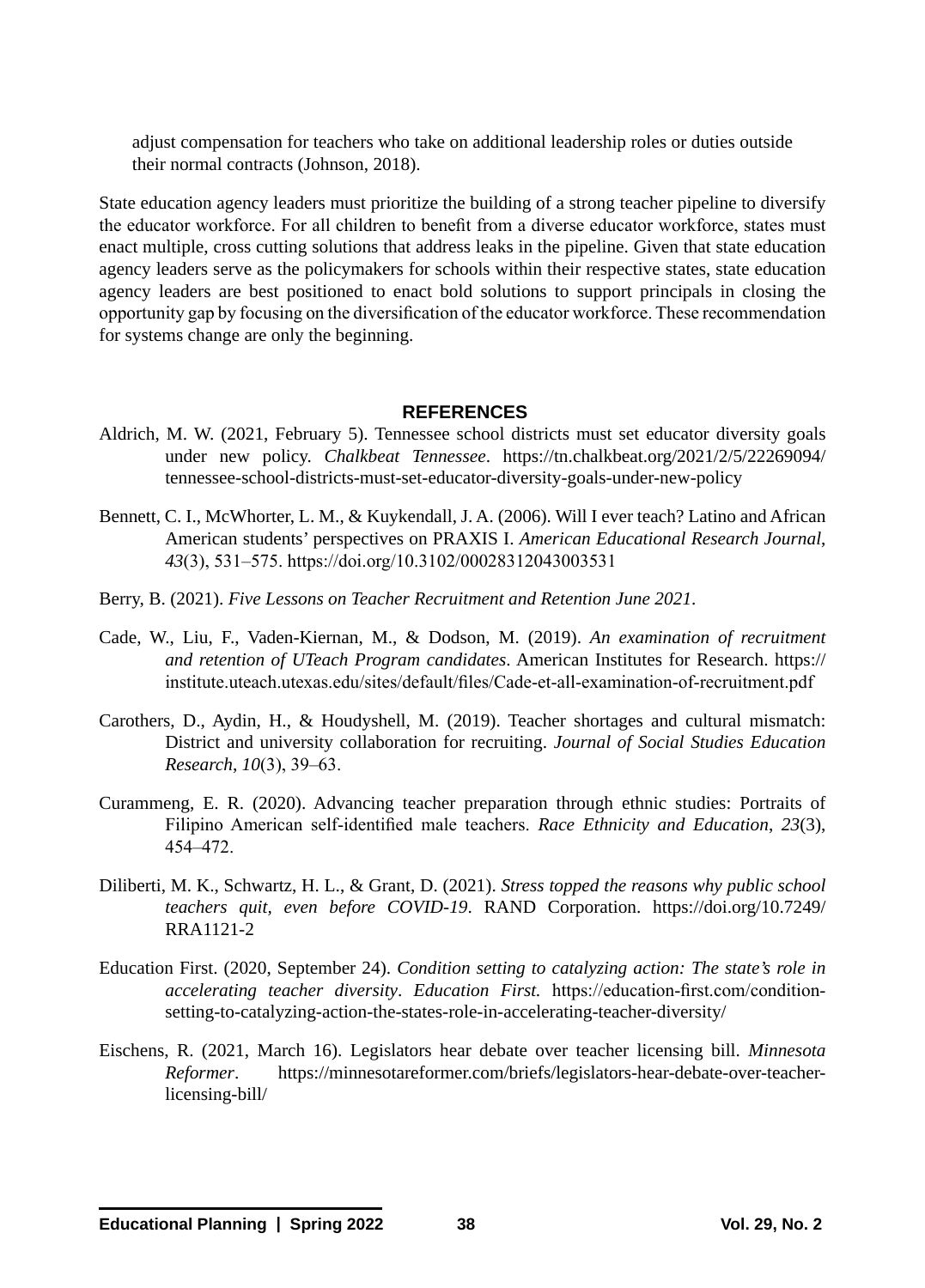- Evans, B. R., & Leonard, J. (2013). Recruiting and retaining Black teachers to work in urban schools. *SAGE Open*, *3*(3), 215824401350298. https://doi.org/10.1177/2158244013502989
- Farinde-Wu, A., Butler, B. R., & Allen-Handy, A. (2020). Conceptualizing a Black female teacher pipeline: From recruitment to retention to retirement. *Theory Into Practice*, *59*(4), 337– 347. https://doi.org/10.1080/00405841.2020.1773160
- Fiddiman, B., Campbell, C., & Partelow, L. (2019, July 9). Student debt: An overlooked barrier to increasing teacher diversity. *Center for American Progress*. https://www.americanprogress. org/article/student-debt-overlooked-barrier-increasing-teacher-diversity/
- Gershenson, S., Hart, C. M., Hyman, J., Lindsay, C., & Papageorge, N. (2018). The long-run impacts of same-race teachers. https://doi.org/10.3386/w25254
- Ginsberg, A., Gasman, M., & Castro Samayoa, A. (2020). "A learning process versus a moment": Engaging Black male teacher education candidates in culturally sustaining pedagogy at Jackson State University. *The Teacher Educator*, *56*(2), 171–193.
- Goings, R. B., & Lewis, C. W. (2020). Critically examining the trajectories of Black male preservice teachers: Implications for teacher education programs. *Peabody Journal of Education*, *95*(5), 449–455.
- Goldhaber, D. (2019). Evidence-based teacher preparation: Policy context and what we know. *Journal of Teacher Education*, *70*(2), 90–101.
- Goldhaber, D., Gratz, T., & Theobald, R. (2017). What's in a teacher test? Assessing the relationship between teacher licensure test scores and student STEM achievement and course-taking. *Economics of Education Review*, *61*, 112–129. https://doi.org/10.1016/j. econedurev.2017.09.002
- Goldrick, L., Sindelar, P., Zabala, D., & Hirsch, E. (2014). *The role of state policy in preparing educators to meet the learning needs of students with disabilities* (Document No. PA-1). University of Florida, Collaboration for Effective Educator, Development, Accountability, and Reform Center. http://ceedar.education.ufl.edu/tools/literature-syntheses/
- Graham, A. (2013). Black teacher education candidates' performance on PRAXIS I: What test results do not tell us. *Negro Educational Review*, *64*(1/4), 9.
- Ingersoll, R. (2007). *A comparative study of teacher preparation and qualifications in six nations*. 16. Consortium for Policy Research in Education.
- Ingersoll, R., May, H., & Collins, G. (2019). Recruitment, employment, retention and the minority teacher shortage. *Education Policy Analysis Archives*, *27*, 37. https://doi.org/10.14507/ epaa.27.3714
- Ingersoll, R., May, H., Collins, G., & Fletcher, T. (2020). *Trends in the recruitment, employment, and retention of teachers from under-represented racial-ethnic groups, 1987 to 2016*. American Educational Research Association, Washington, D.C.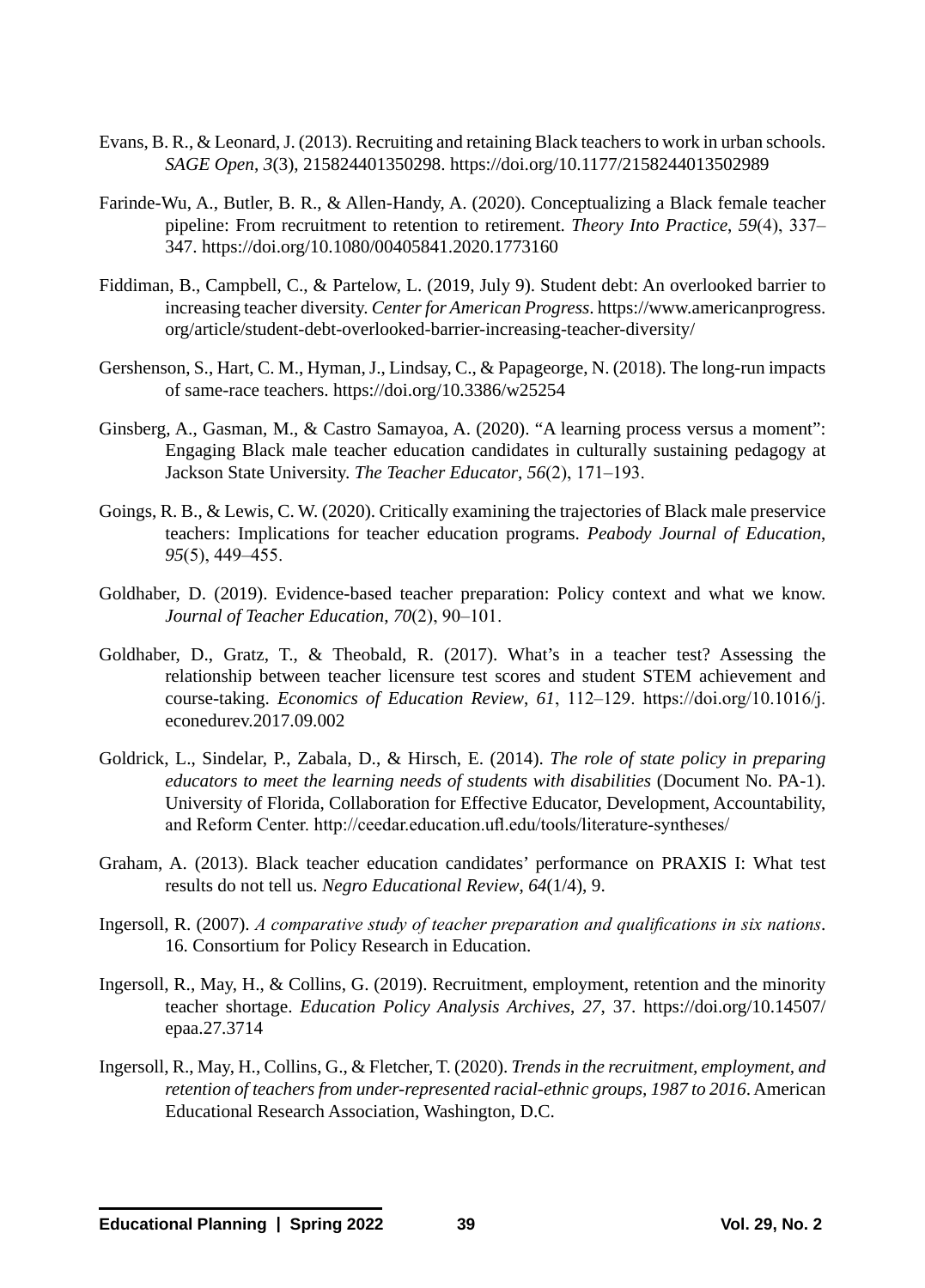- Jencks, C., & Phillips, M. (Eds.). (1998). *The Black-White test score gap*. Brookings Institution Press.
- Johnson, S. (2018). *These states are leveraging Title II of ESSA to modernize and elevate the teaching profession*. Center for American Progress. https://www.americanprogress.org/ article/states-leveraging-title-ii-essa-modernize-elevate-teaching-profession/
- Ladson-Billings, G. (2000). Fighting for our lives: Preparing teachers to teach African American students. *Journal of Teacher Education*, *51*(3), 206–214. https://doi. org/10.1177/0022487100051003008
- Lambert, D., & Willis, D. (2019, April 17). In need of teacher housing, more California school districts building their own. *EdSource*. https://edsource.org/2019/in-need-of-teacherhousing-more-california-school-districts-building-their-own/611220
- Lee, R. E. (2018). Breaking down barriers and building bridges: Transformative practices in community-and school-based urban teacher preparation. *Journal of Teacher Education*, *69*(2), 118–126.
- Lee, S. (2019). Black teachers matter: Examining the depths of seven HBCU teacher preparation programs. *Urban Education Research & Policy Annuals*, *6*(2) 13-16.
- Leggett, A. (2020). *Black teacher preparation: Experiences at a PWI and HBCU* [Doctoral dissertation, George Mason University]. ProQuest.
- Mississippi Department of Education. (2019, February 12). *MDE invites applicants for new Mississippi Teacher Residency Program*. https://www.mdek12.org/ocgr/news/2019/2/12/ MDE-Invites-Applicants-for-New-Mississippi-Teacher-Residency-Program
- Mississippi Department of Education. (2021). *Mississippi Teacher Residency*. https://www.mdek12. org/OTL/MTR
- Nicklos, L. B., & Brown, W. S. (1989). Recruiting minorities into the teaching profession: An educational imperative. *Educational Horizons*, *67*(4), 145–149. JSTOR.
- Pearson Education, Inc. (2021). *Fees and Payment Options*. https://www.edtpa.com/PageView. aspx?f=GEN\_OperationalFees.html
- Petchauer, E. (2014). "Slaying ghosts in the room": Identity contingencies, teacher licensure testing events, and African American preservice teachers. *Teachers College Record: The Voice of Scholarship in Education*, *116*(7), 1–40. https://doi.org/10.1177/016146811411600701
- Petchauer, E., Bowe, A. G., & Wilson, J. (2018). Winter is coming: Forecasting the Impact of edTPA on Black teachers and teachers of color. *The Urban Review*, *50*(2), 323–343. https://doi. org/10.1007/s11256-018-0453-1
- Rogers-Ard, R., Knaus, C., Bianco, M., Brandehoff, R., & Gist, C. D. (2019). The grow your own collective. *Teacher Education Quarterly*, *46*(1), 23–34. JSTOR.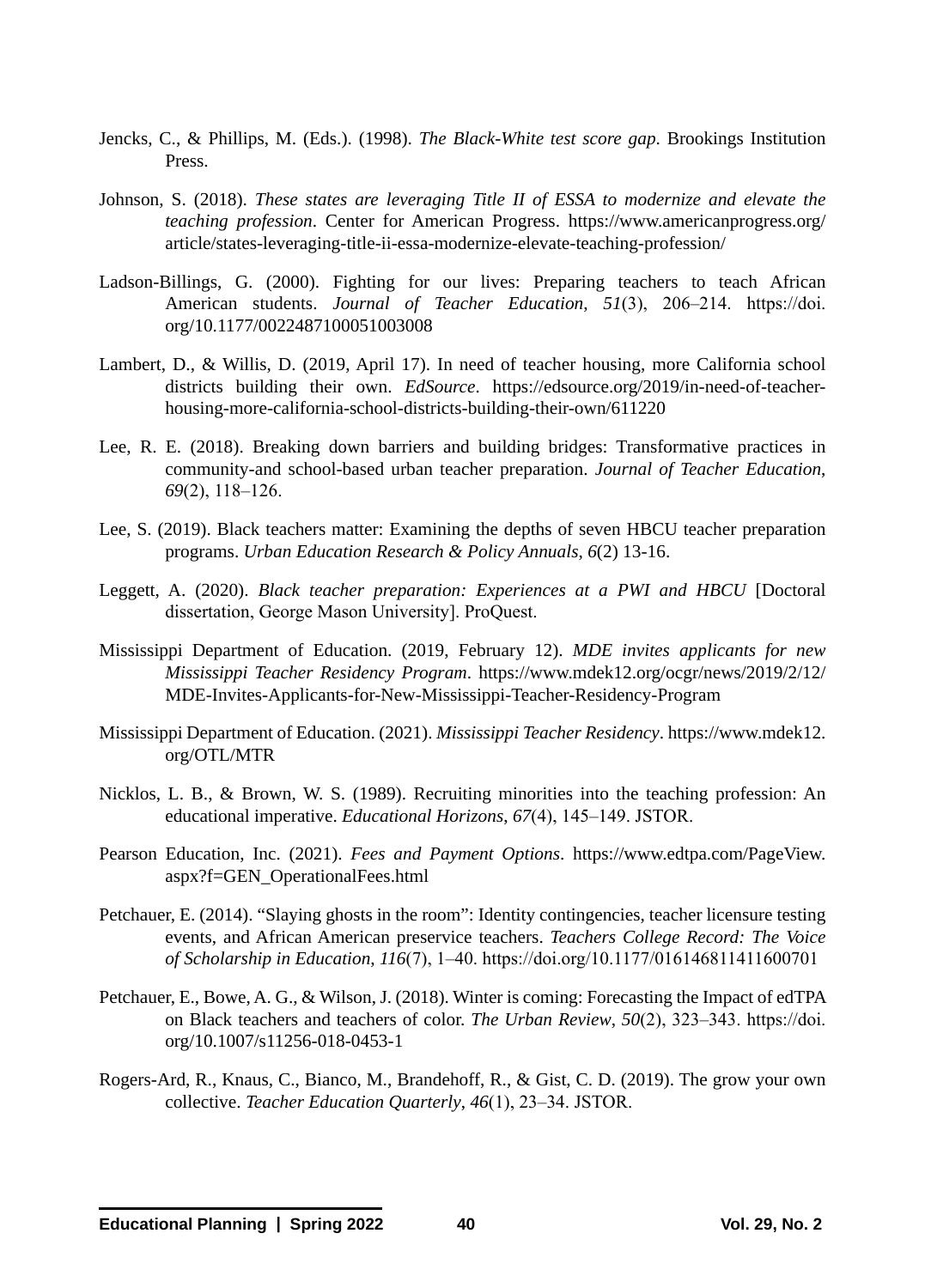- Shaver, M. (2021, February 16). *V1.SF788 Governor's Policy Bill*. https://www.senate.mn/ committees/2021-2022/3106\_Committee\_on\_Education\_Finance\_and\_Policy/V1.%20 SF788%20Governor's%20Policy%20Bill.pdf
- State of Nevada Department of Education. (2021, April 19). *NSHE and NDE team up to locally grow Nevada's diverse teacher pipeline*. https://doe.nv.gov/News\_\_Media/Press\_Releases/2021/ NSHE and NDE Team Up to Locally Grow Nevada s Diverse Teacher Pipeline/
- The Council of State Governments. (2020). *The state of teacher licensure and mobility* (p. 19). The Council of State Governments. https://licensing.csg.org/wp-content/uploads/2020/12/ Teacher\_Licensure.pdf
- Toldson, I. A., & Lewis, C. W. (2017). Advancing teacher training programs at Historically Black Colleges and Universities through technical assistance and federal investments (Editor's Commentary). *The Journal of Negro Education*, *86*(2), 83–93.
- U.S. Department of Education. (2016). *The state of racial diversity in the educator workforce*. https://files.eric.ed.gov/fulltext/ED571989.pd
- Van Cleve, C. (2020). *Performance-based licensure: Increasing teacher diversity and effectiveness with licensure exam alternatives*. https://dash.harvard.edu/handle/1/37364857
- Wallace, D. L., & Gagen, L. M. (2020). African American males' decisions to teach: Barriers, motivations, and supports necessary for completing a teacher preparation program. *Education and Urban Society*, *52*(3), 415–432.
- Will, M. (2019, July 24). Teacher-preparation programs again have a choice of accreditors. But should they? *Education Week*. https://www.edweek.org/leadership/teacher-preparationprograms-again-have-a-choice-of-accreditors-but-should-they/2019/07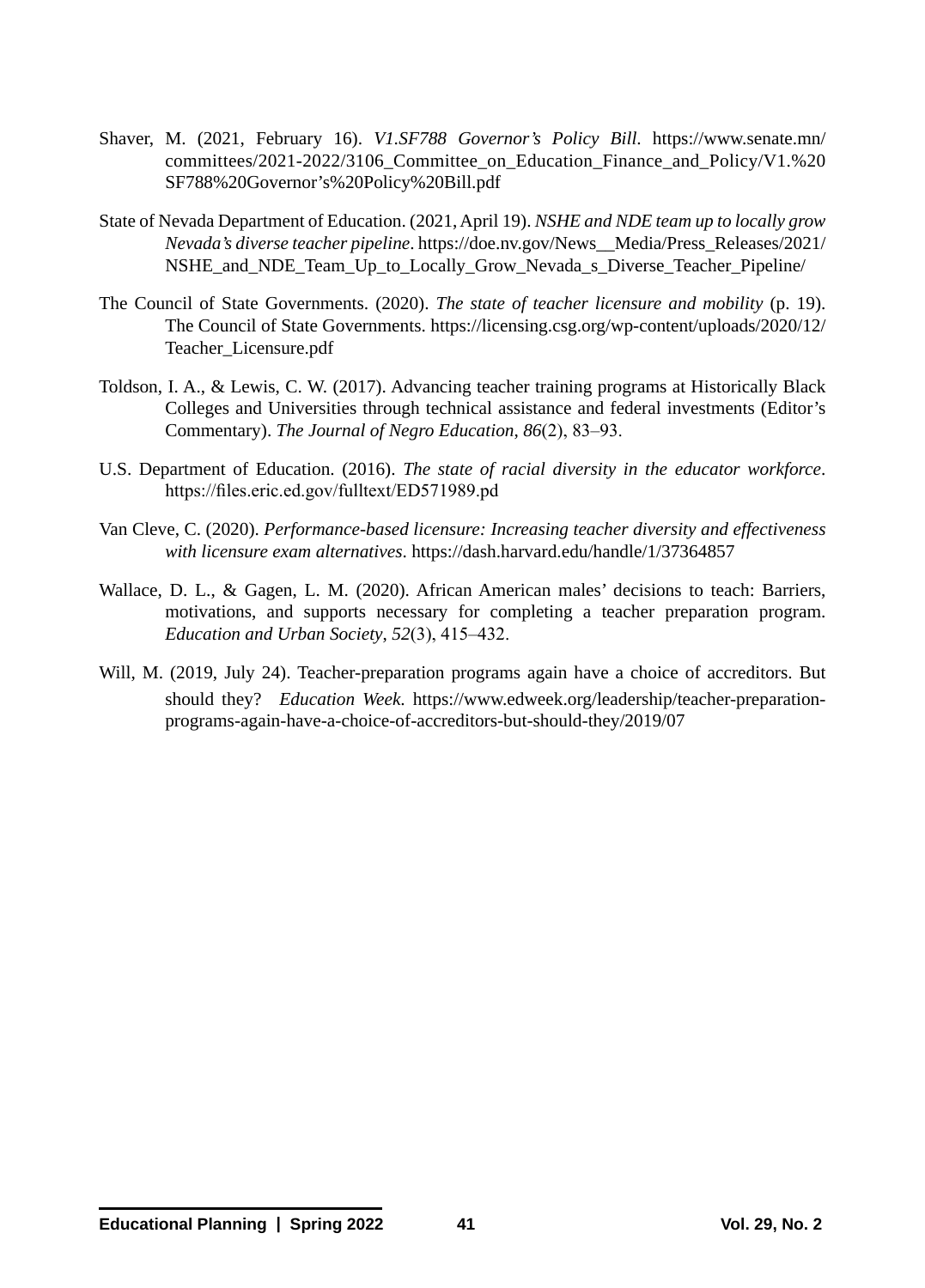# **SCHOOL BUILDING CONDITIONS' INFLUENCE ON STUDENT BEHAVIOR IN A MEDIUM-SIZED DIVISION IN VIRGINIA**

# **KHALED W. EL-NEMR**

*Floyd T. Binns Middle School, Culpeper, Virginia, USA*

# **CAROL S. CASH**

*Virginia Tech, USA*

# **ABSTRACT**

*The study examined the relationship between building conditions and overall student behavior as well as the relationship between building conditions and the behaviors of student subgroups that include Caucasian, African American, Hispanic, and Students with Disabilities (SWD). The study controlled for over-crowdedness, socioeconomic status, and attendance. The study included 10 school facilities in a medium-sized school division in Virginia. Building conditions were determined through facility engineering and educational condition. Facility Condition Indexes (FCIs) described facility engineering conditions. The Revised Commonwealth Assessment of Physical Environment (CAPE) instrument initially developed by Cash (1993) and revised by Cash and Earthman (2019) assessed facility educational conditions. The CAPE instrument provided overall, structural, and cosmetic facility condition scores and was administered by principals.* 

*Student behavior was determined by student overall behavior indexes as well as subgroup-based behavior indexes representing the ratio of discipline incidents divided by student population. School-specific over-crowdedness indexes were utilized. Free and reduced-price lunch percentages were used as a measure of socioeconomic status. For attendance, the study used attendance indexes described by the percentage of students who were absent at least 10% of the academic year.* 

*To establish the potential relationships between building conditions and student behavior in each student subgroup, the study used quantitative analysis utilizing hierarchical multiple-variable regression and analysis of variance (ANOVA) through the Statistical Package for Social Sciences (SPSS). The researchers conducted individual single-predictor and multiple-variable hierarchical regression models. ANOVA was utilized to explain the total variance in the regression model, and the variance due to each predictor.*

*The study identified that higher numbers of disciplinary incidences were related to higher absenteeism rates within all student groups. Lower numbers of Hispanic student disciplinary incidences were associated with poorer student populations. In terms of facility conditions, lower numbers of Hispanic student and SWD disciplinary incidences were associated with improved cosmetic facility conditions and lower numbers of SWD disciplinary incidences were associated with improved overall facility conditions. There were no statistically significant relationships between facility conditions and overall student behavior as well as Caucasian and African American student behavior.*

# **OVERVIEW**

The average age of public-school buildings in the United States exceeded 50 years and many of these school facilities are nearing the end of their functional life span (Magzamen et al., 2017). In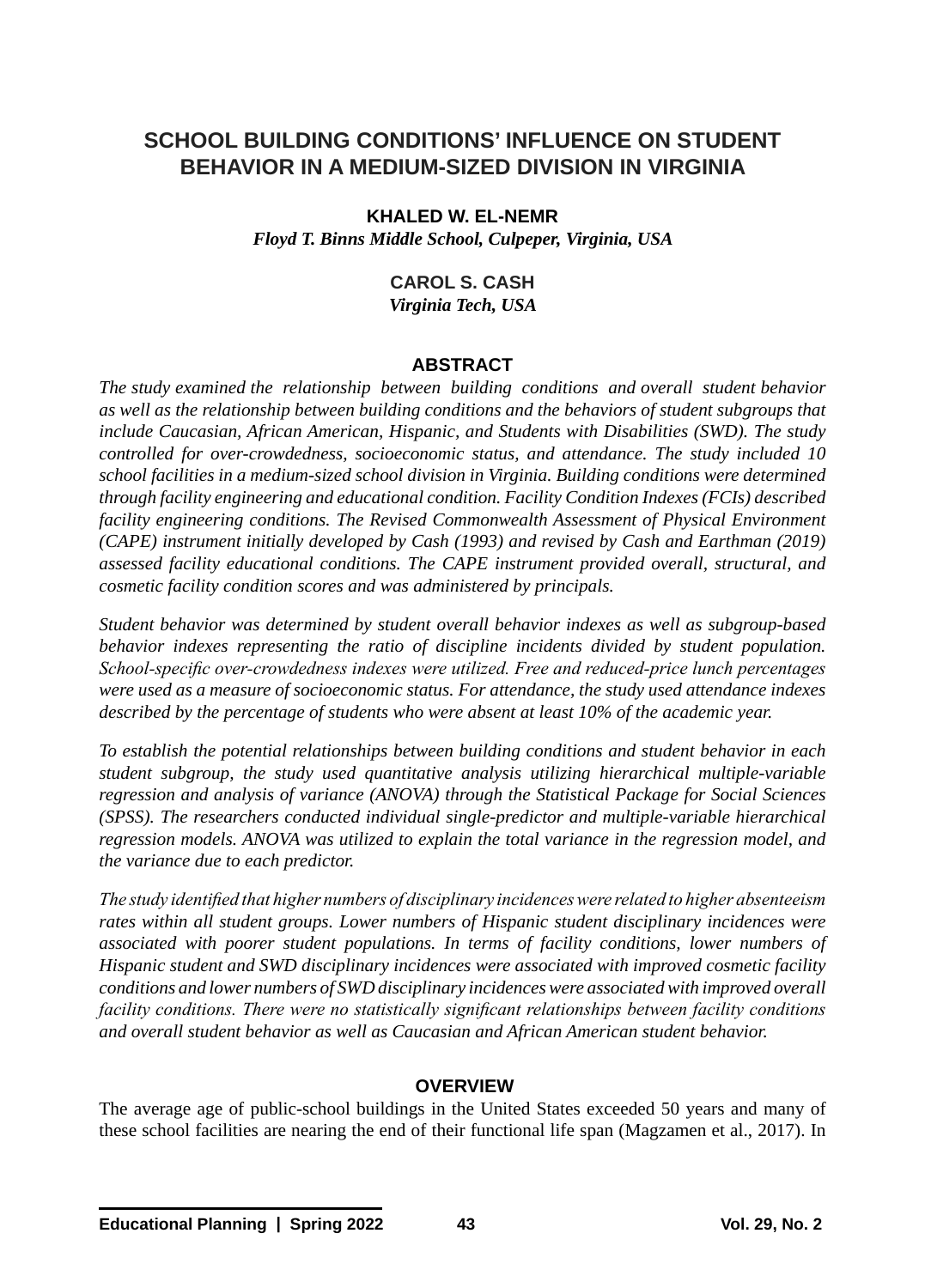a 2019 study, the US General Accounting Office identified an estimated 54% of schools nationally requiring updates or replacement of multiple school systems (US General Accounting Office, 2020)"type":"report"},"uris":["http://www.mendeley.com/documents/?uuid=ed1aeb4c-bd89-49e1 aac0-5a9cea29ae97"]}],"mendeley":{"formattedCitation":"(US General Accounting Office, 2020. The US General Accounting Office (2020) estimated that heating, ventilation, and air conditioning systems needed to be updated or replaced in at least half the school buildings in 41% of school districts representing 36,000 schools nationally. The US General Accounting Office (2020) estimated percentages of school districts with at least half of schools needing update, repair, or replacement of key building systems or features that included interior lighting fixtures (28%), roofing (28%), safety and security features (27%), structural features (13%), and environmental conditions (10%).

The National Center for Educational Statistics [NCES] (2014) identified that 53% of all public schools nationally need to spend an estimated at \$197 billion on repairs, and renovations of school buildings, with an estimated average of \$4.5 million per identified school. NCES (2014) reported that 28% of schools were built prior to 1950 and 45% of schools were built between 1950 and 1969 with minor to no renovations impacting the adequacy and safety of the educational environment. Additionally, NCES (2014) established that the average building age was 44 years, renovations occurred on average 12 years ago among schools that renovated their main building, and building additions or replacement occurred on average 16 years ago. Ornstein (1994) reported that 61% of school buildings were built in the 1950s and 1960s with 20% of schools exceeding 50 years of age. Additionally, Ornstein (1994) established that school building ages between 20 to 30 years old required frequent replacement of equipment, schools between 30 and 40 years old required replacement of many original features that include roofs and electrical equipment, and school significantly deteriorated after 40 years and most were abandoned after 60 years.

# **HISTORICAL PERSPECTIVE**

Earthman et al. (1996) determined that school facility conditions influenced the perceptions of preparedness in schools, staff, students, and parents' perceptions of safety, and student achievement as well as student behavior. Facility conditions and quality affected student performance, contributed to either low or high student achievement, and had an impact on behavior (Cash, 1993). The learning environment, student academic performance, and student behavior were impacted by the building design, its appearance, and its maintenance (O'Neill & Oates, 2000). Maxwell (2016) determined that there existed a link between physical school building conditions and academic achievement, student behavior, students' perceptions of themselves, and the school's social environment. Even though family background, socioeconomic status, and school attendance could be confounding factors that affect academic performance and behavior, facility conditions could have a stronger effect on student performance (Lyons, 2001). Researchers found a positive relationship between facility conditions and grades, standardized tests, and attendance (Magzamen et al., 2017).

Building conditions influenced the perceptions of parents and staff regarding the effectiveness of the learning environment (Cash et al., 1997). Student achievement was higher in schools with better physical conditions. According to Okcu et al. (2011), academic achievement was significantly higher in math, reading, listening, and language in newer schools than in older schools, and attendance was observed to be higher in new schools. Newer buildings had reduced health problems and disciplinary actions. Educators agreed that well-maintained school buildings were essential for providing the proper learning environment; however, researchers were not able to prove a direct relationship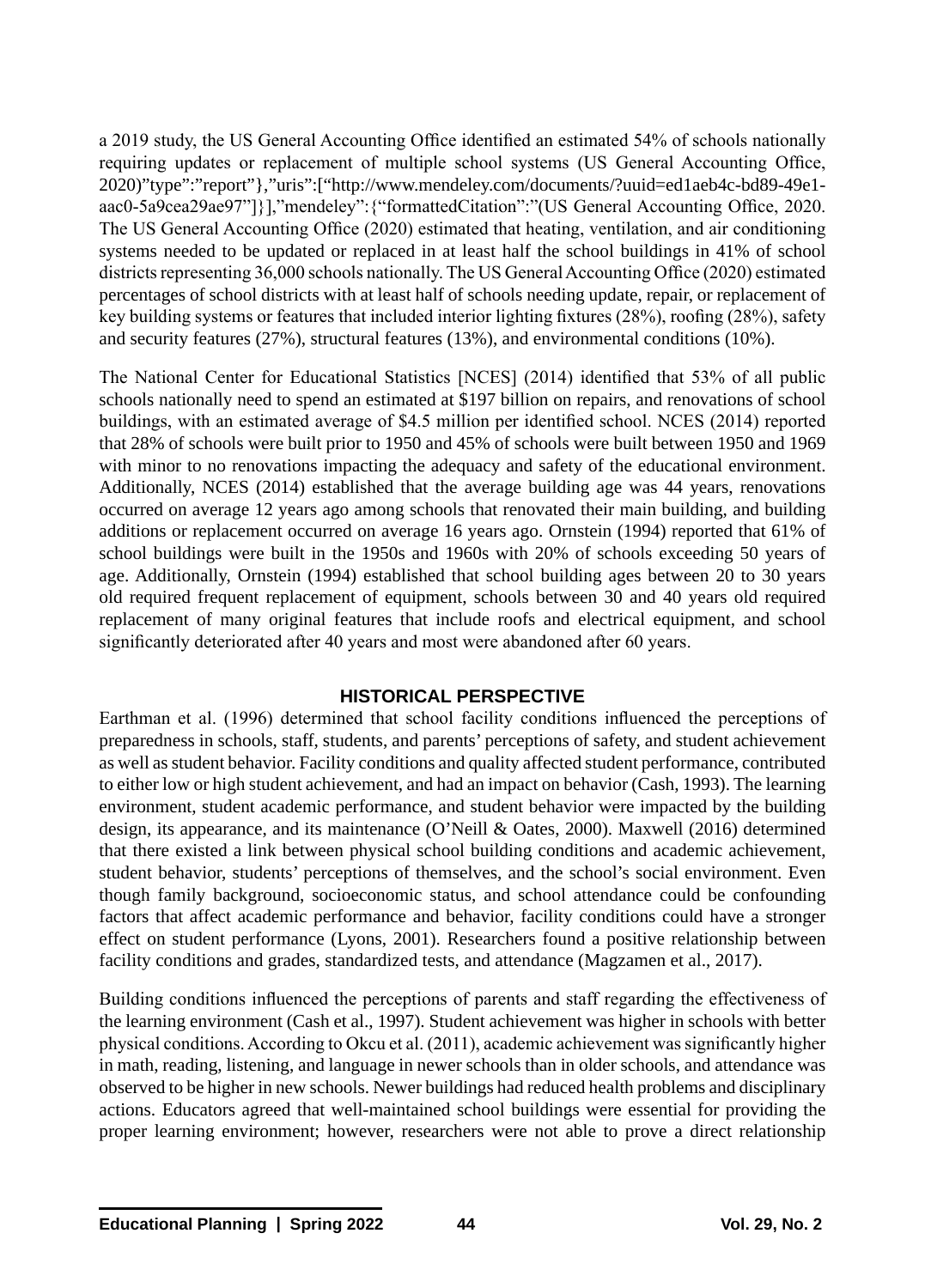between building quality and its impact on student learning and behavior (Cash et al., 1997). The challenges existed in the methodology and in isolating the effects of confounding variables that commonly influence student achievement (Earthman et al., 1996; Odden & Picus, 2008).

Limited research was available to establish a relationship between building conditions and the impact on school discipline and available research was conducted more than 10 years ago. O'Neill and Oates (2000) determined that there was no significant relationship between building conditions and student behavior. Bowers and Burkett (1988), Cash (1993), and Earthman et al. (1996) identified that there was a relationship between building conditions and behavior; however, the studies presented contradicting results. Bowers and Burkett (1988) indicated that there existed a negative relationship between building conditions and behavior; that is, newer school buildings had fewer behavior issues. Earthman et al. (1996) contradicted Cash's (1993) finding that there existed a reverse negative relation between overall building conditions and behavior. That is, newer school facilities experienced higher discipline issues. However, Earthman et al. (1996) found a reverse negative relationship between structural building condition and behavior as well as a negative relationship between cosmetic building conditions and behavior. Thus, the study aimed to address the problem that poor school facility conditions appeared to negatively influence student behavior.

# **REVIEW OF LITERATURE**

Bowers and Burkett (1988) examined the relation between student learning and discipline rates and building conditions in elementary schools in rural Tennessee. The researchers conducted a study evaluating the progress of 280 fourth- and sixth graders attending two different school facilities during the 1986-1987 school year. The newer school was an elementary school housing 758 kindergarteners through eighth graders occupied in 1983-1984. The school was located on 10 acres, with fluorescent lighting, electric heat and air conditioning, acoustics controls, and a maintained color scheme with adequate furniture. The older school was another elementary school in the same school system built in 1939 with additions completed in 1950. The school housed 584 students and utilized fluorescent lighting, coal-fired furnace, several air conditioning units, and there were no evident effort to control acoustics, coordinate colors, or replace outdated furniture.

Bowers and Burkett (1988) concluded that students in the newer building had higher reading, listening, language, and arithmetic scores than students in the older building. Similarly, students in the newer building had lower discipline rates than students in the older building. Further, Bowers and Burkett (1988) determined that students attending the newer building had higher attendance rates than those attending the older building. Additionally, the study compared the illness records between both schools. The researchers determined that students experienced better attendance, better health, fewer discipline infractions, and better learning environment in schools with better physical environments.

Cash (1993) investigated the relationship between school building conditions and the influence on student academic achievement and student behavior. The study utilized an analysis of covariance, correlation, and regression to establish a relationship between school building conditions as the independent variable and student achievement and student behavior as the dependent variables. The study included the entire populations of 47 schools over 36 school divisions identified as small rural high schools in Virginia each with a senior class population less than 100 students. The researcher developed a building evaluation system that relied on school personnel to classify their building's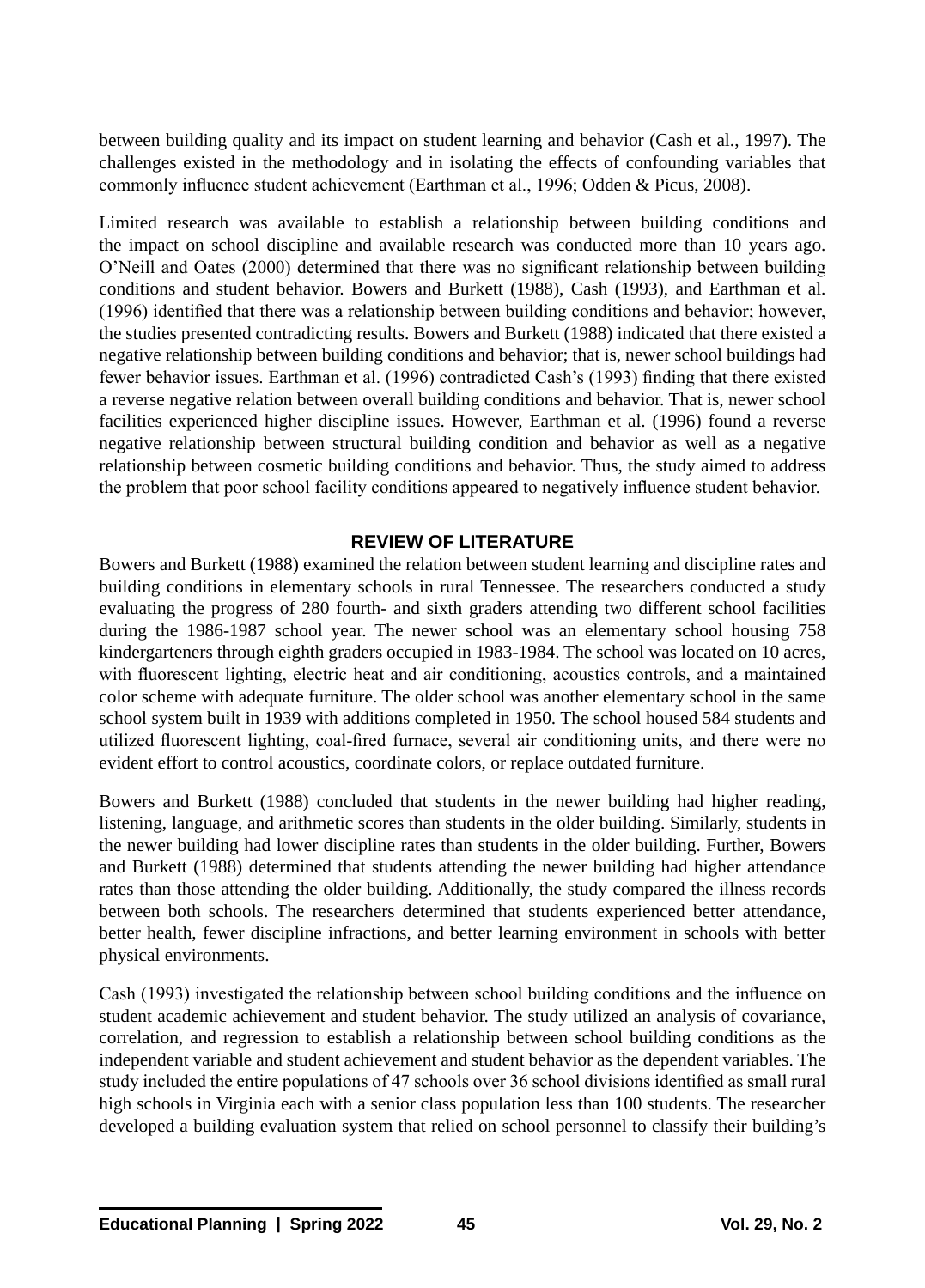physical conditions. The instrument, Commonwealth Assessment of Physical Environment (CAPE), included air conditioning, heating, temperature control, lighting, equipment and furniture conditions, roof adequacy, physical features, ground conditions, and utilities and categorized them into three categories: overall, cosmetic, and structural. Building evaluators classified the physical building facility as above standard, standard, and substandard following the CAPE instrument.

Cash (1993) utilized all sub-tests of the Test of Academic Proficiency (TAP) administered to all 11th-graders in Virginia to measure student academic achievement. The researcher utilized discipline data from the Virginia Department of Education that included discipline incidents reported, and number of suspensions and expulsions. To control for confounding variables, Cash (1993) used the Virginia Composite Index to control for local wealth, and student free and reduced-price lunch data to control for socioeconomic status effects. The study conducted a mean data analysis for all building conditions ratings with free and reduced-price lunch data as a covariate.

Cash (1993) found that students in substandard school buildings performed poorly in comparison to students in standard or above standard school facilities as measured on the TAP assessment. Thus, there was a positive relationship between facilities conditions and students' academic performance. This relation held accurate in all subtests of the TAP assessment. Amongst all building rating categories, the difference in academic achievement was as much as five percentiles in all three categories with overall building ratings having the highest impacts on level of achievement compared to the cosmetic and structural categories. The study determined a reverse negative relationship between building conditions and student behavior. That is, above standard school facilities had higher discipline ratios compared to substandard school facilities. Cash (1993) explained that this relationship could be the result of stricter staff discipline practices in above standard schools than substandard schools causing higher discipline infractions reported.

Earthman et al. (1996) examined the relationship between building conditions and student academic achievement and behavior in high schools in North Dakota. Earthman et al. (1996) extended Cash's (1993) study utilizing the same methodology. The study used evaluative instruments to determine building conditions, a comprehensive test of basic skills to measure students' achievement, and recorded discipline data to classify student behavior. For a sample, the researchers examined all North Dakota high schools including 199 high schools with populations ranging from 65 to 1,200 students. The study measured student achievement using the Comprehensive Test of Basic Skills (CTBS) administered to all  $11<sup>th</sup>$ -graders. The study received 120 responses from principals who completed evaluation instruments describing their building conditions and identified the presence or absence of select building conditions. These conditions included air conditioning, lighting, acoustics, presence of windows, cleanliness, and presence of graffiti. Similar to Cash's (1993) study, the results of the evaluation instruments ranked schools as above standard, standard, or substandard and categorized building conditions into cosmetic and structural categories.

Earthman et al. (1996) found that scores in above standard schools were higher than substandard schools in 11 out of 13 components of the CTBS assessment. When considering building cosmetics conditions, the researchers found that above standard schools outperformed substandard schools in 12 out of 13 components. Similarly, above standard schools outperformed substandard schools in 8 out of 13 components when compared to structural building conditions. The study concluded that, in 18 out of 23 categories of the evaluation instrument, overall scores of students in above standard school buildings were higher than substandard buildings.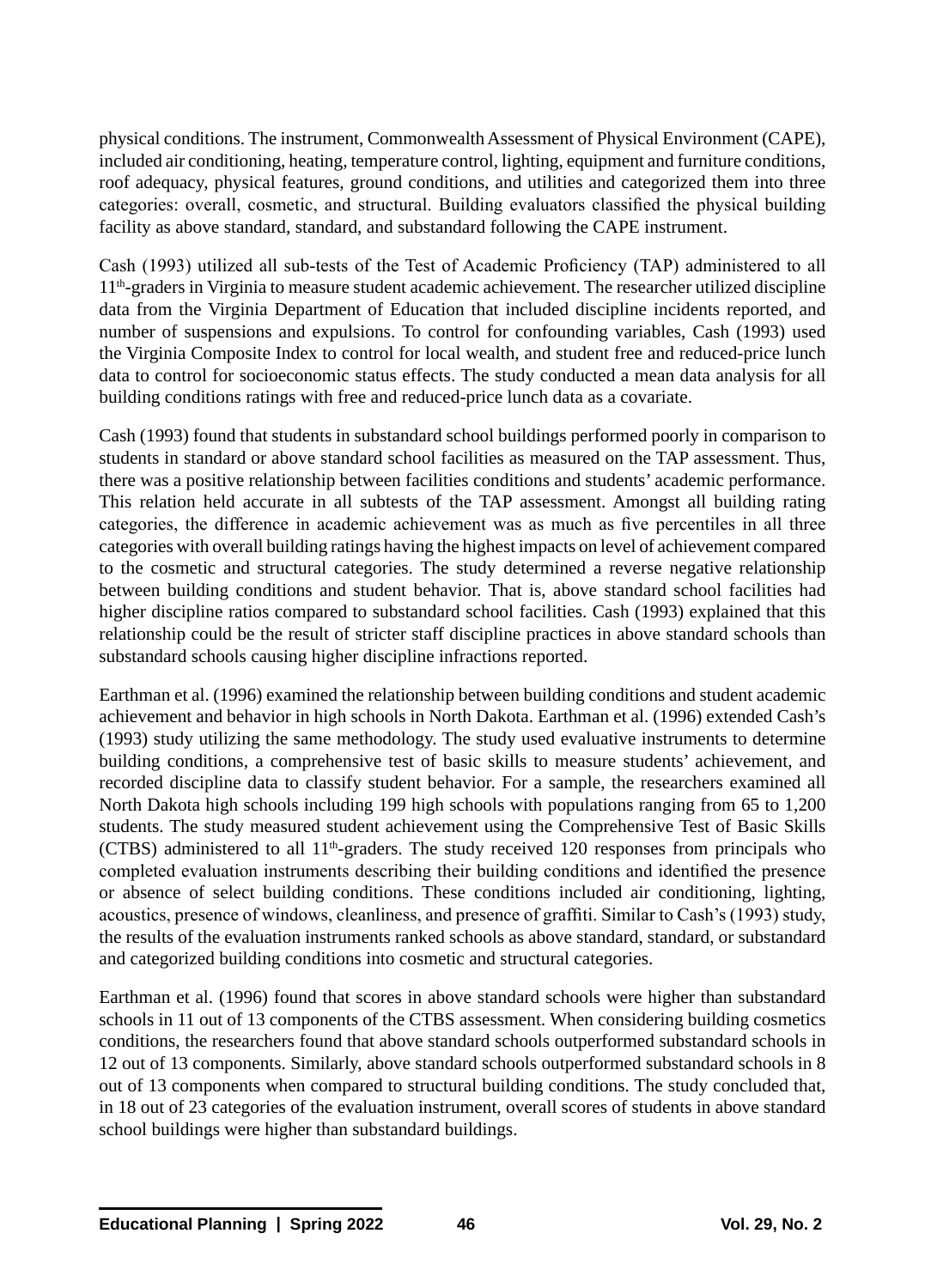Additionally, Earthman et al. (1996) analyzed discipline data compared to overall, structural, and cosmetic building conditions and determined that a reverse negative relationship existed between structural building conditions and behavior. However, their study determined a negative relationship between overall and cosmetic building conditions and behavior. That is, when looking at structural conditions in standard and above standard schools, students had higher disciplinary incidences compared to below standard schools, whereas overall and cosmetic building conditions in standard and above standard schools were associated with fewer discipline incidents than substandard schools.

O'Neill and Oates (2000) examined the impact of school facilities on student achievement, attendance, behavior, and teacher turnover rates in Texas middle schools. The study analyzed survey data administered to 70 middle school principals in 48 school districts in Central Texas. O'Neill and Oates (2000) concluded that school facilities had a significant impact on student achievement with school achievement being higher in newer buildings and in buildings with higher quality ratings. However, school facilities did not have a significant impact on attendance, behavior, or turnover rates. The study found that building age had the most impact on academic achievement as measured by percent pass rates on reading, mathematics, and writing assessments measured by the Texas Assessment of Academic Skills test. Furthermore, the comparison between attendance, behavior, teacher turnover, and building condition did not yield strong correlations. However, the study concluded that there was a strong cross relation between academic achievement and student attendance, behavior, and teacher turnover.

Bowers and Burkett (1988) as well as Cash (1993), Earthman et al. (1996), and O'Neill and Oates (2000) presented inconsistent and contradictory findings when describing the relationship that existed between school facility condition and behavior. Bowers and Burkett (1988) established that a negative relationship existed between building conditions and behavior. However, Cash (1993) determined that a reverse negative relationship existed between overall building conditions and behavior. Earthman et al. (1996) determined a similar relationship between structural building conditions and behavior, but contradicted that relationship when they related overall and cosmetic conditions to behavior. Even though the study findings differed, neither study identified a direct causal relationship between building conditions and student behavior.

# **PURPOSE OF THE STUDY AND RESEARCH QUESTIONS**

The purpose of the study was to examine the relationship between building conditions and overall student behavior as well as the relationship between building conditions and the behaviors of student subgroups that include Caucasian, African American, Hispanic, and Students with Disabilities (SWD). The primary research question of the study was *What is the relationship between building conditions and student behavior?* The study examined the main research question and four supporting research questions addressing behavioral impacts on student subgroups while controlling for overcrowdedness, socioeconomic status (SES), and attendance. These supporting research questions were:

- (1) What is the relationship between building conditions and behavior of African American students?
- (2) What is the relationship between building conditions and behavior of Hispanic students?
- (3) What is the relationship between building conditions and behavior of students with disabilities?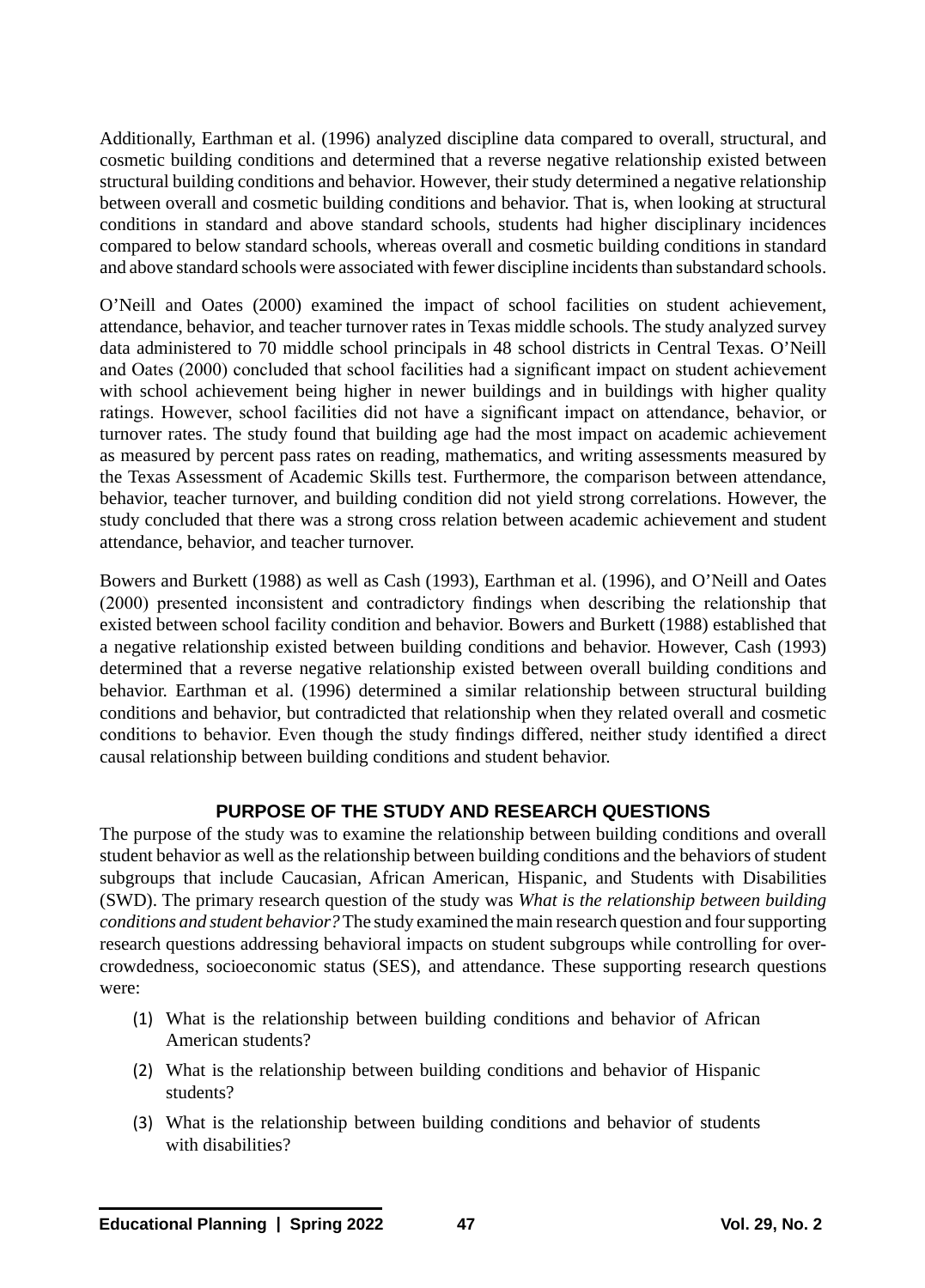#### **CONCEPTUAL FRAMEWORK**

The conceptual framework (Figure 1) highlighted that potential relationship between building conditions and overall student behavior as well as the relationship between building conditions and the behaviors of Caucasian, African American, Hispanic, and SWD. Facility conditions had a potential impact on the perceptions of health, absenteeism, school culture and climate, safety, behavior, and academic performance; however, the conceptual model focused on student behavior while accounting for over-crowdedness, socioeconomic status, and attendance as mediating factors.

#### **Figure 1**

*Conceptual Framework*



The conceptual model suggested that facility conditions, whether engineering conditions or educational conditions, directly influenced student behavior. The direct impact of facility conditions on student achievement could come from facility engineering and maintenance conditions, overall facility conditions, structural conditions, or cosmetic conditions. While many factors could mediate the relationship between facility conditions and student behavior, controlling for over-crowdedness, socioeconomic status, and student attendance could establish a significant relationship between facility conditions and student behavior. The study examined the potential relationship between the impacts of each facility condition on student behavior and determined the possible influence of all facility conditions collectively on student behavior. The study extended the same analysis to Caucasian, African American, Hispanic, and SWD subgroups.

# **METHODOLOGY**

The study included data from 10 school facilities in a medium-sized school division in Virginia serving 8,515 students for the 2019-2020 academic year. These facilities included six elementary schools, two middle schools, and two high schools. The school division included 12 school facilities; however, two facilities, an alternative education facility and a career and technical center, were excluded. The alternative education school was excluded because student enrollment and discipline data were reported within the enrollment and behavior data of the students' home-schools. The career and technical center was a new facility that opened for the academic year 2021-2022 and did not have any discipline data. The 2019-2020 student population for each of the elementary schools were 688, 510, 615, 589, 786, and 711 students. Student populations of each middle school were 896, and 1,138 students and student populations of each high school were 1,170, and 1,412 students.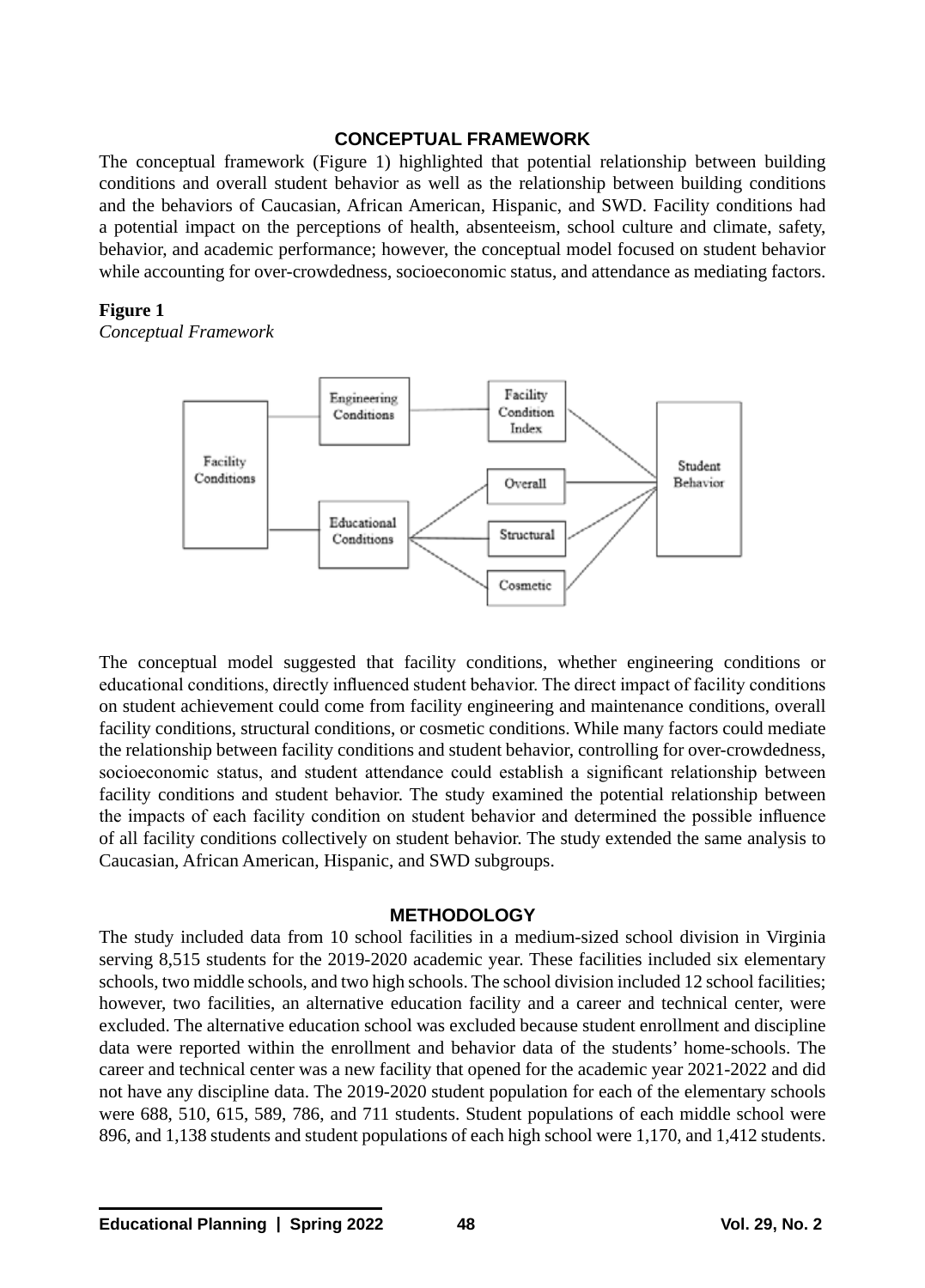The study utilized two measures of building conditions: facility engineering and educational conditions. Facility engineering conditions included school elements that need to be replaced or repaired to ensure proper maintenance of the schools (Cash & Earthman, 2019). To measure facility engineering conditions, the study utilized Facility Condition Indexes (FCIs). The FCI scores provided a whole-school building indicator of school facility conditions and a suitable variable to establish relationships (Brooks & Weiler, 2018). FCI scores were defined as the ratio of the cost of repairing or replacing parts of the facility that were identified as deficient divided by the cost of replacing the entire facility (US Accountability Office, 2009). The FCI scores for each school building were obtained through the targeted school district facility condition assessment conducted for fiscal year 2019-2020 and presented to the school district in October of 2020.

To measure the facility educational conditions, the study utilized the Revised Commonwealth Assessment of Physical Environment (CAPE) developed by Cash (1993) and revised by Cash and Earthman (2019). The revised CAPE instrument addressed educational building conditions visible to students that might influence their performance academically and behaviorally (Cash, 1993; Cash & Earthman, 2019). The CAPE instrument described the overall, structural, and cosmetic conditions and provided a facility score for each. Along with the FCI scores, overall, structural, and cosmetic conditions were the predictor variables in the study representing facility conditions. Cash (1993) and Cash and Earthman (2019) completed the validation process while creating the CAPE instrument in 1993 and revising the CAPE instrument in 2019. Cash (1993) solicited the help of three facility assessment experts to review the assessment. After the initial instrument was revised, Cash (1993) field-tested the instrument with the help of eight Virginia Beach administrators in facilities with varying conditions resulting in expected facility scores. Cash and Earthman (2019) revised the CAPE instrument to measure updated facility educational conditions that were reflective of current educational needs and might impact student achievement and behavior.

The Revised CAPE instrument incorporated 23 items that included 14 structural conditions and nine (9) cosmetic conditions. The structural conditions assessed facility age, indoor air quality, windows, flooring, roof leaks, heating, air conditioning, lighting, noise conditions, presence of electrical outlets, Wi-Fi capability, and computer access. The cosmetic facility conditions assessed interior and exterior wall paint, frequency of painting, wall color, cleanliness of floors, presence of graffiti, graffiti removal, and visible ceiling material. Overall facility conditions were represented by merging structural and cosmetic facility conditions. Each CAPE item had three responses and allowed participants to select one response. The CAPE instrument assigned each item a numerical value of either 1, 2, or 3. The researchers calculated overall school facility scores by combining the scores for all 23 items. Overall facility condition scores ranged between a minimum of 23 and a maximum of 69. Similarly, structural conditions scores and cosmetic conditions scores were calculated by combining their respective item scores. Structural conditions scores ranged between a minimum of 14 and a maximum of 42. Cosmetic conditions scores ranged between a minimum of nine (9) and a maximum of 27.

The Revised CAPE instrument was administered by 10 school principals and yielded a 100% participation and completion rates. After the administration period, the researchers calculated overall, structural, and cosmetic facility scores for each school facility based on the principals' responses to the CAPE survey. Based on facility overall, structural, and cosmetic conditions, the researchers classified each facility as substandard, standard, and above standard. The researchers conducted a quartile analysis for each condition score and classified each facility into one of these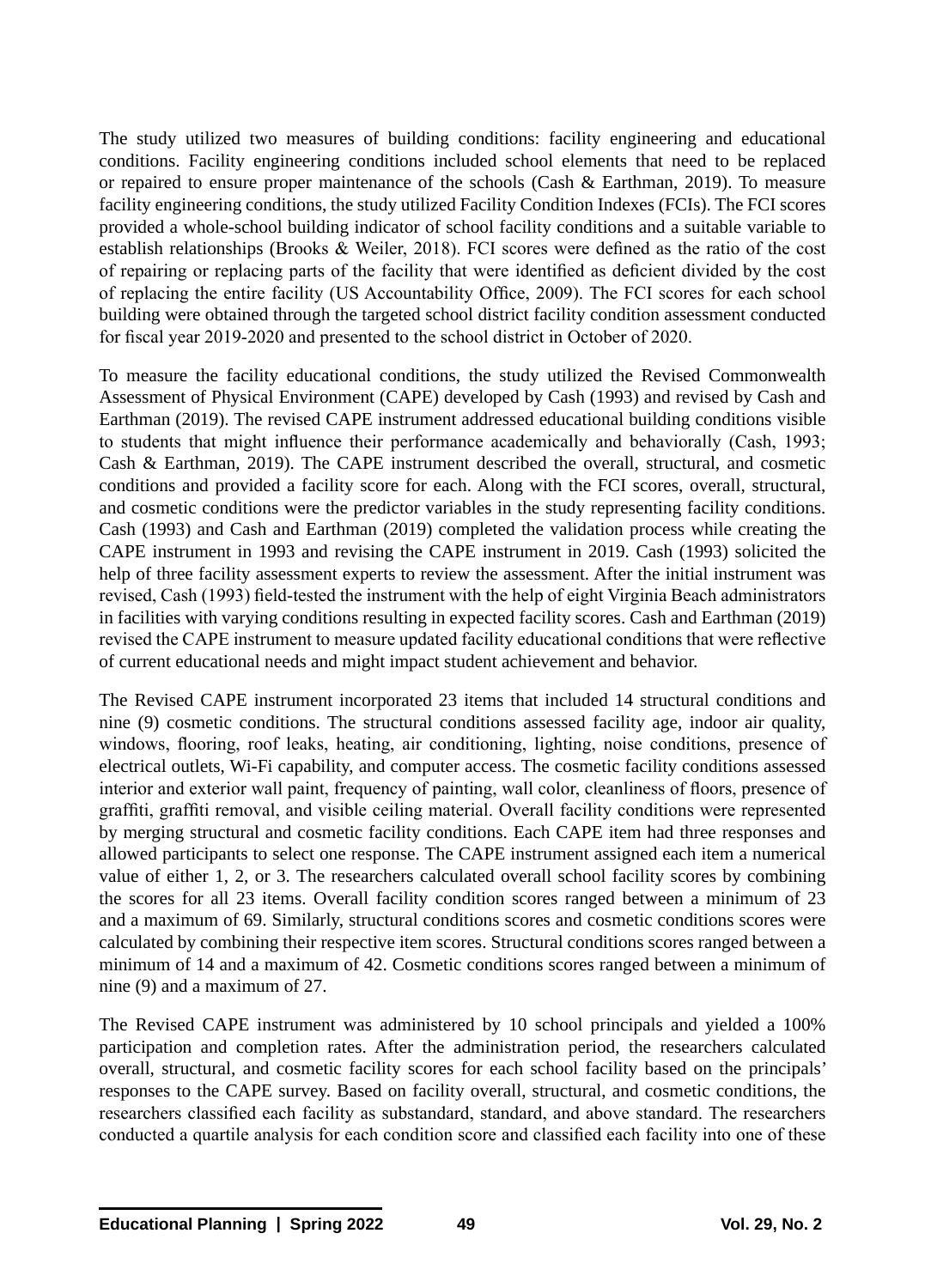categories (Cash, 1993). Facilities with overall score falling in the lower quartile were designated substandard facilities. Facilities with overall condition scores falling within the second and third quartile ranges were classified as standard facilities. Facilities falling in the upper quartile were classified as above standard facilities. Similarly, facilities were classified as substandard, standard, and above standard based on structural conditions as well as cosmetic conditions.

Student behavior data consisted of overall discipline incidents and subgroup discipline incidents for all students attending each school facility and represented the dependent variables. Student attendance data were represented by the percent of students who were absent for at least 10% of the school year. The Virginia Department of Education (VDOE) considered students who missed at least 10% of the academic year as chronically absent (VDOE, 2021). Bowers and Burkett (1988) associated good school attendance with less discipline infractions. Since the study utilized facility FCI scores representative of the 2019-2020 facility conditions, the researchers used student behavior and attendance data for the 2019-2020 academic year for each facility identified with an FCI score. Behavior data for student subgroups that include Caucasian, African America, Hispanics, and SWD were utilized for further regression analysis. In all instances of the regression analysis, the regression model controlled for school building over-crowdedness, SES, and attendance.

Facility area, current student population, and facility capacity determined building over-crowdedness. Facility area was acquired from the targeted school division's facility assessment reports conducted in 2019-2020. Student enrollment data were collected from the Virginia Department of Education 2019-2020 School Quality Profiles. Facility capacity data were obtained through the district's capacity and utilization study conducted in the fall of 2018. Free and reduced-price lunch percentages for the 2019-2020 academic year for each school facility represented the socioeconomic status measures utilized for this study.

# **DATA ANALYSIS**

The study utilized regression and hierarchical multiple-variable regression analysis to establish possible relationships between building conditions and student behavior while controlling for overcrowdedness, socioeconomic status, and attendance. The study utilized several regression analyses to establish possible relationships between building FCI scores, overall building conditions scores, structural conditions scores, cosmetic conditions scores, and student behavior to include overall school behavior, and behaviors of students in four subgroups: Caucasian, African American, Hispanic, and SWD.

The over-crowdedness index was calculated using student 2019-2020 enrollment and school capacity. The researchers calculated behavior indexes for each school facility and each student subgroup. The behavior index reflected an incident per student ratio represented by number of discipline incidents divided by total student population. For student subgroups, the behavior index reflected total incidents for students in the student subgroup divided by total number of students in the corresponding subgroup. Similarly, the researchers utilized an overall attendance index and an attendance index for each subgroup. The overall attendance index represented the percent of students who were absent at least 10% of the school year. For each subgroup, the attendance index represented the percent of that subgroup who were absent at least 10% of the school year.

For each regression model conducted, the researchers used the perspective data associated with the model. That is, to assess the possible relationships between building conditions and student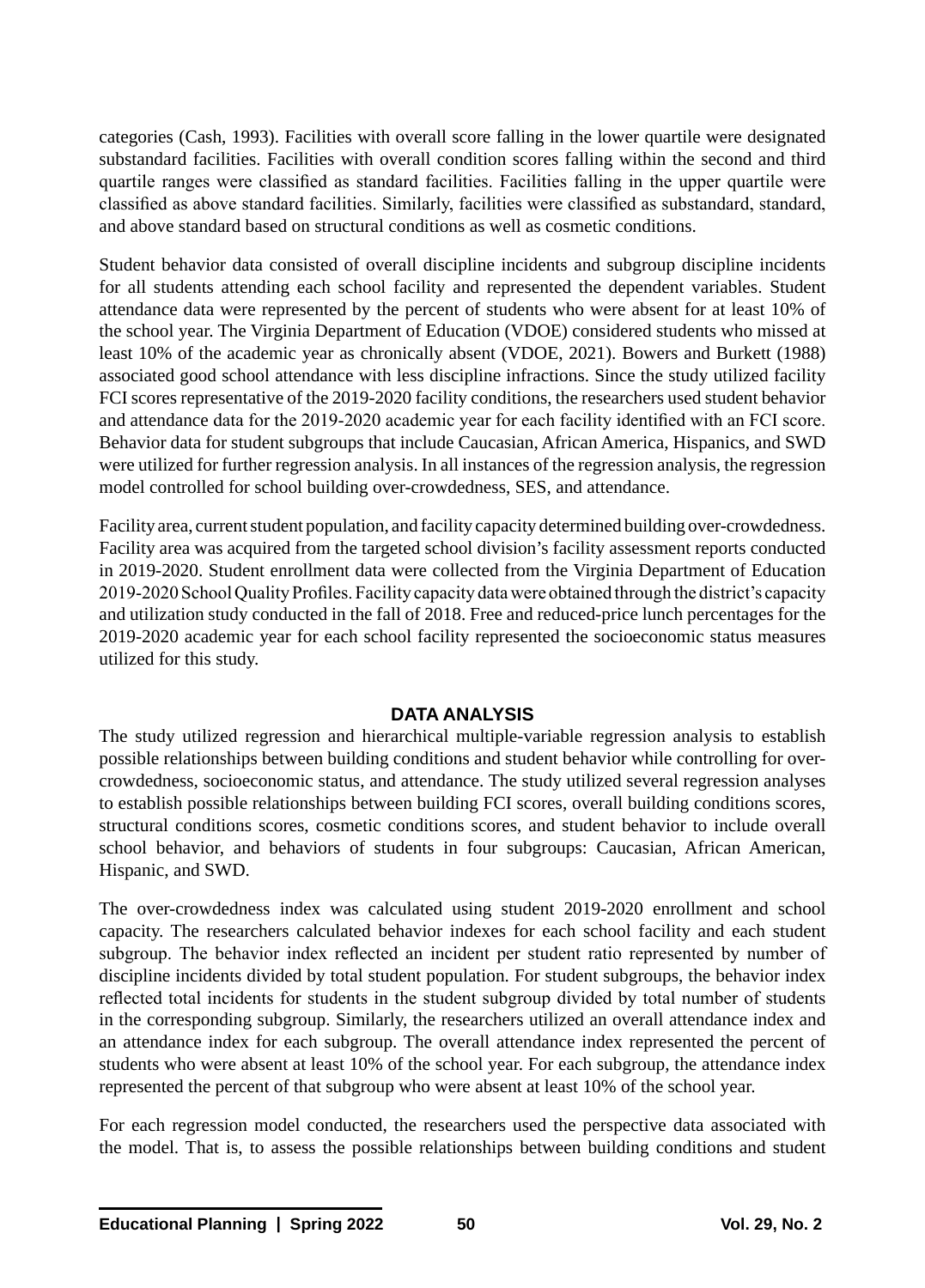behavior, the researchers used FCI scores, overall facility scores, structural facility scores, and cosmetic facility scores from each building, and overall behavior indexes while controlling for facility over-crowdedness, socioeconomic status, and overall attendance index. For each subgroup, the researchers utilized FCI scores, overall facility scores, structural facility scores, and cosmetic facility scores from each building since the whole building impacted all students and the behavior index for the perspective subgroup. For controls in each subgroup regression model, the researchers used the facility over-crowdedness index since over-crowdedness impacted all students and the attendance index for the perspective subgroup; however, the facility free and reduced-price lunch percentages were used with each model since free and reduced-price lunch data per subgroups were not available.

The researchers conducted individual hierarchical single-predictor regression models for each facility condition measure to establish the relationship between each building condition measure and overall student behavior while controlling for over-crowdedness, SES, and attendance. Similarly, the researchers conducted additional models to determine the impact of each building condition measure on the behavior of students in each subgroup. Additionally, the researchers conducted a hierarchical multiple-variable regression model to establish the possible influence of all facility condition measures on overall student behavior. ANOVA was utilized to explain the total variance in the regression model, and the variance due to each facility condition measure. The researchers extended the same hierarchical multiple-regression analysis to include the behaviors of student in each subgroups selected.

After conducting the ANOVA and regression analysis, the researchers identified the statistical significance of all regression models through an ANOVA analysis at a 90% and 95% confidence levels. The researchers identified the regression relationship, its statistical significance, and interpreted the statistical results to reach a conclusion for each research question. Potential relationships between building conditions and overall student behavior as well as behaviors of students in subgroups were highlighted.

# **FINDINGS**

# **Facility Conditions and Overall Student Behavior**

The researchers determined that the variation in overall student behavior was attributed to overall student attendance rather than facility conditions. When examining overall student behavior against overall student attendance, the model indicated that overall student attendance explained 60.0% of the variation in overall student behavior. The model yielded a *p*-value of 0.008 < 0.05 and was statistically significant at a 95% confidence level.

When examining overall student behavior against all control variables, the model determined that overall student attendance explained the most variation in overall student behavior followed by over-crowdedness and socioeconomic status, respectively. Overall attendance indexes uniquely explained 42.4% of the contribution in the variation within overall student behavior and were statistically significant at a 95% confidence level with a *p*-value of 0.044 < 0.05.

When examining overall student behavior against FCI, overall, structural, and cosmetic CAPE scores independently with statistical controls, overall attendance indexes explained the majority of the contribution in the variation within overall student behavior and were statistically significant at either a 90% or 95% confidence level. Overall attendance indexes explained 32.9%-46.2% of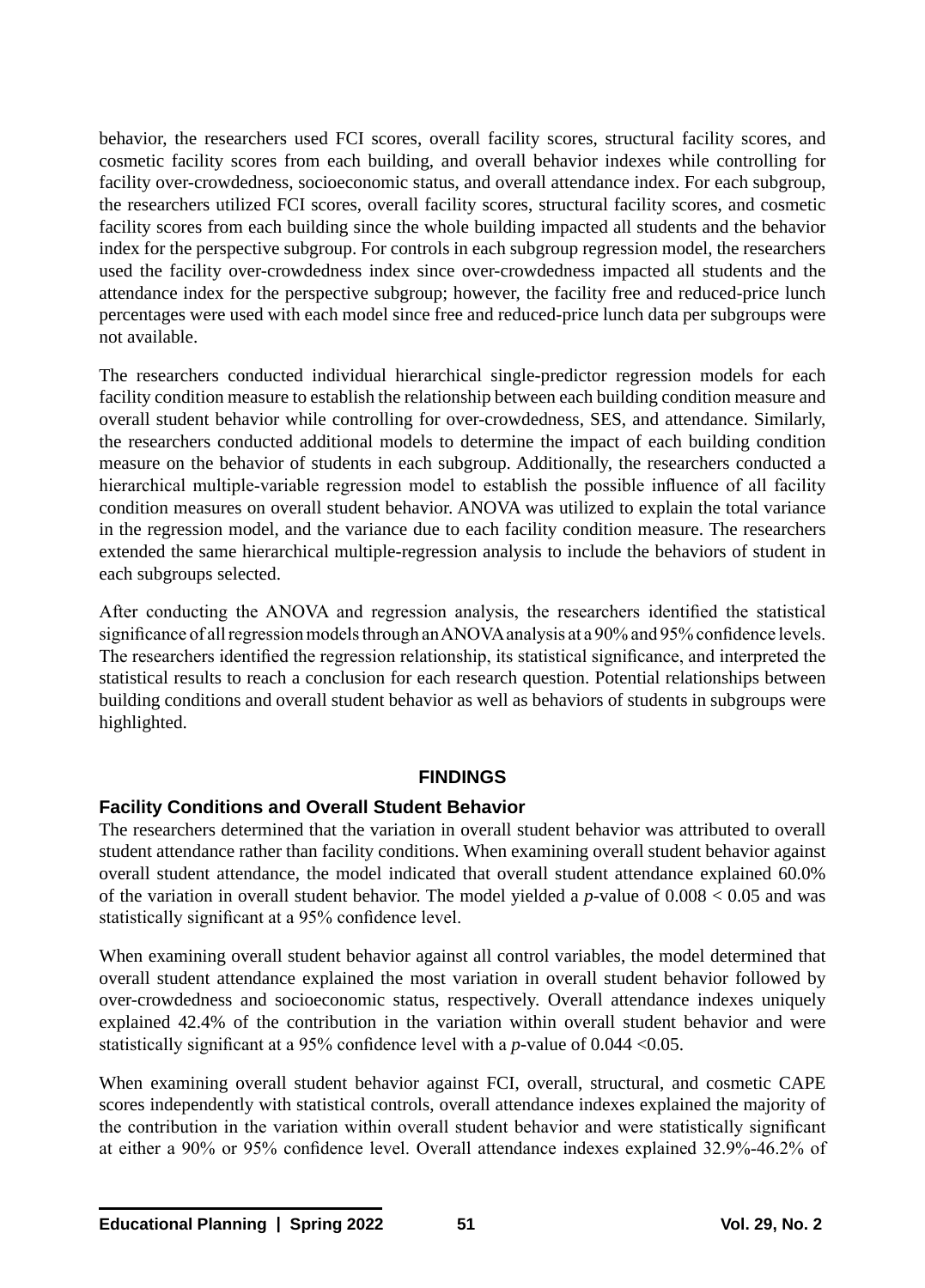the variation in overall student behavior. The contribution due to FCI scores was negligible. The contributions due to overall, structural, and cosmetic CAPE scores were not statistically significant.

All models reflected a positive statistically significant relationship between overall student attendance and student behavior. Thus, as overall attendance indexes increased representing higher levels of chronic absenteeism, overall student disciplinary incidences increased.

In summary, the researchers determined that building conditions as measured by FCI, overall, structural, and cosmetic CAPE scores did not have a statistically significant impact on overall student behavior. However, the study highlighted a statistically significant positive relationship between overall attendance and overall behavior. That is, higher numbers of overall student disciplinary incidences were related to higher absenteeism rates.

# **Facility Conditions and Caucasian Student Behavior**

The researchers determined that the variation in Caucasian student behavior was attributed to Caucasian student attendance rather than facility conditions. When examining Caucasian student behavior against Caucasian student attendance, the model indicated that Caucasian student attendance explained 49.7% of the variation in Caucasian student behavior. The model yielded a *p*-value of 0.023 < 0.05 and was statistically significant at a 95% confidence level.

When examining Caucasian student behavior against all control variables, the model determined that Caucasian student attendance explained the most variation in Caucasian student behavior. Caucasian student attendance indexes uniquely explained 52.0% of the contribution in the variation within Caucasian student behavior with a *p*-value of 0.033 < 0.05 and was statistically significant at a 95% confidence level.

When examining Caucasian student behavior against FCI, overall, structural, and cosmetic CAPE scores independently with statistical controls, Caucasian student attendance indexes explained the majority of the contribution in the variation within Caucasian student behavior and were statistically significant at either a 90% or 95% confidence level. Caucasian student attendance indexes explained 37.0%-55.5% of the variation in Caucasian student behavior. The contributions due to FCI, overall, structural, and cosmetic CAPE scores were not statistically significant.

All models reflected a strong positive statistically significant relationship between Caucasian student attendance and Caucasian student behavior. Thus, as Caucasian attendance indexes increased representing higher levels of chronic absenteeism, Caucasian student disciplinary incidences increased.

In summary, the researchers determined that building conditions did not have a statistically significant impact on Caucasian student behavior. However, the study highlighted a statistically significant positive relationship between Caucasian student attendance and behavior. That is, higher numbers of Caucasian student disciplinary incidences were related to higher absenteeism rates.

# **Facility Conditions and African American Student Behavior**

The researchers determined that the variation in African American student behavior was attributed to African American student attendance rather than facility conditions. When examining African American student behavior against African American student attendance, the model indicated that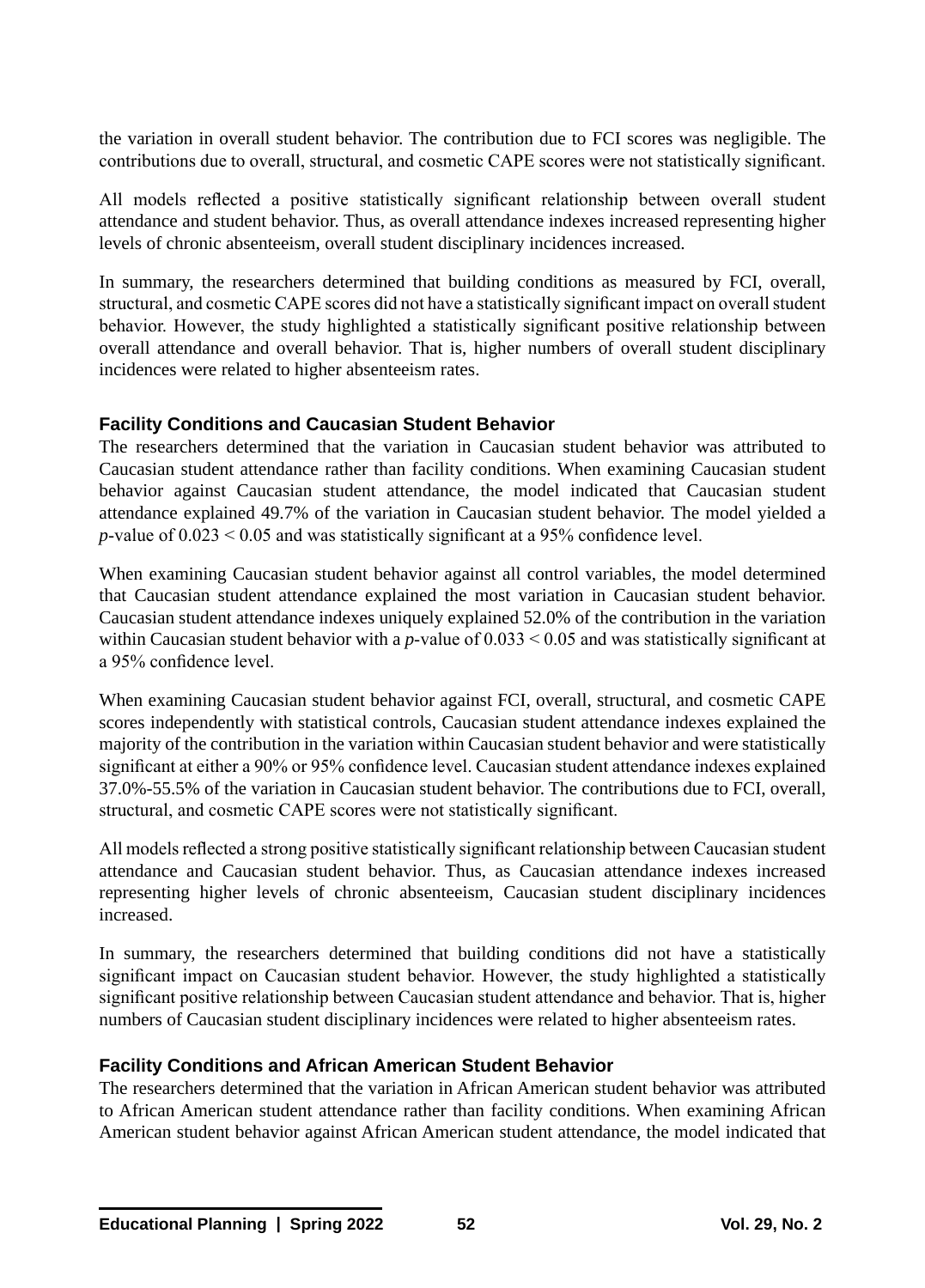African American student attendance explained 49.6% of the variation in African American student behavior. The model yielded a *p*-value of 0.023 < 0.05 and was statistically significant at a 95% confidence level.

When examining African American student behavior against all control variables, the model indicated that all control variables explained 62.3% of the variation in African American student behavior. The model yielded a *p*-value of 0.099 < 0.10 and was statistically significant at a 90% confidence level. Additionally, the model determined that African American student attendance explained the most variation in African American student behavior followed by socioeconomic status and over-crowdedness, respectively. African American student attendance indexes uniquely explained 57.6% of the contribution in the variation within African American student behavior and were statistically significant a 95% confidence level with a *p*-value of 0.023.

When examining African American student behavior against FCI, overall, structural, and cosmetic CAPE scores independently with statistical controls, African American student attendance indexes explained the majority of the contribution in the variation within African American student behavior and were statistically significant at either a 90% or 95% confidence level. African American student attendance indexes explained 48.0%-60.2% of the variation in African American student behavior. The contributions due to FCI, overall, structural, and cosmetic CAPE scores were not statistically significant.

All models reflected a strong positive statistically significant relationship between African American student attendance and African American student behavior. Thus, as the African American attendance indexes increased representing higher levels of chronic absenteeism, African American student disciplinary incidences increased.

In summary, the researchers determined that building conditions did not have a statistically significant impact on African American student behavior. However, the study highlighted a statistically significant positive relationship between African American student attendance and behavior. That is, higher numbers of African American student disciplinary incidences were related to higher absenteeism rates.

# **Facility Conditions and Hispanic Student Behavior**

The researchers determined that the variation in Hispanic student behavior was attributed to Hispanic student attendance indexes, socioeconomic status, and cosmetic CAPE scores. When examining Hispanic student behavior against Hispanic student attendance, the model indicated that Hispanic student attendance explained 35.4% of the variation in Hispanic student behavior. The model was statistically significant at a 90% confidence level with a *p*-value of 0.07 < 0.10. Additionally, the model reflected a strong positive statistically significant relationship between Hispanic student attendance and Hispanic student behavior. That is, higher numbers of Hispanic student disciplinary incidences were related to higher absenteeism rates.

When examining Hispanic student behavior against socioeconomic status, the model indicated that student socioeconomic status explained 36.3% of the variation in Hispanic student behavior. The model was statistically significant at a 90% confidence level with a *p*-value of 0.065 < 0.10. Additionally, the model reflected a slight negative statistically significant relationship between socioeconomic status and student behavior. Thus, as the socioeconomic status measure increased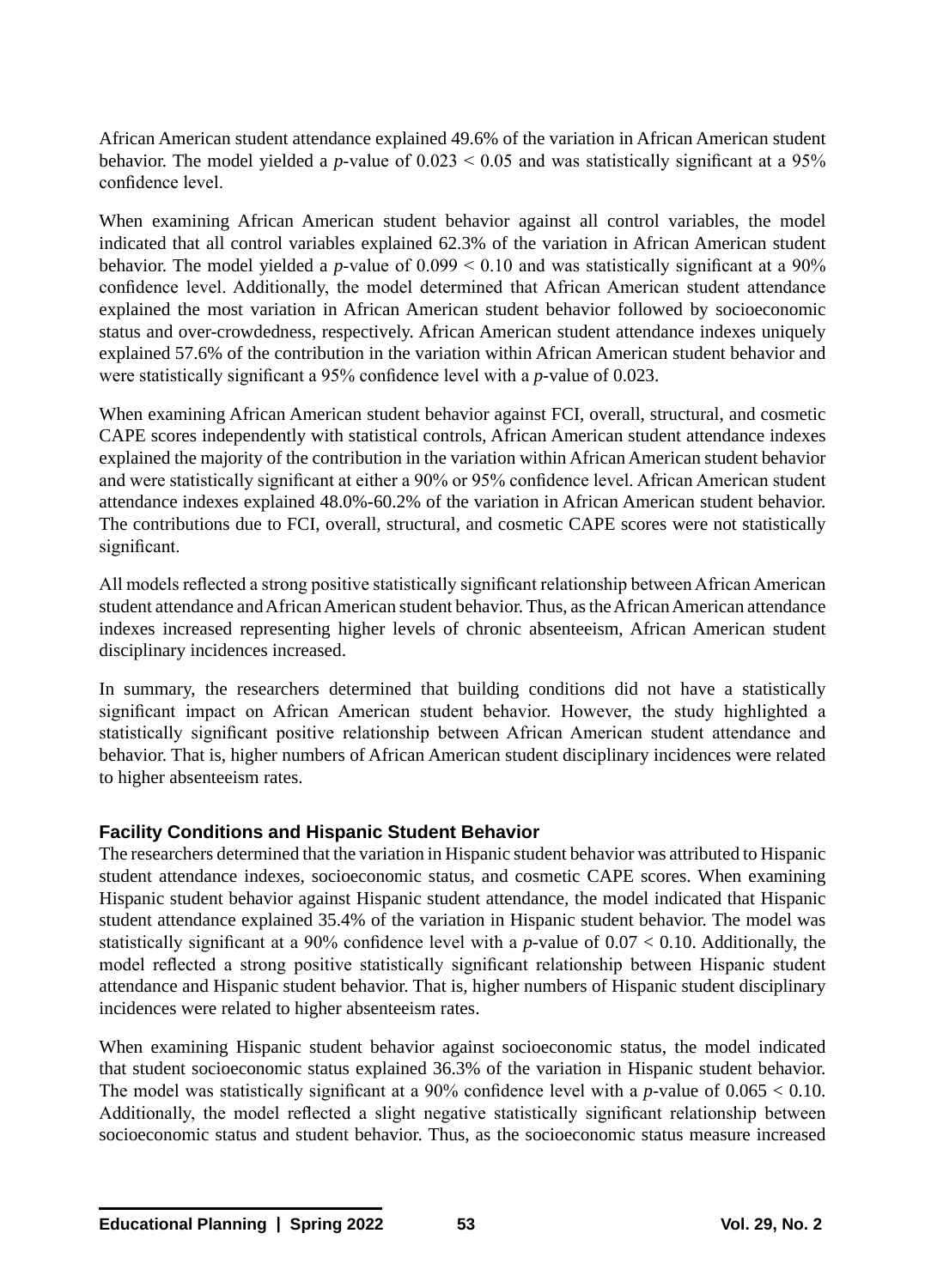representing poorer student populations, Hispanic student disciplinary incidences decreased. That is, lower numbers of Hispanic student disciplinary incidences were associated with poorer student populations.

When examining Hispanic student behavior against cosmetic CAPE scores with statistical controls, the overall model explained 77.8% of the variation in Hispanic student behavior. The overall model yielded a *p*-value of 0.069 < 0.10 and was statistically significant at a 90% confidence level. Further, the model determined that cosmetic CAPE scores explained the most variation in Hispanic student behavior followed by SES, Hispanic student attendance, and over-crowdedness, respectively. Cosmetic CAPE scores uniquely explained 30.6% of the contribution in the variation within Hispanic student behavior at a 95% confidence level. Socioeconomic status uniquely explained 28.7% of the variation in student behavior at a 90% significance level followed by 9.6% of the contribution explained by Hispanic student attendance. The contribution due to over-crowdedness was negligible. Further, the model reflected a slight negative relationship between cosmetic CAPE scores and Hispanic student behavior that was statistically significant at a 95% confidence level and a slight negative relationship between socioeconomic status and Hispanic student behavior that was statistically significant at a 90% confidence level. Therefore, lower numbers of Hispanic student disciplinary incidences were associated with improved cosmetic facility conditions and lower numbers of Hispanic student disciplinary incidences were associated with poorer student populations.

In summary, the researchers determined that building conditions as measured by cosmetic CAPE scores had a statistically significant impact on Hispanic student behavior. That is, lower numbers of Hispanic student disciplinary incidences were associated with improved cosmetic facility conditions. There was no statistically significant relationship due to FCI, overall, or structural CAPE scores. Further, the study reflected a strong positive statistically significant relationship between Hispanic student attendance and Hispanic student behavior. That is, higher numbers of Hispanic student disciplinary incidences were related to higher absenteeism rates. Additionally, the model supported that lower numbers of Hispanic student disciplinary incidences were associated with poorer student populations.

# **Facility Conditions and Behavior of Students with Disabilities**

The researchers determined that the variation in SWD behavior was attributed to SWD attendance indexes, overall CAPE scores, and cosmetic CAPE scores. When examining SWD behavior against SWD attendance, the model indicated that SWD attendance explained 40.9% of the variation in SWD behavior. The model yielded a *p*-value of  $0.046 \le 0.05$  and was statistically significant at a 95% confidence level. Additionally, the model reflected a strong positive statistically significant relationship between SWD attendance and SWD behavior. Thus, as the attendance indexes increased representing higher levels of chronic absenteeism, SWD disciplinary incidences increased. Therefore, higher numbers of SWD disciplinary incidences were related to higher absenteeism rates.

When examining SWD behavior against overall CAPE scores, the model indicated that overall CAPE scores explained 33.2% of the variation in SWD behavior. The model yielded a *p*-value of 0.081 < 0.10 and was significant at a 90% confidence level. Additionally, the model reflected a slight negative statistically significant relationship between overall CAPE scores and student behavior. Thus, as the facility overall CAPE scores increased representing improved facility conditions, SWD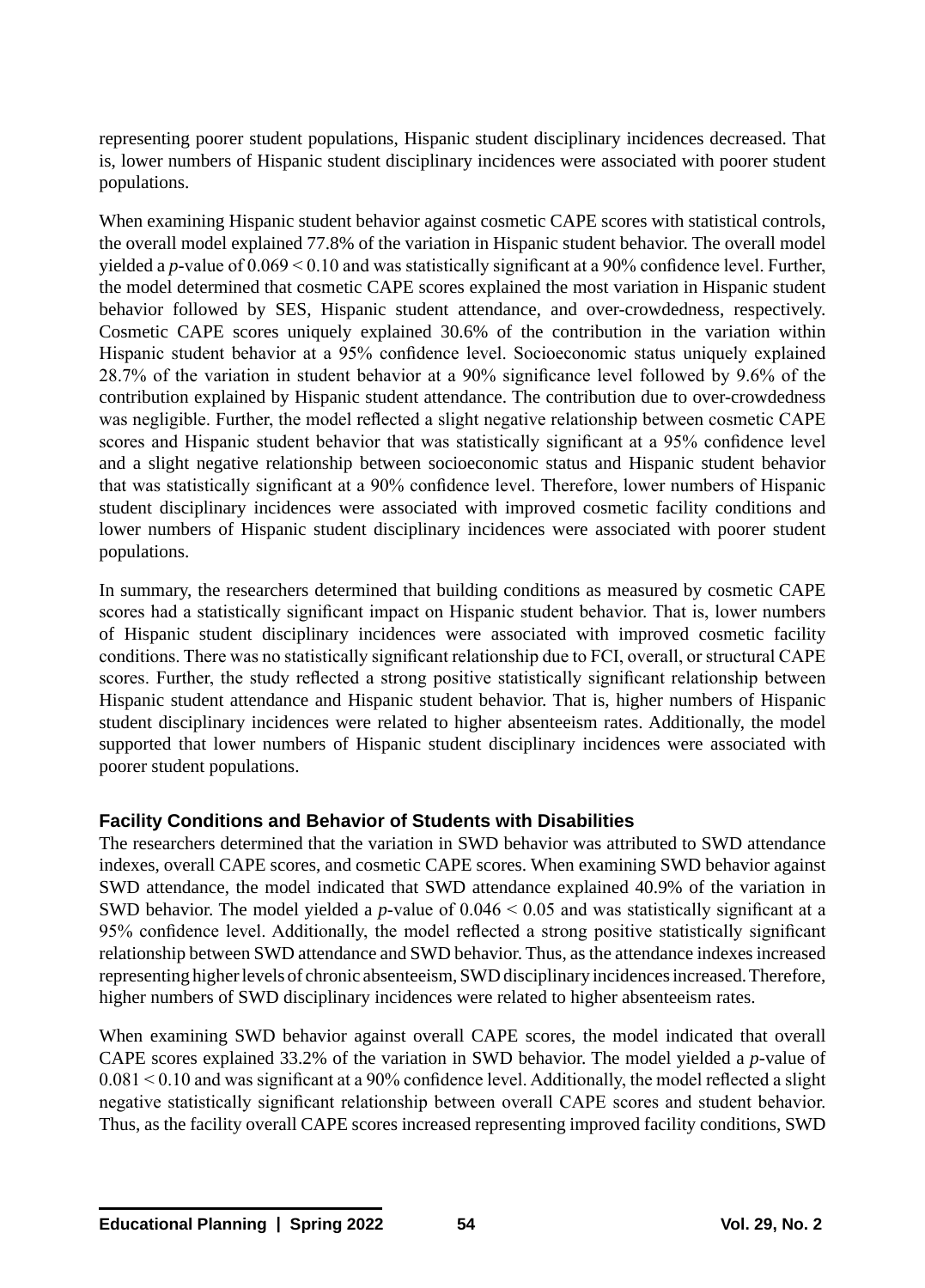disciplinary incidences decreased. Therefore, lower numbers of SWD disciplinary incidences were associated with improved overall facility conditions.

When examining SWD behavior against control variables, the model determined that SWD attendance indexes explained the most variation in SWD behavior. SWD attendance uniquely explained 36.1% of the contribution in the variation within SWD behavior at a 90% confidence level with a *p*-value of 0.096. Additionally, the model reflected a strong positive statistically significant relationship between SWD attendance indexes and SWD behavior.

When examining SWD behavior against all facility conditions, the model determined that cosmetic CAPE scores explained the most variation in SWD behavior followed by structural CAPE scores, and FCI scores respectively. Cosmetic CAPE scores uniquely explained 35.5% of the contribution in the variation within SWD behavior at a 90% confidence level with a *p*-value of 0.083. Structural CAPE scores explained 19.9% of the variation within SWD behavior and FCI scores explained 16.6% of the contribution attributed to SWD behavior and did not yield statistical significance. Further, the model reflected a slight negative statistically significant relationship between cosmetic CAPE scores and SWD behavior. Therefore, lower numbers of SWD disciplinary incidences were associated with improved cosmetic facility conditions.

When examining SWD behavior against overall CAPE scores with statistical controls, the model explained 79.7% of the variation in SWD behavior. The model yielded a 90% confidence level with a *p*-value of 0.056 < 0.10. Additionally, the model determined that overall CAPE scores explained the most variation in SWD behavior followed by SWD attendance, SES, and over-crowdedness respectively. Overall CAPE scores uniquely explained 35.6% of the contribution in the variation within SWD behavior. Overall CAPE scores yielded a 95% significance level with a *p*-value of 0.032 < 0.05. The remaining variables did not yield statistical significance. Further, the model reflected a slight negative relationship between overall CAPE scores and SWD behavior that was statistically significant at a 95% confidence level. Therefore, lower numbers of disciplinary incidences were associated with improved overall facility conditions.

When examining SWD behavior against cosmetic CAPE scores with statistical controls, the model explained 87.5% of the variation in SWD behavior. The model yielded a *p*-value of 0.018 < 0.05 and was statistically significant at a 95% confidence level. Additionally, the model determined that cosmetic CAPE scores explained the most variation in SWD behavior followed by SWD attendance, SES, and over-crowdedness respectively. Cosmetic CAPE scores uniquely explained 43.4% of the contribution in the variation within SWD behavior at a 95% confidence level. SWD attendance uniquely explained 39.9% of the variation in behavior at a 95% confidence level. Further, the model reflected a slight negative relationship between cosmetic CAPE scores and SWD behavior that was statistically significant at a 95% confidence level as well as the strong positive relationship between SWD attendance indexes and SWD behavior. Thus, lower numbers of SWD disciplinary incidences were associated with improved cosmetic facility conditions and higher numbers of SWD disciplinary incidences were related to higher absenteeism rates.

When examining SWD behavior against all facility conditions with statistical controls, the model explained 93.3% of the variation in SWD behavior. The model yielded a *p*-value of 0.070 < 0.10 and was statistically significant at a 90% confidence level. Additionally, the model determined that cosmetic CAPE scores explained the most variation in SWD behavior followed by SWD attendance,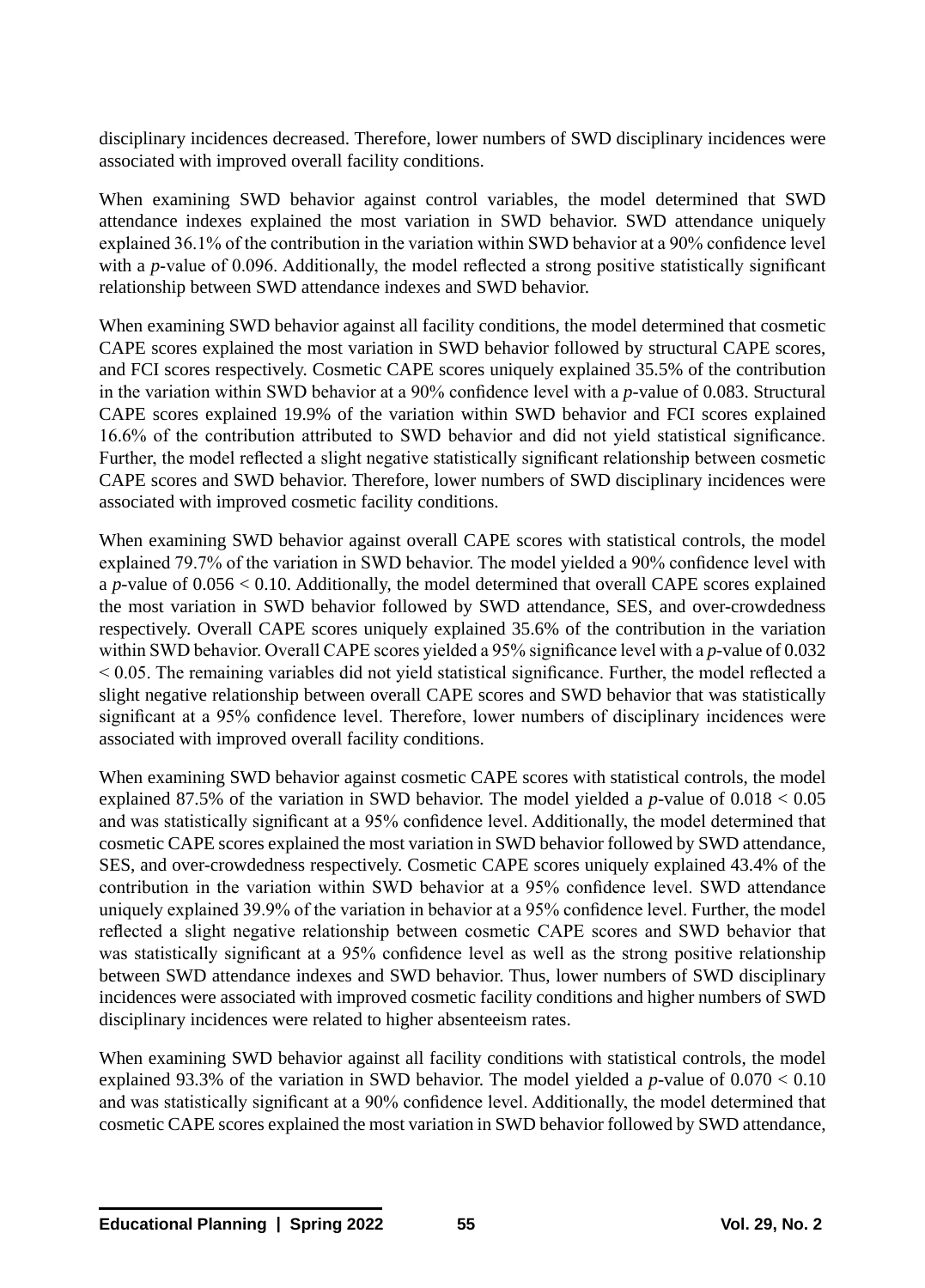SES, structural CAPE scores, over-crowdedness, and FCI scores respectively. Cosmetic CAPE scores uniquely explained 47.6% of the contribution in the variation within SWD behavior at a 95% confidence level. SWD attendance uniquely explained 21.9% of the variation in student behavior at a 90% confidence level. Further, the model reflected a slight negative relationship between cosmetic CAPE scores and SWD behavior that was statistically significant at a 95% confidence level and the strong positive relationship between SWD attendance and SWD behavior that was statistically significant at a 90% confidence level. Therefore, lower numbers of SWD disciplinary incidences were associated with improved cosmetic facility conditions and higher numbers of SWD disciplinary incidences were related to higher absenteeism rates.

In summary, the researchers determined that building conditions as measured by overall and cosmetic CAPE scores had a statistically significant impact on SWD behavior. That is, lower numbers of SWD disciplinary incidences were associated with improved overall and cosmetic facility conditions. However, there was no statistically significant relationship due to FCI scores, or structural CAPE scores. Further, the study reflected a strong positive statistically significant relationship between SWD attendance and behavior. That is, higher numbers of SWD disciplinary incidences were related to higher absenteeism rates.

# **IMPLICATIONS**

#### **School and district leaders should include an annual cosmetic improvement plan within their facility improvement and maintenance plan to improve facility cosmetic conditions.**

The study indicated that lower numbers of Hispanic student and SWD disciplinary incidences were associated with improved cosmetic facility conditions. School and district leaders investing in improving and maintaining cosmetic facility condition could reduce Hispanic student and SWD disciplinary incidences as well as enhancing school culture and appearance for all students.

# **School and district leaders should delegate cosmetic facility responsibilities to each school facilities' custodial staff.**

School and district leaders should consider providing professional development and training opportunities to custodial staff allowing them the opportunities to earn certifications in select maintenance domains; thus, they could appropriately address basic maintenance and facility cosmetic improvement needs. School districts should consider incorporating custodial training as an annual expense within the school district's fiscal budget. School and district leaders delegating cosmetic facility responsibilities to custodial staff and providing appropriate training could enhance facility cosmetic conditions; thus, decreasing student disciplinary incidences.

# **School and district leaders should develop a comprehensive school-based maintenance plan that includes adequate annual funding for capital improvements and preventative maintenance needs.**

The study indicated that lower numbers of Hispanic student and SWD disciplinary incidences were associated with improved cosmetic facility conditions, and lower numbers of SWD disciplinary incidences were associated with improved overall facility conditions. School and district leaders should conduct quarterly facility conditions audits to ensure appropriate facility maintenance, check mechanical systems operations, and assess facility safety. Additionally, school and district leaders should conduct an annual audit to evaluate facility maintenance plans and determine adequacy of maintenance and improvements completed to date. School and district leaders' oversight of school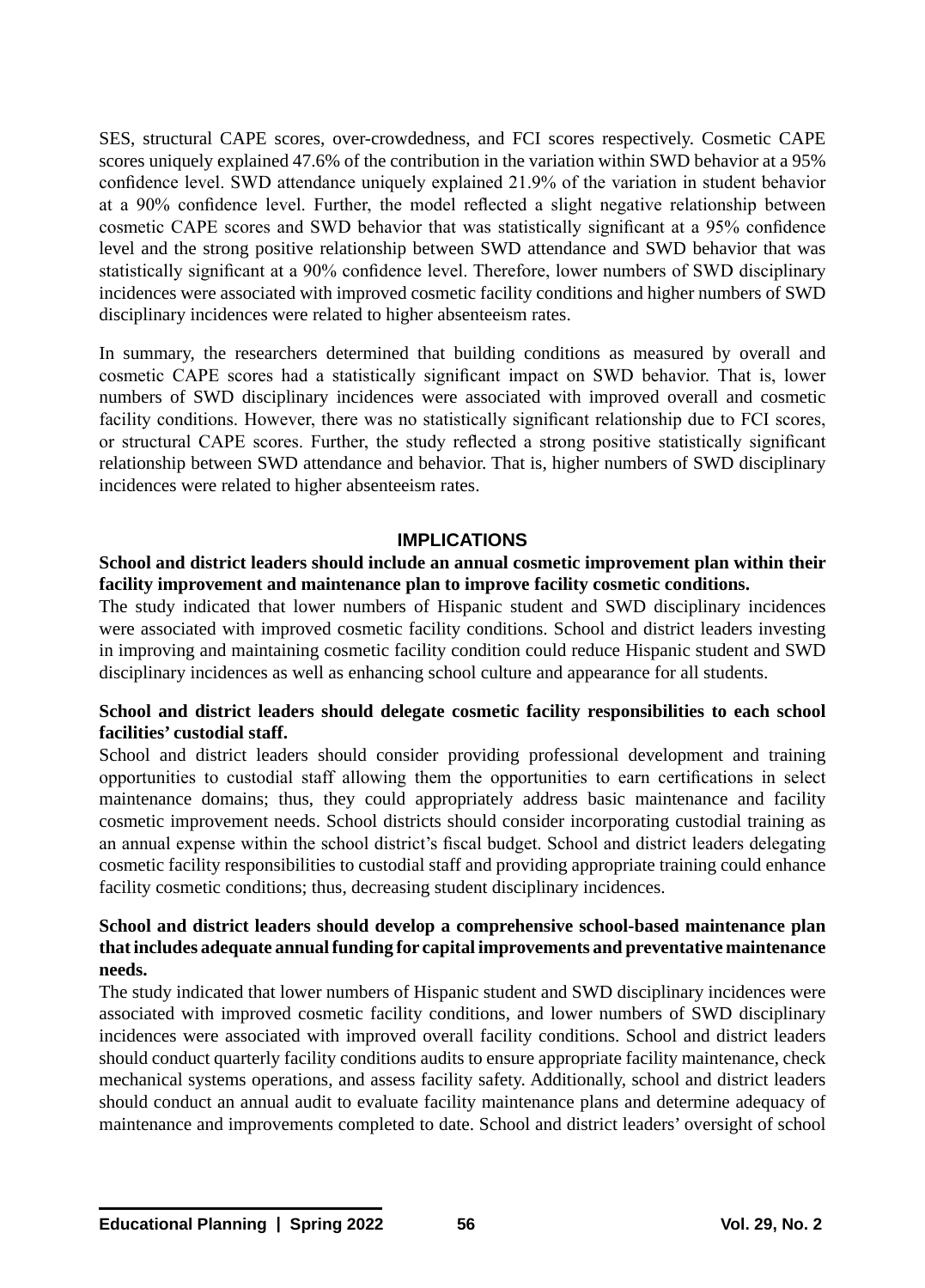maintenance plans could enhance school facility overall and cosmetic conditions and thus decreasing Hispanic student and SWD disciplinary incidences.

# **School and district leadership should ensure that students with disabilities have appropriate equal access to school facilities and educational programs.**

The study identified that lower numbers of SWD disciplinary incidences were associated with improved overall facility conditions. School and district leaders investing in upgrading and enhancing facility access could provide students with disabilities further access to educational programs and intervention to reduce SWD disciplinary incidences.

# **School and district leaders should remodel self-contained classrooms and individualized program spaces to accommodate cosmetic improvements.**

The study identified that lower numbers of SWD disciplinary incidences were associated with improved cosmetic facility conditions. School and district leaders should incorporate calming wall colors, use of acoustic tiles or noise reducing panels, utilize open space design and flexible learning spaces, and increase natural light to enhance classroom cosmetic conditions. School and district leaders' implementation of these improvements could reduce SWD disciplinary incidences.

# **RECOMMENDATIONS FOR FUTURE RESEARCH**

This study was limited to one medium-sized school division in Region IV in Virginia and utilized 10 school facilities. Further, the study utilized educational facility conditions described by overall, structural, and cosmetic CAPE facility scores as well as engineering facility conditions described by FCI scores.

Due to the small sample size and weak impact of FCI scores observed in this study, future studies should consider utilizing facility educational conditions rather than facility engineering conditions to examine the relationship between educational facility conditions and student behavior. Future studies should utilize the revised CAPE instrument and include all schools in Region IV in Virginia. The expansion of the sample population will include more variation within the study data as the sample will include more diverse school districts. Further, future studies should consider analyzing the impact of school facilities on elementary school behavior, middle school behavior, and high school behavior independently as the reporting and seriousness of infractions vary within school levels. Therefore, future study findings may be generalizable across school divisions in the region.

Future studies should consider focusing on specific student subgroups. Due to the high dependence of students with disabilities on school facilities, future studies should examine the impact of educational facility conditions on the behavior of students with disabilities at the elementary, middle, and high school levels. Future studies could expand their analysis to include select atrisk student populations that include economically disadvantaged students, African American, and Hispanic students independently.

Due to the varying school disciplinary practices amongst schools and school districts, future studies should consider utilizing an instrument that assesses how behavior incidences were reported as well as assessing the school's adopted disciplinary practices and policies. This instrument could utilize a qualitative Likert scale survey as well as short response questions with the potential of holding focus groups. Thus, future studies can assess the strictness of disciplinary practices, and the types of behavior incidences documented. Further, future studies could utilize focus groups to determine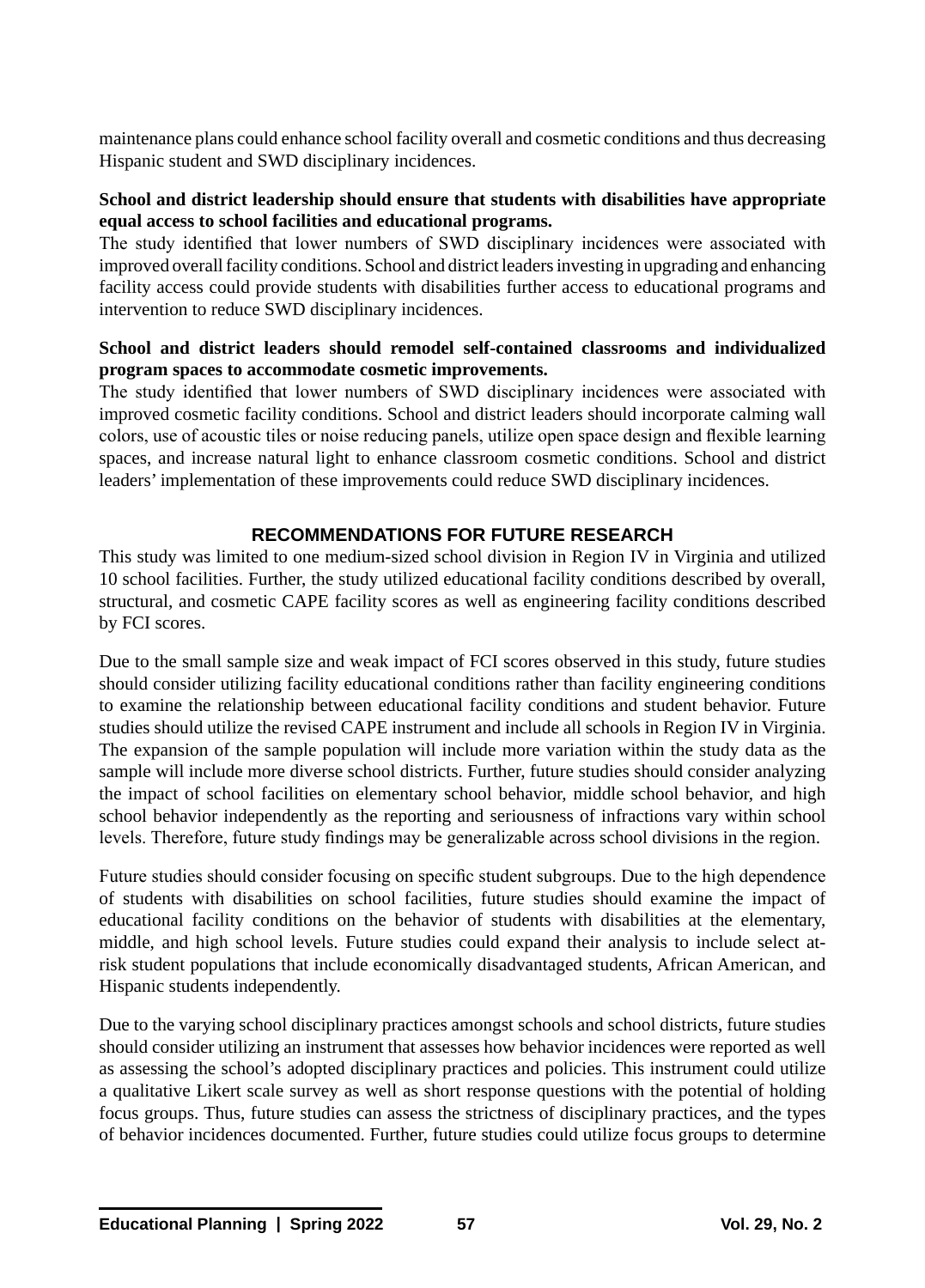the impact of facility conditions on student behavior from a student, parent, and teacher perspective. Future studies should consider utilizing school working conditions surveys administered to staff or school climate surveys administered to students and parents to provide an overview of school climate, present behavior, safety, and bullying as well as the effectiveness and enforcement of school discipline and interventions. Therefore, future studies could mediate the impact of school climate on student behavior.

# **LIMITATIONS**

Even though the study described the research design, sample selection, methodology, and statistical analysis, the study had several limitations that should be recognized. These limitations included:

- The school district was composed of 12 school facilities; however, the researchers included data from 10 school facilities based on available FCI scores and behavior data. The study utilized FCI scores from the Facility Condition Assessment conducted in 2019-2020 and behavior data from the 2019-2020 academic year.
- The school facilities included in the study consisted of six elementary schools, two middle schools, and two high schools. Due to the small number of facilities at each school level, school level was not included as a factor in this study.
- The CAPE instrument required facility principals to complete the survey tool and assess the conditions of their facility. Self-surveying posed an objectivity risk and led to response bias. Participants could represent themselves in a favorable way and their responses could be biased toward what they expect to be socially desirable (Brenner & DeLamater, 2016). Self-surveying could prompt participants to select responses that were actual, ideal, or the responses that ought to be (Brenner & DeLamater, 2016).
- Since the researchers examined the relationship between building conditions and student behavior, over-crowdedness, socioeconomic status, and attendance might influence the possible relationships obtained through a hierarchical multiplevariable regression analysis.
- As a measure of student absenteeism, the researchers utilized an attendance index that reflected the percent of students absent for at least 10% of the academic year. Out-of-school suspensions were included within the reported attendance indexes. Even though the attendance indexes were used as control variables, these indexes could result in an overemphasis on student behavior incidences.
- Even though the study accounted for confounding variables, other extraneous variables might result in larger error variances and might decrease the significant correlation in the variables of interest.
- Since the study took place only in one medium-sized school division in Virginia, the study findings might not be generalizable across all medium-sized school divisions in the region or to other school districts independent of size.
- During the 2019-2020 academic year, school divisions experienced the COVID-19 pandemic and schools were closed in March 2020. Discipline and attendance data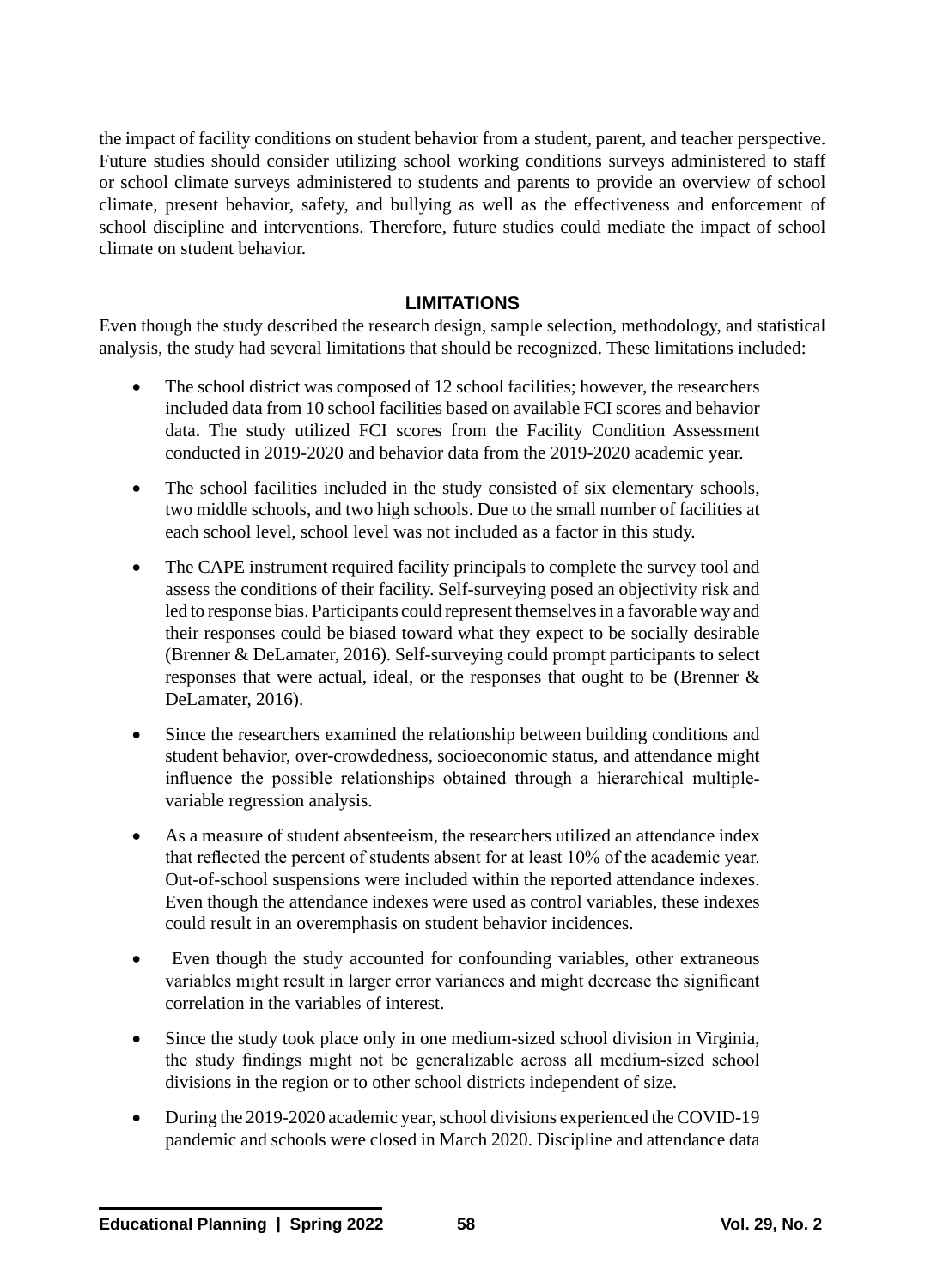reflected student data collected as of school closure dates. Using a cutoff date might skew the expected data for the entire 2019-2020 academic year; however, that limitation would impact all schools included in the study in the same manner.

#### **CONCLUSIONS**

The data analysis determined that attendance was a mediating factor influencing the behavior of the overall student population as well as Caucasian, African American, Hispanic, and Students with Disabilities subgroups. Additionally, socioeconomic status was a medicating factor influencing Hispanic student behavior. In terms of facility conditions impact, overall and cosmetic facility conditions influenced student behavior. Overall CAPE scores influenced SWD behavior with statistical significance. Cosmetic CAPE scores influenced Hispanic and SWD behavior with statistical significance. However, the data analysis determined that there was no statistically significant relationship between FCI, overall, structural, and cosmetic CAPE scores and overall student behavior as well as Caucasian and African American student behavior.

#### **REFERENCES**

- Bowers, H., & Burkett, C. (1988). Physical environment influences related to student achievement, health, attendance, and behavior. *CEFP Journal*, *26*, 33–34.
- Brenner, P. S., & DeLamater, J. (2016). Lies damned lies, and survey self-reports? Identity as a cause of measurement. *Social Psychology Quarterly*, *79*(4), 333-354. https://www.ncbi. nlm.nih.gov/pmc/articles/PMC5639921/
- Brooks, E., & Weiler, S. C. (2018). The relationship between the condition of Colorado elementary school facilities and student achievement. *Journal of Education Finance*, *43*(4), 397–416.
- Cash, C. (1993). *Building condition and student achievement and behavior* (Unpublished doctoral dissertation, Virginia Tech). lib.vt.edu.
- Cash, C., & Earthman, G. I. (2019). Revised commonwealth assessment of physical environment [Unpublished instrument]. School of Education, Virginia Polytechnic Institute and State University.
- Cash, C., Earthman, G., & Hines, E. (1997). Environment tied to successful learning. *School Planning and Management*, *36*, 12–14.
- Earthman, G. I., Cash, C., & Van Berkum, D. (1996). Student achievement and behavior and school building condition. *The Journal of School Business Management*, *8*(3), 26–37.
- Lyons, J. (2001). Do school facilities really impact a child's education? *Council of Educational Facility Planners International*. http://www.cefpi.org:80/issuetraks.html
- Magzamen, S., Mayer, A., Barr, S., Dunber, B., & Bohren, L. (2017). A multidisciplinary research framework on green schools: Infrastructure, social environment, occupant health, and performance. *Journal of School Health*, *87*(5), 376–387. https://doi.org/10.1111/josh.12505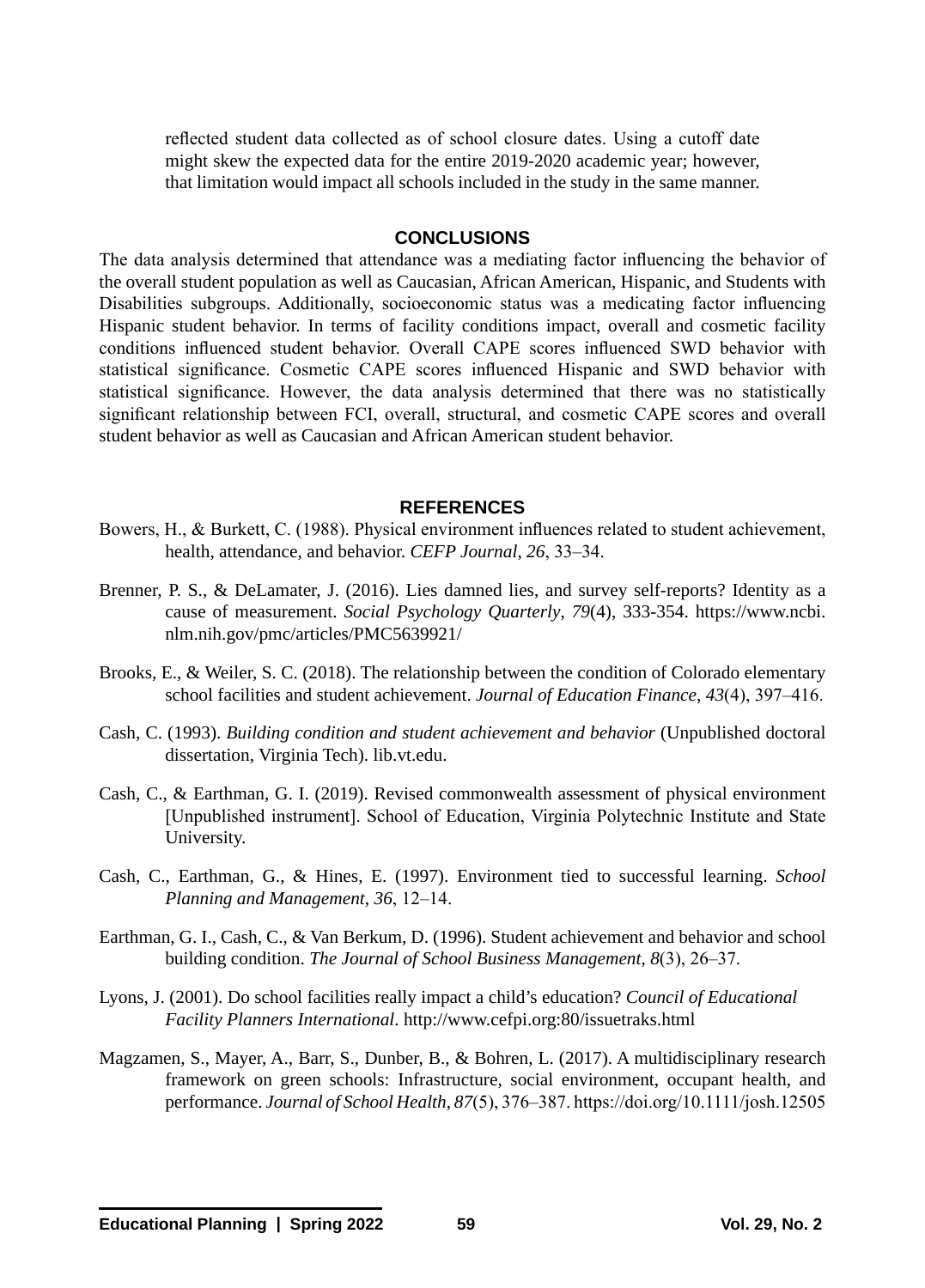- Maxwell, L. E. (2016). School building condition, social climate, student attendance, and academic achievement: A mediation model. *Journal of Environmental Psychology*, *46*, 206–216. https://doi.org/10.1016/j.jenvp.2016.04.009
- National Center for Education Statistics. (2014). *Condition of America's public school facilities: 2012-2013.* Washington, DC: US Department of Education. https://nces.ed.gov/ pubs2014/2014022.pdf
- Odden, A., & Picus, L. (2008). *School finance: A policy perspective* (4th ed.). New York: McGraw-Hill.
- O'Neill, D., & Oates, A. (2000). The impact of school facilities on student achievement, behavior, attendance, and teacher turnover rate in Central Texas middle school. *Educational Policy Planner*, *36*(3), 14–22.
- Okcu, S., Ryherd, E., & Bayer, C. (2011). The role of physical environment on student health and education in green schools. *Reviews of Environmental Health*, *26*(3), 169–179. https://doi. org/10.1515/REVEH.2011.024
- Ornstein, A. C. (1994). School finance and the condition of schools. *Theory Into Practice*, *33*(2), 118–125. https://doi.org/10.1080/00405849409543627
- US Accountability Office. (2009). *School facilities: Physical conditions in school districts receiving impact aid for students residing on indian lands* (Issue October).
- US General Accounting Office. (2020). *School districts frequently identified multiple building systems needing updates or replacement* (Issue June). https://www.gao.gov/assets/710/707374.pdf
- Virginia Department of Education [VDOE]. (2021). *SOA: Impact on schools and impact on students.*  https://www.doe.virginia.gov/boe/accreditation/2017-soa-impact.shtml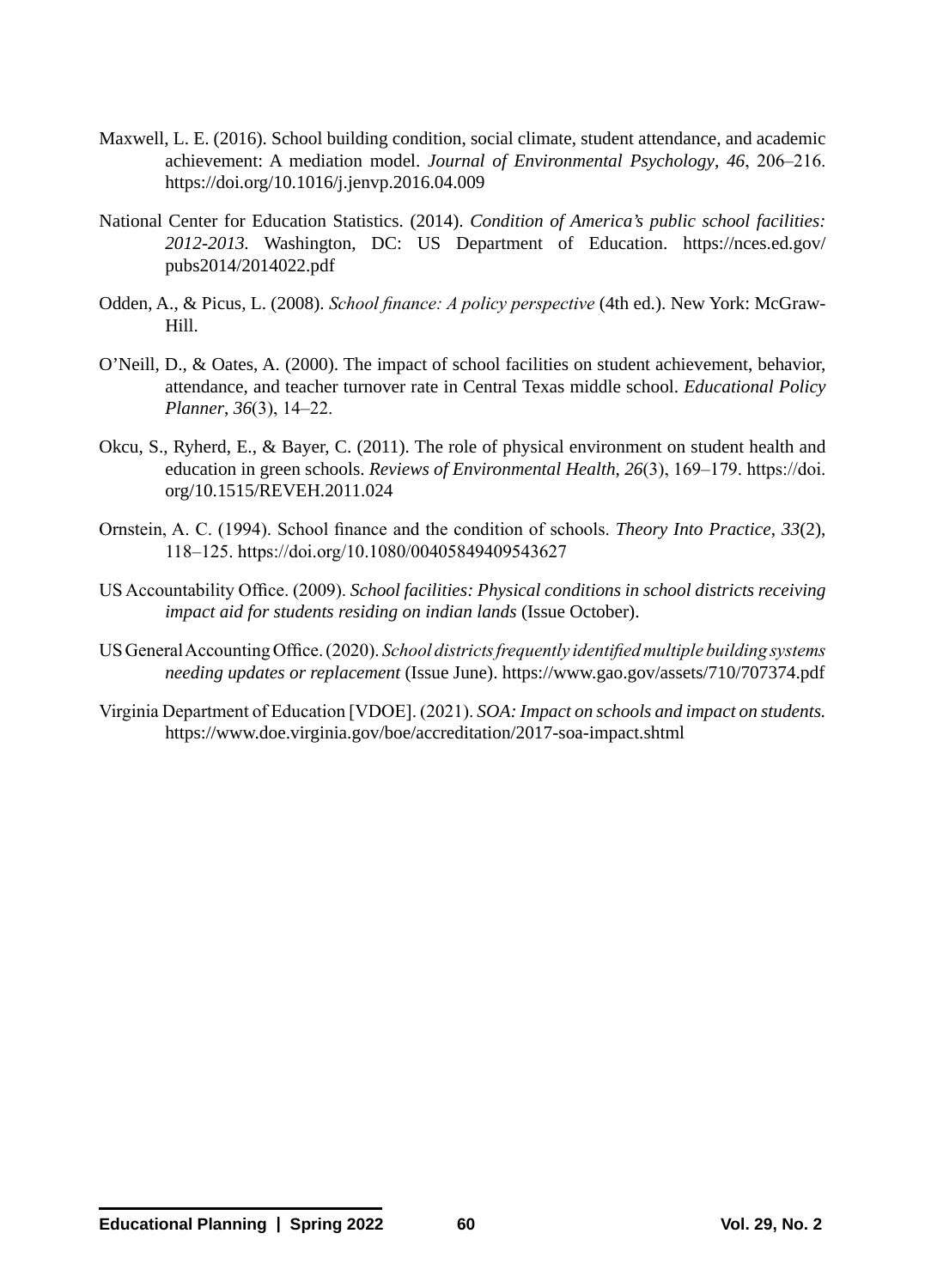# **BLOCK SCHEDULING AND ITS GIFT OF TIME: A COMPREHENSIVE REVIEW**

# **ROBERT C. MORRIS**

*University of West Georgia, USA*

#### **ABSTRACT**

*This article gives an historical perspective of block scheduling as well as looking squarely at the advantages and disadvantages of it. It focuses on how block scheduling affects such things as school climate, staff morale, and most importantly student achievement. Results from surveys given to administrators and students utilizing block scheduling form the basis for discussing a number of the issues and problems generated by utilizing block scheduling. These issues include such things as the scheduling of students in classes to adjusting individual teaching styles to better meet the needs of learners in extended class periods.* 

#### **OVERVIEW**

The concept of "school reform" has been used for an assortment of theories and practices that focus on how schools are funded, administered, and organized. One particular group of reformers have declared that "time" is the enemy of today's schools and have centered their reform efforts on school management. Since the publication of *Prisoners of Time*, by the U.S. Department of Education in 1994, this group of reformers has advocated a number of school scheduling innovations. However only one scheduling form has had an ever-increasing impact on today's schools. It is the scheduling practice we have come to know and refer to as block scheduling.

Although restructuring and block scheduling are concepts that have enjoyed wide acceptance nationally by States from California to Pennsylvania, neither concept is that recent, as Queen pointed out over twenty years ago (Queen, 2000). The idea of restructuring often refers to drastic changes to improve overall student performance (including such things as standardized testing), where efficiency and effective use of school time is clearly a restructuring activity (Merritt, 2017). As well, if one looks back on the concepts of what comprises block scheduling, they will find that the idea of an alternative schedule has a long history to it, beginning as early as 1959, when J. Lloyd Trump felt that the traditional schedule was not the most effective use of time, and he proposed eliminating it altogether. "The Trump Plan," as his new schooling schedule was called, proposed a "40-minute lecture, a 100-minute lab, and a 20-minute help session each week" depending on the needs of the individual student. Other classes would be shortened to 20- or 30-minute sessions. In the 1960s Joseph Carroll proposed longer teaching periods after reviewing data from students that attended summer school; he attributed the success of the students work to the extended period of time and the modified teaching styles of summer school teachers (Thomas, 2001). Neither plan gained wide acceptance, but both contributed to the discussion and essentially laid the groundwork regarding the impact of time segments in educational settings.

The notion of an alternative schedule was again on the rise in the 1980s after the National Commission on Excellence in Education published A Nation at Risk. The document reported American children were not excelling academically when compared to other industrialized nations, therefore concluding that the educational system in the U.S. was inferior, and time management needed to be reevaluated (Poppink et al., 2019). The use of school time came under particular scrutiny in the 1990's after the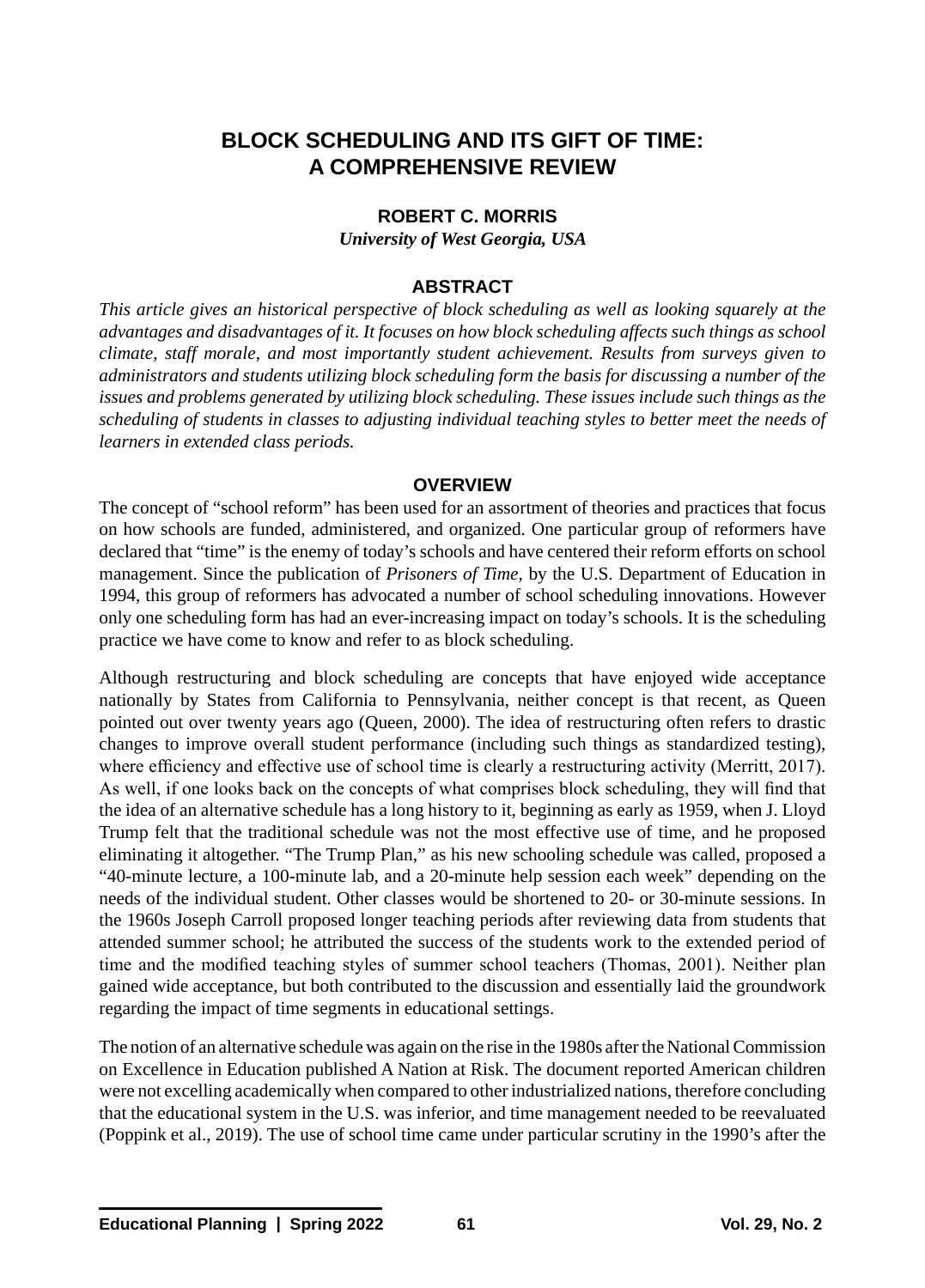National Education Commission on Time and Learning stated, "...learning in America is a prison of time. The degrees to which today's American school is controlled by the dynamics of clock and calendar is surprising even to people who understand school operations." (Lawrence & McPherson, 2000). The Time and Learning Report (1994) also noted that only about 60% of the time students are actually in school is spent in actual classroom direct instruction of content teaching and learning. This of course was sobering at the time, to realize that a significant amount of time that students were spending at school had little to do with learning content material. The study pointed out that between transition time, lunch, some electives, and homeroom, as well as/or advisement there appeared to be a lot more actual minutes that could be put into appropriate classroom use.

The reality of block scheduling to this day continues to appear in a variety of different forms. A number of schools have experimented with language arts and economics/civics classes in which two single periods were simply combined into one 110-minute class. The combining of classes as an interdisciplinary approach was not new, as vocational schools throughout the United States had used double periods and extensions of time for decades. But as the more academic courses began adopting varied forms of block scheduling, new perspectives of teaching and learning were also evolving (Gregory & Herndon, 2010).

Evaluations of schools that adopted block schedules in the 1980s and 1990s reported both positive and negative findings. In a report prepared by the Center for Applied, Research and Educational Improvement at the University of Minnesota, high schools using block schedules show improvements in such areas as student behavior and discipline, student attitudes toward school, teachers' collaboration, and levels of teachers' stress. These were the overall developmental insights and concerns about block scheduling leading up to 2000, but what about the actual make-up and delivery methods for actually using block scheduling? Let us now look at the five most utilized types of block scheduling.

# **DIFFERENT TYPES OF BLOCK SCHEDULING**

There are basically five categories of block scheduling, 4 x 4; The Alternate Day Schedule; Copernican Plan; Hybrid Plans, and the Parallel Block Scheduling. These are the five basic plans and all of them have been and are continued to be modified slightly from school to school. That said it is easy to see that there are an infinite variety of these plans being used throughout the United States in today's schools.

# **A. The 4 x 4 Semester Plan**

David Hottenstein and Robert Lynn Canady are credited with designing the 4 x 4 Plan. In this plan all standard yearlong courses from the traditional daily schedule are converted into semester courses of 90-minute classes. All former half-year long courses are converted to period courses of 90-minutes in length (Ellerbrock et al., 2018). A student takes a total of four courses per day, two in the morning and two in the afternoon. Teachers teach three classes per day, with either a 90-minute planning period or a 45-minute planning period and a duty. All teachers and students would receive a new schedule for the second semester that was planned at least a semester in advance.

# **B. The Alternative-Day Schedule**

The Alternative-Day Schedule (Kamran et al., 2019) sets classes every other day in extended time blocks that range from 80 to 120 minutes. This plan is similar to the 4 x 4 plan except that every other day a student has four different classes. The student carries eight classes for the entire year.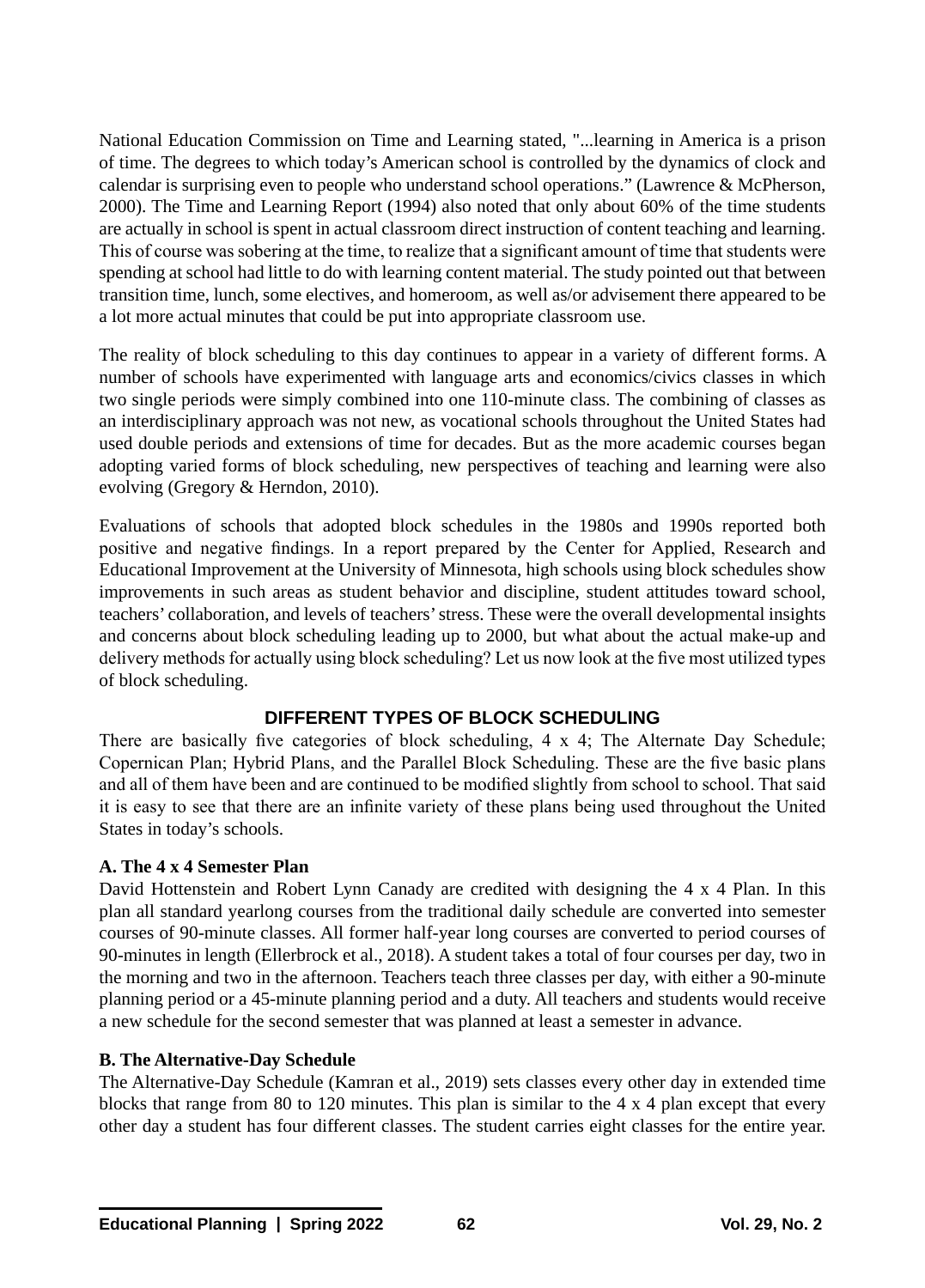However, they meet only every other day. Teachers generally dislike this method because they often must teach between 150-200 students in one day. Also, the variety of preparations can make planning a nightmare.

# **C. The Copernican Plan**

The Copernican Plan (Carroll, 1990) was designed by Joseph M. Carroll. In this plan a student has just two classes per day, each 180-minutes. These courses are accelerated and completed in just 30 school days. This method enables students to concentrate on just two classes at a time. Every 30 days the schedule for every teacher and student changes. Again, this type of scheduling causes teachers to have to plan many different types of instruction such as lecture, cooperative groups, and simulations for each class period. It also can be a scheduling nightmare.

# **D. Hybrid Plans**

Hybrid Plans (Boarman & Kirkpatrick, 1995) are schedules that use a combination of 90-minute blocks of time along with traditional shorter periods of time. These types of schedules are usually used to allow the "core" curriculum, such as English and Mathematics, to operate under a block system, while allowing courses that require yearlong student participation to meet the entire year. This type of block scheduling works well with Advanced Placement Courses and Special Education.

# **E. Parallel Block Scheduling**

A parallel block schedule is the format most commonly used in elementary schools. The general definition holds true for the parallel block as well. Snell, Lowman, and Canady describe parallel block scheduling (PBS) as:

A flexible method of scheduling that addresses student grouping, time for teacher planning, and scheduling of subjects, support services and staff. PBS allows both small instructional groups to be scheduled for subjects like directed reading and math and larger groups for other subjects. Support services, which may have been pull-out remedial or enrichment programs, are scheduled primarily during Extension Center time, thereby reducing class interruptions and the stigma associated with leaving the class for special services. Students with disabilities are supported in classrooms alongside their nondisabled peers. The special education teacher serves as a consultant to the base teacher, a co-teacher, an Extension Center teacher, and a member of collaborative teams. (Snell, Lowman & Canady, 1996, p. 265)

This description of PBS also sounds like an advertisement but well worth the effort.

# **WHY CONSIDER BLOCK SCHEDULING**

There is a philosophy or intent behind these types of schedules or trends. Many have come to believe it is a method for dealing with massive curriculums, time constraints, and varied student abilities. Rettig and Canady wrote in their 1997 article that they had identified four factors that are leading schools all over the United States to adopt some form of block or alternative scheduling. The factors they identified were:

1. When students attend as many as eight relatively short classes in different subjects every day, instruction can become fragmented; longer class periods give students more time to think and engage in active learning.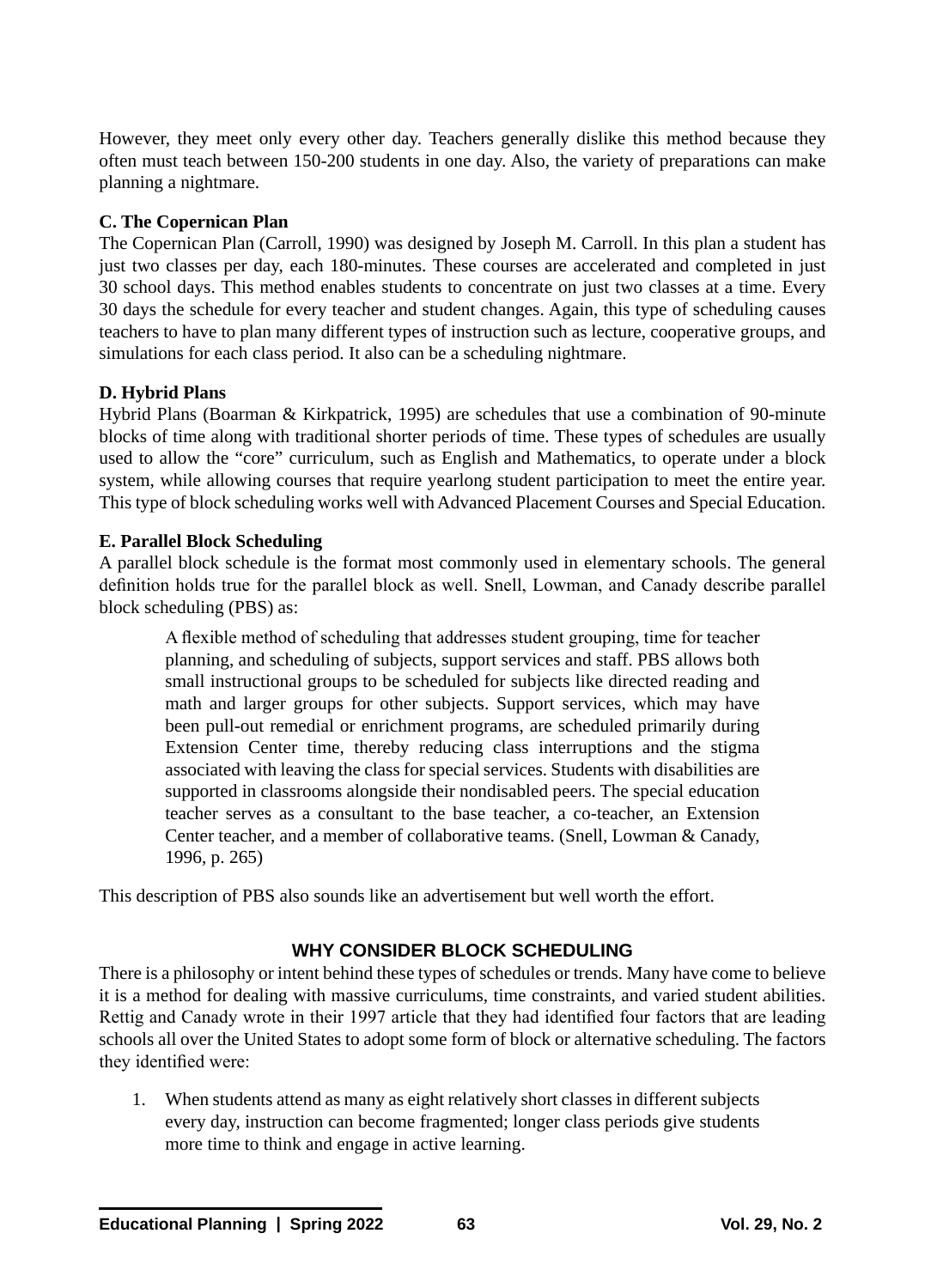- 2. A schedule with one relatively short period after another can create a hectic, assembly-line environment.
- 3. A schedule that releases hundreds or thousands of adolescents into hallways six, seven, or eight times each school day for four or five minutes or noise and chaotic movement can exacerbate discipline problems.
- 4. Teachers benefit from more useable instructional time each day because less time is lost with beginning and ending classes (Rettig and Canady, 1997).

Even though more and more schools are changing over to block scheduling in some format, there is still considerable criticism from educators and parents. One of the greatest concerns is what will students do for ninety minutes? Proponents of block scheduling cite active learning as the key to keeping students engaged and learning during longer periods. But what if the teaching style is a lecture/paperwork format?

Several other reasons are given for the move toward block scheduling. One reason is that teachers are unable to complete an objective in the traditional 55-minute class. The lecture format is often the only teaching strategy used so little active learning occurs. Teachers in disciplines such as chemistry, biology, and business are not able to instruct, complete a lab assignment, and wrap up a lesson in this short amount of time (Ellerbrock et. al., 2018).

Santos and Rettig (1999) identified another interesting reason for moving to block scheduling at the high school level. With the increase in graduation requirements, students need more opportunities to take classes. Students are not able currently to enroll in vocational education, music, or art classes. The current graduation requirements leave little room for electives that are of interest to students. To address this problem, high schools blindly added an additional class period without lengthening the school day. This of course leads to even shorter class periods where teachers are not able to spend individual time with students that are in need of additional help.

A third reason that encourages changing the traditional schedule, is the fact that teachers are teaching as many as 125 to 180 students a day. This often creates an impersonal environment where teachers are not allowed to get to know their students the block schedule would change this (Stepp, 2007).

Discipline problems are also an issue mentioned by Kaya and Aksu (2016) that has led to the need for alternative scheduling. With students changing classes seven times a day in small hallways, chaos is created. The block schedule is a way to address the amount of time spent each day in the hallway. With fewer classes, students are not spending as much time changing classes.

There seems to be many reasons for administrators to choose a block schedule over a standard school day. Lopez noted that administrators whose schools adopted the four-block model stated that it offered a potential solution to the following concerns:

- • Classes too large
- Too many classes per student and teacher
- Insufficient time for lab classes
- Too many failures
- Too many dropouts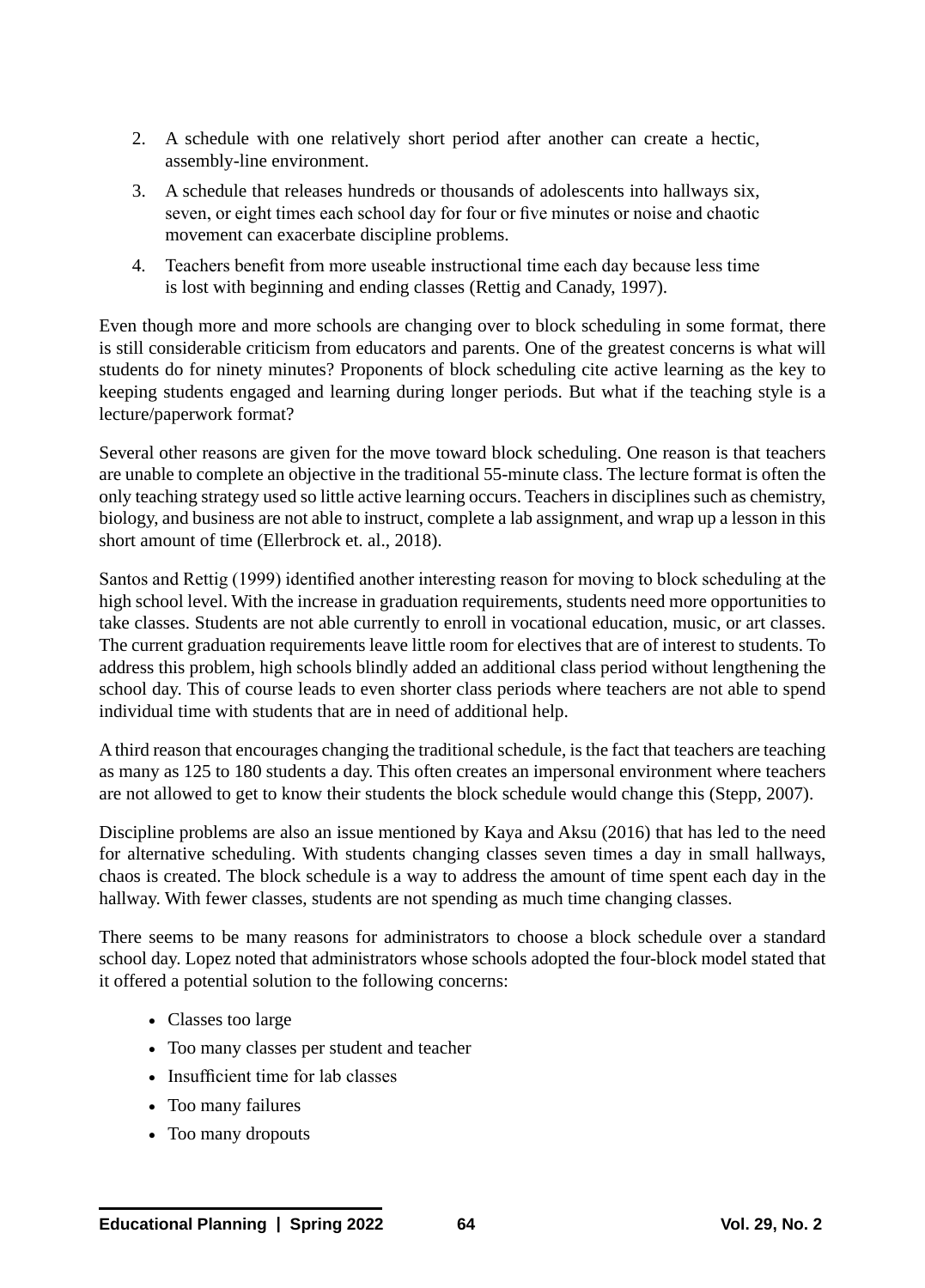- Too many preparations for teachers
- Too little time for individualized instruction
- Inadequate time for a variety of instructional methods
- A high level of stress due to time constraints for both students and teachers
- Few team-teaching opportunities
- Too many students-student and students-teacher conflicts
- Too many truancies, absences, and tardiness
- Class, lunch, and passing periods too short
- Too much vandalism and inappropriate behavior (Lopez, 1996)

# **BENEFITS AND ADVANTAGES**

Recently when educators look at possible reasons for lack of achievement and take into account the differing abilities of their students they start to search for change through scheduling. These scheduling changes are also linked to the decreased reliance on the standard lecture-discussionseatwork patterns of instruction and the increase of successes that individualization and creative teaching strategies have shown (Biesinger, 2008). Obviously block scheduling has become a visible possibility. Bethal High School, Virginia, has confirmed these benefits from using block scheduling in the mid-1990's:

- 1. Encourages organization, time management and the development of study skills.
- 2. Provides opportunities for in-depth learning
- 3. Promotes active rather than passive learning
- 4. Provides more time for teachers to identify student needs, respond individually to student performance, and offer students appropriate accelerated and remedial assistance
- 5. Provides increased opportunities for student learning and success because of the longer duration of each class period. Less time will be spent starting and closing the activity
- 6. Stimulates student thinking by providing time for a variety of learning activities within a class period
- 7. Provides more time for the development of meaningful rapport between students and teachers
- 8. Increases instructional planning time for teachers
- 9. Provides the structure for interdisciplinary coordinatio
- 10. Teachers will have in-common planning time, which will provide opportunities for parent conferences, and continual and relevant staff development and training (Williams, 1997, p. 4).

These are benefits that one high school found while implementing the block. Other schools have found similar benefits as well as differing benefits. Some measurable outcomes or differing benefits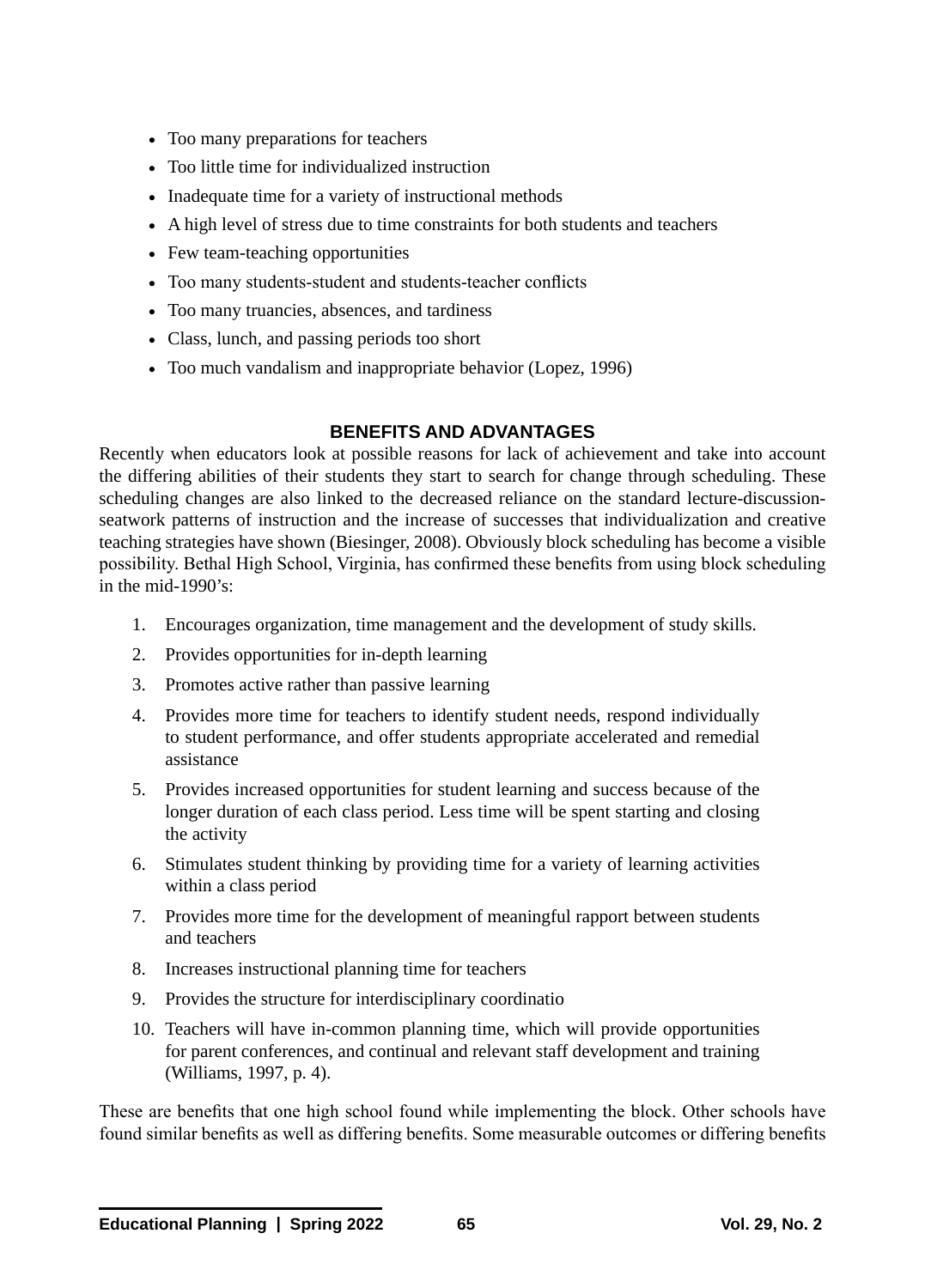of the block are in a 2020 report by Lai et al., (2020). They noted less discipline problems and higher achievement are recorded in their study. Wilson and Stokes report also that there are many studies that identify general achievement staying the same for a period of two to three years but then increasing dramatically on or around the fourth and fifth year. Discipline problems, they also identified as decreasing markedly causing administrators to be happier. Just the improvement of behavior alone seemed to be an assumed cause for other positives, like school climate. Grades were also cited as another indicator of success in the block.

Proponents of block scheduling make several other assertions as to its positive impact on student learning and student achievement. Researchers assert that the increased amount of time offered by block scheduling can result in an increased percentage of students achieving honor roll status and that larger blocks of time might lead to more projects and individualized instruction (Forman, 2009). Arnold (2002) found that schools in the first two years of being on the block schedule outperformed schools on a traditional seven period day, as measured by mathematics test scores. There is also evidence that grade point averages increased and the number of students on the A-B honor roll increased. Also, failure rates declined for those schools on the 4 x 4 block plan and student tardiness was reduced. There is also evidence that discipline referrals may be reduced by up to 35% and that in-school suspension rates drop (Rettig & Canady, 2001). As for teacher reaction to block scheduling, earlier research by Queen and Allen (2000) suggests that after block scheduling was implemented teacher satisfaction with scheduling rose from 52% to 87%. Teachers reported that they felt the longer classes were "better" than shorter classes. Fewer preparations and a feeling of greater flexibility also contributed to the overall feeling of teacher satisfaction. According to the Queen and Allen study, 81% of teachers felt that block scheduling had "positively affected student achievement," and that block scheduling had helped students to retain key concepts of the curriculum (Queen & Allen, 2001).

According to a recent on-line article about "Different Types of Flexible Schedules for Schools" (2020) block scheduling allows teachers to use a variety of instructional strategies and flexibility to tailor lessons to the learner, and that this qualifies the block schedule as one element of educational restructuring that creates the opportunity for teachers to make significant improvements in instruction. The assumption being that an improvement in instruction has a direct correlation to improved student learning.

Moving from a traditional model of instruction, 45-60 minutes per class, to a block model, 90 minutes per class, requires a modification of teaching methods. The traditional review, lecture, test method used by many teachers in a shorter class period will not work well in a 90-minute period. A 2001 article by Jenkins, Queen, and Algozzine in the National Association of Secondary School Principals journal noted that teachers feel the need for sustained in-service preparation as their school moves to block scheduling. Rettig and Canady also stated that even-though schools may change or adapt a type of block scheduling, recent research affirms the staying power of block scheduling has to do with teacher adjustment and commitment. Finally, Rettig and Canady also reported in 2001 that over the previous eight years only 1.3% of schools in Virginia that adopted a block schedule format have returned to a traditional format. And in the same time period 75.7% of Virginia high schools that adopted some form of the block have remained on it.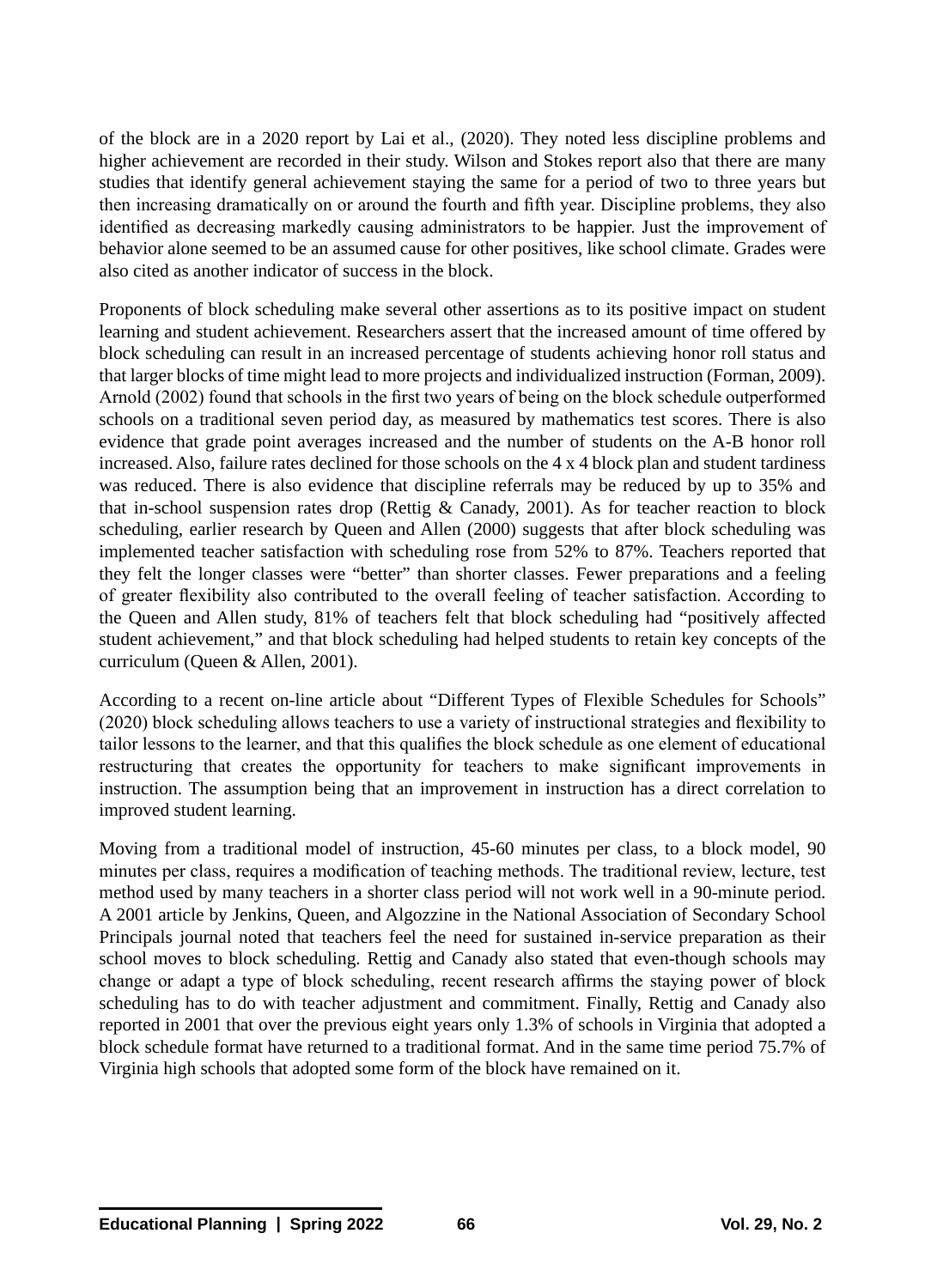#### **DISADVANTAGES**

Researchers have also pointed out that there are some growing concerns associated with block scheduling. Substitute teachers for instance present one problem for instruction in a block format. According to focus groups conducted with teachers, parents, and students, both teachers and students voiced concerns about the effectiveness of substitutes. Teachers stated that it was often difficult to provide substitutes with enough meaningful activity to fill extended periods. Students also voiced these same concerns, often work assigned by substitutes was tedious, and not engaging, leading to boredom and frustration, which can also increase discipline problems (Rettig & Canady, 2001).

Another concern with the block is the fragmenting of subjects and skill or information retention. Subjects such as mathematics and music require continuity. Some researchers have found that students may experience difficulty in retaining information from courses when they skip material for a semester. This has also been cited as a problem with foreign language classes (Rettig & Canady, 2001). Students that transfer from a school on a traditional schedule to a school on block schedule may also find it difficult. Furthermore, retention from one grade level to another has also been cited as a problem (Queen, 2000).

Several researchers have also argued that data collected do not always support student achievement related to block scheduling. Lare, Jablonski, and Salvaterra, note in their 2002 research study that though many schools report an increase in students on the honor roll after changing to a block schedule and that students receiving lower grades decreased slightly, but that measures on college entrance exams did not change significantly. Arnold cited in his research (NASSP Bulletin, 2002) that though the goal of block scheduling is to improve students' academic performance, the results of a comparison study of a seven period A/B block to a traditional seven period schedule from 1991-1996 found that "no meaningful or practical differences" between the two schedules could be identified. Arnold also noted that in the first two years of adopting the block, schools on the block outperformed those on traditional schedules. However, over a three-year period, schools on a traditional schedule outperformed schools on a block schedule. In both cases Arnold noted that in none of the cases reviewed was the level of achievement "significant or meaningful based on mean scale scores" (Arnold, 2002).

Though there are arguments as to the effectiveness of block scheduling some researchers contend that it is not the format itself that fails to produce desired outcomes but the lack of teacher training on teaching in the block and the lack of variety of teaching styles, as earlier noted, that results in mediocre student achievement.

It is extremely difficult to separate the effects of block scheduling into categories such as school climate, teacher morale, and student achievement because each of these independent areas affects the other area. In fact, these areas function like the Rubber Band Triangle discussed by Gross (1998); when one area (school climate, teacher morale, or student achievement) is affected by block scheduling, the other area is also affected, making it difficult to determine which element is causing the effect and which element is being affected. What is important to note is that block scheduling can work and be effective in the classroom.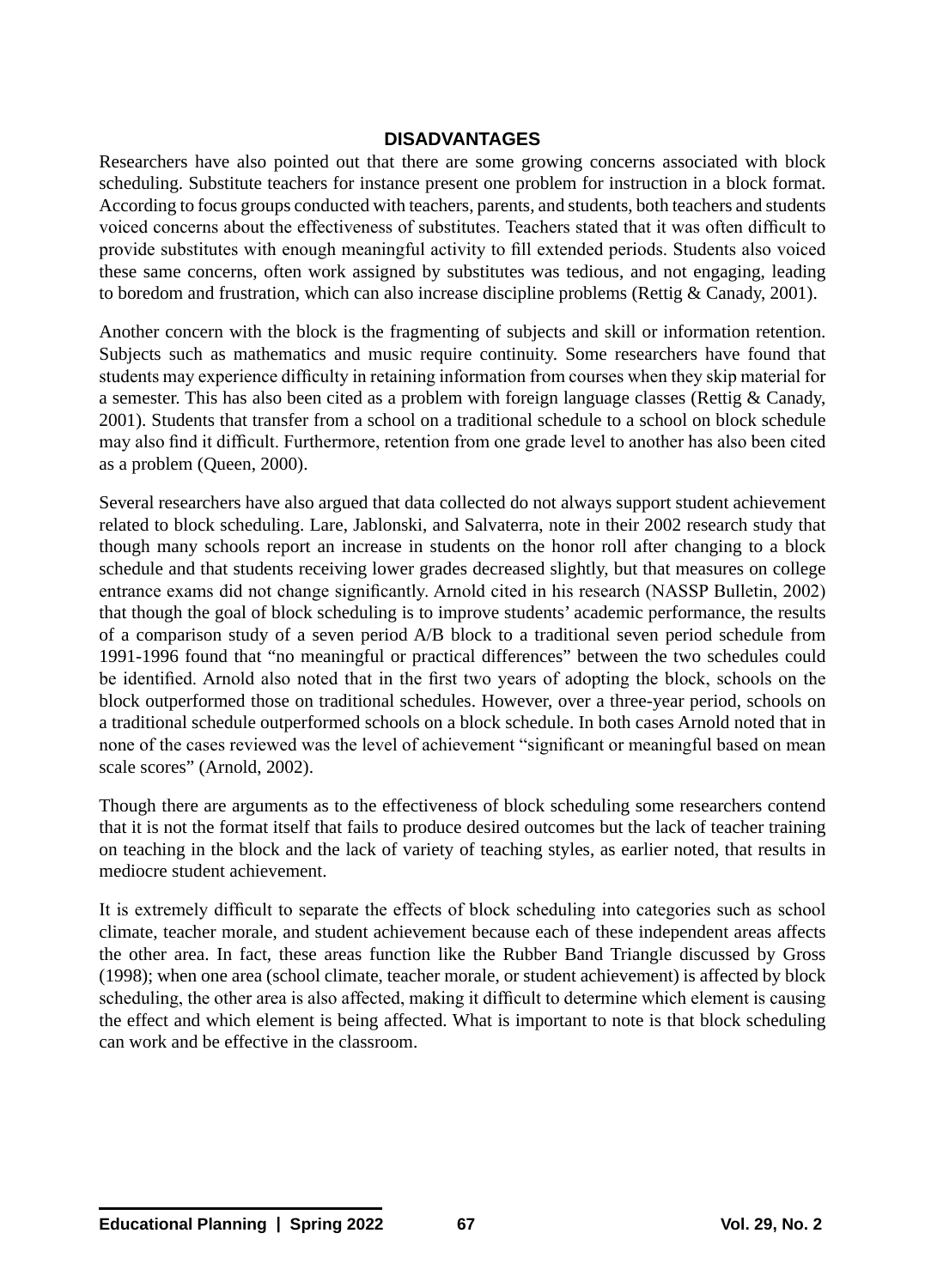# **EFFECTS ON SCHOOL CLIMATE**

The area of school climate has been of particular interest to those researching the effects of block scheduling. Studies have shown that teachers and administrators feel strongly that the change to block scheduling creates "a more relaxed environment for teachers and student" and that there are fewer discipline problems on the block, which contributes to a more positive school climate (Shortt & Thayer, 1999, p. 77). Furthermore, the results of block scheduling often foster collaboration among faculty and staff, which further promotes a positive school climate. According to Queen and Gaskey (1997), there are eight elements to block scheduling that can enhance school climate:

- 1. Curriculum alignment, which expands course offerings, apprenticeship opportunities, postsecondary classes, and more opportunities for electives.
- 2. Developing pacing guides for time management that allow for quality coverage of curriculum not quantity coverage.
- 3. Instructional strategies and lesson designs that encourage teachers to move away from the lecture format and vary their presentation of materials which allow students to concentrate for the longer blocks of time.
- 4. Classroom management and improved discipline due to the emphasis placed on being in class and less time in between classes to cause disruptions.
- 5. Advanced placement and honors classes that have the possibility to extend over the course of the whole school year.
- 6. Special student populations who can repeat necessary classes without failing a grade or students who can more readily participate in inclusion due to the different structure of class activities.
- 7. Assessment and evaluation that can take place in the form of portfolios, doing group and individual projects, completing surveys, and giving oral presentations due to extended time in class.
- 8. Knowing that the next semester and a new schedule come after only ninety days in class.

Another observation of school climate was completed by Bruckner (1998) who observed teachers during their first year of implementation of block scheduling to analyze the working environment. Bruckner found that "teachers who chose to work in collaborative teams as part of their evaluation cycle would participate in peer-partnering processes or seek student feedback about their teaching methods" under block scheduling on a volunteer basis (1997, p. 42). These meetings evolved to include informal classroom observations, instructional goals, and sharing sessions, which continued throughout the school year. Bruckner, therefore, concluded that the camaraderie among faculty while implementing block scheduling affected not only teachers' attitudes but also the entire school climate (1997).

# **TEACHER MORALE**

An element of school climate, teacher morale, has also been an important area of discussion during the new era of block scheduling. Teacher morale has increased under block scheduling, according to several studies (Ellerbrock et al., 2018; Loeser, 2017; Shortt & Thayer, 1999). However, studies also show that this increased morale is not simply due to the effects of block scheduling. In fact, what seems to have contributed most significantly to staff morale, where clock scheduling is concerned, is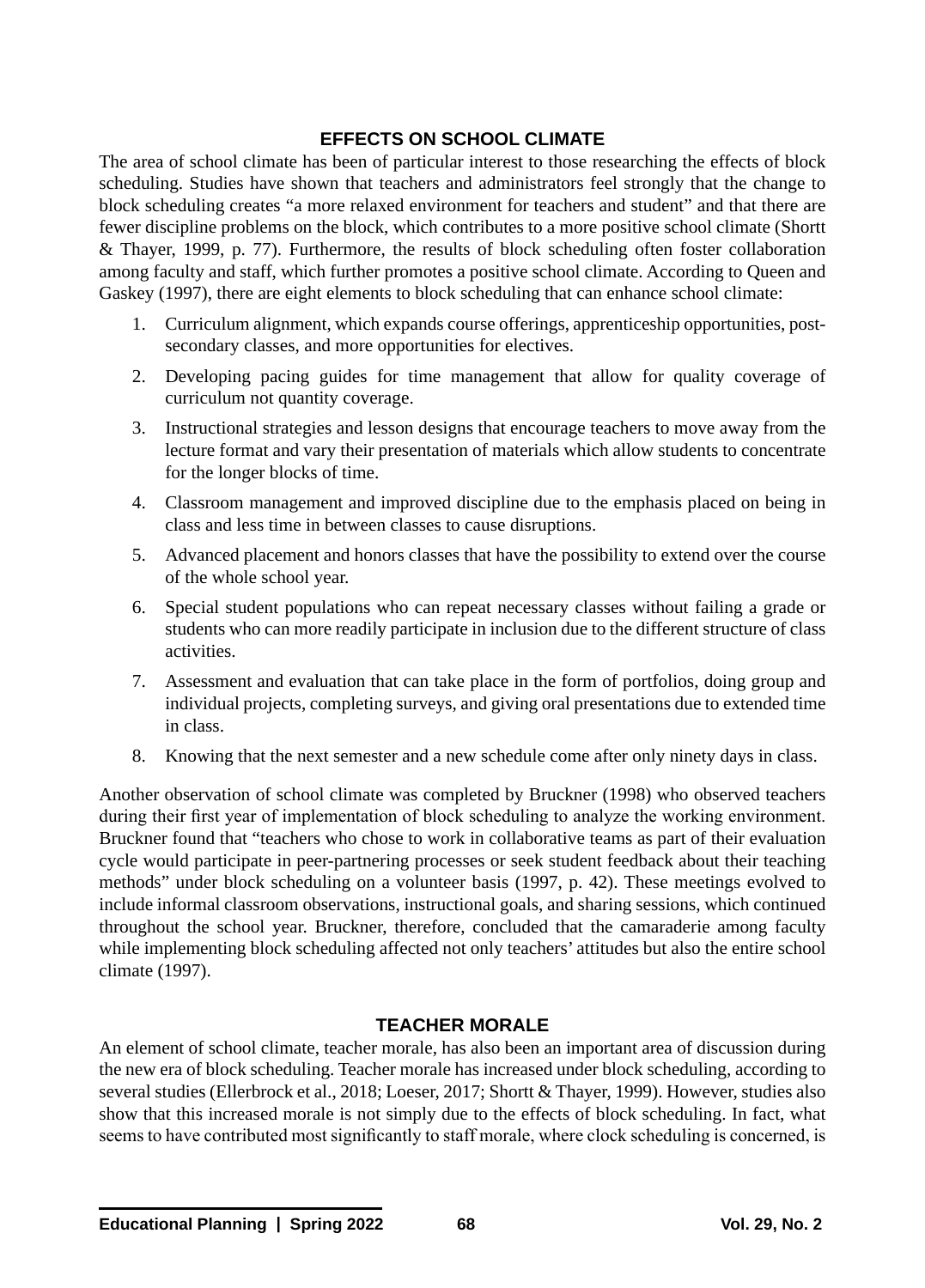the appropriate staff development for implementing the new schedule (Hoover, 1999). Teachers who completed lengthy professional development before and during block scheduling implementation tended to view the new schedule as a positive change. In fact, the in-service and professional development for the implementation of the block where teachers "communicate and collaborate led to a positive attitude toward change" (Hoover, 1999, p. 3). Bruckner's studies (1997) confirm that the teacher sharing sessions that took place as a result of block scheduling increased teacher morale due to the fact that teachers felt they had a choice to participate and take part in the sharing sessions. Teachers were able to lead discussions and participate in sharing sessions with focused discussion. These sharing sessions encouraged cross-disciplinary discussion and integration of curriculums. Leaders from these sharing sessions shared notes of their sessions and communicated with administrators' perspectives and views of their respective groups.

When teachers support a significant change in the school because they feel that it will benefit students, teacher morale is going to increase. As a result of this increased morale, teachers will be more willing to choose appropriate curriculum while individualizing instruction for students which will in turn increase student achievement, the ultimate goal of any change in a school environment.

# **GENERAL CONCEPTS FOR IMPROVING STUDENT ACHIEVEMENT**

Certainly, the question of student achievement under block scheduling permeates the questions being asked by those who have or will implement block scheduling. In a study about students' perceptions of block scheduling conducted by Casey Hurley, students reported that "they liked the new schedule because they were getting better grades, they had more time for in-depth study, they received more individual attention from teachers, their lives were less hectic, and they had a fresh start after the semester" (1997, p. 64). Another advantage students mentioned in this survey concerned participating in extra curricular activities during the school day. Under block scheduling, some schools developed a separate schedule to accommodate these activities, which students enjoyed (Hurley, 1997).

In contrast to students' positive opinions concerning block scheduling, a major criticism of block scheduling has been that some of the curriculum content is lost, especially at the high school level (Hoover, 1999). However, studies show that even though some actual quantity of time is lost, this loss is more than compensated for by the quality and in-depthness of the curriculum (Marshak, 1998). For example, a study conducted in Georgia shows that after two years of block scheduling, ITBS scores in reading rose from 36 in 1995 to 53 in 1997, and in math they rose from 48 in 1995 to 71 in 1997 (Delany, Toburen, Hooton, & Dozier, 1998).

Students can also benefit from the differing teaching techniques that are a result of the extended time available on block scheduling. These teaching techniques can be centered around learning and experiencing, not imply watch and memorizing, which should continue to improve student achievement. Canady and Rettig (1996) offer several components of block scheduling that can further increase student learning and achievement:

- 1. Simulations that actively involve students in reality-based learning by allowing them to role-play scenarios in order to problem-solve.
- 2. Learning centers that allow teachers to work with small groups or individuals while other students are able to remain engaged in active learning.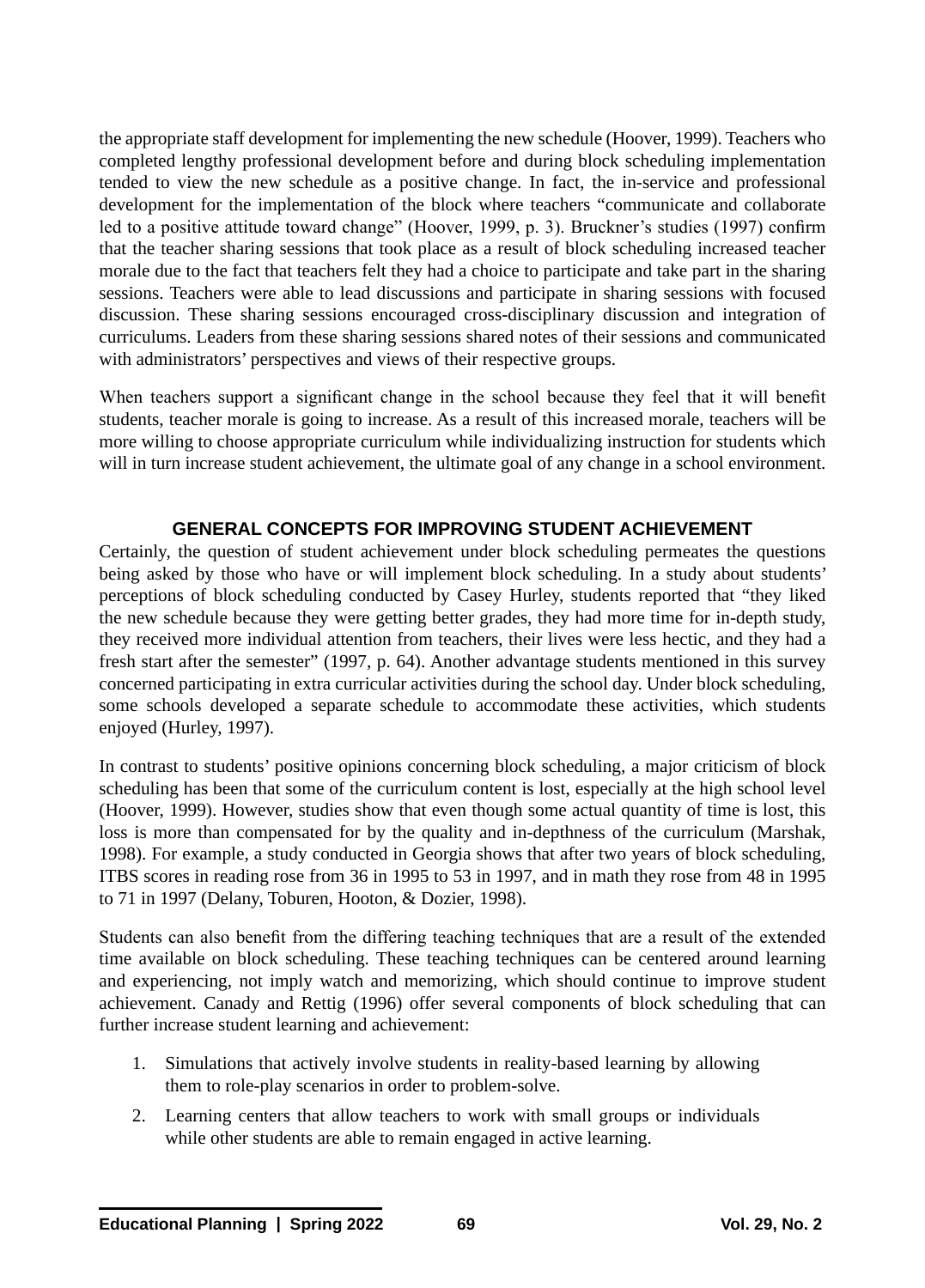- 3. Integrated technology that allows students the necessary time to explore and actively participate in the learning process.
- 4. Content area literacy instruction that assists students in the critical areas of reading and writing.

While these strategies are sometimes implemented using a traditional schedule, what seems to be the primary difference under block scheduling is that they are more effective due to the ability to engage the learner for longer periods of time thus allowing him a more in-depth study of the subject matter.

Certainly, quantitative research involving grades, standardized test scores, AP scores, and grade point averages needs to be conducted to further ensure that these positive changes in the classroom are concretely affecting student achievement. The bottom line is that no matter how much a school climate or classroom environment improves or the height of staff morale, the community will always demand concrete results to prove effectiveness. The same will be true of block scheduling.

# **RESEARCH FINDINGS TO DATE**

Many school systems feel as if the ultimate sign of a successfully restructured school is marked by an increased in standardized test cores. Arnold (2002) states that there is no significant difference in standardized test scores of students on traditional schedules and students on block schedules. His argument is based on results of the Tests of Achievement and Proficiency (TAP). The TAP measures a student's reading comprehension, basic mathematic ability, written expression, social studies (including geography) and knowledge of science concepts and techniques (Arnold, 2002).

Prior to Arnold's study, Lawrence, and McPherson (2000) conducted a similar one that analyzed the data from an End-of-Course Assessment in a southeastern school district of North Carolina. The End-of-Course exam measures a student's knowledge in algebra, English, social studies, and biology. Their data involved the results from tests over a three-and-a-half-year period; the results are from 2,706 students on a traditional schedule and 2,053 on a block schedule (Lawrence & McPherson, 2000). The results of their data collection likewise showed that there was not a discernable difference in achievement between the traditional schedule and block schedule (traditional schedule scores were slightly higher in all areas).

In addition to the lack of improvement in standardized test scores, other issues have been found that cautions schools systems from accepting block schedules. First, offering and taking foreign language courses consecutively becomes imperative to avoid issues with achievement (Queen, 2000). For example, if a student completes a year of Spanish I during fall semester under the 4 x 4 block, but Spanish II is not offered until the following fall semester. The student possibly would not retain the information necessary to be successful in the second year class. Performing arts classes are also a concern because students may only take the class for a semester to fulfill an elective requirement; or, there may be issues with scheduling fall and spring semesters like the foreign language courses (Queen, 2000). Also, Queen (2000) recognized that students taking Advanced Placement (AP) classes during the fall semester may not be prepared for the exit exams that are only offered at the end of spring semester because of the lapse in time (retention of information).

Some states, such as the previously mentioned California and Pennsylvania, have experienced great success. California reported a 66% reduction in failure rates, while Pennsylvania found a greater distribution of passing grades, lower dropout rate, and high AP exam scores were the benefits of block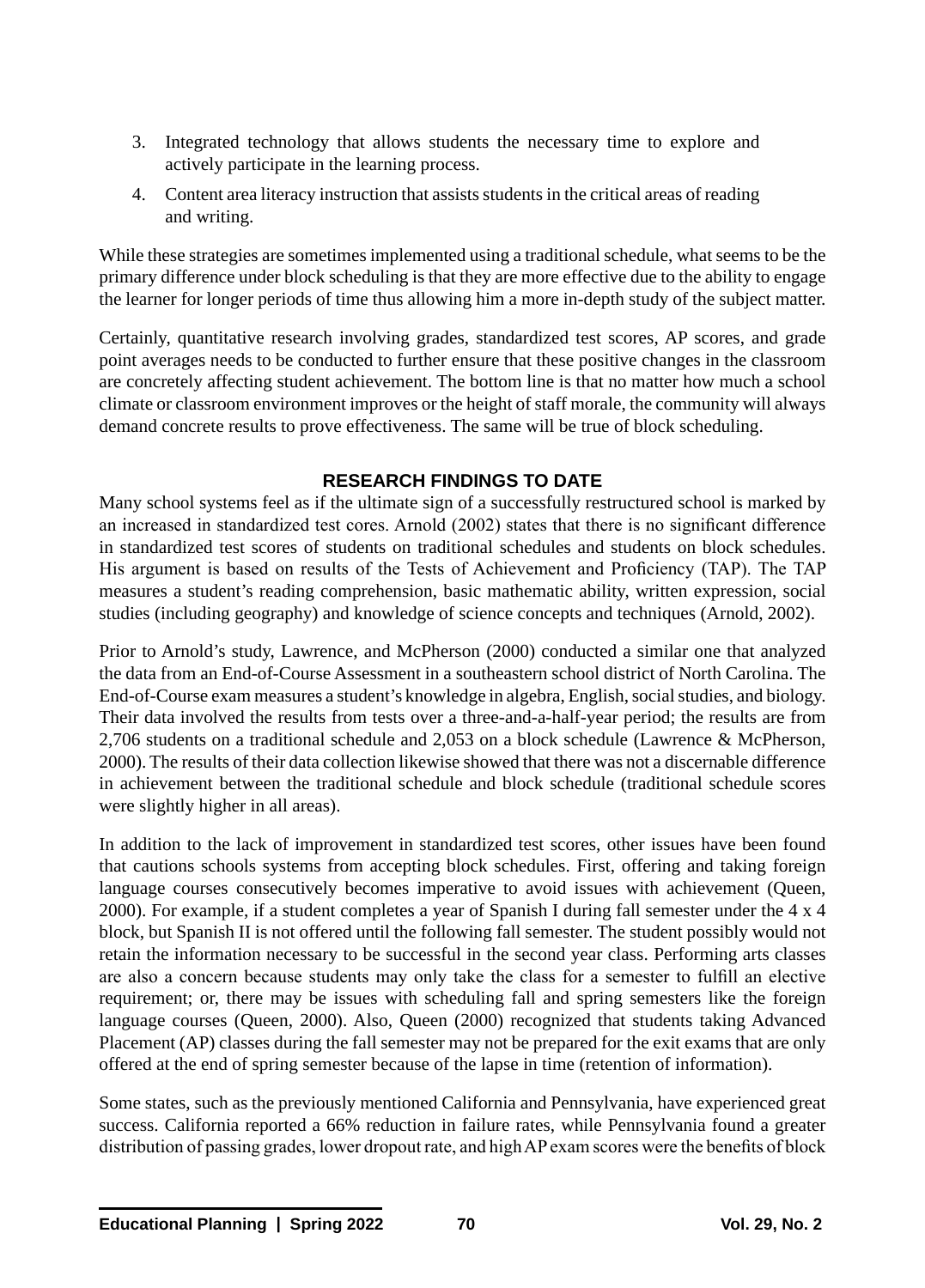scheduling (Queen, 2000). Why did this occur? According to Shortt and Thayer (2000) one of the benefits of block scheduling is a decline in discipline issues. This can be attributed to the reduction in travel time. With the reduced number of class changes, students do not have as many opportunities to create disruptive/counterproductive situations because of the total amount of time spent indirect supervision (Shortt & Thayer, 2000). Furthermore, discipline problems are reduced because students have a greater opportunity for academic success (Shortt & Thayer, 2000). Furthermore, students report that they enjoy block scheduling because it allows them greater opportunity to concentrate on fewer subjects and have time for remediation in difficult subjects (Queen, 2000). Additionally, according to Thomas (2001), some courses, by their very nature, demand more time (i.e., science, consumer sciences, and performing arts).

# **SUGGESTIONS FOR MAKING BLOCK SCHEDULING WORK**

Before entering a block schedule, teachers should first have a significant amount of staff development (Queen, 2000). Staff development should identify the functions of block scheduling, alternative assessments, collaborative learning strategies, etc. Furthermore, staff development should not stop once block scheduling is implemented. Principals should continue to offer support because according to Shortt and Thayer (2000), the next two to three years are equally as important as the first year in becoming acclimated to the new system. Failure to properly train and continue to support teachers is one of the main area of concerns for teachers in (or entering) block schedules (Jenkins, Queen, & Algozzine, 2002). Often teachers return to their traditional schedule practices (i.e., lecturing) in the classroom because of lack of training and because it is familiar; therefore, it is comfortable to them. So, teachers need to be open and receptive to methodologies introduced in staff development and apply them in the classroom. Queen (2000) suggests that teachers change activities in a blockschedule classroom every ten to fifteen minutes. This will break up the monotony of an extended lecture. For example: (1) a sponge activity that may review a passed concept or introduce a new one; (2) a lecture introducing the lesson; (3) a collaborative exercise; and (4) review. Most of the time will be spent on the collaborative exercise. Examples of collaborative exercises could be a case method, Socratic seminar, project, or role-playing (Queen, 2000).

Also, principals should try to avoid scheduling problems, such as with foreign language courses and electives. This requires planning ahead. Shortt and Thayer (2000) suggest that principals consider frequency and sequence when creating a master schedule. They suggest creating a master schedule that is planned four years in advance so that freshmen will be able to take the courses required for graduation without problems (Shortt & Thayer, 2000). Well-constructed planning periods will allow opportunities for collaboration on team activities and tests, and give teachers an opportunity to observe their peers during the time of transitioning from traditional to block (Shortt & Thayer, 2000). Finally, principals should make data driven decisions by evaluating attendance, dropout rates, classroom results, etc. (Shortt & Thayer, 2000). If something is not working, it needs to be reevaluated.

So why are not more schools using block schedule? Fear and comfort. Block scheduling is a vehicle. It does not solve all issues of achievement, but it is an alternate means of transportation when the current method is not working. Yet, many school systems, school administrators, teachers, parents, and students are comfortable with their old vehicle. You must do research before getting a new vehicle, test drive, and ultimately spend money. The old vehicle may not be the most reliable but it is familiar; therefore, many are not willing to try another.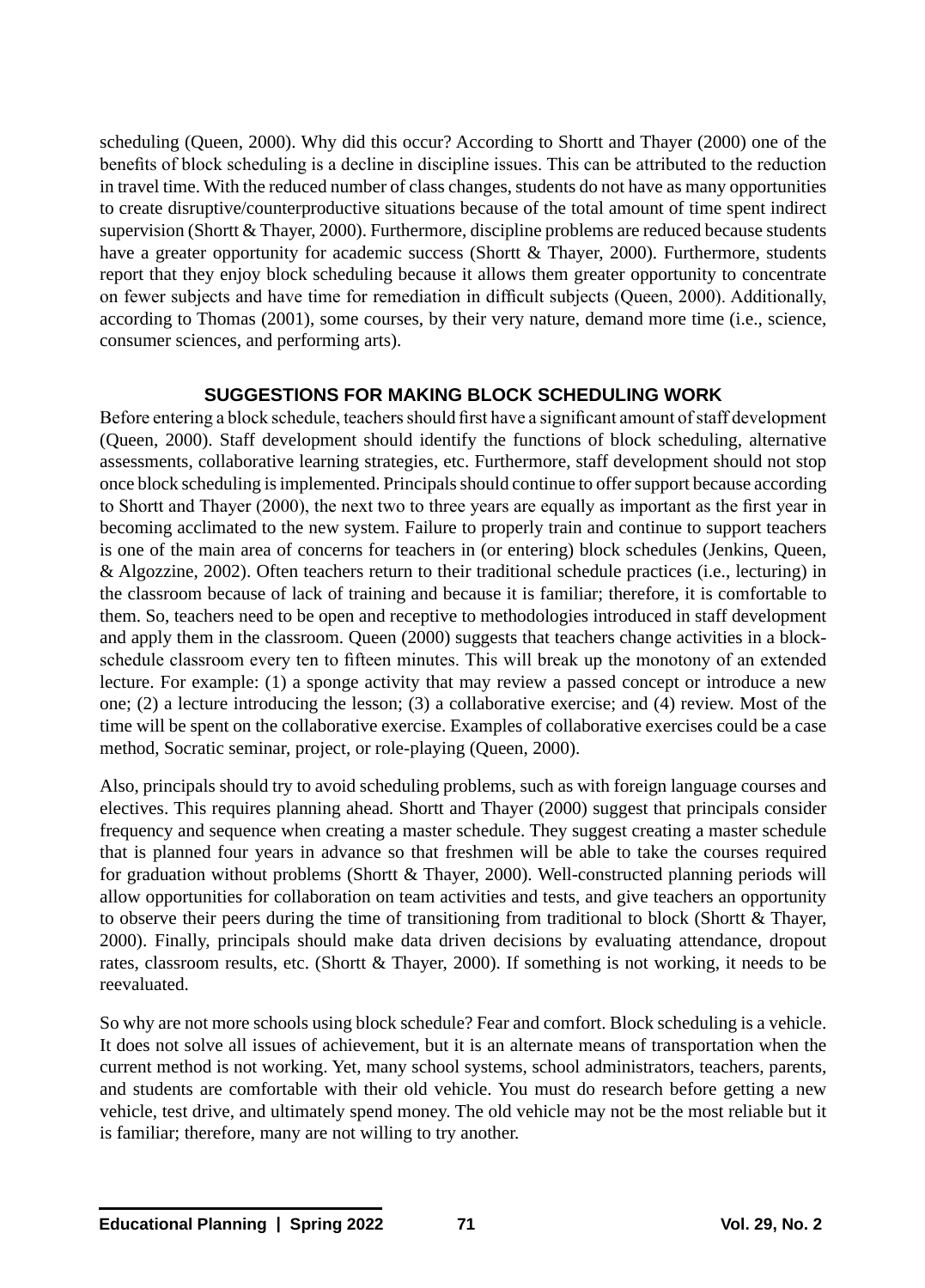#### **REFERENCES**

- Abate, S. & Cobb, B. (1999). Effects on students of a  $4 \times 4$  junior high school block scheduling program. *EPAA, 7*(3).
- Aguilera, R. V. (1996). Block scheduling: Changing the system. *NASSP Curriculum Report*, 25(5).
- Alam, D., & Seick, R., Jr. (1994). A block scheduling with a twist. *Phi Delta Kappan*, 75(9), 732- 733.
- Arnold, D. E. (2002). Block schedule and traditional schedule achievement: A comparison. *National Association of Secondary School Principals*, 86(630), 42-53.
- Ausband, L. T. (2006). Instructional technology specialists and curriculum work. *Journal of Research on Technology in Education*, 39(1), 1-21.
- Biesinger, K. D., Crippen, K. J., & Muis, K. R. (2008). The impact of block scheduling on student motivation and classroom practice in mathematics. *NASSP Bulletin*, 92(3), 191-208.
- Black, S. (1998). Learning on the block. *The American School Board Journal*, 185(1) 32-34.
- Blocher, L., & Miles, R. (1995). A closer look at block scheduling. *Teaching Music*, 42-43.
- Block schedule can ease stress, say Oklahoma educators (2001). *What Works in Teaching and Learning, 33*(24), 1-2.
- Boarman, G., & Kirkpatrick, B. (1995). The hybrid schedule: Scheduling to the curriculum. *NASSP Bulletin, 79*(571) 42-52.
- Bottge, B. J., Gugerty, J. J., Serlin, S., & Moon, K. (2003). Block and traditional schedules: Effects on students with and without disabilities in high school. *NASSP Bulletin*, 87(636), 2.
- Bowman, R. F. (1998). If block scheduling is the answer, what is the question? *The Clearing House, 71*(4), 242-244.
- Bruckner, M. (1997). Eavesdropping on change: Listening to teachers during the first year of an extended block schedule. *NASSP Bulletin*, 81(593), 42-52.
- Cakmak, Z., & Akgün, I. H. (2018). A Theoretical Perspective on the Case Study Method. *Journal of Education and Learning, 7*(1), 96–102.
- Canady, R., & Rettig, M. (1995). The power of innovative scheduling. *Educational Leadership*, 53(3), 4-13.
- Canady, R., & Rettig, M. D. (1996). *Block scheduling: A catalyst for change in high schools.* Princeton, New Jersey: Eye on Education.
- Canady, R., & Rettig, M. (1996). All around the block: The benefits and challenges of a nontraditional school schedule. *The School Administrator, 8*(53), 8-12.
- Caplinger, R. T. (2013). *The impact of flexible interdisciplinary block scheduling on reading achievement*. [Doctoral dissertation, University of Oregon]. ProQuest Dissertations & Theses Global (ED558985), Database: ERIC
- Carroll, J. M. (1990). The copernican plan: Restructuring the American high school. *Phi Delta Kappan*, 71(5), 358-365.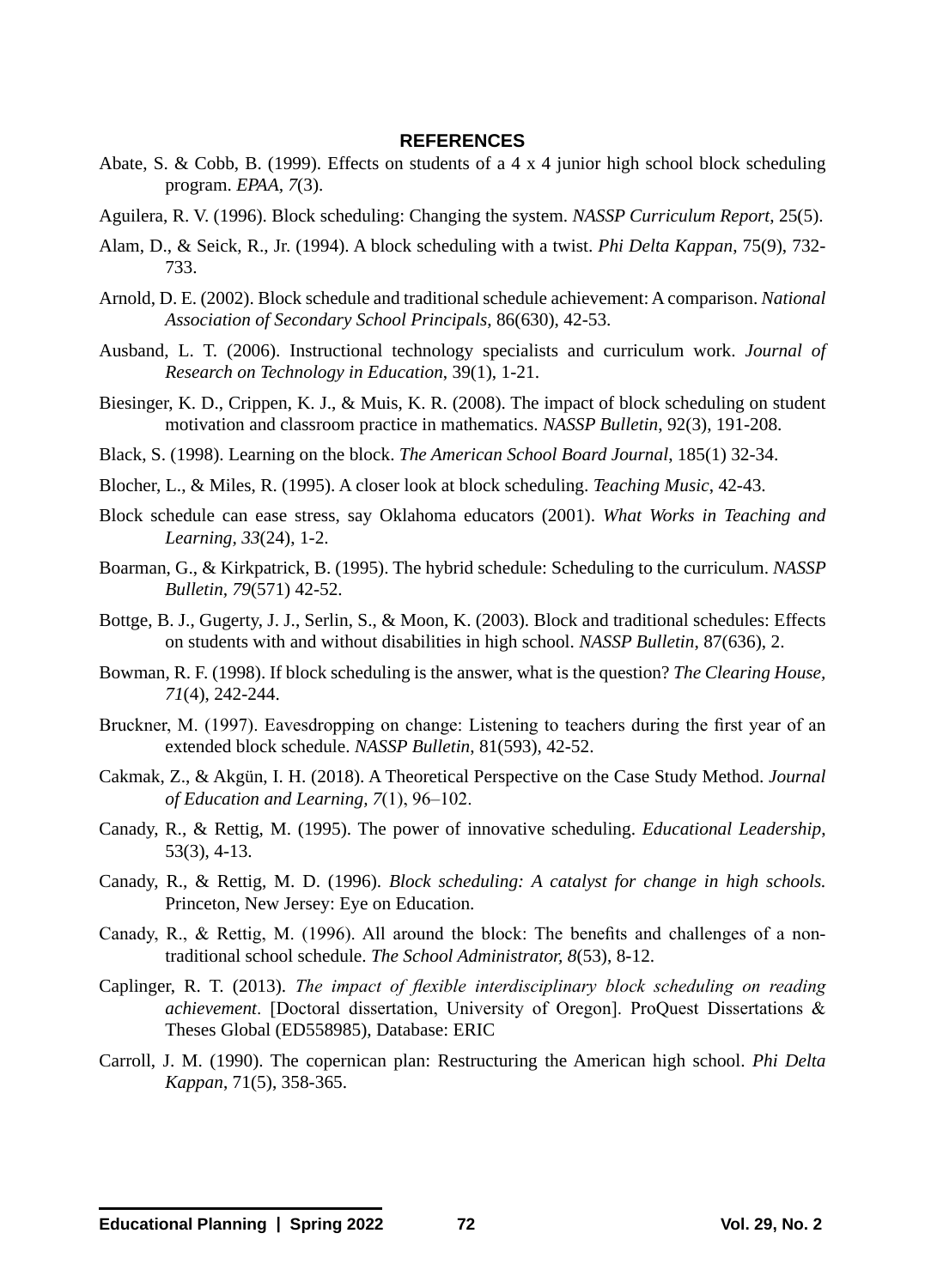- Childers, E. A. (2018). *Effects of classscheduling and student achievement on state testing* [Doctoral dissertation, Walden University]. ProQuest Dissertations & Theses Global (ED591195), Database: ERIC.
- Childers, G. L., & Ireland, R. W. (2005). Mixing block and traditional scheduling. *Education Digest*, 71(3), 43-49.
- Cobb, C., & Zhang, G. (1999). Block schedule high school achievement: Part III comparison of endof-course test scores for blocked and non-blocked high schools. *Evaluation Brie*, 1(1), 1-8.
- Cromwell, S. (1997). Administrators: block scheduling—A solution or a problem? *Education World*. http://www.education-world.com/aadmin/admin029.shtml
- Cunningham, Jr., D., & Nogle, S. A. (1996). Six keys to block scheduling. *Education Digest*,v62(4), 29.
- Delany, M., Toburen, L., Hooton, B., & Dozier, A. (1998). Parallel block scheduling success. *Educational Leadership*, 55(4), 61-63.
- DiBiase, W. J., & Queen, J. A. (1999). Middle school social studies on the block. *Clearing House*, 72(6), 377.
- Different types of flexible schedules for schools. (2020, June 30). https://www.enrichingstudents. com/different-types-flexible-schedules/
- Durkin, B. (1997). *Block scheduling: Structuring time to achieve national standards in mathematics and science*. [Columbus, Ohio]; ERIC Clearinghouse for Science, Mathematics and Environmental Education.
- Edwards, C. M. (1995) The 4 x 4 plan. *Educational Leadership*, 53(3) 16-19.
- Ellerbrock, C. R., Main, K., Falbe, K. N., & Franz, D. P. (2018). An examination of middle school organizational structures in the United States and Australia. *Education Sciences*, 8.
- Evans, W., Tokarczyk, J., Rice, S., & McCray, A. (2002). Block scheduling: An evaluation of outcomes and impact. *The Clearing House*, 75(6), 319-323.
- Forman, E. D. (2009).*Increased Percentage of Passing Grades on the Massachusetts Comprehensive Assessment System after Implementation of Block Scheduling* (Rep.). (ERIC Document Reproduction Service No. ED504845).
- Gaskey, K., & Queen, A. (1997). Steps for improving school climate in block scheduling. *Phi Delta Kappan*, 79(2), 158-161.
- Gregory, G., & Herndon, L. (2010). *Differentiated instructional strategies for the block schedule*. Corwin.
- Gross, S. J. (1998). *Staying centered*. Alexandria: Association for Supervision and Curriculum Development.
- Gruber, C. D., & Onwuegbuzie, A. J. (2001). Effects of block scheduling on academic achievement among high school students. *High School Journal, 84*(4), 32.
- Gullatt, D. E. (2006). Block scheduling: The effects on curriculum and student productivity. *NASSP Bulletin*, 90 (3), 250-266.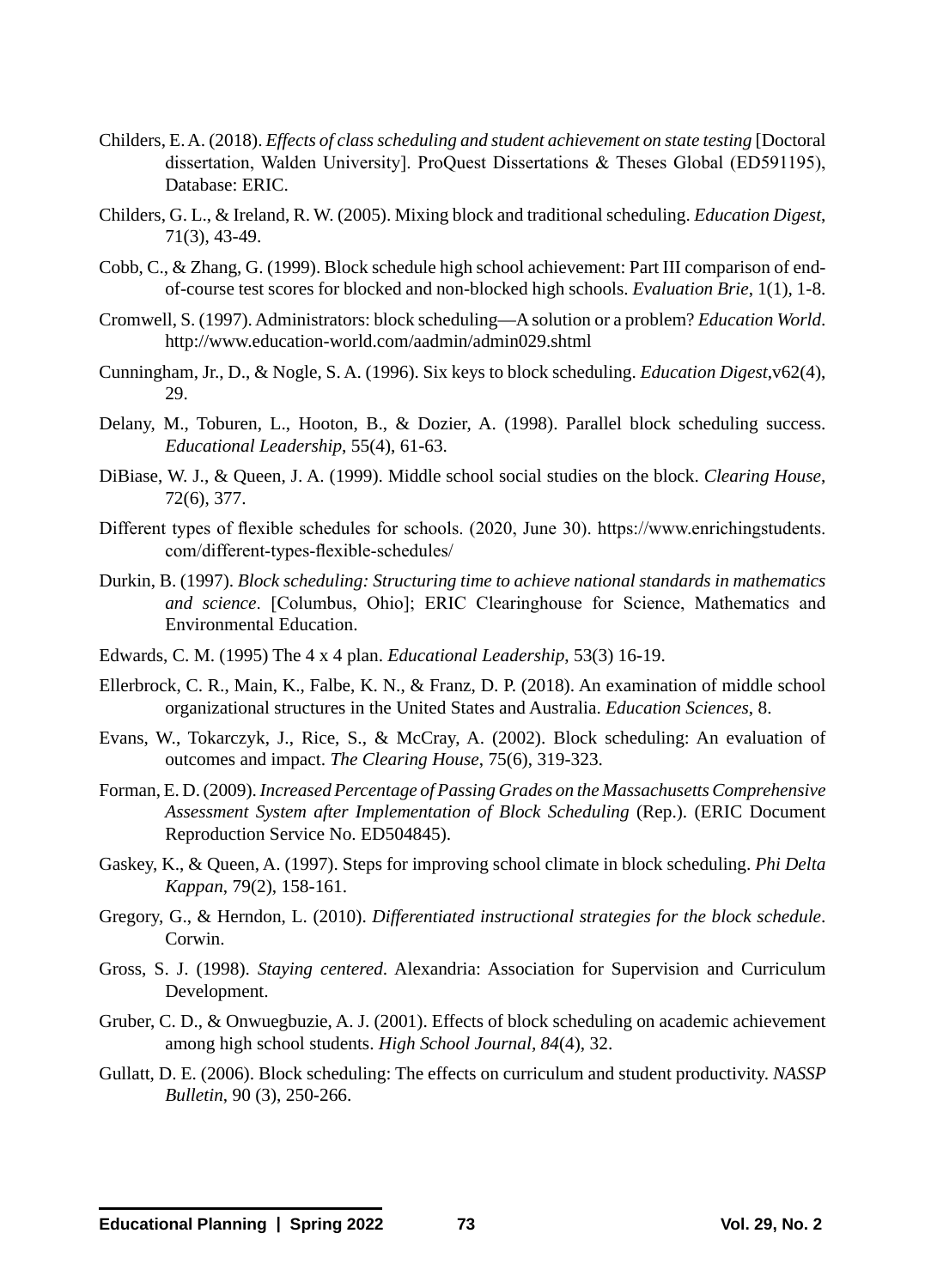- Hackmann, D. G. (1995). Ten guidelines for implementing block scheduling. *Educational Leadership*, 53(3), 24-27.
- Hackmann, D. G. (1995, Sept.). Improving school climate: Alternating-day block schedule. *Schools in the Middle* (National Association of School Principals), 5(1), 28-34.
- Heiser, R. (2005). Using a best-practice perioperative governance structure to implement better block scheduling. *AORN Journal*, 97(1), 125-131.
- Hoover, L. A. (1999). Implementing block scheduling: A success story for long-term staff development. *NASSP Curriculum Report*, 28(5), 1-4.
- Huffman, S., Thurman, G., & Thomas, L. K. (2005). An investigation of block scheduling and school library media centers. *Reading Improvement*, 42(1), 3–15.
- Hurley, J. C. (1997). The 4 x 4 block scheduling model: What do students have to say about it? *NASSP Bulletin*, 81(593), 64-72.
- Imbimbo, J., & Gilkes, A. (n.d.). *Block Scheduling* (Center for School Success Promising Practice Series). New York, NY: *New Visions for Public Schools*.
- Irmsher, K. (1996). Block scheduling. *ERIC Digest*, 104.
- Jenkins, E., Queen, J., & Algozzine, B. (2002). To block or not to block: That is not the question. *Journal of Educational Research*, 95(4), 196-202.
- Kamran, M. A., Karimi, B., Dellaert, N., & Demeulemeester, E. (2019). Adaptive operating rooms planning and scheduling: A rolling horizon approach. *Operations Research for Health Care*. (22), [100200]. https://doi.org/10.1016/j.orhc.2019.100200
- Kaya, S., & Aksu, M. (2016). The advantages and disadvantages of block scheduling as perceived by middle school students. *Journal of Educational and Instructional Studies in the World*, 6(1) 50-59.
- Labak, I, Sertic Peric, M., & Radanovic, I. (2021). The effect of block class scheduling on the achievements of primary school students in nature and biology classes. *Education Sciences*, (11), 550, 2021 (EJ1314236) Database ERIC.
- Labak, I, Sertic Peric, M., & Radanovic, I. (2020). Effects of block vs traditional scheduling on high school science success: Lessons from biology classes. *Education Sciences*, (10) 209. 2020 (EJi264581) Database ERIC.
- Lai, C., Huang, Y. X., & Lam, T. (2020). Teachers' socio-spatial practice in innovative learning environments. *Cambridge Journal of Education, 50*(4), 521-538.
- Lare, D., Jablonski, A., & Salvaterra, M. (2002). Block scheduling: is it cost effective? *NASSP, 86*, 54-71.
- Lawrence, W. W., & McPherson, D. D. (2000). A comparative study of block scheduling and traditional scheduling on academic achievement. *Journal of Instructional Psychology*, 27(3), 178-82.
- Lewis, C. W., Dugan, J. J., Winokur, M. A. & Cobb, R. B. (2005). The effects of block scheduling on high school academic achievement. *NASSP Bulletin*, 89(645), 72-87.

Loeser, J. W. (2017). Cooperative learning. *Salem Press Encyclopedia*.

Lopez, M. (1996). Block scheduling and second language instruction. *ACTFL Newsletter*, 8(2).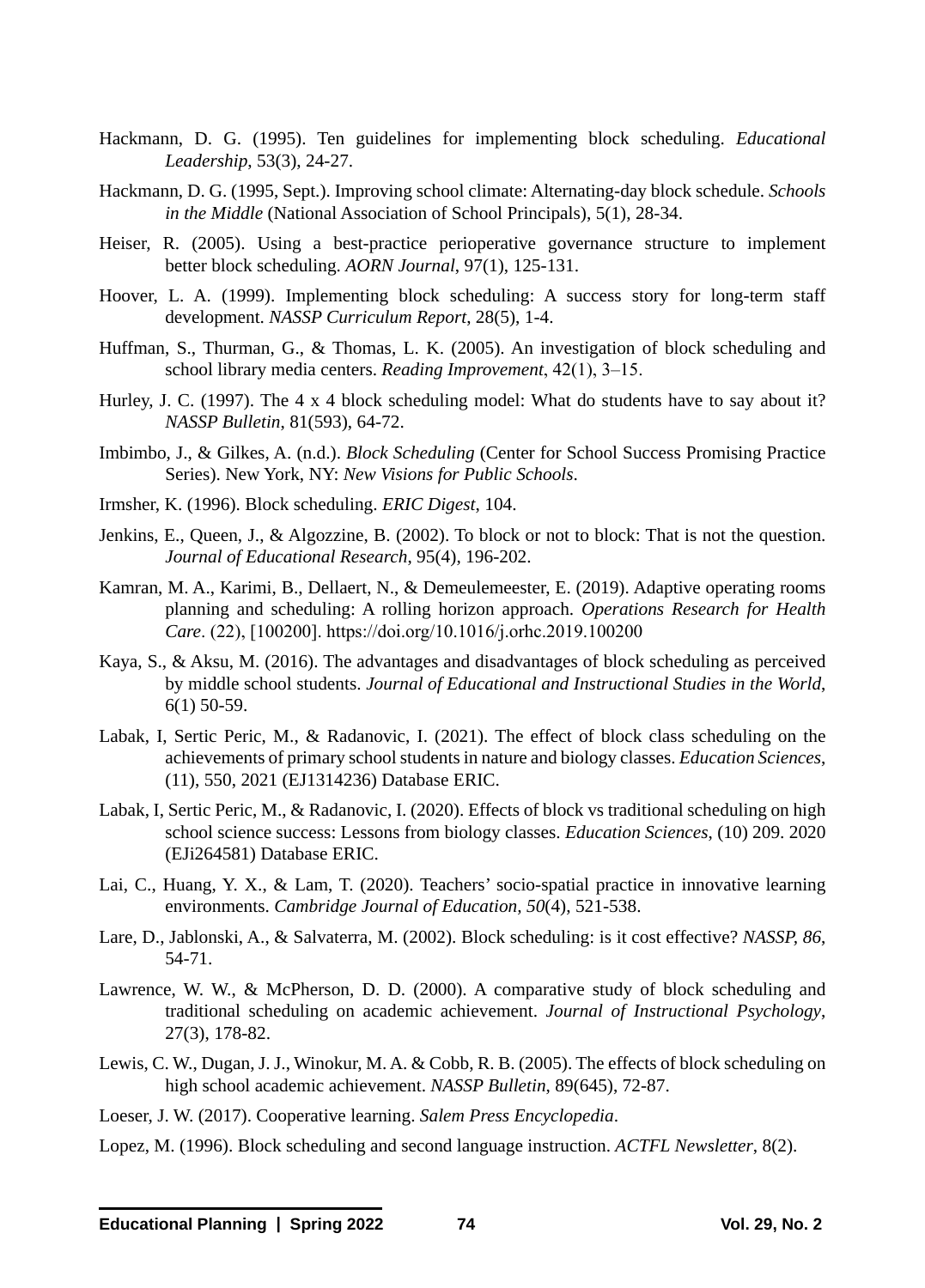- Marshak, D. (1998). Key elements of effective teaching in block periods. *The Clearing House, 72*(1), 55-57.
- Merritt, R. D. (2017). Block scheduling. *Salem Press Encyclopedia*.
- Minstretta, G., & Polansky, H. (1997). Prisoners of time: Implementing a block schedule in high school. *NASSP Bulletin, 81*(593), 23-31.
- National Education Commission on Time and Learning (1994). *Prisoners of time: Report of the national education commission on time and learning*. Washington, DC: U.S. Government Printing Office.
- O'Neil, J. (2000). Fads and fireflies: The differences of sustaining change. *Educational Leadership*, 57(7), 6-9.
- Payne, D. A., & Jordan, M. M. (1996). The evaluation of a high school block schedule: Convergence of teacher and student data. *American Secondary Education, 25*(2), 16.
- Parks, W. A. (2013). *A case study on the effects of 4/4 block scheduling on achievement in mathematics based on state standardized testing in Pennsylvania for high school students.* [Doctoral dissertation, Indiana University of Pennsylvania]. ProQuest Dissertations & Theses Global (ED563903), Database: ERIC.
- Pickell, R. E. (2017). *The effects of various high school scheduling models on student achievement in Michigan*. [Doctoral dissertation, Wayne State University]. ProQuest Dissertations & Theses Global (ED576111).
- Pisapia, J., & Westfall, A. (1997). Alternative high school scheduling: Student achievement and behavior research report. *Metropolitan Educational Research Consortium*. Entire Publication.
- Poppink, S., Ma, X., & Shen, J. (2019). The effects of organizing teaching by time, student grouping, and professional Staffing: A national study of student outcomes by urban, suburban and rural schools. *Journal of International Education and Leadership*, 9(2), 1-31.
- Porter, C. (2002). *What do I teach for 90 minutes? Creating a successful block scheduled English classroom*. Urbana, IL: NCTE
- Preston, R. J. (2018). *Improving Instruction Methods through Scheduling at Glassboro High School*  [Doctoral dissertation, University of Delaware] ProQuest Dissertations & Theses Global (ED591195).
- Queen, A. J., & Gaskey, K. A. (1997). Steps for improving school climate in block scheduling. *Phi Delta Kappan, 79*(2), 158-161.
- Queen, A. J., Algozzine, F., & Isenhour, K. (1999). First year teachers and 4 x 4 block scheduling *NASSP, 83*, 100-103.
- Queen, A. J., (2000). Block scheduling revisited. *Phi Delta Kappan, 82*(3) 214-222.
- Rettig, M. & Canady, R. (1997). All around the block. *The School Administrator, 83*, 5.
- Rettig, M. & Canady, R. (2001). Block scheduling: More benefits than challenges. *NASSP, 85*, 78- 86.
- Robbins, P., Gregory, G., & Herdon, L. (2000). *Thinking inside the block schedule*. Thousand Oaks, California: Corwin Press, Inc.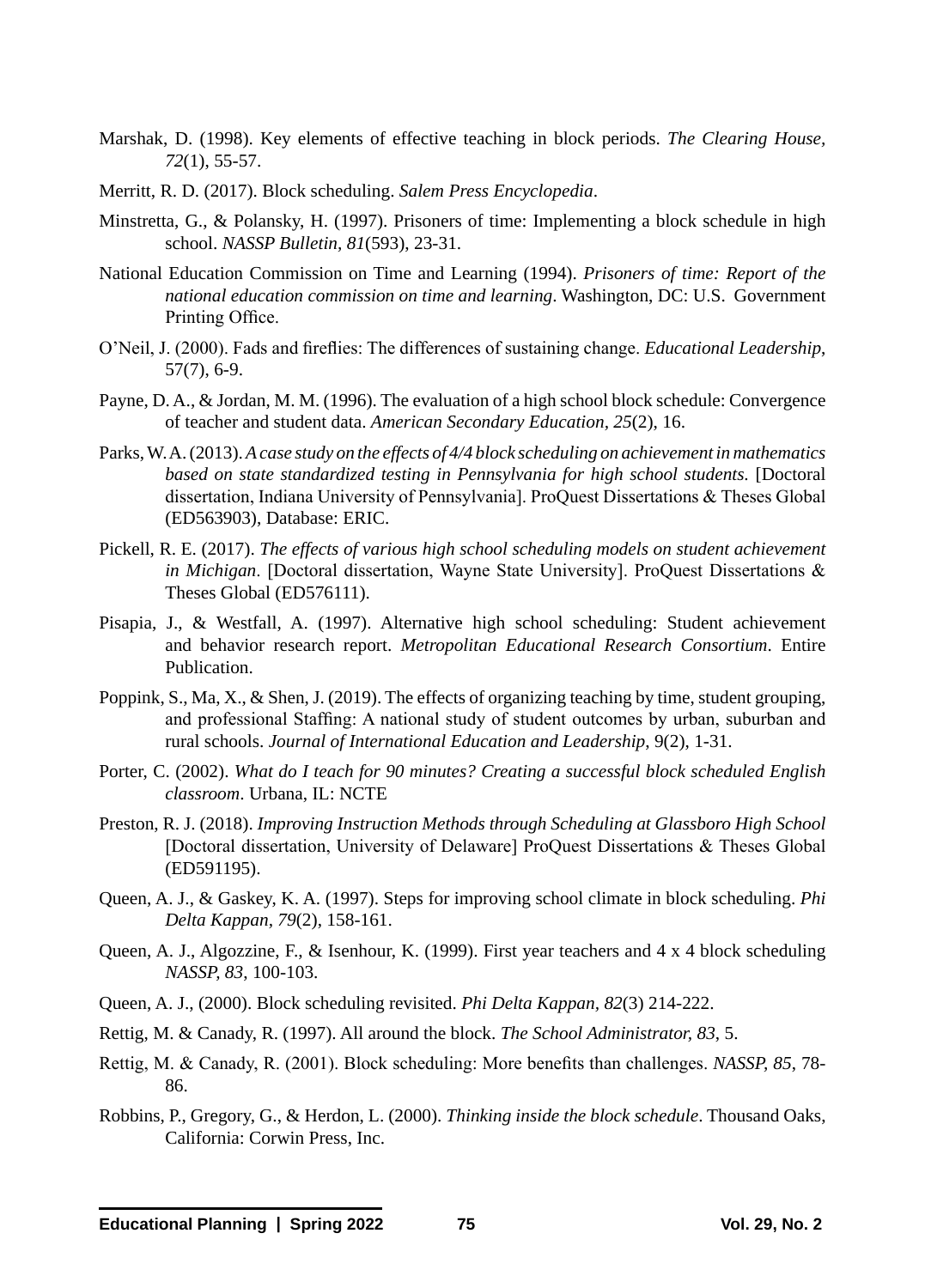- Santos, K., & Rettig, M. (1999). Going on the block: Meeting the needs of students with disabilities in high schools with block scheduling. *Teaching Exceptional Children*, 31(3), 54-59.
- Sewagegn, A. A., & Diale, B. M. (2021), Modular/block teaching: practices and challenges at higher education institutions of Ethiopia. *Teaching in Higher Education*, 26(6), 776-789.
- Schoenstein, R. (1995). Making block scheduling work. *Education Digest*, 60(6), 15.
- Scott, M. T. (2014, July). Using the blooms–banks matrix to develop multicultural differentiated lessons for gifted students. *Gifted Child Today*, 37(3), 163-168.
- Sejnost, R. L. (2009). *Tools for teaching in the block*. Corwin Press.
- Shortt, T., & Thayer, Y. (1997). A vision for block scheduling: Where are we now? Where are we going? *NASSP Bulletin*, 81(593), 1-15.
- Shortt, T., & Thayer, Y. (1999). Block scheduling can enhance school climate. *Educational Leadership*, 56(4), 76-81.
- Shortt, T., & Thayer, Y. (2000). The principal factor in block scheduling success. *High School Magazine*, 7(9), 10-15.
- Schultz, R. A. (2000). Examining the effects of block scheduling on gifted and talented students. *Gifted Child Today*, 23(5), 24.
- Snell, M., Lowman, D., & Canady, R. (1996). Parallel block scheduling: Accommodating students' diverse needs in elementary schools. *Journal of Early Intervention*, 20(3), 265-278.
- Sommerfeld, M. (1996, May) More & more schools putting block scheduling to test of time. *Education Week*.
- Stepp, D. R. (2007, May 29). Get schooled: Block vs. traditional. *The Atlanta Journal Constitution*
- Thomas, C. (2001). What is wrong with block scheduling? *NASSP, 85*(628), 74-77.
- Tredway, L. (1995). Socratic seminars: Engaging students in intellectual discourse. *Educational Leadership, 53*, 26–29.
- Trenta, L., & Newman, I. (2002). Effects of a high school block scheduling program on students: A four-year longitudinal study of the effects of block scheduling on student outcome variables. *American Secondary Education*, 31(1), 54-72.
- United States National Education Association. (n.d.). *Research spotlight on block scheduling*.
- Veal, W. R., & Flinders, D. J. (2001). How block scheduling reform effects classroom practice. *The High School Journal*, 84(4), 21–31.
- Virginia Education Association (1994). VEA Recommendations on block schedules. *Virginia Journal of Education*, 88(3), 11.
- Wallicia A., & Gill, W. (2011). Middle school a/b block and traditional scheduling: An analysis of math and reading performance by race. *NASSP Bulletin,* 95 (4), 281-301.
- Wei, L. (2017). Who and what should we educate our students to be? An inquiry into the curriculum of multiculturalism in education. Taboo: *The Journal of Culture and Education*, 13(2). doi:10.31390/taboo.13.2.10
- Williams, C., Jr. (2011). *The impact of block scheduling on student achievement, attendance, and discipline at the high school level*. [Doctoral dissertation, Argosy University]. (ED528899).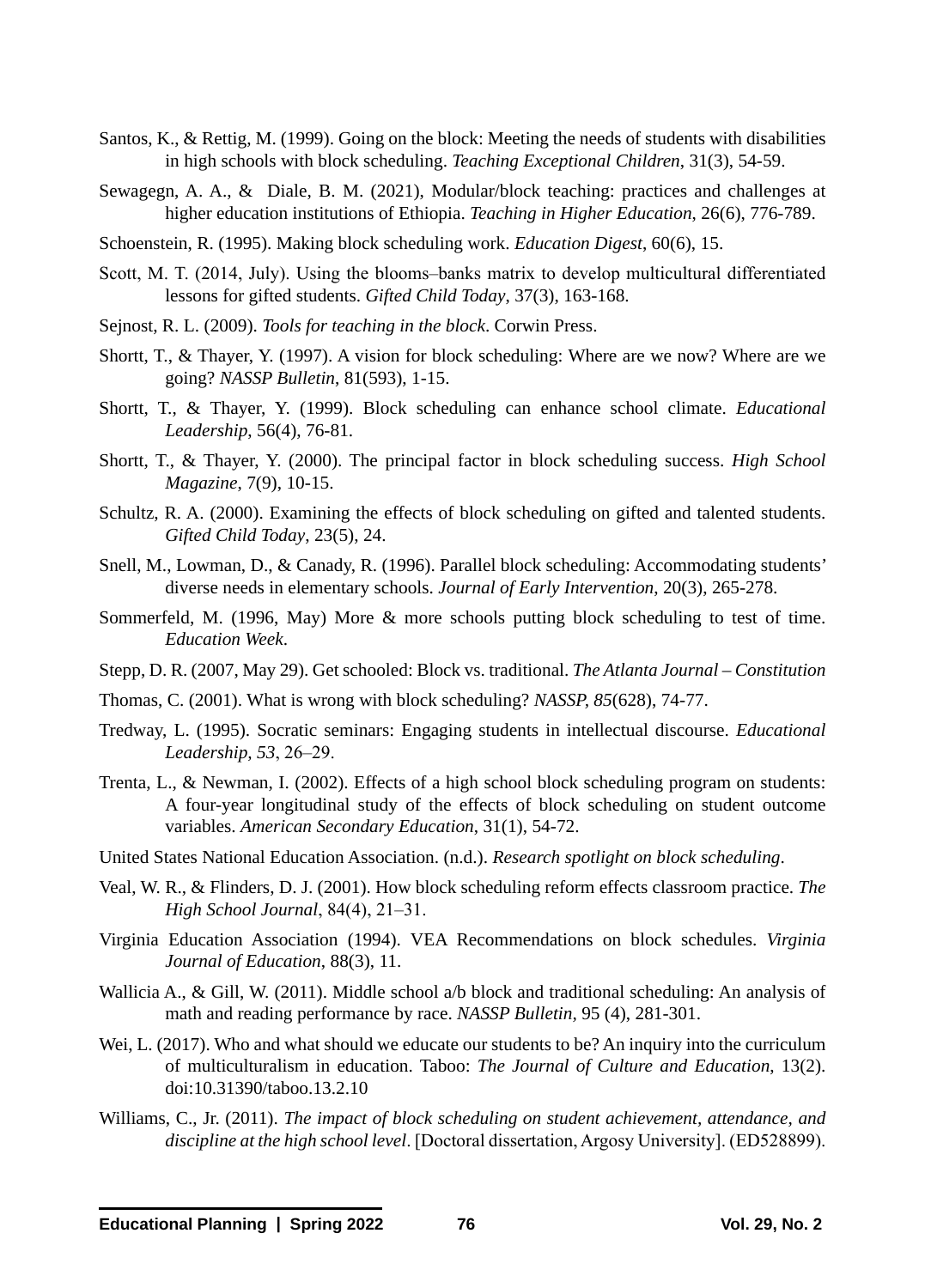- Wilson, J. W., & Stokes, L. C. (1999). A study of teacher perceptions of the effectiveness and critical factors in implementing and maintaining block scheduling. *The High School Journal*, 83(1), 35.
- Wilson, J. W., & Stokes, L. C. (1999). Teachers' perceptions of the advantages and measurable outcomes of the 4 x 4 block scheduling. *The High School Journal*, 83(1), 44-45.
- Wronkovich, M. (1998). Block scheduling: Real reform or another flawed educational fad? *American Secondary Education, 26*(4), 1–6.
- Zitlow, C. S. (2003). Teaching and learning with a block schedule. *English Journal*, 92(6), 89.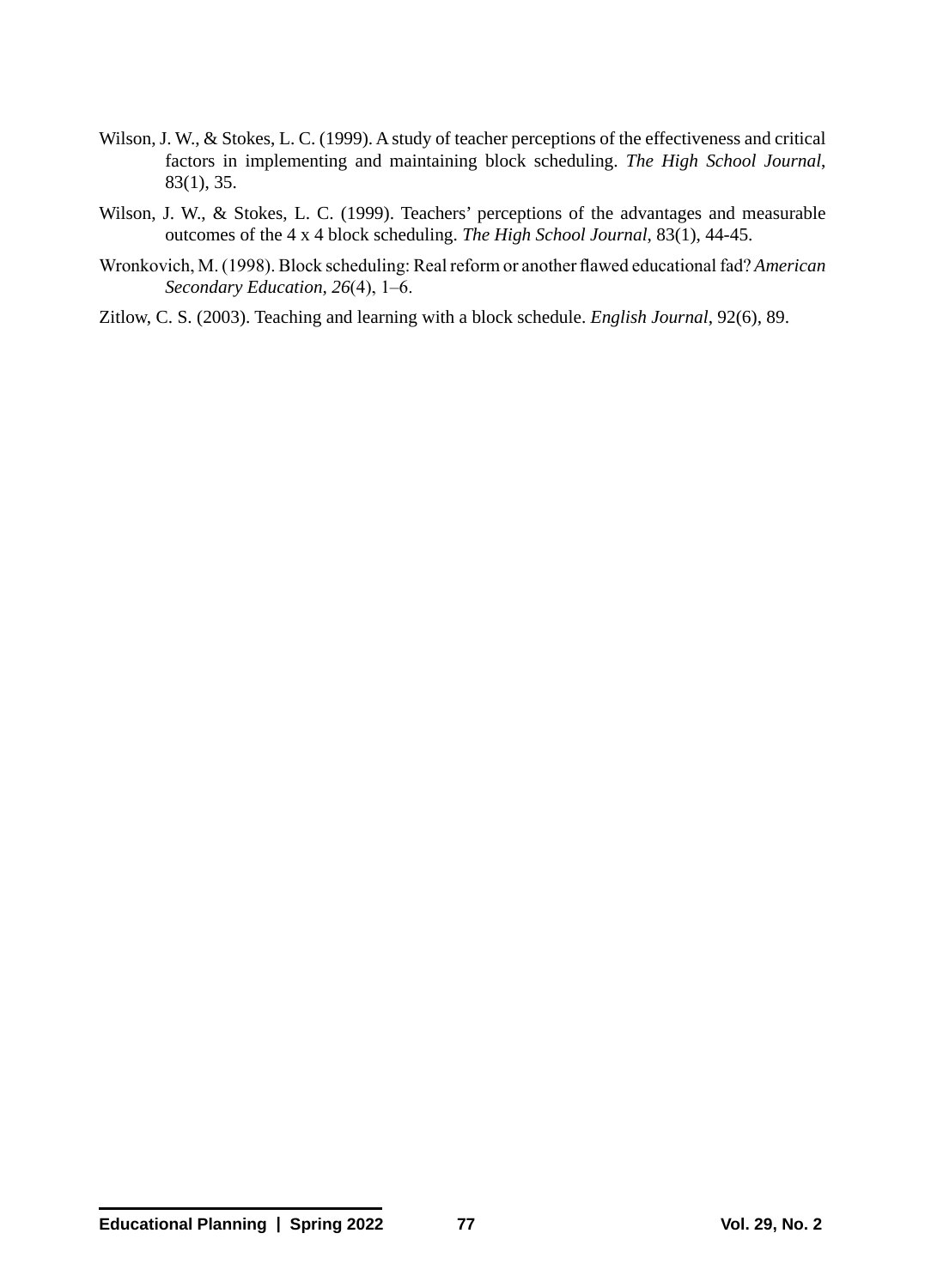#### **INVITATION TO SUBMIT MANUSCRIPTS**

The editor of *Educational Planning*, a refereed journal of educational planning issues, invites the submission of original manuscripts for publication consideration. *Educational Planning* is the official journal of the International Society for Educational Planning. The audience of the journal includes national and provincial/state planners, university faculty, school district administrators and planners, and other practitioners associated with educational planning.

The purpose of the publication is to serve as a meeting place for scholar-researcher and the practitioner-educator through the presentation of articles that have practical relevance to current issues and that broaden the knowledge base of the discipline. *Educational Planning* disseminates the results of pertinent educational research, presents contemporary ideas for consideration, and provides general information to assist subscribers with their professional responsibilities.

Manuscripts preferred for inclusion are those from practitioners, reports of empirical research, expository writings including analyses of topical problems, or case studies. Unsolicited manuscripts are welcomed*.*

The following criteria have been established for the submission of manuscripts.

- **STYLE:** All formatting should adhere strictly to the current guidelines set in the Publication Manual of the American Psychological Association.
- LENGTH: The manuscript, including all references, figures or illustrations, charts, and/or graphs, should not exceed 20 pages. In addition, an Abstract (between 150-500 words on a separate sheet of paper) describing the focus of the manuscript should be included at the beginning of the manuscript.
- **WORD PROCESSING:** SINGLE-SPACE all text using TIMES NEW ROMAN with a 10-point type. Headings and sub-headings should be in ARIAL with a 10-point type. Provide 1.0-inch margins top and bottom, and 1.5-inch left and right, with 1.0-inch header and 1.0-inch footer. The body of the manuscript must be no wider than  $5\frac{1}{2}$  inches to fit the paper. Lengthy tables, drawings, and charts or graphs should be scaled to the dimensions given and should preferably be camera-ready.
- **FORM of SUBMISSION:** Send the manuscript to the Editor electronically in Microsoft Word as an attachment to an email. The email address is: tchan@kennesaw.edu.

#### **The manuscript should include the following:**

#### **Title Page**

Title of the manuscript

Date of Submission

Author(s) name, mailing address, telephone number, email address, and fax number Biographical sketch not to exceed 75 words

#### **Abstract**

An abstract not to exceed 500 words on a separate page

#### **Body of the Manuscript**

Text of the manuscript not to exceed 20 pages, including references, tables, etc.

#### **If the manuscript does not meet the guidelines exactly, it will NOT be reviewed and will be returned to the author.**

Author(s) name or any other identifying information should not be included on the abstract or the manuscript. Authors are responsible for copyright clearance and accuracy of information presented and submission implies that the same manuscript has not been submitted t other publications.

Editorial reviewers and editors will review all manuscripts. Points of view are those of the individual authors and not necessarily of ISEP.

> **Please send manuscripts to: Dr. Tak C. Chan – tchan@kennesaw.edu For more information about ISEP go to: www.isep.info**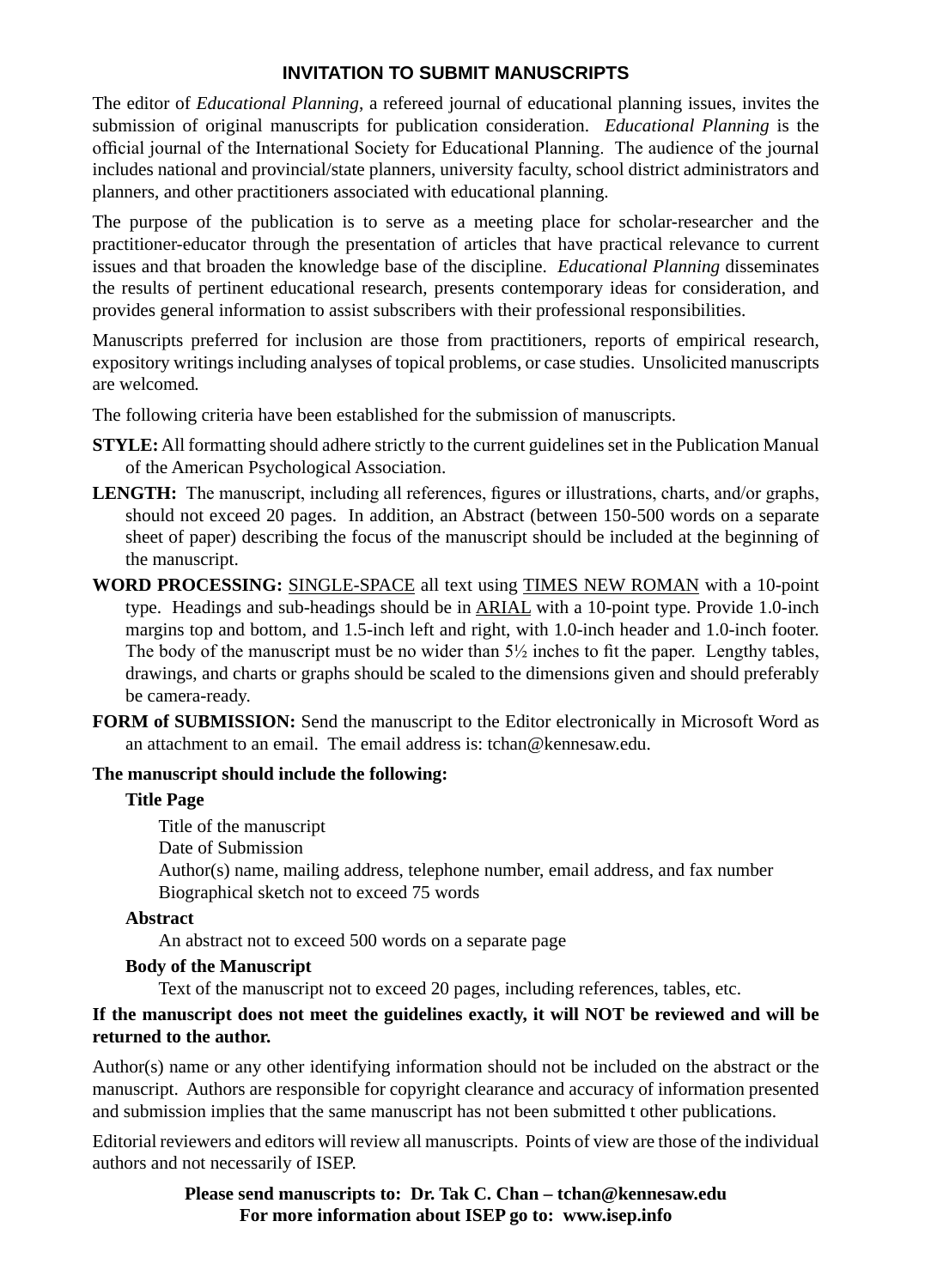## **ISEP MEMBERSHIP SUBSCRIPTION FORM**

(Please Print)

| Last                | First       | Middle  |
|---------------------|-------------|---------|
|                     |             |         |
|                     |             |         |
|                     |             |         |
|                     |             |         |
|                     |             |         |
|                     |             |         |
| City/Province/State | Postal Code | Country |
|                     |             |         |
|                     |             |         |

**Fees**: Professional Membership and Subscription to Educational Planning = \$125.00 USD Payment by check, money order, or Purchase Order required with application.

#### **NOTE: Annual Membership is based upon the calendar year – January to December.**

#### **MAKE PAYABLE TO: ISEP RETURN MEMBERSHIP APPLICATION AND PAYMENT TO:**

Dr. Jodie Brinkmann Treasurer, ISEP 5701 Maple Brook Drive Midlothian, VA 23112 **IISA**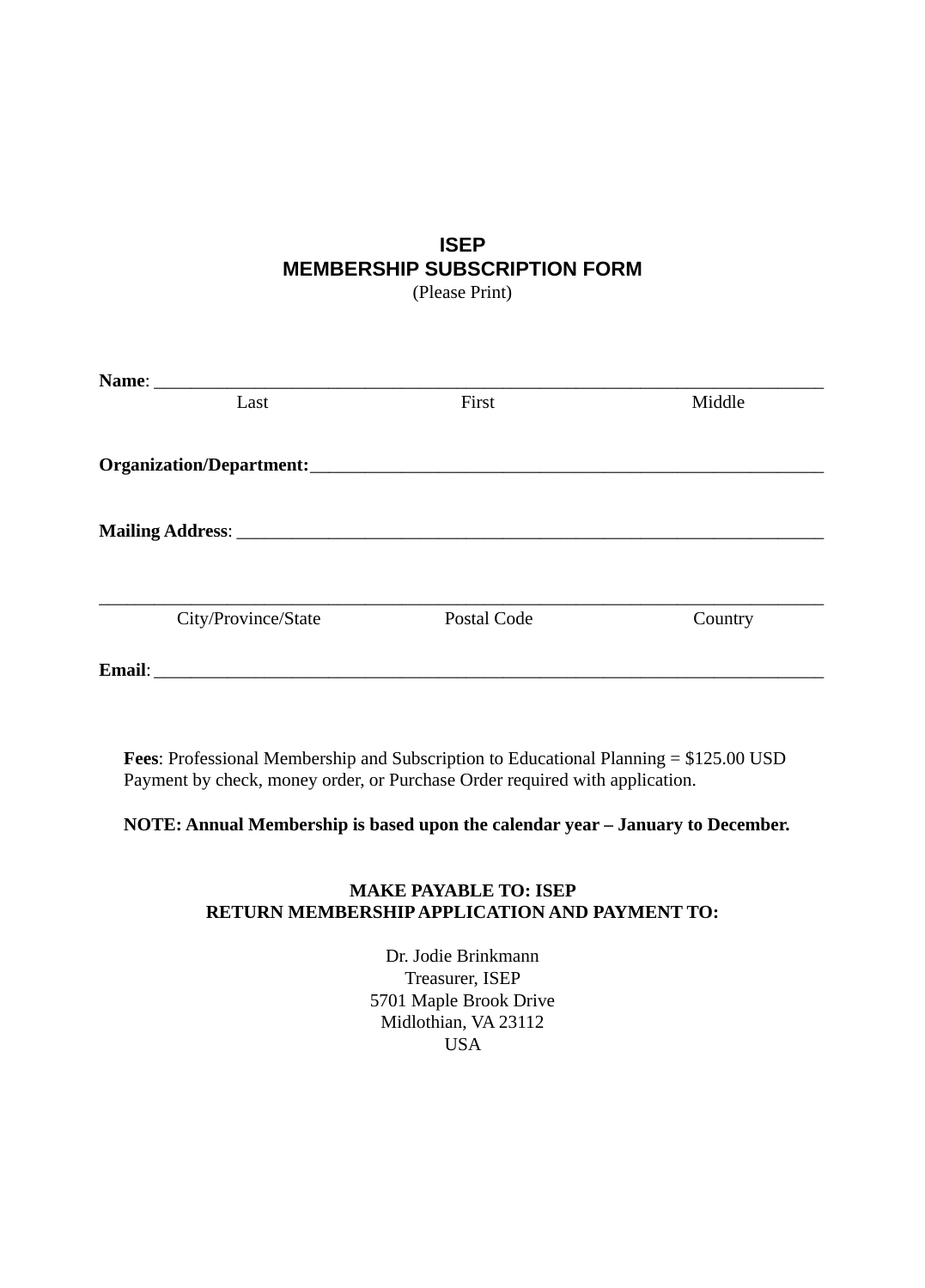**Fifty-Second Annual Conference International Society for Educational Planning**

## **VIRTUAL RESEARCH CONFERENCE**

October 12-14, 2022

Conference Registration Includes: Registration & Membership

> To Register Visit: www.isep.info

For further information contact:

Dr. Angela Ford angela.ford@fulbrightscholarmail.org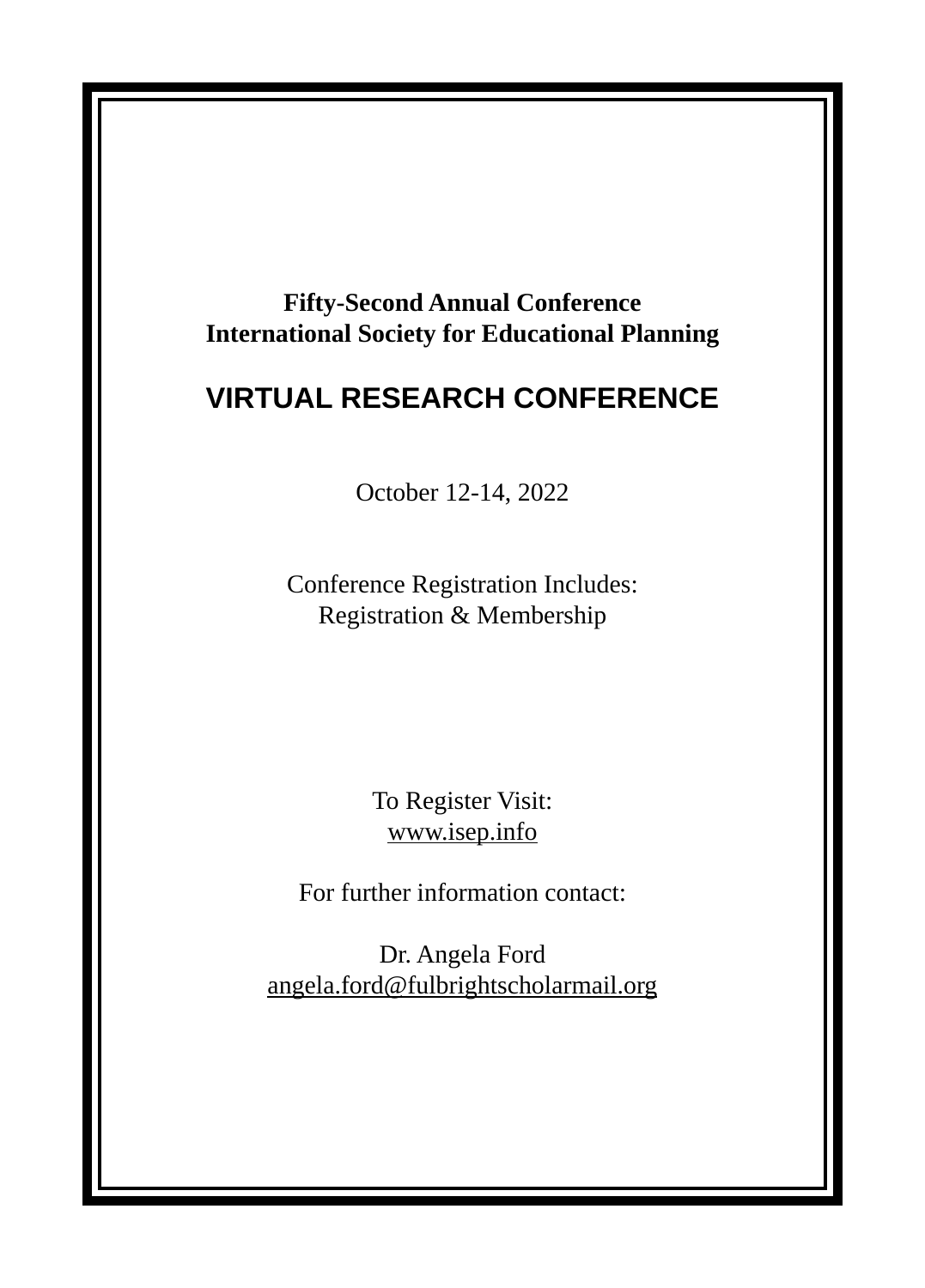## ORGANIZATION

The Society was founded December 10, 1970, in Washington, DC. Over 50 local, state, national, and international planners attended the first organizational meeting.

Since then, its continued growth demonstrates the need for a profession's organization with educational planning as its exclusive concern.

## PURPOSE

The International Society for Educational Planning was established to foster the professional knowledge sand interests of educational planners. Through conferences and publications, the society promotes the interchange of ideas within the planning community. The membership includes persons from the ranks of governmental agencies, school-based practitioners, and higher education.

### MEMBERSHIP IN THE SOCIETY

Membership in the society is open to any person active or interested in educational planning and the purposes of the Society. To join the Society or renew a membership please complete and submit the enclosed form.

Please forward check/money order/PO to:

ISEP

Dr. Jodie Brinkmann, Treasurer 5701 Maple Brook Drive Midlothian, VA 23112, USA